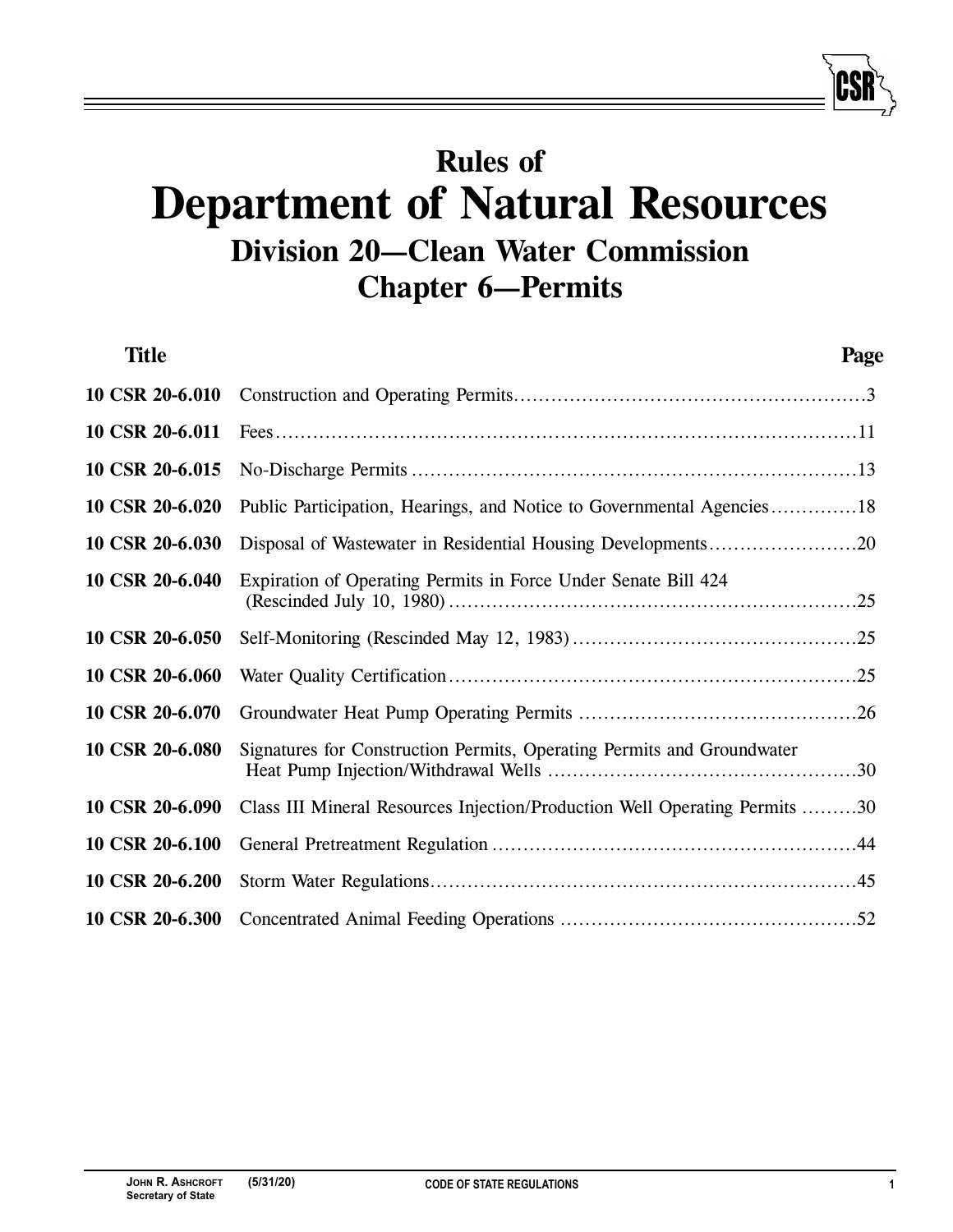

#### **Title 10—DEPARTMENT OF NATURAL RESOURCES Division 20—Clean Water Commission Chapter 6—Permits**

#### **10 CSR 20-6.010 Construction and Operating Permits**

*PURPOSE: This rule sets forth the requirements and process of application for construction and operating permits, and the terms and conditions for the permits. This rule also clarifies the requirements of the permit program, improves its administration, and brings the program in compliance with the latest federal regulations, 44 FedReg 32.854 (1979).* 

#### (1) Permits—General.

(A) All persons who build, erect, alter, replace, operate, use, or maintain existing point sources, or intend these actions for a proposed point source, water contaminant sources, or wastewater treatment facilities shall apply to the Missouri Department of Natural Resources (department) for the permits required in accordance with sections (5) and (7) of this rule, the Missouri Clean Water Law and regulations. The department issues these permits to enforce the Missouri Clean Water Law and regulations and administer the National Pollutant Discharge Elimination System (NPDES) Program.

(B) The following are exempt from permit regulations:

1. Nonpoint source discharges;

2. Service connections to wastewater collection systems;

3. Internal plumbing, piping, water diversion, or retention structures that are an integral part of an industrial process, plant or operation, except to the point wastewater is conveyed to receiving water;

4. Routine maintenance or repairs of any existing collection system, wastewater treatment facility, or other water contaminant or point source;

5. Onsite systems for single family residences;

6. The discharge of water from an environmental emergency cleanup site under the direction of, or the direct control of, the department or the Environmental Protection Agency (EPA), provided the discharge does not violate any condition of 10 CSR 20-7.031 Water Quality Standards;

7. Water used in constructing and maintaining a drinking water well and distribution system for public and private use, geologic test holes, exploration drill holes, groundwater monitoring wells, and heat pump wells;

8. Projects for beneficial use, that do not

9. The application of pesticides in order to control pests (e.g., any insect, rodent, nematode, fungus, weed, etc.) in a manner that is consistent with the requirements of the Federal Insecticide, Fungicide, and Rodenticide Act (FIFRA) and the Missouri Pesticide Use Act unless such application is made directly into or onto waters of the state, in which case the applicator shall obtain a permit;

10. Hydrostatic Testing. Persons discharging water used for the hydrostatic testing of new pipelines and storage tanks in the state of Missouri may discharge to waters of the state without first obtaining a permit if the discharge is de minimis (less than one thousand  $(<1,000)$  gallons) or meeting the requirements in section(14) of this rule;

11. Nondischarging earthen basins for domestic wastewater flows of three thousand gallons per day (3,000 gpd) or less; and

12. Agrichemical rinsates and any spilled or recovered fertilizers and pesticides that are field applied at rates compatible with product labeling.

(C) Permittees may pursue integrated planning to facilitate the use of sustainable and comprehensive solutions.

(2) Continuing Authorities.

(A) Each application for a construction permit or operating permit shall identify the person, as that term is defined in section 644.016(15), RSMo, that is the owner of, operator of, or area-wide management authority for a water contaminant source, point source, wastewater treatment facility, or sewer collection system. This person shall be designated as the continuing authority and shall sign the application. By doing so, the person designated as the continuing authority acknowledges responsibility for compliance with all permit conditions.

(B) Continuing authorities are listed in preferential order in the following paragraphs. A level three  $(3)$ , four  $(4)$ , or five  $(5)$ applicant may constitute a continuing authority by showing that the authorities listed under paragraphs (B)1.–2. of this rule are not available; do not have jurisdiction; are forbidden by state statute or local ordinance from providing service to the person; or that it has met one of the requirements listed in paragraphs  $(2)(C)1$ .–7. of this rule.

1. Level 1 Authority. A municipality or public sewer district or governmental entity which has been designated as the area-wide management authority under section 208(c)(1) of the Federal Clean Water Act;

2. Level 2 Authority. A municipality, public sewer district, or governmental entity which currently provides wastewater collection and/or treatment services on a regional or watershed basis as outlined in section  $(2)(F)$  of this rule and approved by the Missouri Clean Water Commission;

3. Level 3 Authority. A municipality, public sewer district, or sewer company regulated by the Public Service Commission (PSC) other than one which qualifies under paragraph  $(2)(B)1$ . or 2. of this rule or a public water supply district. Permits shall not be applied for by a continuing authority regulated by the PSC until the authority has obtained a certificate of convenience and necessity from the PSC;

4. Level 4 Authority. Any person, industry, or group of persons contractually obligated to collectively act as a wastewater collection and treatment service, or nonprofit company organized under section 393.825, RSMo, with complete control of, and responsibility for the water contaminant source, point source, or wastewater treatment system.

5. Level 5 Authority. An association of property owners served by the wastewater treatment facility, provided the applicant documents that—

A. The association is a corporation in good standing registered with the Office of the Missouri Secretary of State;

B. The association owns the facility and has valid easements for all sewers;

C. The covenants running with the land of each property owner provide the authority with compliance of wastewater treatment systems including at a minimum:

(I) The power to regulate the use of the collection system and/or the wastewater treatment facility;

(II) The power to levy assessments on its members and enforce these assessments by liens on the properties of each owner;

(III) The power to convey the facility to one (1) of the authorities listed in paragraphs  $(2)(B)1.-3$ ; and

(IV) The requirement that members connect with the facility and be bound by the rules of the association.

(C) Applicants proposing use of a lower preference continuing authority, when the higher level authority is available, must submit one (1) of the following for the department's review, provided it does not conflict with any area-wide management plan approved under section 208 of the Federal Clean Water Act or by the Missouri Clean Water Commission:

1. A waiver from the existing higher authority;

2. A written statement or a demonstration of non-response from the higher authority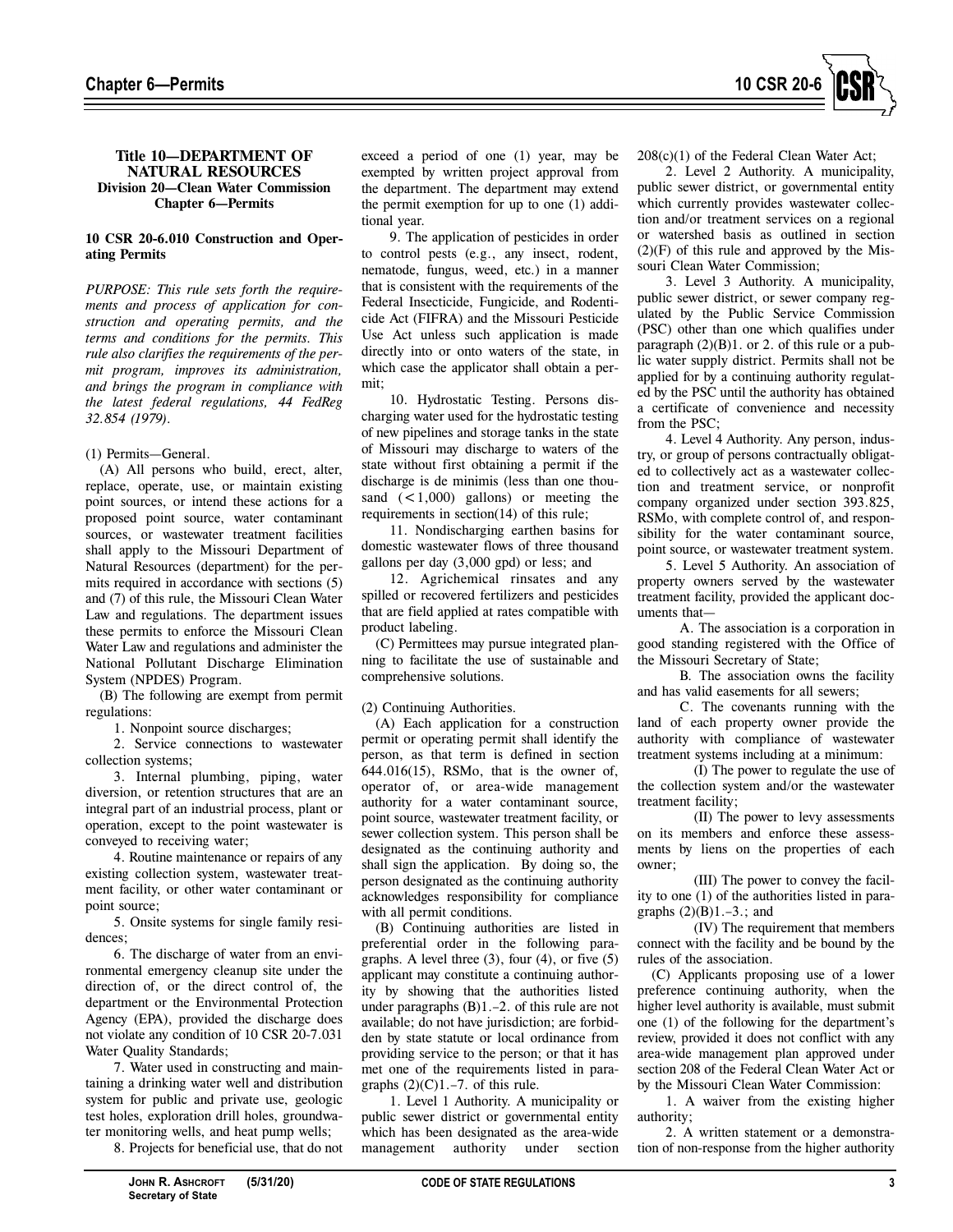declining the offer to accept management of the additional wastewater;

3. A to-scale map showing that all parts of the legal boundary of the property to be connected are beyond two thousand feet (2000') from the collection system operated by a higher preference authority;

4. A proposed connection or adoption charge by the higher authority that would equal or exceed what is economically feasible for the applicant, which may be in the range of one hundred twenty percent (120%) of the applicant's cost for constructing or operating a wastewater treatment system;

5. A proposed service fee on the users of the system by the higher authority that is above what is affordable for existing homeowners in that area;

6. Terms for connection or adoption by the higher authority that would require more than two (2) years to achieve full sewer service; or

7. A demonstration that the terms for connection or adoption by the higher authority are not viable or feasible to homeowners in the area.

(D) The Applicants for industries, shall submit a statement waiving preferential status from each existing higher preference authority, if it exists, listed in paragraphs  $(2)(B)1, 2,$ , or 3. of this rule for collection and treatment of industrial, process, and domestic wastewater as part of a new operating permit application.

(E) Private corporations which are not incorporated under the laws of Missouri shall be represented by a registered agent in the state of Missouri before a construction permit or an operating permit will be issued by the department.

(F) Application of Level 2 Authority. If a municipality or public sewer district wishes to provide wastewater collection and/or treatment services on a regional or watershed basis as outlined in paragraph  $(2)(B)2$ . of this rule, the entity shall—

1. Submit a preliminary request to the Missouri Clean Water Commission through the department to obtain higher authority;

2. Develop a plan, which includes, but not limited to:

A. A discussion of regional treatment service;

B. Capital improvements program;

C. Process to provide waivers when sewer connection is not available;

D. Approach to address permit compliance with facilities in the service area;

E. Community financial capability information; and

F. Defined service area map.

3. Obtain and maintain authority through ordinances to compel wastewater users and facilities to connect for management of wastewater flows. The ordinance requires the recipient to notify all potential users of service availability and that all users connect to the system within the timeframe provided in the notice of service availability. Submit a copy of the enacted ordinance.

4. Provide a public meeting prior to approval of the plan developed according to paragraph  $(2)(F)2$ . of the rule and the draft ordinance. Distribution of information and the publication of the notice of decision making should occur for at least thirty (30) days. Following the public meeting, provide a copy of the transcript, attendance log, recording, or other complete record to the department.

5. Submits a final request to the Missouri Clean Water Commission through the department, containing the fulfillment of paragraphs  $(2)(F)1.-4$ . of this rule, incorporating preliminary recommendations provided by the Missouri Clean Water Commission.

6. Staff shall review the plan and present recommendations to the Missouri Clean Water Commission for action.

(3) Antidegradation. Applicants seeking new or expanded discharges shall submit an antidegradation review request.

(A) Applicants may submit their request on forms provided by the department, and other information in support of the project, including, but not limited to, the following:

1. The Water Quality Review Assistance Antidegradation Review Request form, and the appropriate attachments;

2. An antidegradation report detailing the proposed project; and

3. Any additional information, evidence, documentation, technology performance information, modeling, or monitoring data consistent with the Antidegradation Implementation Procedure; and

4. The appropriate fee according to 10 CSR 20-6.011.

(B) Public comment. The department shall place a public notice of the antidegradation determination on the department's website and allow the public an opportunity to provide comments for a minimum of thirty (30) days. The antidegradation determination may be revised as a result of comments received.

(C) Notification in writing. A final determination whether the antidegradation is applicable, approved or denied shall be provided in writing to the applicant by the department.

(4) Facility Plans and Engineering Reports. Applicants seeking a construction permit shall submit a facility plan or engineering report unless otherwise designated by the department.

(A) Submit the engineering report and/or facility plan prior to submittal of the Construction Permit Application, including the following, as applicable:

1. A signed Facility Plan or Engineering Report. All facility plans and engineering reports are to be signed and sealed by a Missouri registered professional engineer, and contain the information in accordance with 10 CSR 20-8.

2. Identify the alternative technical manuals and design criteria utilized that are different from the design standards provided in 10 CSR 20-8.110 through 10 CSR 20-8.220.

3. Submit one (1) hard copy and an electronic version (in Portable Document Format (PDF) searchable format or department approved equivalent) for review.

4. For Engineering Reports,

A. Submit a plan of the existing and proposed sewers for projects involving new sewer systems and substantial additions to existing systems.

B. Submit a plan for projects involving construction or revision of pumping stations.

C. Provide the design basis and operating life.

5. For Facility Plans,

A. Submit an approved Water Quality Review and Antidegradation evaluation or determination for all new and expanding facilities, in accordance with 10 CSR 20- 7.031(3). For non-funded projects, information submitted as part of the Antidegradation Report does not have to be resubmitted with the facility plan.

B. Evaluate the feasibility of constructing and operating a facility with no discharge to waters of the state if the report is for a new or modified wastewater treatment facility.

C. Evaluate the economics of the project including alternatives to constructing a discharging system, including an evaluation of alternatives of wastewater irrigation or subsurface dispersal and connection to a regional wastewater treatment facility.

D. A geohydrological evaluation conducted by the department's Missouri Geological Survey, for all proposed new construction, new or major modification of earthen basins, new outfall locations, wastewater irrigation fields, and subsurface dispersal sites. Include any recommendations provided in the geohydrological evaluation.

(B) Engineering reports and/or facility plans are exempt for the following non-funded projects:

1. Disinfection equipment projects for treatment types promulgated in 10 CSR 20- 8.190;

2. Projects exempted from construction permitting under subsection (5)(B) of this rule;

3. Sewer extensions permitted under the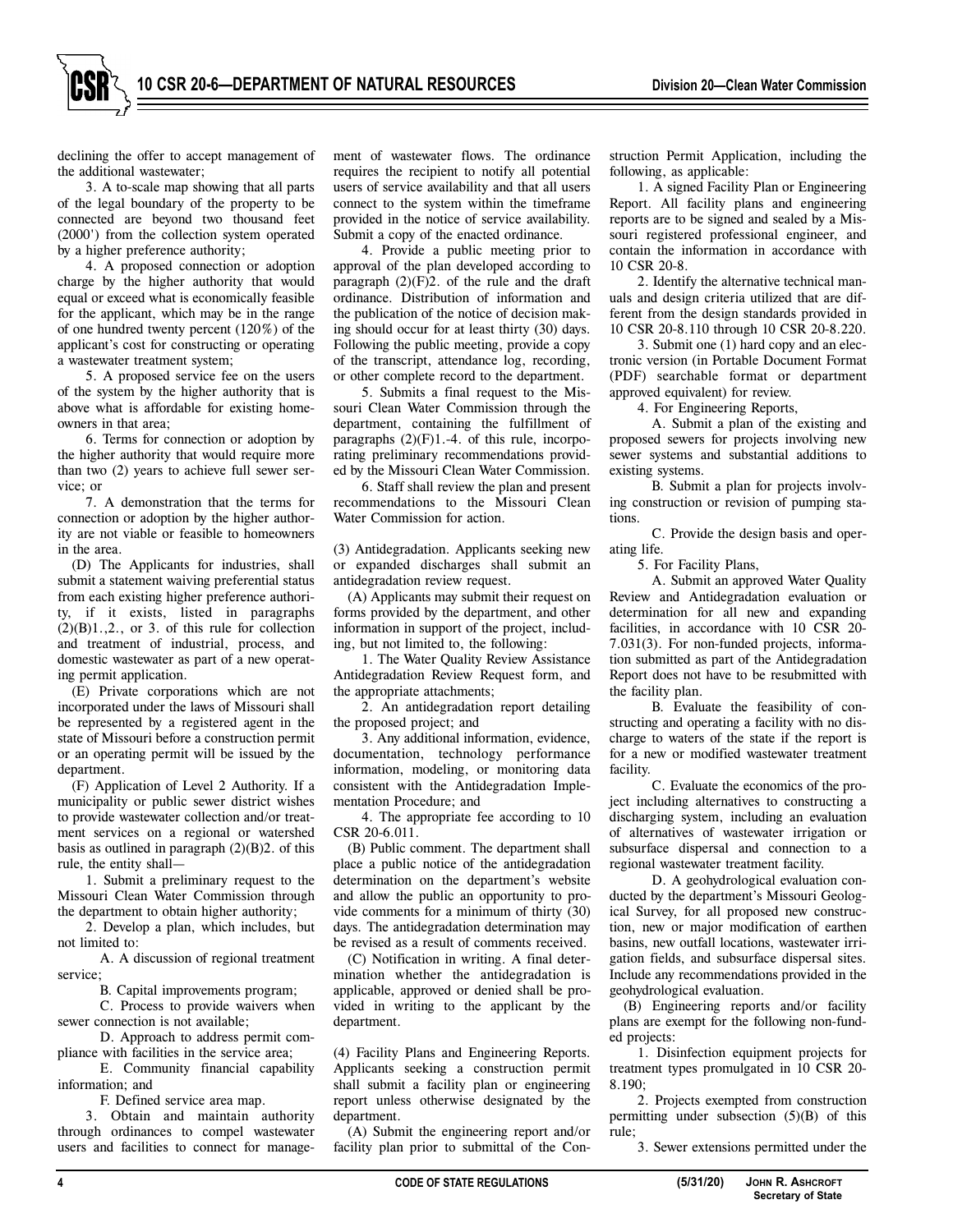

general construction permit provided in subsection  $(5)(C)$  of this rule;

4. Sewer projects that submit a Missouri registered professional engineer's Sewer Extension Design Certification with the permit application; and

5. Treatment plants and/or sewer extensions by a permittee with their own authority under section (6) of this rule, if they are not receiving department funding.

(5) Construction Permits.

(A) Any person causing or permitting the construction, installation, or modification of any collection system or wastewater treatment facility shall first receive a construction permit issued by the department for any of the following activities:

1. New or modified domestic wastewater discharges;

2. New or modified surface and subsurface wastewater treatment for private or domestic wastewater treatment facilities;

3. New or modified earthen basins used for wastewater storage or treatment including industrial operations and Class I Concentrated Animal Feeding Operations;

4. Sewer extensions and/or pump stations; or

5. Innovative technologies for domestic and publicly owned wastewater treatment, as defined by 10 CSR 20-8.140.

(B) The following activities are exempt from construction permitting when the activities meet the applicable standards in 10 CSR 20-2 through 10 CSR 20-9. Projects exempt from construction permitting may require professional engineering, as defined in section 327.181, RSMo:

1. Construction of a separate storm sewer;

2. Sewer extensions of one thousand feet (1,000') or less, including gravity sewers and/or force mains, with no more than one (1) pump station;

3. Construction of less than three thousand gallons per day (3,000 gpd) non-discharging lagoon systems;

4. Class II and smaller Animal Feeding Operations (AFO), as designated in 10 CSR 20-6.300;

5. Nondomestic discharges of process wastewater except discharges utilizing an earthen basin;

6. Stormwater best management practices, as defined in 10 CSR 20-6.200;

7. Industrial facilities connecting to a publicly owned wastewater treatment facility;

8. Treatment facilities evaluated and constructed under other department programs;

9. Systems adding common metal salts for phosphorus removal prior to existing liquid-solids separation and tertiary filtration;

10. Adding pre-engineered dechlorination equipment;

11. Solids processing equipment;

12. Like-for-like replacement (e.g., replacing eight-inch (8") pipe with eight-inch (8") pipe at the same location and grade, but material type may be different);

13. Outfall relocation within the same receiving stream, close proximity to the existing outfall, and upon review by the department;

14. Projects which the department has determined a construction permit is not required through written determination; and

15. Minor projects that change equipment or operations, but do not affect the overall capacity of the treatment or treatment type, including, but not limited to:

A. Internal piping changes;

B. pH adjustment;

C. Addition of solids storage tanks;

D. Screening equipment;

E. Grit removal equipment;

F. Administrative buildings;

G. Fences and access roads;

H. Flow measuring devices;

I. Mixing equipment;

J. Addition and/or improvement of sampling equipment;

K. Replacement of aeration equipment; and

L. Polymer additives.

(C) General Permits for Sewer Extension Construction. Persons may apply for a general construction permit for construction of gravity sewer line extensions, pump stations, and force mains.

(D) An applicant must submit a separate construction permit application for each collection system, or wastewater treatment facility to the department. Where there are multiple releases from a single operating location, however, one (1) application may cover all facilities and releases. For continuing authorities listed in paragraphs  $(2)(B)1, 2,$ , or 3., submit only one (1) application when the authority operates a wastewater treatment facility and has one (1) or more other noncontinuous stormwater discharges associated with the facility.

(E) Demonstration Projects. Demonstration and pilot projects are innovative processes for which minimum design criteria is not well established. Demonstration or pilot projects shall be approved by the department prior to implementation of the new technology process or equipment.

1. Pilot project installations are those whose discharge is returned to the existing treatment facility. They are installed for a period of one (1) year and are exempt from obtaining a construction permit after obtaining department approval of the project evaluation. Refer to paragraph  $(1)(B)8$ . of this

rule.

A. The project evaluation requirements are identified in 10 CSR 20-8.110(6). Pilot project installations are temporary and coordinated to ensure water quality is protected.

2. A demonstration project installation is a full scale innovative technology process. All antidegradation, operating permit, and construction permitting requirements apply.

A. Full scale demonstration projects in Missouri are not exempt from antidegradation or permit requirements.

B. The treatment process must be based on reasonable and sound engineering principles. Include a project evaluation of a technical performance demonstration of treating pollutants of concern in Missouri or locations with a climate similar to Missouri. The expected project evaluation details are outlined in 10 CSR 20-8.110(6) including review of design criteria.

C. An operating permit modification depends on the nature of the treatment process and will be determined during project review of the facility evaluation or plan.

3. The technology remains a demonstration process until documentation verifies consistent performance as designed for treatment of pollutants of concern for twelve (12) consecutive months at three (3) sites in Missouri or locations with a climate similar to Missouri. Design subsequent installations of verified treatment processes based on established design criteria.

(F) An applicant must submit an application for a construction permit to the department at least one hundred eighty (180) days for a wastewater treatment facility or sixty (60) days for collection system projects in advance of the date on which construction begins.

(G) An application for a construction permit shall be made on forms provided by the department and include the following items:

1. A Construction Permit Application Form signed—

A. For a corporation, by an individual having responsibility for the overall operation of the regulated facility or activity, such as the plant manager, or by a delegated individual having overall responsibility for environmental matters at the facility;

B. For a partnership or sole proprietorship, by a general partner or the proprietor respectively; or

C. For a municipal, state, federal, or other public facility, by either a principal executive officer or by a delegated individual having overall responsibility for environmental matters at the facility;

2. Appropriate permit fee according to 10 CSR 20-6.011;

3. An electronic copy of the construction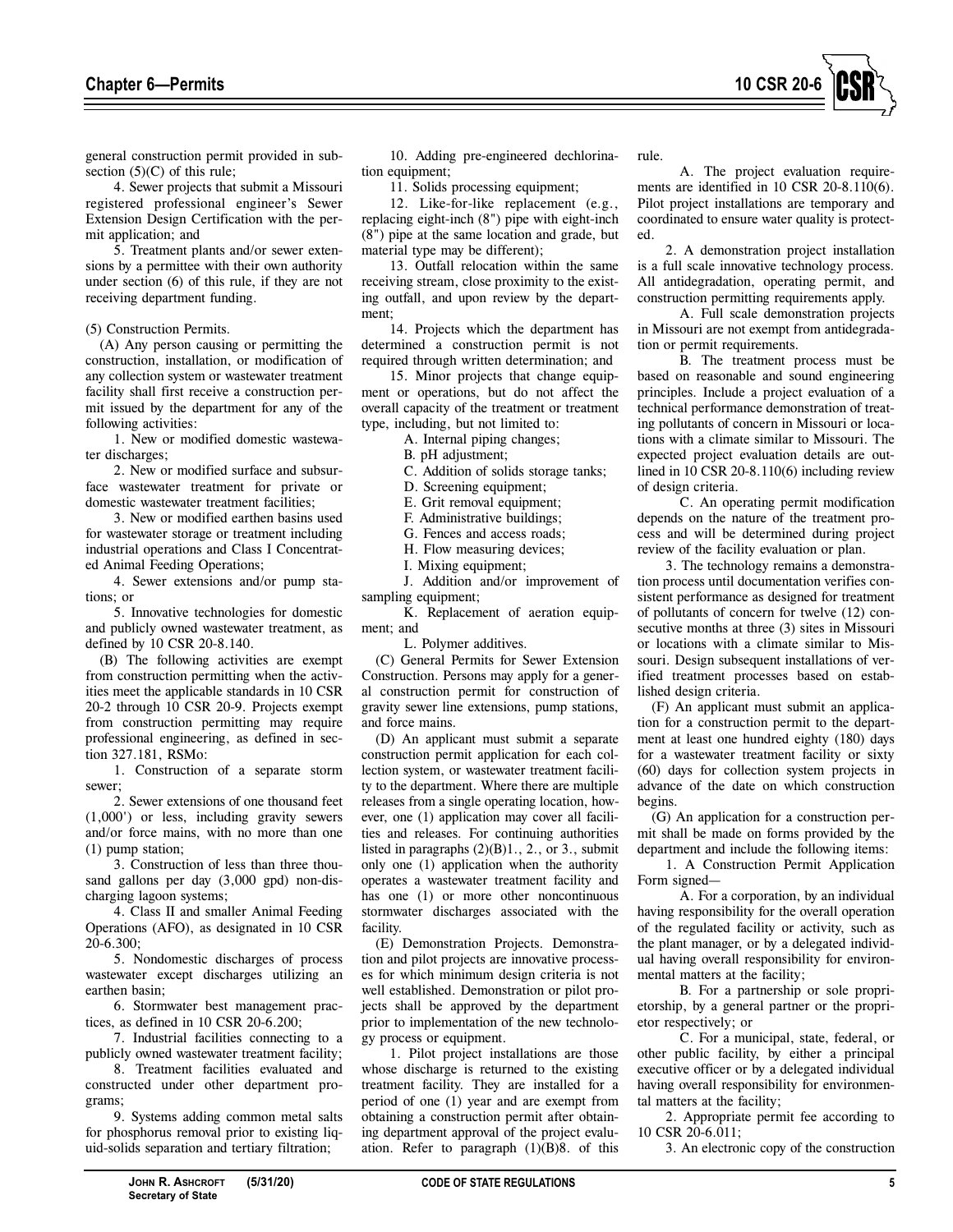permit application and the information listed below in Portable Document Format (PDF) searchable format or department approved equivalent, along with one (1) paper copy for projects not seeking department funding or two (2) paper copies for projects seeking department funding under 10 CSR 20-4;

4. An approved Water Quality Review and antidegradation evaluation or determination for all new and expanding facilities, in accordance with 10 CSR 20-7.031(3);

5. A summary of design;

6. Detailed engineering plans and technical specifications signed, sealed, and dated by a Missouri registered professional engineer, which contain the information in accordance with 10 CSR 20-8, or other regulations as applicable;

7. A map showing the location of all outfalls, with scale, as well as a flowchart indicating each process which contributes to an outfall; and

8. Other information necessary to determine compliance with the Missouri Clean Water Law and these regulations as required by the department.

(H) If an application is incomplete or otherwise deficient, the applicant shall be notified of the deficiency and processing of the application may be discontinued until the applicant has corrected all deficiencies.

1. Applicants who fail to satisfy all department technical comments after two (2) certified comment letters, in a time frame established by the department, may have the application returned as incomplete and shall forfeit the construction permit application fees.

2. The department shall act after receipt of all documents and information necessary for a properly completed application, as listed in subsection (5)(G) of this rule above and including appropriate filing fees, and other supporting documents as necessary, by either issuing or denying the construction permit.

3. The applicant may submit a written request that additional time is needed prior to the conclusion of the set time frame. The department shall grant reasonable time extensions.

(I) Notification in writing. A final determination whether the construction permit is approved, approved with conditions, or denied with reason, shall be provided in writing to the applicant by the department within one hundred eighty (180) days.

(J) Construction permits shall expire two (2) years from the date of issuance unless the permittee notifies the department within their application of the necessity for a longer construction period or the permittee applies for an extension.

1. Submit requests for construction permit extension thirty (30) days prior to expiration. If there are changes, the department may require the applicant to apply for a new construction permit.

(K) The minimum design standards requirements set forth in 10 CSR 20-8 do not preclude the department or the applicant from utilizing other published technical design guides during the application review process to ensure effluent limitations can be met. The department may request additional information and engineering justification to determine the facility's ability to meet effluent limits.

(L) Issuance of a construction permit does not constitute a guarantee by the department that the finished wastewater treatment facility will meet specified effluent limitations.

(M) A site specific operating permit application and appropriate modification fee shall be submitted with the construction permit application to allow for public participation prior to the issuance of a construction permit. An operating permit application and modification fee is not required with the construction permit application if—

1. Effluent limits and permit conditions have been established and the public notice and comment procedures were previously completed as part of an operating permit renewal;

2. Effluent limits were established as part of the Antidegradation Review and the required public notice and comment procedures were afforded in accordance with subsection (3)(B) of this rule;

3. No new effluent limits and conditions are needed to be established in the existing operating permit, such as a facility description change; or

4. Applicant is seeking a general permit. (N) The owner, owner's designee, or the professional engineers shall certify a project is complete or substantially complete, with the submittal of a Statement of Work Completed form.

1. If the project differs from the originally submitted plans and specifications, submit as-built plans clearly showing the alterations upon department request at the completion of the work.

2. A representative of the department may inspect the completed work in order to determine that the completed work substantially adheres to the submitted engineering plans, technical specifications, Missouri Clean Water Law, and Missouri Clean Water Commission regulations.

(6) Supervised Programs.

(A) Applicability. Continuing authorities listed in paragraphs  $(2)(B)$  1., 2., or 3. with at least one (1) existing wastewater treatment facility with a design flow one million gallons per day (1 MGD) may be granted supervised

program approval by the department. Supervised program approval exempts the permittee from the construction permit requirements for collection system and treatment plant works.

1. For collection system approval, the program solely applies to sanitary and/or combined sewer lines and appurtenances within a defined boundary under the continuing authority's control that ultimately discharges to a wastewater treatment facility owned by the same continuing authority.

2. For treatment plant approval, the program solely applies to continuing authorities conducting their own construction that is funded by the entity, in lieu of submitting plans and specifications for expansion or modification of existing treatment facilities. Continuing authorities desiring treatment plant approval must also have a collection system authority approved by the department.

3. If a project is receiving funding from the department under 10 CSR 20-4, the department may require the continuing authority to obtain a construction permit in compliance with 10 CSR 20-4 and 10 CSR 20-8.

4. If the facility is in noncompliance with the Missouri Clean Water Law, this may be reason for denial, suspension, or termination of the supervised program approval.

(B) Request Submittal. Authorities requesting supervised program approval may submit a request to the department with the following information regarding the system, treatment plant, capacity, and current procedures. The department shall review the request, supporting documentation, and may ask for additional information if necessary to determine compliance with the Missouri Clean Water Law and these regulations. The department shall inform the permittee in writing of its decision. Approval may be granted for a period of up to five (5) years in the applicant's operating permit.

1. General Information Submittal:

A. A statement that the continuing authority employs or contracts a sufficient number of Missouri registered professional engineers and other staff qualified to review plans, issue permits, prepare reports, inspect construction, and enforce local and state requirements for each sewer extension and treatment plant project. If the continuing authority engages outside firms, provide a copy of the minimum responsibilities and expectations of the consulting engineer and what oversight the continuing authority will have. Reviews must be independent of the designer to avoid conflicts of interest;

B. A statement that the continuing authority employs or contracts a sufficient number of persons qualified to supervise construction or that the continuing authority has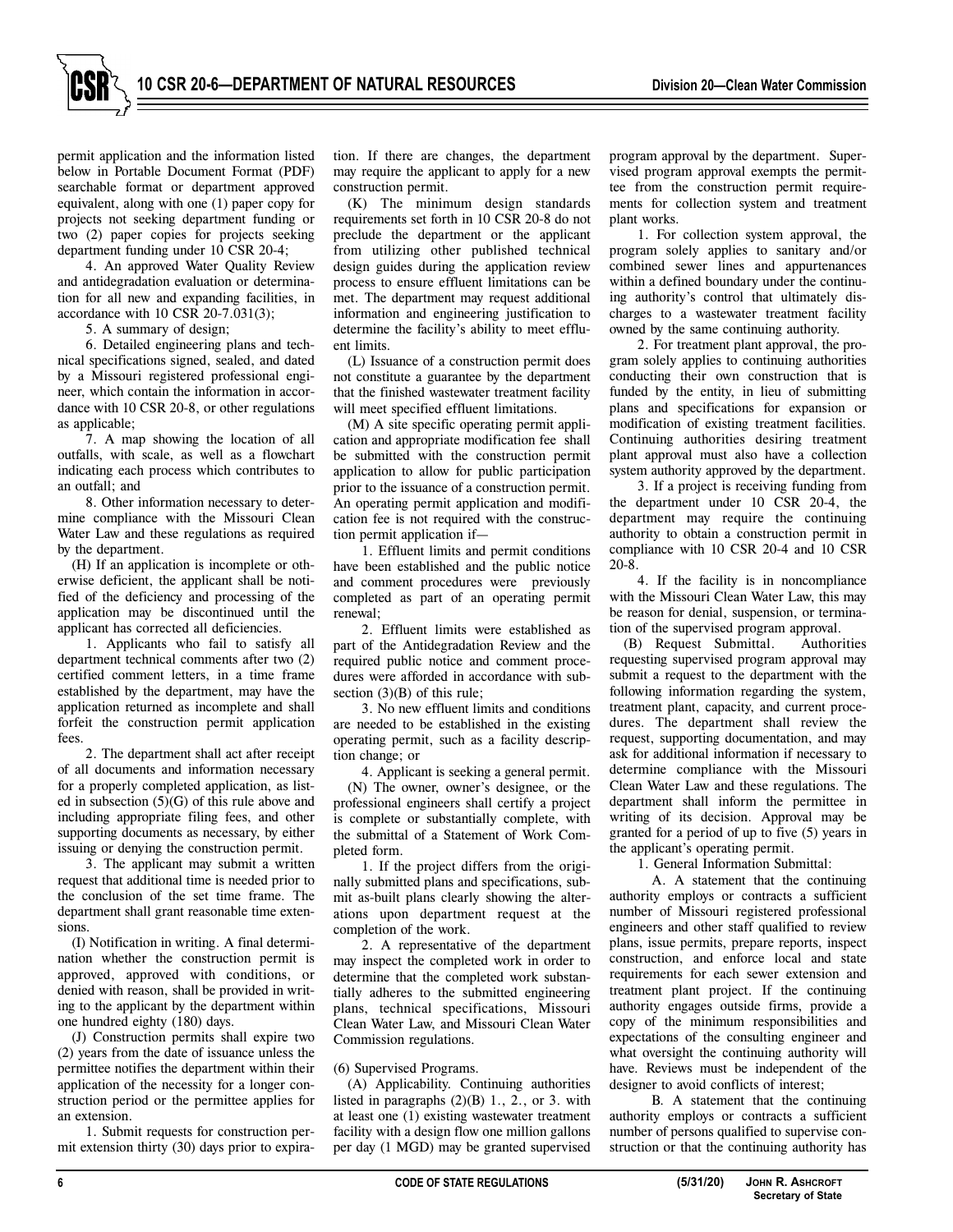

enforceable ordinances which require construction supervision and subsequent certification by a Missouri registered professional engineer;

C. A statement on how the continuing authority maintains permanent records of approvals, sewer extensions, and treatment plant construction project and the retention policy for reports and project documentation; and

D. A copy of the procedures followed in reviewing, approving, and inspecting the construction of collection systems by others and for handling the design and construction of collection systems to be built by its own staff or contractors delineating the responsibilities between the designers and the reviewers must be present.

2. For Collection System Approval, applicants shall submit the following information:

A. Standard technical specifications and typical detail drawing, prepared, signed, and sealed by a Missouri registered professional engineer, in accordance with 10 CSR 20-8.110. Standard technical specifications and detail drawings complying with 10 CSR 20-8.120 through 10 CSR 20-8.130, and all other necessary appurtenances;

B. An engineering report discussing the remaining capacity of the existing collection system, including each pump station, and the available capacity of the wastewater treatment facility serving each area. Refer to 10 CSR 20-8.110(4);

C. A current layout map, or maps, of the collection system showing street names, sewer line material types, sizes, and lengths, manholes, pump stations, force mains, air release valves, and other sewer appurtenances as necessary, or a detailed description of the continuing authority's mapping system and the procedures for updating the system;

D. A copy of the enacted ordinance enforcing the standard technical specifications and typical detail drawings.

3. For Treatment Plant Approval, applicants shall submit the following information:

A. A copy of procedures to be followed in reviewing, approving, and inspecting the construction of wastewater treatment facilities by others and for retaining as-built plans following completion of the project, prepared by a Missouri registered professional engineer, in accordance with 10 CSR 20- 8.110;

B. A facility plan discussing existing treatment plant(s), along with a summary of design discussing the remaining capacity of each existing wastewater treatment facility. Refer to 10 CSR 20-8.110(5);

C. Standard specifications and typical appurtenance construction details;

D. Following completion of the pro-

ject, retain as-builts to be available for review, upon request.

(C) Operating Permit. Supervised program approval shall be granted through the applicant's operating permit for a period of up to five (5) years. The operating permit may contain additional reporting requirements including, but not limited to, a summary report for an approved period.

1. Treatment plant authority.

A. Antidegradation. Submittal and approval of an antidegradation review is required prior to any construction that will increase facility capacity, add or increase pollutants of concern, or change receiving stream. Refer to section (3) of this rule.

B. Operating Permit Modifications. Submit applications for operating permit modifications, when applicable, at least one hundred eighty (180) days before the date the facility begins to receive wastewater, unless permission for a later date has been granted by the department.

C. Technologies not established or discussed in 10 CSR 20-8 are not allowed for the Treatment Plant Approval.

(D) Summary Report. A report summarizing the construction activities will be contained in the operating permit application renewal for reauthorization.

1. For facilities with Collection System approval:

A. Name of sewer extension;

B. Length of sewer and force main;

C. Capacity of each new or upgraded pump station, if applicable;

D. Date sewer extension permit is issued;

E. Date sewer extension construction is accepted;

F. The ultimate receiving wastewater treatment facility;

G. The remaining long term average capacity of each wastewater treatment facility; and

H. Upon request, detailed project information on design flow, leakage, deflection, and inspections.

2. For facilities with Treatment Plant approval:

A. The projects planned, ongoing, or completed;

B. The remaining long-term average capacity of each treatment facility;

C. As-builts for new or expanded treatment facilities; and

D. Documentation and engineering justification of new or expanded treatment facilities of design components, which at a minimum meet the requirements in 10 CSR 20-8, Minimum Design Standards.

(E) Reauthorization. A request for reauthorization must be submitted at least one hundred eighty (180) days prior to expiration reaffirming (6)(B) of this rule. The department may conduct a site visit to review the request and summary report prior to reauthorization.

(7) Operating Permits.

(A) Persons who build, erect, alter, replace, operate, use, or maintain any water contaminant source, point source, or wastewater treatment facility which discharges to waters of the state shall obtain an operating permit from the department before any discharge occurs. The operating permit shall be issued to the owner and continuing authority. Nondischarging facilities for the treatment or disposal of wastes, wastewater, or residuals shall obtain permits as provided in 10 CSR 20-6.015.

(B) Applications.

1. An application for an operating permit must be submitted on forms provided by the department. The applications may be supplemented with copies of information submitted for other federal or state permits. The application shall include:

A. A map showing the location of all outfalls, with scale, as well as a flowchart indicating each process which contributes to an outfall;

B. Appropriate permit fee according to 10 CSR 20-6.011;

C. An antidegradation review for new and expanding discharging facilities;

D. A geohydrological evaluation conducted by the department's Missouri Geological Survey for new and expanded facilities;

E. If appropriate, a variance petition, with the information detailed in section (15) of this rule; and

F. Engineering certification that the project was designed to meet the requirements of 10 CSR 20-8 for projects exempted from construction permitting requirements in section (5) of this rule.

2. All applications must be signed as follows:

A. For a corporation, by an individual having responsibility for the overall operation of the regulated facility or activity, such as the plant manager, or by an individual having overall responsibility for environmental matters at the facility;

B. For a partnership or sole proprietorship, by a general partner or the proprietor respectively; or

C. For a municipal, state, federal, or other public facility, by either a principal executive officer or by an individual having overall responsibility for environmental matters at the facility.

3. The permittee shall provide written notice to the department as soon as possible of any planned physical alterations or additions to the permitted wastewater treatment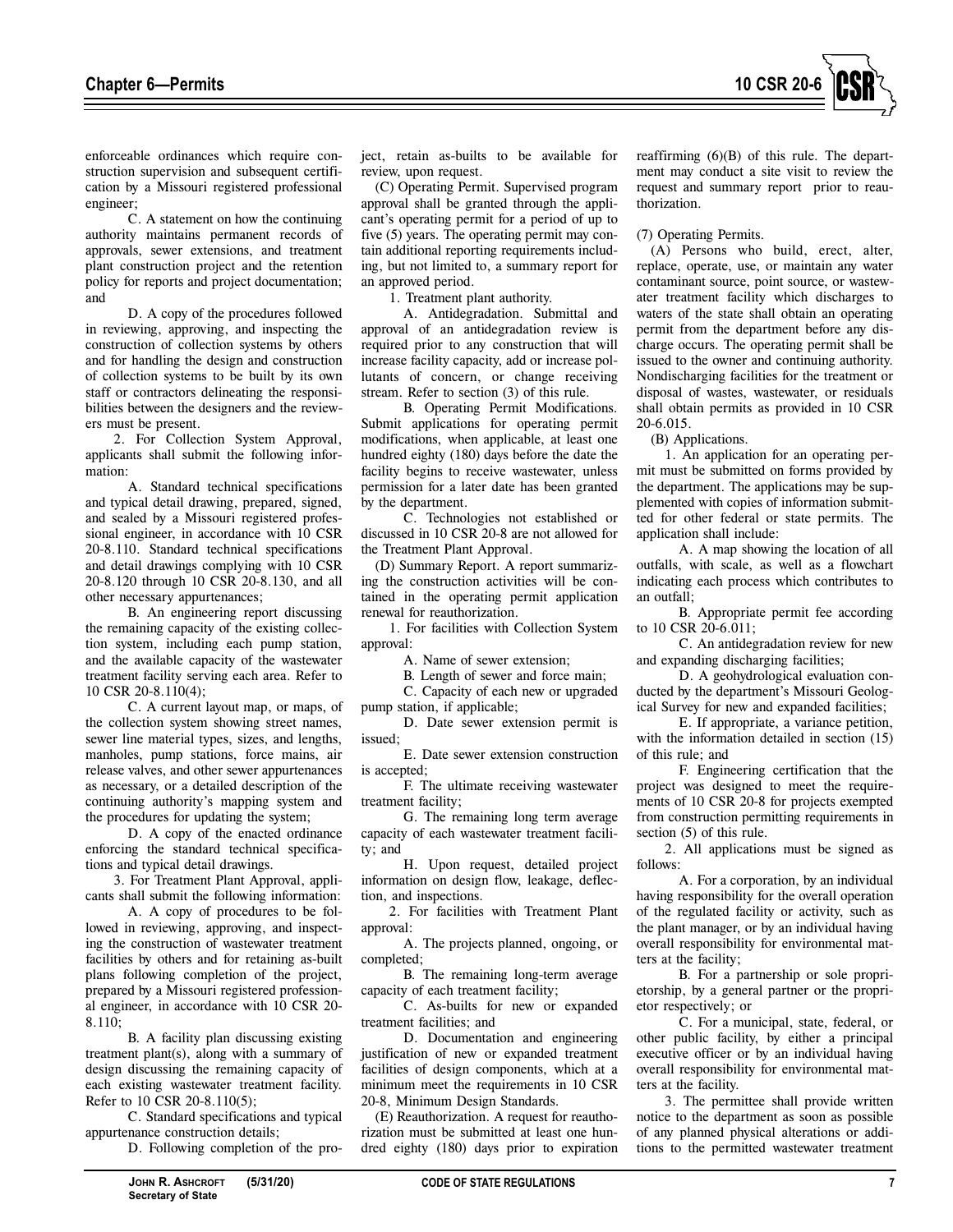

facility.

(C) Applications for renewal of site-specific operating permits must be received at least one hundred eighty (180) days either before the expiration date of the present site-specific operating permit or the date the facility begins to receive wastewater unless permission for a later date has been granted by the department. The department shall not grant permission for applications to be submitted later than the expiration date of the existing permit.

(D) For facilities seeking coverage under a general operating permit, the application for renewal shall be submitted according to section 644.051.10, RSMo.

(E) All reports required by the department shall be submitted and signed by a person designated in paragraph (7)(B)2. of this rule or a duly authorized representative, if—

1. The representative so authorized is responsible for the overall operation of the facility from which the discharge occurs; and

2. The authorization is made in writing by a person designated in paragraph (7)(B)2. of this rule and is submitted to the department.

(8) Terms and Conditions of Permits.

(A) The following shall be incorporated as terms and conditions of all permits:

1. All discharges and solids disposal shall be consistent with the terms and conditions of the permit;

2. The permit may be modified or revoked after thirty (30) days' notice for cause including, but not limited to, the following causes:

A. A violation of any term or condition of the permit;

B. A misrepresentation or failure to fully disclose all relevant facts in obtaining a permit;

C. A change in the operation, size, or capacity of the permitted facility; and

D. The permit may be modified after proper public notice and opportunity for comment when a wasteload allocation study has been completed showing that more stringent limitations are necessary to protect the in-stream water quality;

3. The permit may not be modified so as to extend the term of the permit beyond five (5) years after its issuance;

4. Permittees shall operate and maintain facilities to comply with the Missouri Clean Water Law and applicable permit conditions and regulations.

5. The permittee, owner, and continuing authority shall allow the department or an authorized representative (including an authorized contractor acting as a representative of the department), upon presentation of credentials to, at reasonable times—

A. Enter upon permittee's premises in which a point source, water contaminant source, or wastewater treatment facility is located or in which any records are kept according to the terms and conditions of the permit;

B. Have access to, or copy, any records that are kept according to the terms and conditions of the permit;

C. Inspect any facilities, equipment (including monitoring and control equipment), practices, or operations regulated or required under a permit; and

D. Sample or monitor for the purposes of assuring permit compliance or as otherwise authorized by the Federal Clean Water Act or Missouri Clean Water Law, any substances or parameters at any location.

6. If the permit is for a discharge from a publicly-owned treatment works, the permittee shall give adequate notice to the department of the following:

A. Any new introduction of pollutants into the treatment facility from an indirect discharger which would be subject to Sections 301 or 306 of the Federal Clean Water Act if it were directly discharging those pollutants;

B. Any substantial change in the volume or character of pollutants being introduced into that treatment facility at the time of issuance of the permit; and

C. For purposes of this subparagraph, adequate notice includes information on the following:

(I) The quality and quantity of influent introduced into the treatment facility, and

(II) Any anticipated impact of the change on the quantity or quality of effluent to be discharged from the treatment facility;

7. If the permit is for a discharge from a publicly-owned treatment works, the permittee shall be able to identify any introduction of pollutants or substances into the facility that alone or in combination will cause—disruption of the treatment processes, violation of effluent standards in their operating permit, violation of water quality standards in the receiving stream as defined in 10 CSR 20-7.031, or classification of the residues of the treatment processes as hazardous waste as defined in 10 CSR 25-4.010. In addition, the permittee shall require any industrial user of the treatment facility to comply with the requirements of 10 CSR 20-6.100;

8. If a toxic effluent standard, prohibition, or schedule of compliance is established under Section 307(a) of the Federal Clean Water Act for a toxic pollutant in the discharge of permittee's facility and the standard is more stringent than the limitations in the permit, then upon notice to the permittee the more stringent standard, prohibition, or

schedule shall be incorporated into the permit as a condition; and

9. When a continuing authority under paragraph  $(2)(B)1$ ., 2., or 3. is expected to be available for connection, any operating permit issued to a permittee under this paragraph, located within the service area of the paragraph  $(2)(B)1$ ., 2., or 3. facility, shall contain the following special condition: Permittee shall cease discharge by connection to a facility with an area-wide management plan according to subsection  $(2)(B)$  of this rule within the timeframe allotted by the continuing authority with its notice of its availability. The permittee shall obtain departmental approval for closure according to section (12) of this rule or alternate use of these facilities.

(B) The permit shall contain effluent limitations, monitoring requirements, and terms and conditions necessary to assure compliance with the Clean Water Law, related regulations or policies of the Missouri Clean Water Commission.

(9) Prohibitions. No permit shall be issued in the following circumstances:

(A) Where the terms and conditions of the permit do not comply with applicable guidelines or requirements, the Missouri Clean Water Law and Clean Water Commission regulations or the Federal Clean Water Act and federal regulations;

(B) Where the EPA regional administrator has properly objected to the issuance of a permit;

(C) Where the permit conditions cannot ensure compliance with the applicable water quality requirements of all other affected states;

(D) Where anchorage and navigation would be substantially impaired based on the judgement of the US Army Corps of Engineer's district engineer;

(E) For the discharge of any radiological, chemical, or biological warfare agent or high level radioactive waste;

(F) For any discharge inconsistent with a plan or plan amendment approved under Section 208(b) of the Federal Clean Water Act; or

(G) To a facility which is a new source or a new discharger, if the discharge from the construction or operation of the facility shall—

1. Cause or contribute to the violation of water quality standards if the discharge is located in a segment that was an effluent limitation segment, prior to the introduction of the discharge from the new source or discharger; or

2. Exceed its pollutant load allocation if the discharge is into a water quality limited segment.

(10) Operating Permit Renewal and Expiration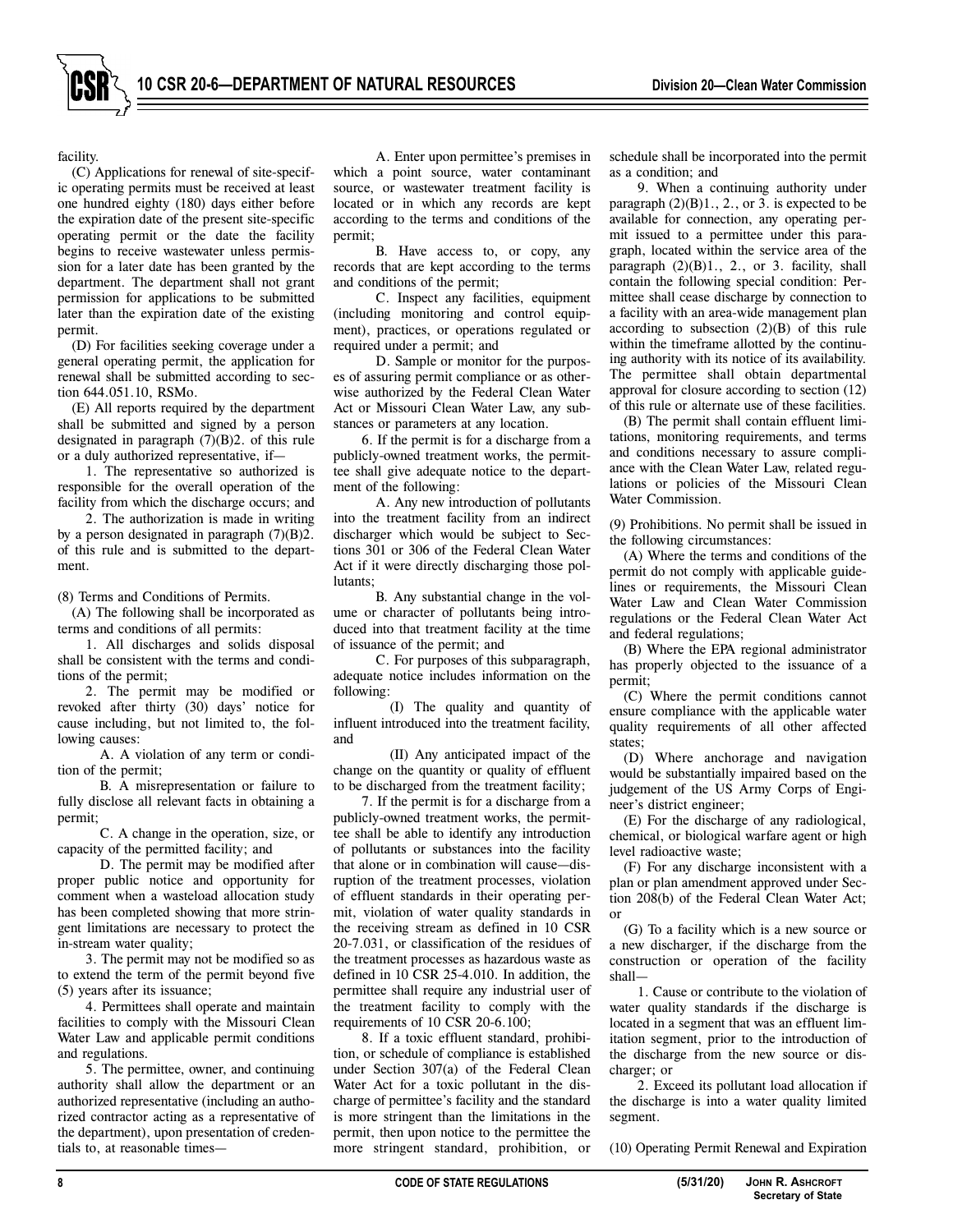

Dates.

(A) Missouri State operating permits may be issued for a period not to exceed five (5) years.

(B) Whenever a release or a potential for release from a point source, water contaminant source, or wastewater treatment facility is permanently eliminated, the existing operating permit will be terminated.

(C) Continuation of Expiring Permits.

1. The terms and conditions of an expired permit are continued automatically pending issuance of a renewed operating permit if—

A. The permittee submitted a timely and sufficient application for a renewed operating permit under this rule; and

B. The department is unable, through no fault of the permittee, to issue a renewed operating permit before the expiration date of the previous permit.

2. Permits continued under paragraph  $(10)(C)1$ . remain fully effective and enforceable.

(11) Permits Transferable.

(A) Subject to subsection  $(2)(A)$ , a construction permit and/or operating permit may be transferred upon submission to the department of an application to transfer signed by the existing owner and/or continuing authority and the new owner and/or continuing authority.

1. Until the time the permit is officially transferred, the original permittee remains responsible for complying with the terms and conditions of the existing permit.

2. To receive a transfer permit, the new owner and/or continuing authority must complete an application according to section (5) and/or section (7) of this rule and demonstrate to the department that the new continuing authority agrees to be responsible for compliance with the permit.

3. The new owner and/or continuing authority shall be responsible for complying with the terms and conditions of the permit upon transfer.

(B) The department, within thirty (30) days of receipt of the application, shall notify the new applicant of its decision to revoke and reissue or transfer the permit.

(C) For facilities with construction and/or operating permits that the department is unable to reissue the operating permit within thirty (30) days of the transfer application, the construction and/or operating permit may be transferred to the new permittee if:

1. The current permittee notifies the department at least thirty (30) days in advance of the proposed transfer date;

2. The notice includes a complete application for transfer between the existing and new permittees containing a specific date for

transfer of construction and/or permit responsibility, coverage, and liability between them; and

3. The department does not notify the existing permittee and the proposed new permittee of its decision to revoke and reissue or transfer the operating permit. If no objection is received from the department within thirty (30) days of receipt of the notice, the transfer is effective on the date specified in the agreement.

(12) Closure of Treatment Facilities.

(A) Persons who cease operation or plan to cease operation of waste, wastewater, and sludge handling and treatment facilities shall close the facilities in accordance with a closure plan approved by the department.

(B) Closure plans shall address wastewater and sludge removal, dewatering activities, removal of treatment structures, removal of solid waste, or leaving in place as clean fill, site grading and site shaping so that ponding does not occur.

(C) Closure plans shall be submitted to the department no later than ninety (90) days after ceasing operations. The permittee, owner, and\or responsible party shall complete closure activities within the timeframe provided in the closure plan.

(D) Operating permits under section (7) of this rule or under 10 CSR 20-6.015 are required until all waste, wastewater, wastewater solids/sludges and any solid wastes have been disposed of in accordance with the closure plan approved by the department under subsection  $(12)(A)$  of this rule, and any disturbed areas have been properly stabilized.

(13) General Operating Permits.

(A) The department may issue a general operating permit in accordance with the following:

1. The general operating permit covers a category of discharges described in the permit except those covered by site-specific permits within a geographic area. The area corresponds to existing geographic or political boundaries, such as—

A. Designated planning areas under Sections 208 and 303 of the Federal Clean Water Act;

B. City, county, or state political boundaries, or special sewer districts;

C. State highway systems; and

D. Any other appropriate division or combination of boundaries; and

2. The general operating permit regulates a category of point sources if the sources all—

A. Involve the same or substantially similar types of operations;

B. Discharge the same types of wastes/wastewaters;

C. Require the same effluent limitations or operating conditions;

D. Require the same or similar monitoring; and

E. Are controlled more appropriately, in the opinion of the department, under a general operating permit than under site-specific permits.

(B) General operating permits may be issued, modified, revoked, and reissued or terminated in accordance with applicable requirements of this regulation. To be included under a general operating permit, submit an application on forms supplied by the department.

(C) The department may require any person authorized by a general operating permit to apply for and obtain a site-specific operating permit. Any interested person may petition the department to take action under this subsection. Cases where a site-specific operating permit may be required, include, but are not limited to, the following:

1. The discharge(s) is a significant contributor of pollution which impairs the beneficial uses of the receiving water;

2. The discharger is not in compliance with the conditions of the general operating permit; and

3. A Water Quality Management Plan containing requirements applicable to these point sources is approved by the department.

(D) Any owner and continuing authority authorized by a general operating permit may request to be excluded from the coverage of the general operating permit by applying for a site-specific permit.

1. When a site-specific operating permit is issued to an owner and continuing authority otherwise subject to a general operating permit, the applicability of the general operating permit is terminated automatically on the effective date of the site-specific permit.

2. A source excluded from a general operating permit solely because it already has a site-specific permit may request that the site-specific permit be revoked and that it be covered by the general operating permit, if it meets all the requirements for coverage.

(E) The department may require any person applying for a site-specific permit to obtain a general operating permit.

(14) Hydrostatic Testing. Persons discharging water used for the hydrostatic testing of new pipelines and storage tanks are exempt from permitting if the discharge is de minimis (less than one thousand  $(<1,000)$  gallons) or the person takes the following steps:

(A) Discharge Limits. The discharge must meet the following limits:

1. 100 mg/L total suspended solids;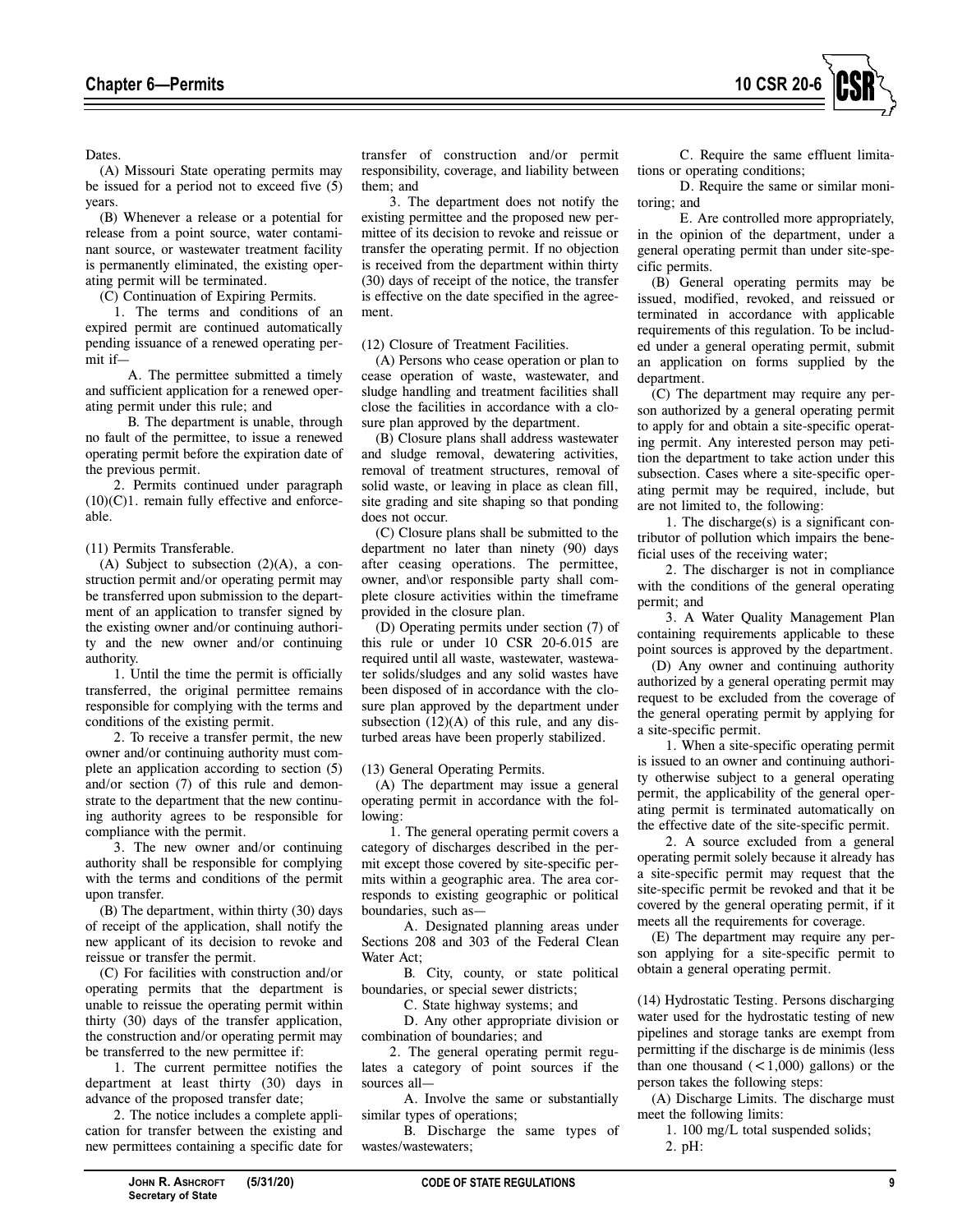A. Missouri or Mississippi Rivers, in the range from 6.0 to 10.0 standard units; or B. All other waters, in the range from

- 6.5 to 9.0 standard units;
	- 3. 0.32 mg/l ethylbenzene;
	- 4. 0.005 mg/L benzene;
	- 5. 1.0 mg/L toluene; and
	- 6. 10.0 mg/L xylene.

(B) Sampling and testing requirements. One (1) grab sample shall be taken per discharge during the first sixty (60) minutes of the discharge and be analyzed for the pollutants listed in  $(14)(A)$  of this rule as well as total discharge volume in gallons per day.

(C) Exception reporting. If any of the sampling results from the hydrostatic test discharge show any exceedance of (14)(A) limits, provide written notification, including the date of the sample collection, the analytical results, and a statement concerning the modifications in management practices that are being implemented to address the violation within five (5) days of notification of analytical results to the department.

(D) The hydrostatic testing water shall not contain dyes or have a visible sheen indicating the presence of petroleum products.

(E) Any person who irrigates wastewater from a hydrostatic test may do so under this rule if the irrigation does not result in any discharge to waters of the state. The quality of the irrigated wastewater is not required to meet the limits in  $(14)(A)$ .

(F) Persons discharging under this exemption are not required to obtain a separate permit to construct and operate an oil-water separator to aid in meeting limits for hydrostatic wastewater.

#### (15) Variance Request Process.

(A) Water Quality Standards Variance. Any person, permittee, or group of permittees seeking a variance shall file a petition for variance with the department according to 40 CFR 131.14, as published August 21, 2015 by the EPA Docket Center, EPA West 1301 Constitution Avenue NW., Washington, DC 20004. This rule does not incorporate any subsequent amendments or additions.

(B) Non-water Quality Standard Variance. Any person, permittee, or group of permittees seeking a variance shall file a petition for variance with the department according to section 644.061, RSMo.

(C) Provisional Variance.

1. A provisional variance is a short term, time limited reprieve from limitations, rules, standards, requirements, or order of the director because of conditions beyond the reasonable control of the permittee, would result in an arbitrary or unreasonable hardship, and the compliance costs are substantial and reasonably certain.

2. In accordance with section 644.062,

RSMo, any person or permittee may apply for a provisional variance for limitations, rules, standards, requirements, or orders from the department pursuant to sections 644.006 through 644.141, RSMo. A provisional variance may not be granted under this regulation for limitations, rules, standards, requirements, or orders from the department pursuant to other statutes. The application for a provisional variance shall include information in accordance with subsection  $(15)(A)$  of this rule.

3. The provisional variance is issued by the department and may be retroactively applied upon permittee request. If a provisional variance is granted, notice shall be given using the same method prescribed for operating permits issued by the department in 10 CSR 20-6.020. The department shall promptly notify the applicant of the decision in writing and file the decision with the Missouri Clean Water Commission. Granting of a provisional variance is documentation of the department's enforcement discretion. There is no public notice period prior to issuance of a provisional variance. If retroactively granted, the permittee shall submit appropriate modified reports (such as discharge monitoring or those prescribed in a permit) within twenty (20) days of the provisional variance issuance date.

4. Provisional variances shall not be granted for the following:

A. In the department's judgement said variance would endanger public health, cause significant harm to aquatic life or wildlife, result in damage to property, or other demonstrable and measurable harm to downstream interests;

B. In anticipation of federal approval of any changes to a state water quality standard;

C. From the requirement to obtain a permit for an activity, in accordance with 10 CSR 20-6 and Chapter 644, RSMo;

D. To allow an activity which would otherwise require a permit to begin before the department issues or denies a permit; or

E. To allow a facility to exceed a permit limitation while the department considers an application to modify the permit limitation.

5. A provisional variance may be issued for up to forty-five (45) days, and may be extended once for up to an additional fortyfive (45) days. The appropriate length of the provisional variance shall be determined at the discretion of the department.

A. Provisional variances may be issued for periods less than forty-five (45) days, or terminated earlier than the length of time specified at issuance, at the permittee's request (assuming that the variance is no longer essential for compliance).

B. The provisional variance may be granted subject to conditions determined necessary by the department. In order to qualify for an extension, a demonstration that the conditions under which the previous variance were granted still exist or are substantially similar.

C. In no case shall a provisional variance be granted to the same facility for more than ninety (90) days within the same calendar year.

6. Should a facility apply for multiple provisional variances or a single variance for the maximum ninety (90) days allowed, a long term plan to eliminate the need for relief from the same limit, rule, standard, requirement, or order, subject to the restrictions set forth above, needs to accompany the request in order for the application to be considered complete.

7. If the provisional variance is issued for a delay of implementation of limitations, rules, standards, requirements, or orders from the department to correct a violation, section 644.042, RSMo, requires the applicant post a performance bond or other security to assure completion of the work covered by the variance. The proof of financial responsibility may be in the form of a surety bond, CD, or irrevocable letter of credit and be subject to the following:

A. The bond is signed by the applicant as principal, and by a corporate surety licensed to do business in the state of Missouri;

B. The bond remains in effect until the terms and conditions of the variance are met and rules and regulations promulgated pursuant thereto are complied with;

C. It is on file with the department;

D. It is made payable to the department; and

E. If the bond, CD, or letter of credit is cancelled by the issuing agent, submit new proof of financial responsibility within thirty (30) days of cancellation, or the provisional variance will be cancelled.

*AUTHORITY: sections 640.710 and 644.026, RSMo 2016.\* Original rule filed June 6, 1974, effective June 16, 1974. Rescinded: Filed Oct. 16, 1979, effective July 10, 1980. Readopted: Filed Feb. 4, 1980, effective July 11, 1980. Amended: Filed Sept. 8, 1981, effective Feb. 11, 1982. Amended: Filed Nov. 10, 1982, effective May 12, 1983. Amended: Filed Sept. 11, 1984, effective March 12, 1985. Amended: Filed Feb. 1, 1988, effective June 13, 1988. Amended: Filed Sept. 13, 1988, effective Feb. 14, 1989. Amended: Filed July 15, 1991, effective Jan. 13, 1992. Amended: Filed March 1, 1996, effective Nov. 30, 1996. Amended: Filed Nov. 3, 1997, effective July 30, 1998. Amended: Filed May*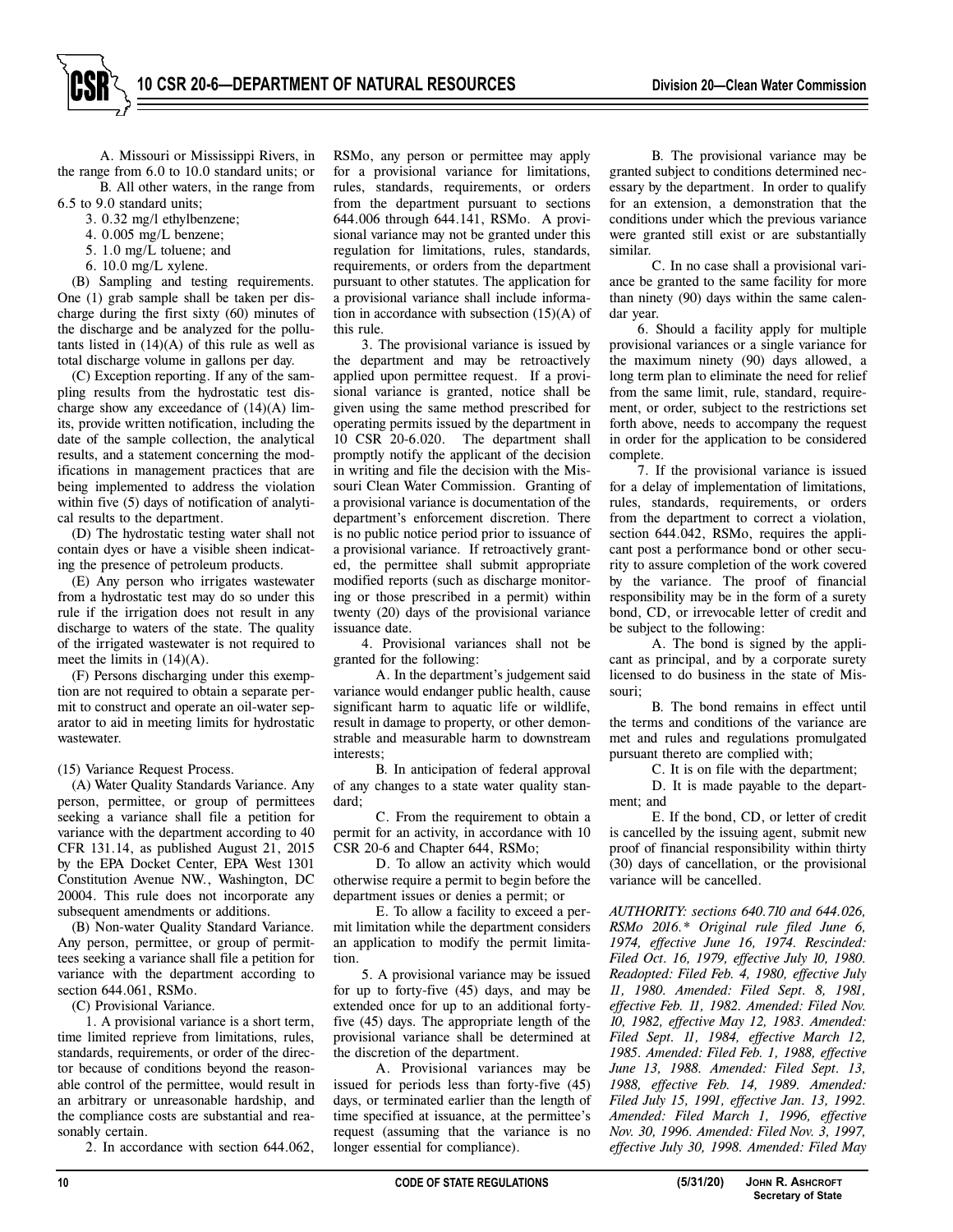

*15, 2003, effective Jan. 30, 2004. Amended: Filed May 12, 2008, effective Feb. 28, 2009. Amended: Filed March 16, 2009, effective Dec. 30, 2009. Emergency amendment filed July 14, 2011, effective Oct. 31, 2011, expired April 27, 2012. Amended: Filed July 14, 2011, effective April 30, 2012. Amended: Filed June 13, 2018, effective Feb. 28, 2019. \*\** 

*\*Original authority: 640.710, RSMo 1996 and 644.026, RSMo 1972, amended 1973, 1987, 1993, 1995, 2000, 2012, 2014.* 

*\*\*Pursuant to Executive Order 21-07, 10 CSR 20-6.010, paragraph (5)(G)3. was suspended from April 8, 2020 through May 25, 2021.* 

*Op. Atty. Gen. No. 53, Lafser (1-26-79). The point source discharges of pollutants from federal facilities within the state of Missouri are subject to the same NPDES program requirements as are any other point source discharges of pollutants subject to the Missouri Clean Water Law and regulations.* 

*Op. Atty. Gen. No. 156, Wilson (8-18-76). The initial responsibility for issuing Clean Water Commission permits under section 204.051, RSMo Supp. 1975 rests with the director of the Department of Natural Resources acting in his/her capacity of administering Department of Natural Resources programs relating to environmental control and executing policies established by the Clean Water Commission.* 

#### **10 CSR 20-6.011 Fees**

*PURPOSE: This regulation explains how the Department of Natural Resources implements fees authorized by the Missouri Clean Water Law. It sets the procedures for collection of fees from permit holders. Fees are collected for state operating permits, several permits, and construction permits.* 

#### (1) Fees—General.

(A) Pursuant to section 644.057, RSMo, beginning on January 1, 2015, all persons who build, erect, alter, replace, operate, use, or maintain wastewater treatment facilities shall pay the appropriate fees prescribed by this rule.

(B) Definitions.

1. Adjusted design flow. The actual average wastewater flow from a human sewage treatment system. If the average flow is sixty percent  $(60\%)$  or less than the system's design flow, the average flow may be substituted for the design flow when calculating the permit fee on human sewage treatment facilities.

2. Definitions as set forth in the Missouri Clean Water Law and 10 CSR 20-2.010 apply to those terms when used in this regulation.

3. Industrial process wastewater. This term as used in section 644.052, RSMo means any water, including storm water, that is regulated under 10 CSR 20-6.200, during manufacturing or processing, which comes into direct contact with or results from the production or use of any raw material, intermediate product, finished product, by-product, or waste product.

4. Privately-owned treatment works. A treatment works serving a residential area, restaurant, commercial concern, or other operation that only produces domestic sewage as defined in section 701.025, RSMo.

(C) Submit fees associated with this rule to the Missouri Department of Natural Resources. In the event a check used for the payment of operating fees is returned to the department marked insufficient funds, the person forwarding the check shall be given fifteen (15) days to correct the insufficiency. If payment has not been corrected after fifteen (15) days, the person may be referred to the attorney general's office and assessed late penalties, pursuant to section 644.055, RSMo. When a check used for the payment of a construction fee is returned to the department marked insufficient funds, review of the application shall cease and the applicant shall be notified. If the insufficiency is not corrected after ten (10) days, the application shall be returned as incomplete.

(D) Each payment shall identify the following: National Pollutant Discharge Elimination System (NPDES) permit number, payment period, and applicant, or the permittee name and address. Persons who own or operate more than one (1) facility may submit one (1) check to cover all annual permit fees, but are responsible for submitting the appropriate information to allow proper credit of each permit account.

(E) Annual fees shall be paid in full on their due date. Permittees who only discharge intermittently, seasonally, or for a short period of time must pay the entire annual fee. Fees are annual fees and may not be prorated. In the event the discharge is eliminated, the permittee is responsible for requesting termination of the permit. When permits are revoked or denied, the annual fees are forfeited. It is unlawful to discharge water contaminants into waters of the state without a permit.

(F) Annual fees are the responsibility of the permittee. Failure to receive a statement due to mailing errors, change of address, ownership changes or other reason(s) is not an excuse for failure to remit the fees. Penalties shall be charged as provided in section 644.055, RSMo.

(G) Where a person has the permit responsibility for more than one (1) operating permit, the department may combine the billings by issuing all operating permits with the same expiration date. Each facility will continue to

operate under and be governed by the separate provisions of each individual permit.

#### (2) Fees—Amounts.

(A) A privately owned treatment works or an industry which treats only human sewage shall annually pay a fee based upon the design flow of the facility as follows:

1. One hundred fifty dollars (\$150) if the design flow is less than five thousand (5,000) gallons per day;

2. Three hundred dollars (\$300) if the design flow is equal to or greater than five thousand (5,000) gallons per day but less than ten thousand (10,000) gallons per day;

3. Six hundred dollars (\$600) if the design flow is equal to or greater than ten thousand (10,000) gallons per day but less than fifteen thousand (15,000) gallons per day;

4. One thousand dollars (\$1,000) if the design flow is equal to or greater than fifteen thousand (15,000) gallons per day but less than twenty-five thousand (25,000) gallons per day;

5. One thousand five hundred dollars (\$1,500) if the design flow is equal to or greater than twenty-five thousand (25,000) gallons per day but less than thirty thousand (30,000) gallons per day;

6. Three thousand dollars (\$3,000) if the design flow is equal to or greater than thirty thousand (30,000) gallons per day but less than one hundred thousand (100,000) gallons per day.

7. Four thousand dollars (\$4,000) if the design flow is equal to or greater than one hundred thousand (100,000) gallons per day but less than two hundred fifty thousand (250,000) gallons per day; or

8. Five thousand dollars (\$5,000) if the design flow is equal to or greater than two hundred fifty thousand (250,000) gallons per day.

(B) Persons who produce industrial process wastewater which requires treatment and who apply for or possess a site-specific permit shall annually pay—

1. Five thousand dollars (\$5,000) if the industry is a class IA concentrated animal feeding operation as defined by the commission; or

2. For facilities issued operating permits based upon categorical standards pursuant to the Federal Clean Water Act and regulations implementing such act:

A. Four thousand two hundred dollars (\$4,200) if the design flow is less than one (1) million gallons per day; or

B. Five thousand dollars (\$5,000) if the design flow is equal to or greater than one (1) million gallons per day.

(C) Persons who apply for or possess a site-specific permit solely for industrial storm water shall pay an annual fee of: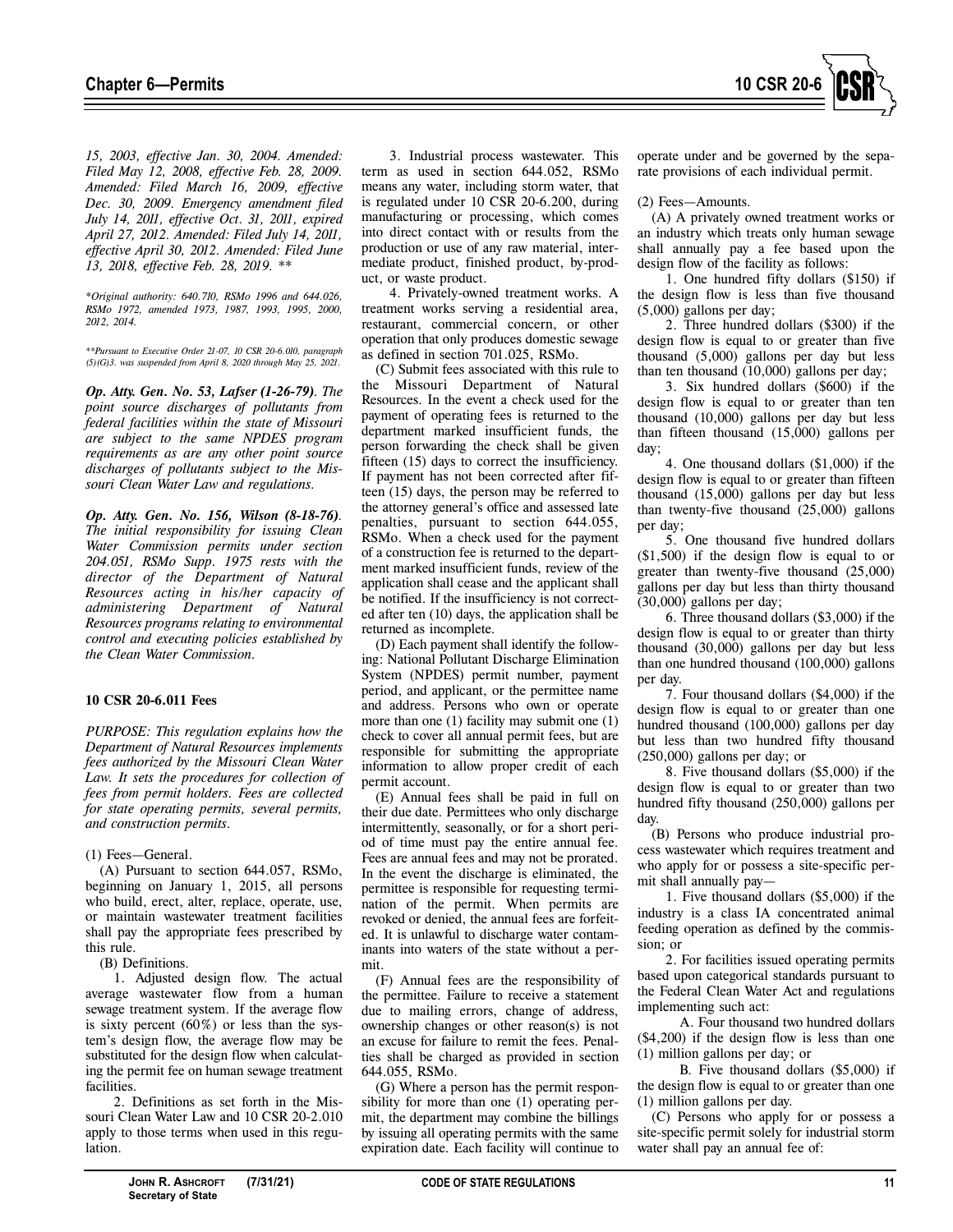1. One thousand eight hundred dollars (\$1,800) if the design flow is less than one (1) million gallons per day; or

2. Two thousand eight hundred dollars (\$2,800) if the design flow is equal to or greater than one (1) million gallons per day.

(D) Persons who produce industrial process wastewater who are not included in subsections  $(2)(B)$  or  $(2)(C)$  of this section shall annually pay—

1. One thousand eight hundred dollars (\$1,800) if the design flow is less than one (1) million gallons per day; or

2. Three thousand dollars (\$3,000) if the design flow is equal to or greater than one (1) million gallons per day.

(E) Persons who apply for or possess a general permit or permit by rule shall pay—

1. For the discharge of storm water from a land disturbance site—

A. Five hundred dollars (\$500) if the site is at least one (1) acre and less than five (5) acres;

B. Six hundred dollars (\$600) if the site is equal to or greater than five (5) acres but less than ten (10) acres;

C. Seven hundred fifty dollars (\$750) if the site is equal to or greater than ten (10) acres but less than twenty-five (25) acres;

D. One thousand five hundred dollars (\$1,500) if the site is equal to or greater than twenty-five (25) acres but less than one hundred (100) acres;

E. Three thousand dollars (\$3,000) if the site is equal to or greater than one hundred (100) acres but less than five hundred (500) acres; or

F. Five thousand dollars (\$5,000) if the site is equal to or greater than five hundred (500) acres; and

G. Any permit issued to a public agency or private party for multiple sites shall pay a single fee based upon the estimated acreage of all the sites as follows:

(I) One thousand five hundred dollars (\$1,500) if the sites are less than one hundred (100) acres;

(II) Three thousand dollars (\$3,000) if the sites are equal to or greater than one hundred (100) acres but less than five hundred (500) acres; or

(III) Five thousand dollars (\$5,000) if the sites are equal to or greater than five hundred (500) acres;

2. One hundred dollars (\$100) annually for the operation of a chemical fertilizer or pesticide facility;

3. For the operation of an animal feeding operation or a concentrated animal feeding operation—

A. Five thousand dollars (\$5,000) per year for a national pollutant discharge elimination system permit or a Missouri state operating permit for a class IA concentrated

animal feeding operation as defined by the commission;

B. Four hundred fifty dollars (\$450) per year for a national pollutant discharge elimination system permit for a class IB concentrated animal feeding operation as defined by the commission;

C. Three hundred fifty dollars (\$350) per year for a national pollutant discharge elimination system permit for a class IC or class II concentrated animal feeding operation as defined by the commission;

D. Three hundred dollars (\$300) per year for a Missouri state operating permit for a class IB concentrated animal feeding operation as defined by the commission; or

E. One hundred fifty dollars (\$150) per year for a Missouri state operating permit for a class IC or class II concentrated animal feeding operation as defined by the commission;

4. Two hundred fifty dollars (\$250) annually for the discharge of storm water from a municipal separate storm sewer system (MS4);

5. Three hundred dollars (\$300) annually for the operation of an aquaculture facility;

6. For discharging publicly owned treatment works which treats only human sewage shall annually pay the fee in subsection (F) based upon the number of service connections to the facility;

7. One hundred fifty dollars (\$150) annually for a permit by rule and for a pesticide applicator permit.

8. Two hundred dollars (\$200) annually for a permit for the discharge of process water or storm water, potentially contaminated by activities not included in paragraphs 1. to 7. of this subsection.

(F) Persons with a direct or indirect sewer service connection to a public sewer system owned or operated by a city, public sewer district, public water district, other publicly owned treatment works, or any district formed pursuant to the provisions of section 30(a) of Article VI of the *Missouri Constitution* shall pay an annual fee per water service connection as provided in this subsection. Customers served by multiple water service connections shall pay such fee for each water service connection, except that no single facility served by multiple connections shall pay more than a total of seven hundred dollars (\$700) per year. The fees provided for in this subsection shall be collected by the agency billing such customer for sewer service and remitted to the department. The fees may be collected in monthly, quarterly, or annual increments, and shall be remitted to the department no less frequently than annually. The fees collected shall not exceed the amounts specified in this subsection and, except as provided in paragraph 7. of this section, shall be collected at the specified amounts unless adjusted by the commission in rules. The annual fees shall be—

1. For customers of sewer systems that serve more than thirty-five thousand (35,000) customers, forty-eight cents (\$0.48);

2. For customers of sewer systems that serve equal to or less than thirty-five thousand (35,000) but more than twenty thousand (20,000) customers, sixty cents (\$0.60);

3. For customers of sewer systems that serve equal to or less than twenty thousand (20,000) but more than seven thousand (7,000) customers, seventy-two cents (\$0.72); or

4. For customers of sewer systems that serve equal to or less than seven thousand  $(7,000)$  customers, eighty cents  $(\$0.80)$ ;

5. Three dollars and forty-two cents (\$3.42) for commercial or industrial customers not served by a public water system as defined in Chapter 640, RSMo;

6. Three dollars (\$3) per water service connection for all other customers with water service connections of less than or equal to one (1) inch excluding taps for fire suppression and irrigation systems;

7. Eleven dollars (\$11) per water service connection for all other customers with water service connections of more than one (1) inch but less than or equal to four (4) inches, excluding taps for fire suppression and irrigation systems; or

8. Twenty-nine dollars (\$29) per water service connection for all other customers with water service connections of more than four (4) inches, excluding taps for fire suppression and irrigation systems.

(G) For the purpose of permit modification fees, non-substantive changes are those listed as minor modifications in 40 CFR section 122.63. Persons requesting modifications to state operating permits that charge a service connection fee shall pay two hundred dollars (\$200). Persons requesting a modification to an operating permit shall pay:

1. One hundred dollars (\$100) for name changes, address changes, or other non-substantive changes, or for a modification of a general permit; or

2. A fee equal to twenty-five percent (25%) of the annual operating fee assessed for the facility for other changes;

(H) Persons requesting water quality certifications in accordance with Section 401 of the Federal Clean Water Act shall pay a fee of—

1. One hundred fifty dollars (\$150) for a project that requires a Finding of No Significant Impact or other documentation pursuant to the federal National Environmental Policy Act, but does not require an environmental impact statement; or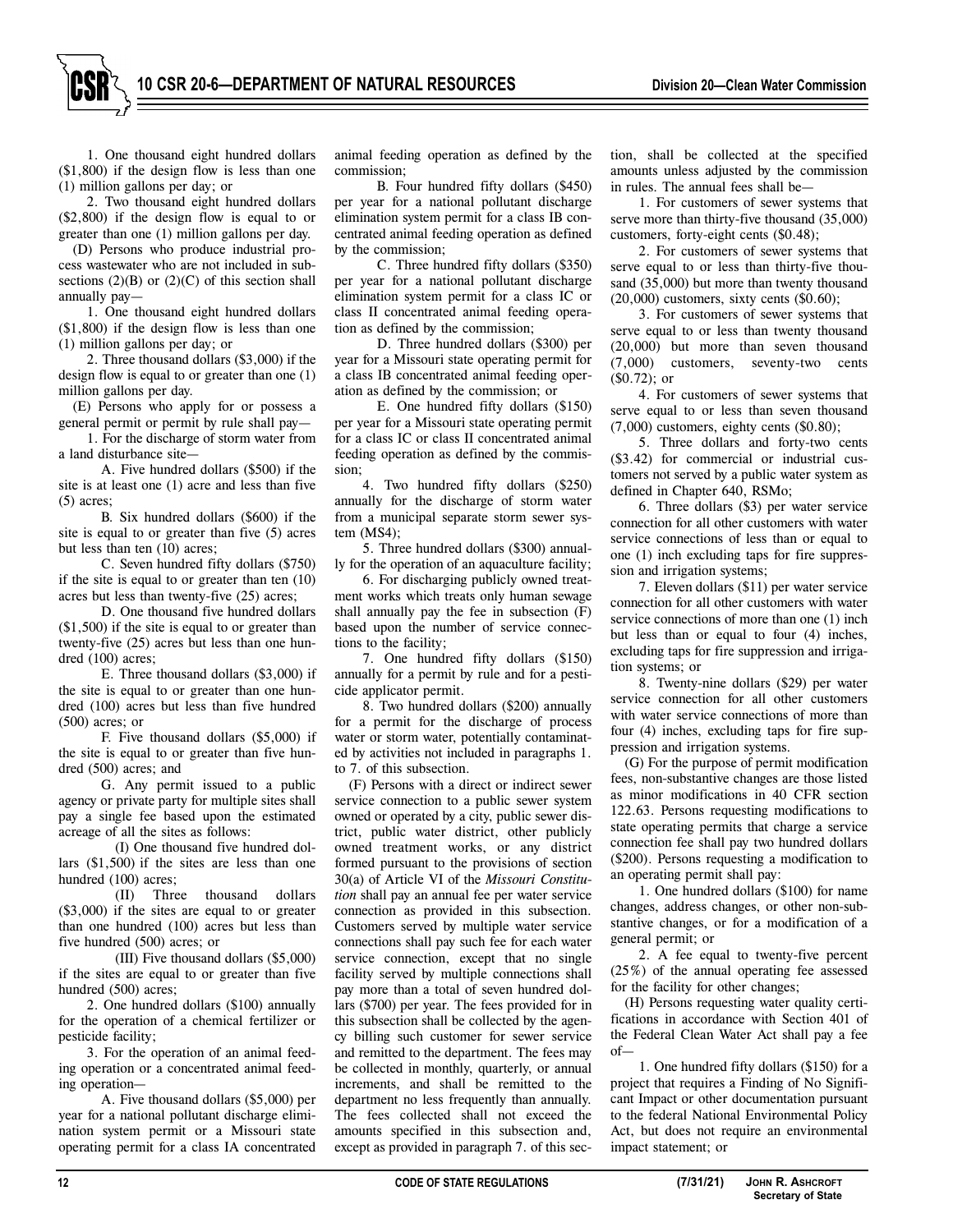

2. One thousand five hundred dollars (\$1,500) for a project that does require an environmental impact statement, pursuant to the federal National Environmental Policy Act. Applicants shall submit the standard application form for a Section 404 permit as administered by the U.S. Army Corps of Engineers or similar information required for other federal licenses and permits, except that the fee is waived for water quality certifications issued to and accepted by the U.S. Army Corps of Engineers for activities authorized pursuant to a general permit or nationwide permit issued pursuant to section 404 of the Federal Clean Water Act.

(I) Persons applying for an anti-degradation review shall pay a fee as follows:

1. Two hundred fifty dollars (\$250) for an anti-degradation review or a water quality review analysis for an existing wastewater treatment plant that will be upgraded;

2. Five hundred dollars (\$500) for an anti-degradation review for a new wastewater treatment plant if the design flow is less than one hundred thousand (100,000) gallons per day; or

3. One thousand dollars (\$1,000) for an anti-degradation review for a new wastewater treatment plant if the design flow is equal to or more than one hundred thousand (100,000) gallons per day;

(J) Persons applying for a construction permit shall pay fee as follows. The applicant shall pay only the highest appropriate fee pursuant to paragraphs 1. to 3. of this subsection, regardless of the extent of additional planned construction as part of the same application.

1. One thousand dollars (\$1,000) for a construction permit for a wastewater treatment plant if the design flow is less than five hundred thousand (500,000) gallons per day;

2. Three thousand dollars (\$3,000) for a construction permit for a wastewater treatment plant if the design flow is equal to or more than five hundred thousand (500,000) gallons per day; or

3. Three hundred dollars (\$300) for a construction permit for a sewer extension of more than one thousand feet (1,000 ft) in length or have two (2) or more lift stations.

(K) Persons applying for a variance shall pay a fee of two hundred fifty dollars (\$250).

#### (3) Operating Fees.

(A) All persons who are subject to fees under section 644.052.2, 644.052.4, or 644.052.5, RSMo, shall remit their first annual fee with their original application and pay an annual fee each year on the anniversary date of their permit. Permittees with permits in effect at the time these sections become effective shall remit annual fees on the anniversary date of the permit. The permit issue date that was in effect on October 1, 1990 shall be the anniversary date during the effective period of section 644.052, RSMo.

(B) All persons who require permits, other than a general permit, for facilities that do not normally discharge such as land application facilities, sludge disposal facilities, agrichemical facilities, and no-discharge facilities are subject to fees as follows:

1. Fees are based on the design flow of the wastewater being handled; and

2. Fees for sludge or solids disposal facilities are based on the combined total design flow of the wastewater treatment facilities from which the sludge or solids are removed.

(4) General Permits and Fees.

(A) Persons with more than one (1) point source shall obtain a general permit for each point source or specific area. Where there are multiple releases from a single operating location, however, one (1) application may cover all facilities and releases.

(B) The department may issue general permits for the following types of discharges: storm water releases from limestone quarries; hydrostatic pressure checks of pipelines, tanks and related equipment; potable water treatment plants; private trout farms or hatcheries for flow through spring water; swimming pool discharges; emergency spill cleanup sites; storm water releases from facilities that store less than fifty thousand (50,000) gallons of petroleum with no other wastewater; storm water releases from municipalities and industries; domestic wastewater treatment facility with a flow of less than fifty thousand gallons per day (50,000 gpd), and clay pits or gravel washing operations.

(C) The department may issue general permits for the following types of discharges within a given specific area: storm water release points owned or operated by a utility company (a permit will be issued for each county, or the City of St. Louis, in which the utility operates); intermittent releases from the maintenance dredging of lakes owned or controlled by a city, local unit of government, or home owners association within their boundaries.

#### (5) Construction Fees.

(A) Construction permit fees shall be tendered together with the construction permit application. Incomplete construction permit applications and related engineering documents will be returned by the department if they are not completed in the time frame established by the department in a comment letter to the owner. Construction permit fees for returned applications shall be forfeited.

(B) Application fees for construction applications being processed by the department that are withdrawn by the applicant shall be forfeited.

(C) Fees for construction permit applications for modification to an existing sewage treatment plant shall be based on the design flow of the plant after the modifications are completed.

*AUTHORITY: section 644.054, RSMo Supp. 2018.\* Emergency rule filed July 27, 1990, effective Sept. 12, 1990, expired Jan. 10, 1991. Original rule filed July 17, 1990, effective Dec. 31, 1990. Amended: Filed July 15, 1991, effective Jan. 13, 1992. Amended: Filed Nov. 22, 1991, effective May 14, 1992. Amended: Filed Nov. 9, 2000, effective July 30, 2001. Amended: Filed Sept. 16, 2013, effective May 30, 2014. Amended: Filed June 13, 2018, effective Feb. 28, 2019.* 

*\*Original authority: 644.054, RSMo 1990, amended 1994, 2000, 2006, 2009, 2010, 2011, 2013, 2018.* 

#### **10 CSR 20-6.015 No-Discharge Permits**

*PURPOSE: This rule sets forth the requirements and process of application for nondischarging facility permits and the terms and conditions of the authorizations.* 

#### (1) Definitions.

(A) Definitions as set forth in the Missouri Clean Water Law and 10 CSR 20-2.010 shall apply to those terms when used in this regulation.

(B) Other applicable definitions are as follows:

1. Biosolids. An organic fertilizer or soil amendment produced by the treatment of wastewater sludge;

2. Catastrophic storm. A precipitation event of twenty-four (24)-hour duration or less that exceeds the twenty-five (25)-year, twenty-four (24)-hour storm event;

3. Chronic storm event. A precipitation event with a duration of more than twentyfour (24) hours that exceeds the one-in-ten (1 in 10)-year return frequency;

4. *De minimis* source. A waste or wastewater source, or a facility for treatment or disposal of process wastes, that is determined by the department to pose a negligible potential impact on waters of the state even in the event of the malfunction of wastewater treatment controls;

5. Land application facility. A facility where process wastes are land applied or stored for subsequent land application, including land treatment basins;

6. Land treatment basin. An earthen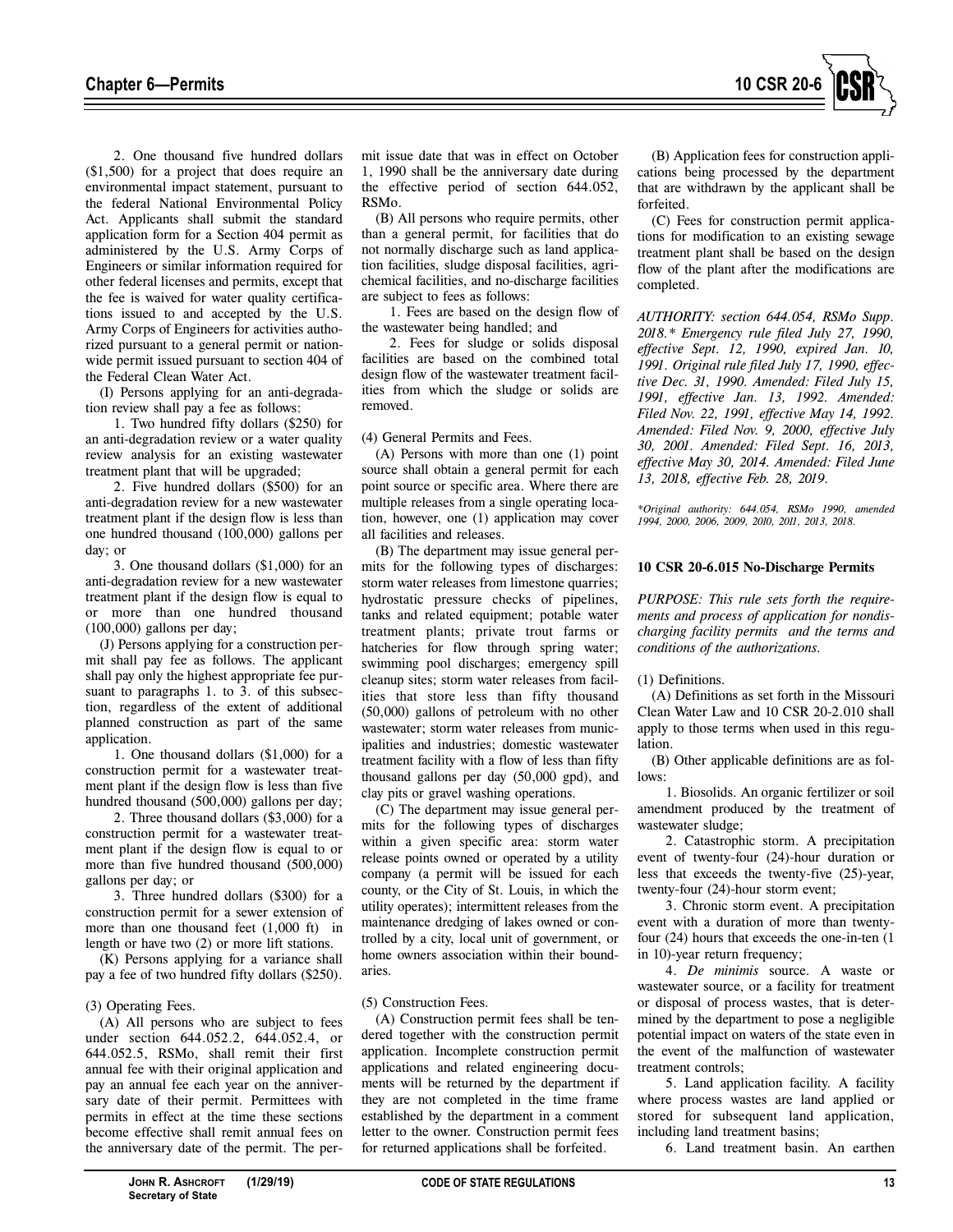impoundment that provides land treatment of wastewater by allowing wastewater percolation through the soil at controlled rates which exceed the allowable percolation rates under the pond sealing requirements in 10 CSR 20-8.020 and 10 CSR 20-8.200;

7. No-discharge facility. A facility designed, constructed and operated to meet each of the following conditions:

A. To hold or irrigate, or otherwise dispose without discharge to surface or subsurface waters of the state, all process wastes and associated storm water flows except for discharges that are caused by catastrophic and chronic storm events;

B. Process wastes are not land applied during frozen, snow covered or saturated soil conditions; and

C. Basins are sealed in accordance with 10 CSR 20-8 and there are no subsurface releases in violation of 10 CSR 20-7.015 or section 577.155, RSMo;

8. One-in-ten (1-in-10)-year precipitation. The wettest precipitation expected once every ten (10) years for a three hundred sixty-five (365)-day period, based on at least thirty (30) years of records from the National Climatic Data Center;

9. Operating location. All contiguous lands owned, operated or controlled by one (1) person or by two (2) or more persons jointly or as tenants in common or noncontiguous lands if they use a common area for the disposal of wastes. State and county roads are not considered property boundaries for the purposes of this rule;

10. Process wastes. The waste, wastewater, sludges, biosolids and residuals originating from sanitary conveniences, or generated during manufacturing or processing, or results from the production or use of any raw material, intermediate product, finished product, by-product, or waste product and includes discharges from land application fields that occur as a result of the land application process;

11. Septage. Septage is domestic wastewater sewage sludge that is removed from septic tanks or similar treatment works, including domestic wastewater treatment works serving up to one hundred fifty (150) persons;

12. Site-specific permit. An operating permit that is developed with limitations based on a case-by-case review of site-specific conditions;

13. Sludge. The solid, semisolid or liquid residue removed during the treatment of wastewater. Sludge includes septage removed from septic tanks; and

14. Twenty-five (25)-year, twenty-four (24)-hour rainfall. The wettest precipitation event for a twenty-four (24)-hour period with a probable recurrence interval of once in twenty-five (25) years based on at least thirty (30) years of records from the National Climatic Data Center.

#### (2) General.

(A) All persons who operate, use, or maintain water contaminant sources, point sources facilities for storage, treatment, land application, or disposal of process wastes which are operated so as not to discharge to waters of the state or will have infrequent discharges shall apply for permits unless exempted under section (3) of this rule.

(B) Nothing shall prevent the department from taking action to assure that facilities do not discharge into waters of the state, including requiring permits for facilities normally exempted under this rule. Permits may be required where necessary to protect the environment, including the following:

1. To correct noncompliance;

2. To ensure when the department has determined that construction or operating practices are not adequate, that the facility will be operated in a no-discharge manner;

3. To require, by departmental determination from an on-site visit, that construction and operating permits are necessary for special operating controls or monitoring and reporting of site-specific conditions such as groundwater effects, surface runoff, waste or wastewater characteristics, topography, geology, watershed factors or land application loading rates;

4. When an unauthorized discharge has occurred or has the potential to occur;

5. When a discharge results in violation of water quality standards under 10 CSR 20- 7.031; or

6. Other relevant factors.

#### (3) Exemptions.

(A) *De minimis* Exemption. Persons may apply to the department for an exemption as a *de minimis* source for operations that will not discharge or will have a negligible environmental impact. The department shall make a determination on a case-by-case basis. This determination shall consider the potential for releases to surface water and ground water of contaminants in concentrations exceeding background water quality levels or limitations in the water quality standards rule under 10 CSR 20 Chapter 7. Testing of total and leachable concentrations of pollutants as compared to background levels in soils and/or waters of the state shall be submitted as determined necessary by the department.

(B) The following are exempt from no-dis-

charge permit requirements unless required under subsection (2)(B):

1. Nonpoint sources;

2. Land application of composts and mulches in normal farming operations or horticulture operations provided that the compost does not contain more than five percent (5%) sewage sludge or industrial sludge;

3. Land application sites for beneficial use of water treatment plant residues removed during the treatment of drinking water supplies provided that aluminum or other potentially phytotoxic compounds are not present in the residues in concentrations which would result in chronic toxicity to plants or animals. This exemption does not apply to treatment or storage facilities;

4. Nondischarging facility for the handling, use or disposal of solid wastes that holds a valid permit issued under the Missouri Solid Waste Management Law and regulations in accordance with 10 CSR 80 or the Missouri Hazardous Waste Management Law and regulations in accordance with 10 CSR  $25:$ 

5. Animal feeding operations. Require ments for animal feeding operations are contained in 10 CSR 20-6.300;

6. Nondischarging facilities for domestic wastewater flows of three thousand gallons per day (3,000 gpd) or less;

7. Composting sites of less than two (2) acres when sludges are less than five percent (5%) of the compost mix and from which no storm water is discharged except during a chronic or catastrophic storm event. Other storm water discharges are regulated under 10 CSR 20-6.200;

8. Products containing or derived from sludges, biosolids or other process wastes when such products are licensed under the Missouri Fertilizer Law, sections 266.291 through 266.351, RSMo and regulations and the products do not exceed pollutant standards for protection of public health and the environment as established by the department. To receive this exemption, the manufacturer or distributor shall submit an initial report to the department on the pollutant content of the product and shall file periodic monitoring reports as determined necessary by the department;

9. Single family residences;

10. Internal plumbing and piping or other water diversion or retention structures within a manufacturing or industrial plant or mine, which are an integral part of the industrial or manufacturing process or building or mining operation. This exemption does not include lagoon, ponds or earthen impoundments which receive any process wastes;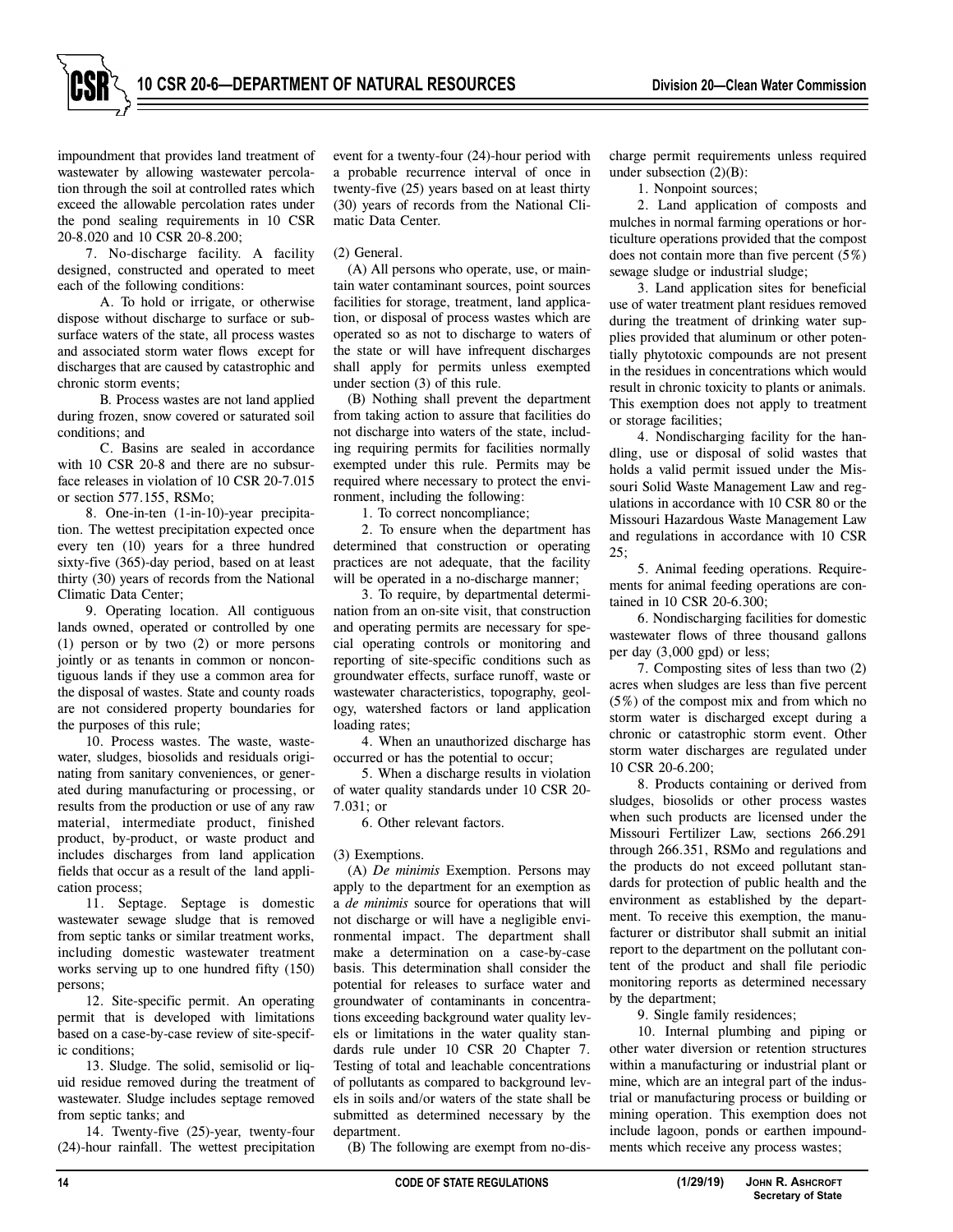11. Small scale pilot projects or demonstration projects for beneficial use that do not exceed a period of one (1) year may be exempted by written project approval from the permitting authority. The department may extend the permit exemption for up to one (1) additional year after review of the first year's results. A permit application shall be submitted at least ninety (90) days prior to end of the demonstration period if the facility intends to continue operation, unless otherwise exempted under this rule or Chapter 6;

12. An operating permit is not required for process waste holding structures from which the contents are hauled to a permitted treatment or disposal facility, if the owner has a written contract with the hauler and approval from the receiving facility;

13. Contract haulers are not required to have a permit under this rule if all waste is hauled to a permitted facility;

14. Other exemptions as may be prescribed in a general permit issued by the department in accordance with 10 CSR 20 Chapter 6;

15. The placement of uncontaminated soil, rock, sand, gravel, concrete, cinder blocks, bricks, recycled asphaltic pavement, and minimal amounts of wood and metal which are removed by demolition or construction activities and used as fill for construction projects; provided that placement of such material does not violate water quality standards as stated in 10 CSR 20-7.031. Storm water discharges may be regulated under 10 CSR 20-6.200; and

16. The placement of material, other than those listed in paragraph  $(3)(B)15$ . which are exempt as clean fill or beneficial use under the Missouri Solid Waste Management Law and regulations, provided the material is not placed in contact with surface or subsurface waters of the state. Storm water discharges may be regulated under 10 CSR 20-6.200.

#### (4) Permits.

(A) Permit Conditions.

1. The department shall develop permit conditions containing limitations, monitoring, reporting, and other requirements to protect soils, crops, surface waters, groundwater, public health, and the environment.

2. The department may establish standard permit conditions and best management practices for land application facilities by following the public participation procedures under 10 CSR 20-6.020.

3. The department may establish a general permit for a category of similar facilities in accordance with 10 CSR 20-6.010(13).

4. Noncontiguous land application sites

may be included in the operating permit for a process waste generator or contract hauler as determined appropriate by the department.

5. Whenever feasible or appropriate, all operating permit requirements under 10 CSR 20 Chapter 6 rules shall be incorporated into a single operating permit for each operating location.

6. Applications for permits shall include an engineer's seal affixed to all engineering plans and engineering certifications.

(5) Closure of Waste Storage Structures.

(A) No-discharge facilities that cease operation, or plan to close lagoons and other waste storage structures, shall comply with 10 CSR 20-6.010(12) as well as the following requirements:

1. Facilities that are exempted from permits under this rule and that cease operation shall either close the waste storage structures in accordance with subsection (5)(B) of this rule or continue to maintain all storage structures so that there is not a discharge to waters of the state.

(B) Closure Requirements. Lagoons and waste storage structures shall be closed by removal and land application of all wastewater and sludges, or in accordance with an alternate closure plan approved by the department. The removed wastewater and sludges shall be land applied at normal agricultural rates for nitrogen fertilizer not to exceed the maximum nitrogen utilization of the vegetation grown and shall be applied at controlled rates so that there will be no discharge to waters of the state. After removal and proper land application of wastewater and sludge, the earthen basins may be—

1. Demolished by removing the berms, grading, and revegetation of the site so as to provide erosion control; or

2. Left in place for future use as a farm pond or similar uses or reserved for future use as a waste storage structure. To prevent damage to the bottom seal due to drying and weed growth, earthen basins shall be refilled with fresh water as soon as possible, and water depths of three feet (3') or more should be maintained.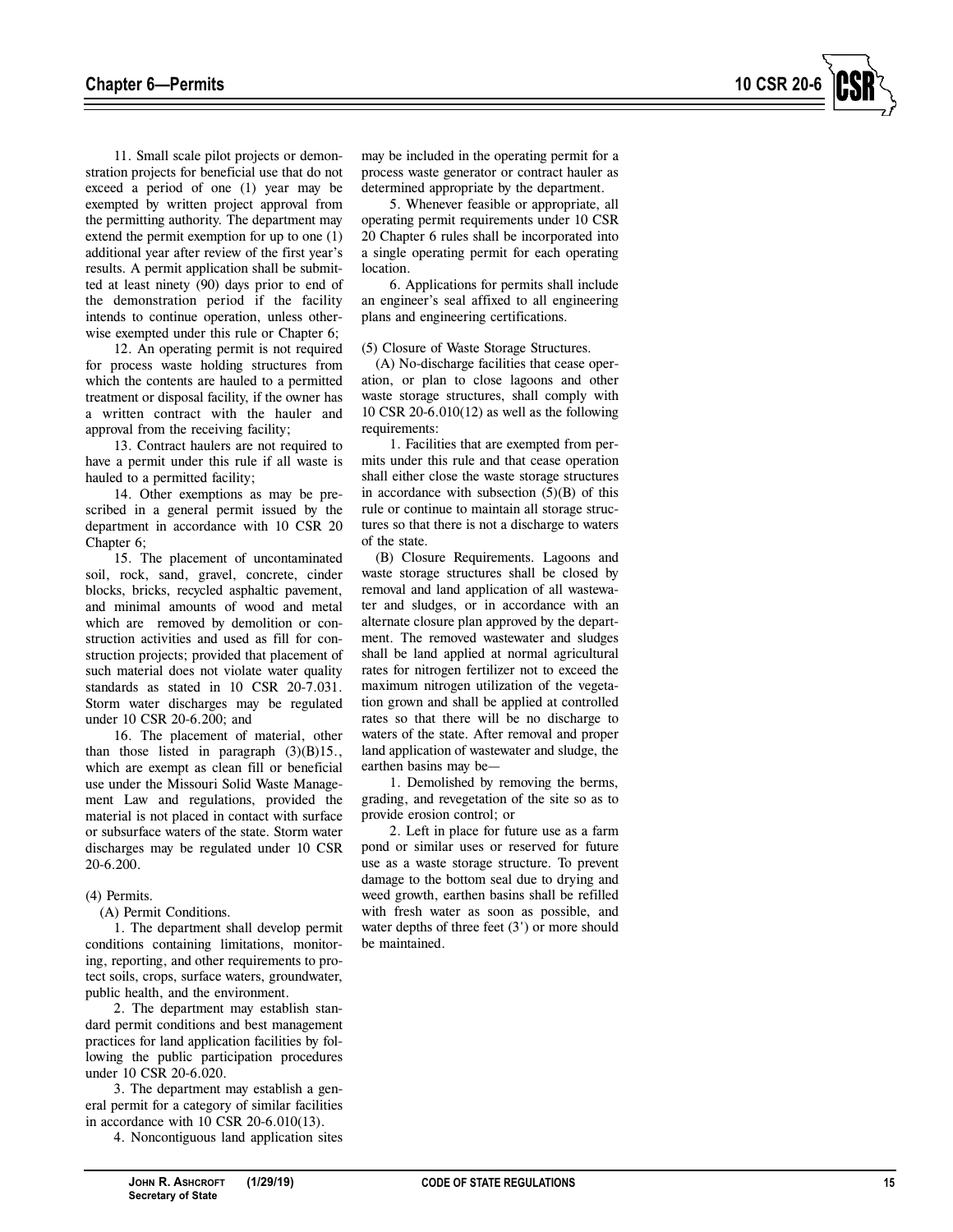

| MISSOURI DEPARTMENT OF NATURAL RESOURCES                                                                                                                                                                                                                                                                                                                                                                                                  | TYPE APPLIED FOR                                                               |      |      |                         |          |
|-------------------------------------------------------------------------------------------------------------------------------------------------------------------------------------------------------------------------------------------------------------------------------------------------------------------------------------------------------------------------------------------------------------------------------------------|--------------------------------------------------------------------------------|------|------|-------------------------|----------|
| <b>CLEAN WATER COMMISSION</b><br>APPLICATION FOR LETTER OF APPROVAL<br>(NO-DISCHARGE FACILITY)                                                                                                                                                                                                                                                                                                                                            | <b>CONSTRUCTION</b><br><b>OPERATING</b><br>$\Box$<br><b>OWNERSHIP TRANSFER</b> |      |      |                         |          |
| <b>CONSTRUCTION APPLICATION: Complete part I of this form.</b><br>OPERATING APPLICATION: Complete parts I and II of this form. OWNERSHIP TRANSFER: Complete part I of this form.                                                                                                                                                                                                                                                          |                                                                                |      |      |                         |          |
| <b>PARTI</b>                                                                                                                                                                                                                                                                                                                                                                                                                              |                                                                                |      |      |                         |          |
| 1. FACILITY NAME:                                                                                                                                                                                                                                                                                                                                                                                                                         |                                                                                |      |      | <b>TELEPHONE NUMBER</b> |          |
| <b>ADDRESS</b>                                                                                                                                                                                                                                                                                                                                                                                                                            | CITY                                                                           |      |      | <b>STATE</b>            | ZIP CODE |
| 2. FACILITY LOCATION<br>1/4.                                                                                                                                                                                                                                                                                                                                                                                                              | 1/4, Sec.                                                                      | Twp. | Rge. | County                  |          |
| 3. OWNER                                                                                                                                                                                                                                                                                                                                                                                                                                  |                                                                                |      |      | TELEPHONE NUMBER        |          |
| <b>ADDRESS</b>                                                                                                                                                                                                                                                                                                                                                                                                                            | <b>CITY</b>                                                                    |      |      | <b>STATE</b>            | ZIP CODE |
| 4. OPERATING AUTHORITY NAME:                                                                                                                                                                                                                                                                                                                                                                                                              |                                                                                |      |      | TELEPHONE NUMBER        |          |
| <b>ADDRESS</b>                                                                                                                                                                                                                                                                                                                                                                                                                            | <b>CITY</b>                                                                    |      |      | <b>STATE</b>            | ZIP CODE |
| 5. CHECK ONE OF THE FOLLOWING: LA EW FACILITY; LA EXPANSION OF EXISTING OPERATION; LA CHANGE FROM DISCHARGE TO NO-DISCHARGE<br>$\Box$ OTHER EXPLAIN: $\Box$<br>IF AN EXISTING OPERATION OR EXPANSION, WRITE IN CURRENT APPROVAL OR PERMIT NO.                                                                                                                                                                                             |                                                                                |      |      |                         |          |
|                                                                                                                                                                                                                                                                                                                                                                                                                                           |                                                                                |      |      |                         |          |
| 6. BRIEF DESCRIPTION OF FACILITIES (IF ADDITIONAL SPACE IS REQUIRED, ATTACH ANOTHER SHEET.)                                                                                                                                                                                                                                                                                                                                               |                                                                                |      |      |                         |          |
| 7. ATTACH ALL PERTINENT DESIGN INFORMATION. INCLUDE DETAILED PLANS AND SPECIFICATIONS, AND MANAGEMENT PLANS. (SEE INSTRUCTIONS<br>SHEET.)                                                                                                                                                                                                                                                                                                 |                                                                                |      |      |                         |          |
| B. I CERTIFY THAT I AM FAMILIAR WITH THE INFORMATION CONTAINED IN THE APPLICATION AND ATTACHMENTS, AND THAT TO THE BEST OF MY<br>KNOWLEDGE AND BELIEF SUCH INFORMATION IS TRUE, COMPLETE, AND ACCURATE, AND IF GRANTED THIS LETTER OF APPROVAL, I AGREE TO<br>ABIDE BY ALL REGULATIONS OF THE MISSOURI CLEAN WATER COMMISSION. I UNDERSTAND THAT A LETTER OF APPROVAL DOES NOT AUTHORIZE<br>WASTEWATER DISCHARGES TO WATERS OF THE STATE. |                                                                                |      |      |                         |          |
| PRINT NAME                                                                                                                                                                                                                                                                                                                                                                                                                                | <b>APPLICANTS SIGNATURE</b>                                                    |      |      | DATE                    |          |
| APPLICANTS REQUESTING OPERATING APPROVAL ALSO MUST COMPLETE THE FOLLOWING SECTION                                                                                                                                                                                                                                                                                                                                                         |                                                                                |      |      |                         |          |
| <b>PART II</b>                                                                                                                                                                                                                                                                                                                                                                                                                            |                                                                                |      |      |                         |          |
| 1. CONSTRUCTED UNDER CONSTRUCTION PERMIT OR APPROVAL NO.<br>(WRITE "NONE" IF CONSTRUCTION APPROVAL WAS NOT OBTAINED.)                                                                                                                                                                                                                                                                                                                     |                                                                                |      |      |                         |          |
| 2. IF THE ANSWER TO ITEM 1 IS "NONE," COMPLETE ITEM 7 ON PART ONE.                                                                                                                                                                                                                                                                                                                                                                        |                                                                                |      |      |                         |          |
| 3. IF THE FACILITY CONSTRUCTED IS DIFFERENT FROM THE CONSTRUCTION APPROVAL, ATTACH "AS-BUILT" PLANS, INDICATE CHANGED PORTIONS,<br>AND EXPLAIN THE REASONS FOR THE CHANGES.                                                                                                                                                                                                                                                               |                                                                                |      |      |                         |          |
| 4. CERTIFICATION:                                                                                                                                                                                                                                                                                                                                                                                                                         |                                                                                |      |      |                         |          |
| I. THE PROJECT ENGINEER ON THE ABOVE-DESCRIBED FACILITIES, HEREBY CERTIFY THAT I HAVE INSPECTED THESE FACILITIES AND FIND THEM<br>TO BE CONSTRUCTED ESSENTIALLY IN ACCORDANCE WITH THE APPROVED PLANS AND SPECIFICATIONS AND RECOMMEND THEIR ACCEPTANCE<br>AND APPROVAL BY THE MISSOURI CLEAN WATER COMMISSION. THIS CERTIFICATION INCLUDES THE FOLLOWING ITEMS:                                                                          |                                                                                |      |      |                         |          |
| A. LAGOONS OR STORAGE BASINS SEALED AND FIELD TESTED IN ACCORDANCE WITH GEOLOGIC REPORT AND DEPARTMENT OF NATURAL RESOURCES'<br>REGULATIONS:                                                                                                                                                                                                                                                                                              |                                                                                |      |      |                         |          |
| B. LAGOONS AND STORAGE BASINS FILLED WITH FRESH WATER TO MINIMUM OPERATING WATER LEVEL, AND BERMS SEEDED AND MULCHED:                                                                                                                                                                                                                                                                                                                     |                                                                                |      |      |                         |          |
| C. WATER-LEVEL-MEASUREMENT GAUGES INSTALLED;                                                                                                                                                                                                                                                                                                                                                                                              |                                                                                |      |      |                         |          |
| D. GROUND-WATER-MONITORING WELLS INSTALLED, IF REQUIRED IN CONSTRUCTION PLANS,                                                                                                                                                                                                                                                                                                                                                            |                                                                                |      |      |                         |          |
| E. LAND-APPLICATION SYSTEM INSTALLED AND FIELD TESTED, OR RENTAL AGREEMENTS SIGNED;                                                                                                                                                                                                                                                                                                                                                       |                                                                                |      |      |                         |          |
| F. OPERATING MANUAL AND RECORD-KEEPING SYSTEM DEVELOPED, AND TRAINING PROVIDED TO OWNER AND OPERATOR;                                                                                                                                                                                                                                                                                                                                     |                                                                                |      |      |                         |          |
| G. OTHER CONDITIONS CONTAINED IN THE LETTER OF APPROVAL FOR CONSTRUCTION.                                                                                                                                                                                                                                                                                                                                                                 |                                                                                |      |      |                         |          |
| <b>PROJECT ENGINEER'S</b><br><b>SIGNATURE</b>                                                                                                                                                                                                                                                                                                                                                                                             |                                                                                |      |      | DATE                    |          |

MO 780-0725 (4-88)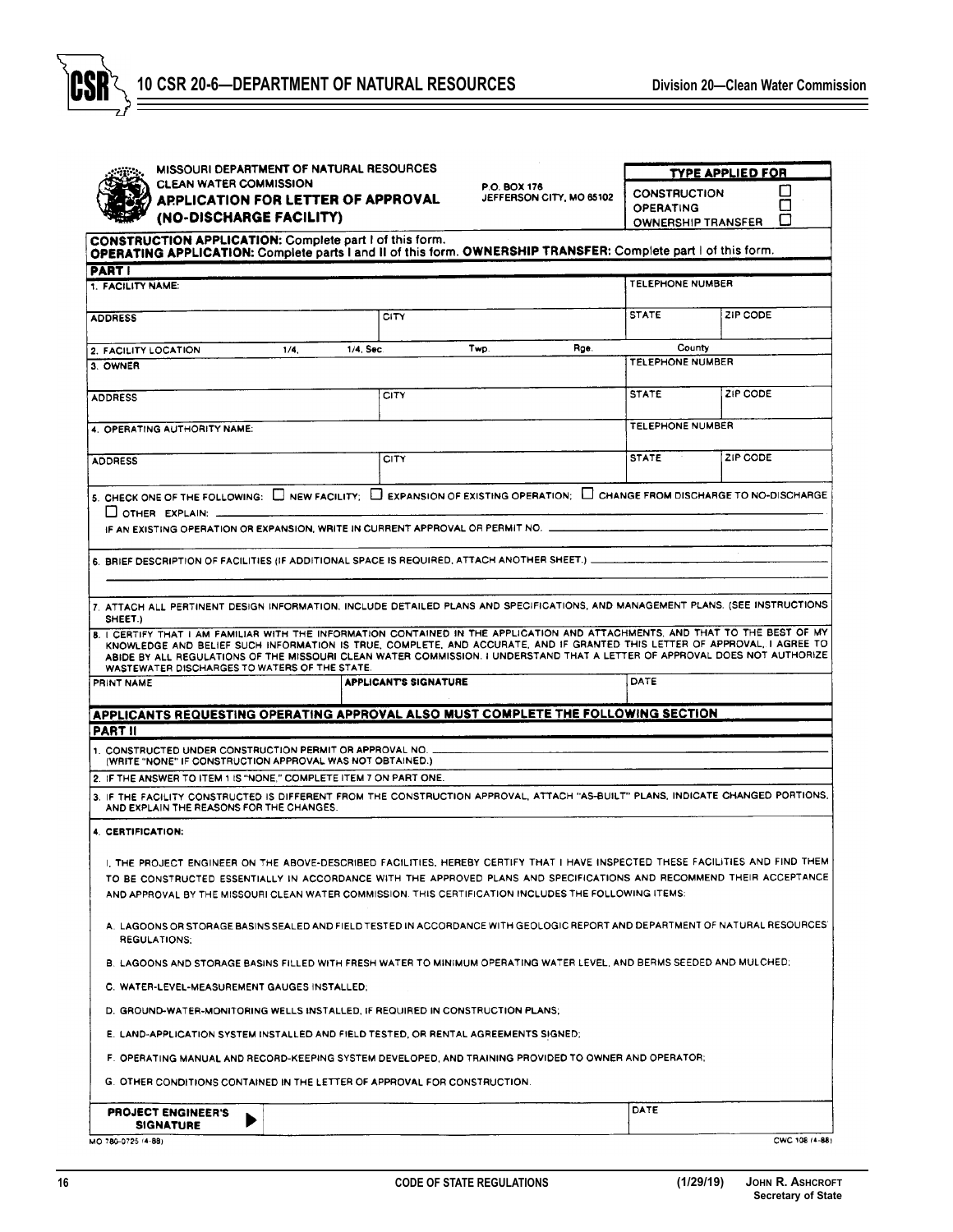

## INSTRUCTIONS FOR LETTER OF APPROVAL APPLICATION FORM CWC 108

A filing fee is not required for a Letter of Approval.

The Letter of Approval application form is to be used for requesting approval of a no-discharge wastewater and sludge-management facility that has been designed to prevent discharge to waters of the state and provide beneficial use of the waste materials. To qualify for beneficial use, the land application of wastewater and sludge must not exceed agronomic rates.

For livestock-feeding operations, submit the application to the address shown on the application form. All other applications should be submitted to the appropriate regional office as shown on the current regional office map published by the Department of Natural Resources.

The application for Construction Letter of Approval shall consist of an application form, design plans and specifications, and management plans. The operating application shall include an application form and engineering certification that the project has been completed in accordance with approved plans or as-built plans.

1. Application Form

The application for Letter of Approval shall be on form CWC 108, provided by the Department of Natural Resources. All items on the form shall be completed and the application signed by the owner or legally authorized representatives.

2. Plans and Specifications Content

The construction application shall include proposed design plans. The operating application shall include as-built plans and construction-completion certification by a professional engineer or by the University Extension Service or the U.S. Soil Conservation Service.

Plans and specifications shall include the following information unless waived by the reviewing authority:

- a. Facility Classification: List Standard Industrial Classification (SIC) codes and certify that the wastes are not classed as hazardous waste
- b. Wastewater Flow and Sludge Production Volume
- c. Wastewater Characteristics Based on Laboratory Analysis
- d. Pretreatment Facility Design
- e. Storage Basin and Lagoon Design
- f. Geologic Report
- g. Lagoon and Storage Basin Sealing Procedures
- h. Application Site Information
	- (1) Topographic maps showing property boundaries and major features of the area and proposed facility
	- (2) Aerial photo from Agricultural Stabilization and Conservation Service
	- (3) Vegetation
	- (4) Soil Profile Date (This may be waived for domestic wastewater application rates less than 30 inches per acre per year.)
	- (5) Facility layout plan to approximate scale of 1 inch = 100 ft. or less
- i. Application Rate:
- (1) Hydraulic Loading: inches per acre per year, inches per hour (in/hr), inches per week (in/week), gallons per acre (gal/acre), dry tons per acre i. Distribution Design
- (1) Pumping Equipment: gpm, head, power source, intake pipe
- (2) Pipe Specs: diameter, head loss calculations, type of pipe, psi rating, buried or above ground
- (3) Nozzle or gated pipe openings; diamater, gpm, psi, area/opening, total number openings, spacing
- (4) Liquid and dry solids, or sludge-hauling and spreading equipment.
- 3. Management Plan Content

Management plans shall include the following minimum information:

- a. Ownership of the application area or lease agreements for non-owned land.
- b. Person responsible for operation of the application system
- c. Operating schedule for land application:
	- (1) Days per week and hours per day of application
	- (2) Record-keeping procedures
	- (3) Adjusted rates for rainfall and temperature
	- (4) Visual checks for runoff from the application site
	- (5) Supervision of equipment during operation
- (6) Freeboard measurements on storage basin or lagoons
- d. Crop planting and harvesting schedule and person responsible
- e. Operation and maintenance on equipment
- f. Monitoring Requirement: (as applicable) rainfall, wastewater and sludge characteristics, soil tests, crop tissue analysis, and ground water
- 4. Transfer of Ownership

A construction Letter of Approval may not be transferred. An operating Letter of Approval may be transferred to a new owner if there have been no significant changes in the facility. To request a transfer, the new owner shall check the ownership transfer request block at the top of the application form, CWC 108, and complete Part I. A copy of the original Letter of Approval and the operating plans shall be attached to the application as evidence that the new owner has reviewed this information. Signature of the transfer application will be the new owner's certification that he has read and understands the operating requirements of the facility and that the wastewater loading and facility operation is substantially unchanged.

5. Engineering Certification

Part II. Item 4 of the application form contains a list of items that must be inspected and certified as completed in order to obtain a Letter of Approval for operation.

Exception: Partial certification or certification by subcontractors shall be attached to the application if consideration of these is requested due to special circumstances. Justification for exceptions must be provided and substantiated by as-built plans and operating manuals.

MO 780-0725 (4-88)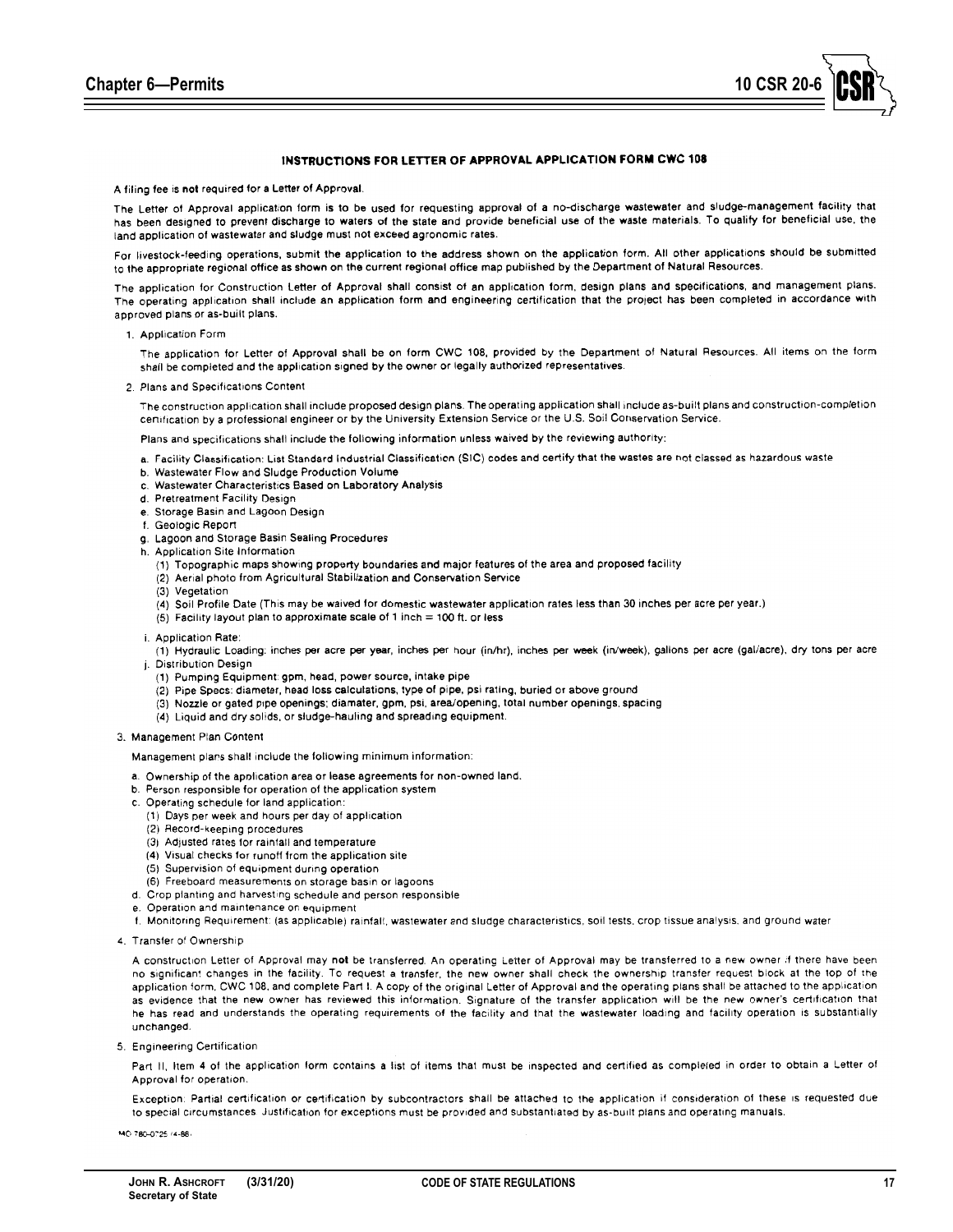

*AUTHORITY: section 644.026, RSMo 2016.\* Original rule filed July 15, 1991, effective Jan. 13, 1992. Amended: Filed June 1, 1995, effective Jan. 30, 1996. Amended: Filed Nov. 3, 1997, effective July 30, 1998. Amended: Filed June 13, 2018, effective Feb. 28, 2019.* 

*\*Original authority: 644.026, RSMo 1972, amended 1973, 1987, 1993, 1995, 2000, 2012, 2014.* 

#### **10 CSR 20-6.020 Public Participation, Hearings, and Notice to Governmental Agencies**

*PURPOSE: This rule sets forth the procedures which the department will follow in providing opportunity for participation by the public and other governmental agencies during the permit issuing process. This rule clarifies the process. This rule also addresses the procedures for appeals to the Clean Water Commission from departmental actions.* 

(1) Public Participation.

(A) The department shall review applications for general permits, operating permits or the renewal of operating permits and other relevant facts to determine whether or not the permits should be issued. When all required and requested information has been received, the department shall prepare the following documents:

1. A draft operating permit containing the following elements:

A. Terms and conditions of the permit;

B. Effluent limitations, standards and other limitations;

C. Applicable compliance schedules; and

D. Monitoring requirements; and

2. If the draft operating permit is for a major discharger as defined by the Environmental Protection Agency (EPA) or a general permit or if it incorporates any variances or modifications, or if the regional administrator or director finds it is the subject of widespread public interest, the department will prepare a fact sheet. The fact sheet shall include:

A. A brief explanation of the express statutory or regulatory provisions on which permit requirements are based;

B. Any calculations or other necessary explanation of the derivation of specific effluent limitations and conditions, including a citation to the applicable guideline, development documents or standard provisions and reasons why they are applicable or an explanation of how the alternate effluent limitations were developed;

C. Where appropriate, a sketch or

detailed description of the location of the discharge described in the application;

D. A quantitative description of the discharge described in the application and of the activities that lead to the discharge;

E. Reasons requested variances or modifications do or do not appear justified; and

F. Name and telephone number of a person who can provide additional information.

(B) A public notice of permit pending will be prepared by the department. There shall be a period of not less than thirty (30) days following the date of the public notice when interested persons may submit their written views on the proposed permit. The department will issue or deny the permit within sixty (60) days after all requirements of the Federal Clean Water Act, the Missouri Clean Water Law and those regulations concerning the issuance of permits have been satisfied.

(C) Public Notice for General Permits.

1. Public notice of newly created, or the reissuance of an existing statewide general permit shall be prepared by the department in accordance with subsections  $(1)(\overline{B})$  and  $(D)$ of this rule.

2. Public notification of the issuance of any general permit to an applicant will not be required, except for the following general permits:

A. Airports;

B. Chemical manufacturing;

C. Fabricated structured metal;

D. Foundries:

E. Limestone and rock quarries;

F. Lubricant manufacturing;

G. Petroleum storage greater than fifty thousand (50,000) gallons; and H. Wood treaters.

3. For issuance of the first general permit for any newly constructed water contaminant source, point source, or wastewater treatment facility, public notification shall occur in accordance with subsections (1)(B) and (C) of this rule.

4. As new general permits are created, the need for an individual facility public notification process shall be determined and identified in the general permit.

(D) The public notice of permit pending will contain at least the following:

1. Name, address, telephone number of the department, and any other places at which interested persons may obtain further information, request copies of the draft permit and the fact sheet, and inspect and copy related forms and documents;

2. Name and address of the applicant and address of the discharger if different from the applicant;

3. Brief description of the applicant's activities or operations which result in the

discharge or potential discharge described in the application;

4. Name of watercourse to which the applicant will discharge, a description of the location of the discharge and designation of the discharge as new or existing;

5. A statement of the tentative determination to issue a permit;

6. A brief description of the procedures for making final determination, including the thirty (30)-day comment period and any other means by which interested persons may influence or comment upon the making of the determinations; and

7. The name and address of the office processing the application.

(E) Notice will be circulated within the geographical areas of the proposed discharge; the circulation may include any or all of the following:

1. Posting in the post office and public places of the municipality nearest the proposed discharge; and

2. Posting near the entrance to the applicant's premises.

(F) The notice shall be mailed by the department to persons who have notified the department of their interest or who have requested the notice.

(G) The department, upon request, shall add the name of any person or group to a mailing list to receive copies of notices for all applications within the state.

(H) All relevant and material comments received pursuant to the public notice shall be given consideration by the department before making a final decision. When significant water quality concerns are raised during the comment period the department may hold a public meeting to discuss the applications. The department does not have jurisdiction to address questions of zoning, location, property values or other nonwater quality related items.

(2) Notice to Other Governmental Agencies. Notices to governmental agencies shall conform to the stipulations outlined in federal regulation 40 CFR 124.59 "Conditions requested by the Corps of Engineers and other government agencies," January 4, 1989, as published by the Office of the Federal Register, National Archives and Records Administration, Washington, DC 20408 which is incorporated by reference and does not include later amendments or additions.

(3) Public Access to Information.

(A) Any information or records submitted or obtained pursuant to Chapter 644, RSMo, may be subject to public disclosure pursuant to Chapter 610, RSMo. Information other than effluent data, support documents or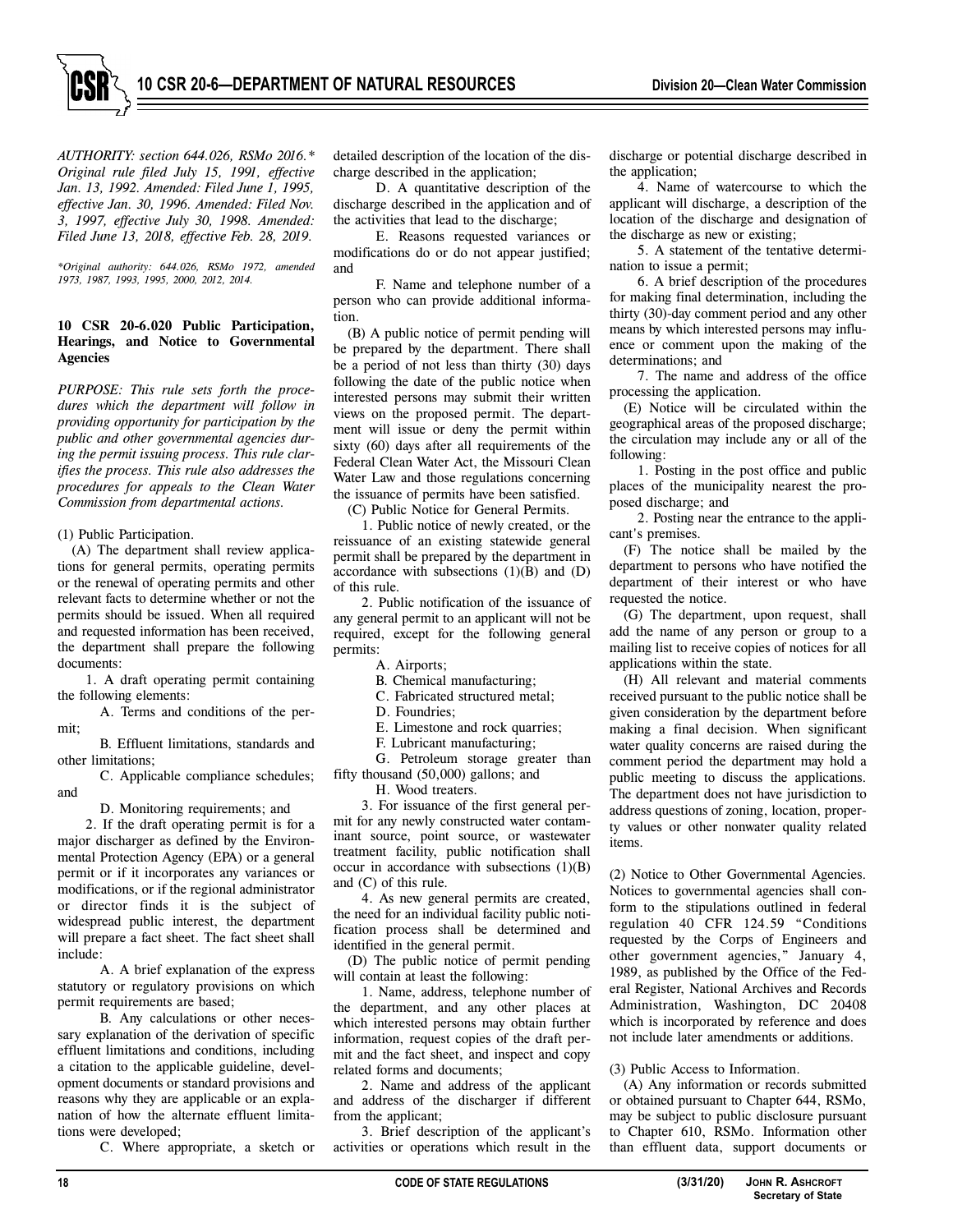

reports contained in any issued permit or document in the water protection program may be made confidential upon a showing that methods or processes entitled to protection as trade secrets would be revealed if the information were made public. The department shall make the final determination of confidentiality.

(B) The department shall provide for public inspection and copying of information relating to these documents.

(4) Public Participation Process.

(A) Department of Natural Resources (DNR) Hearing.

1. An opportunity shall be provided for the applicant, any affected state, any affected interstate agency, the regional administrator or any interested agency, person or group of persons to request or petition for a public hearing with respect to the application. Any request for a public hearing shall be filed with the department within the comment period and shall indicate the interest of the party filing the request and the reasons why a hearing is warranted. The department shall hold a public hearing if there is significant technical merit and concern related to the responsibilities of the Missouri Clean Water Law. Instances of doubt shall be resolved in favor of holding the hearing. Any public hearing shall be held in the geographical area of the proposed discharge or other appropriate area. An appeal filed upon the issuance of a construction permit will be considered as an appeal of the construction permit and the first operating permit.

2. At least thirty (30) days before any hearing, notice of hearing shall be published in at least one (1) newspaper of general circulation in the geographical area of the discharge and mailed to any person or group on request and to all persons, groups and agencies who received a copy of notice or fact sheet for the proposed permit. In any case, notice shall be at least as broad as was the notice of permit pending. The notice shall contain at least the following:

A. Name, address and telephone number of the department;

B. Name and address of each applicant whose application will be considered at the hearing and name and address of the discharger if different from the applicant;

C. A brief statement of the applicant's activities for which the permit is sought;

D. Name of the watercourse to which permittee will discharge and a short description of the location of each discharge;

E. A brief reference to the public notice issued for each application, including identification number and date of issuance;

F. Information regarding the time and

location for the hearing;

G. The purpose of the hearing;

H. A concise statement of the department's understanding of the issues raised by the persons requesting the hearing;

I. Address and telephone number of premises at which interested persons may obtain further information, request a copy of each draft permit or each fact sheet or statement of basis, inspect and copy forms and related documents; and

J. A brief description of the nature of the hearing, including the rules and procedures to be followed.

(B) Clean Water Commission hearings for regulation development, fact finding and other nonjudicatory matters will be held in conformance with Chapter 644, RSMo.

(C) Clean Water Commission hearings on permit issues, abatement orders and other judicatory type matters will be held in conformance with Chapters 536 and 644, RSMo.

(5) Time Limits for Appeals for Abatement Orders, Permit Denials and Variances.

(A) The thirty (30)-day time limit provided for the filing of appeals to the commission as established by section 644.056.3, RSMo for appeals of abatement orders; section 644.051.6, RSMo for appeals from denials of permits; section 644.061.5, RSMo for appeals from the recommendation to grant or deny variances; and 10 CSR 20-6.060(5) for appeals from the denial of water quality certifications shall be computed from the day of service of the notice of the order or issuance or denial of the variance or denial of the permit or water quality certification, as the case may be.

(B) Service of the notice may be accomplished by either hand delivery or certified mail, return receipt requested.

1. Service by hand delivery.

A. Service by hand delivery is accomplished when a copy of the notice is tendered to—

(I) The applicant or permittee or other affected person or with some person of his/her family over the age of fifteen (15) years and residing in his/her dwelling, house or usual place of abode;

(II) An officer of a corporate applicant or permittee or other affected person;

(III) A partner of a partnership applicant or permittee or other affected person;

(IV) A managing or general agent of the applicant or permittee or other affected person;

(V) A registered agent or any other agent of the applicant or permittee or other affected person authorized by appointment or required by law to receive the notice; and

(VI) Any person in charge of the water contaminant or point source of the applicant or permittee or other affected person.

B. The person who effects service by hand delivery shall state the time, place and manner of service in a signed file memorandum or other writing.

C. The accomplishment of service of notice by hand delivery is not altered by the refusal of the person to be served to receive the notice when this fact is shown on the return.

2. Service by certified mail.

A. Service by certified mail is accomplished by mailing a copy of the notice by certified or registered mail, return receipt requested, to any of the persons listed in parts  $(5)(B)1.A.(I)–(VI)$  of this rule.

B. Service by mail is complete on the delivery date shown on the return receipt; or on the date of refusal as shown on the envelope of the returned notice.

(C) The appeals previously referenced in subsection  $(5)(A)$  of this rule may be made by the applicant, permittee, person named in the order or any other person with an interest which is or may be adversely affected. The appeal shall be filed with the Administrative Hearing Commission, 131 W. High St., PO Box 1557, Jefferson City, MO 65101 and shall be received by the Administrative Hearing Commission prior to expiration of the thirty (30)-day appeal period as computed in subsection (5)(A). The appeal shall be a contested case and shall be conducted under section 644.066, RSMo.

(6) Time Limits for Appeals of Conditions in Issued Permits.

(A) The thirty (30)-day limit provided for the filing of appeals to the commission established by sections 640.010.1 and 644.051.6, RSMo for appeals of conditions in issued permits shall be computed from the day of service of notice.

(B) Service of the notice shall be accomplished by mailing the issued permits, firstclass postage prepaid, to the persons listed in parts  $(5)(B)1.A.(I)–(VI)$  of this rule.

(C) The appeals referenced previously in subsection  $(6)(A)$  of this rule may be made by the applicant, permittee, or any other person with an interest which is or may be adversely affected. The appeal shall be filed with the Administrative Hearing Commission, 131 W. High St., PO Box 1557, Jefferson City, MO 65101 and shall be received by the Administrative Hearing Commission prior to expiration of the thirty- (30-) day appeal period as computed in subsection  $(5)(A)$ . The appeal shall be a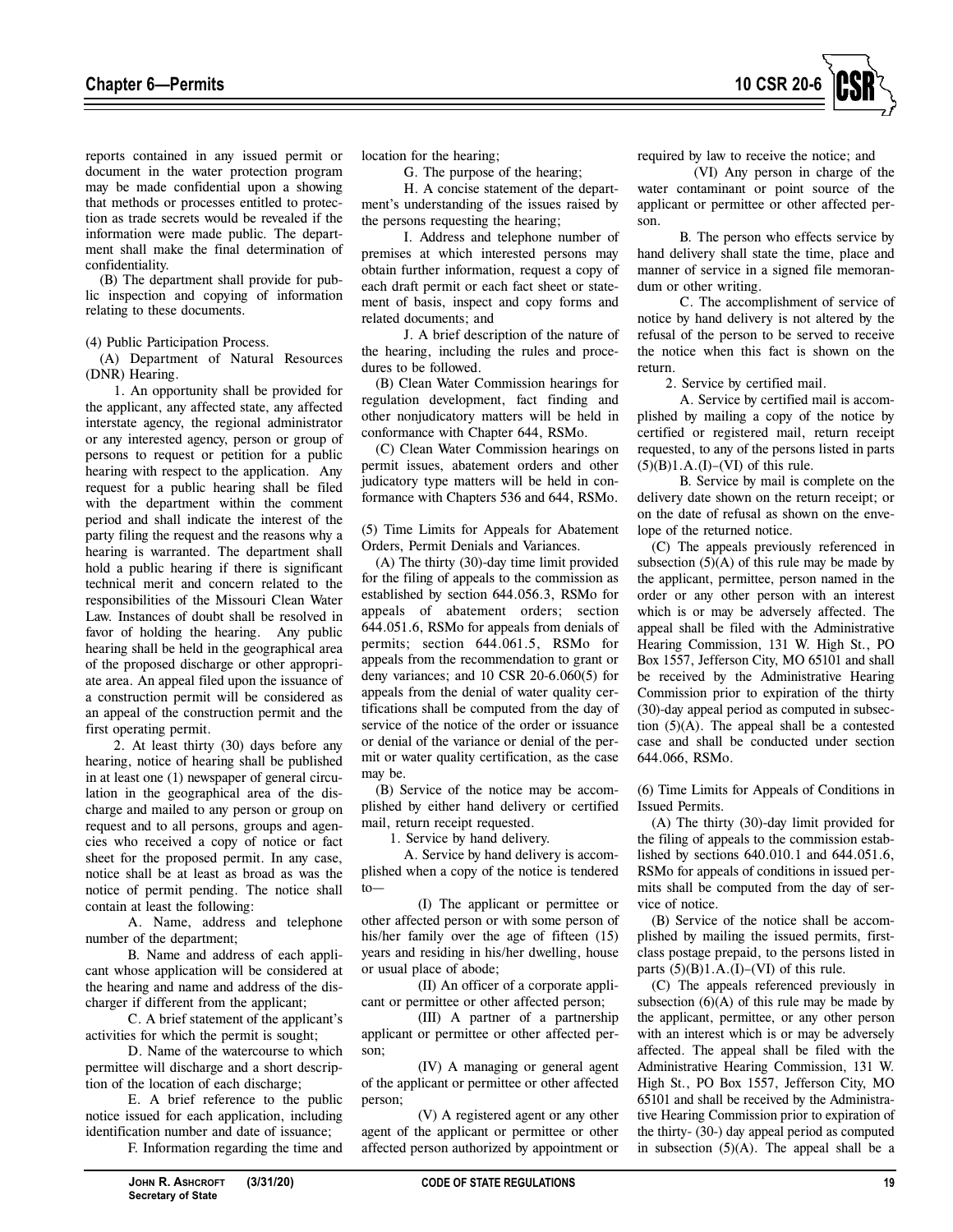contested case and shall be conducted under section 644.066, RSMo.

(7) Appeals made under sections (5) and (6) of this rule shall conform to the requirements of the Administrative Hearing Commission regulation 1 CSR 15-3.350, effective March 30, 2017.

*AUTHORITY: section 644.026, RSMo 2016.\* Original rule filed June 19, 1974, effective June 29, 1974. Rescinded: Filed Oct. 16, 1979, effective July 11, 1980. Readopted: Filed Feb. 4, 1980, effective July 11, 1980. Amended: Filed May 10, 1984, effective Oct. 15, 1984. Amended: Filed Feb. 1, 1988, effective June 13, 1988. Amended: Filed March 1, 1996, effective Nov. 30, 1996. Amended: Filed July 9, 1998, effective March 30, 1999. Amended: Filed June 13, 2018, effective Feb. 28, 2019. Amended: Filed July 30, 2019, effective April 30, 2020.* 

*\*Original authority: 644.026, RSMo 1972, amended 1973, 1987, 1993, 1995, 2000, 2012, 2014.* 

#### **10 CSR 20-6.030 Disposal of Wastewater in Residential Housing Developments**

*PURPOSE: This rule sets forth requirements for developers of residential housing to determine the method of wastewater disposal. This rule applies to all new residential housing developments and existing subdivisions that were required to comply with previous regulations which were effective June 30, 1974, June 26, 1975, or May 15, 1984, but have not received department approval.* 

#### (1) General Requirements.

(A) Definitions.

1. Definitions as set forth in the Missouri Clean Water Law and 10 CSR 20-2.010 shall apply to those terms when used in this rule.

2. Common promotional plan. A plan, undertaken by one (1) or more persons, to offer lots for sale or lease; where land is offered for sale by a person or group of persons acting in concert, and the land is contiguous or is known, designated or advertised as a common unit or by a common name or similar names, the land is presumed, without regard to the number of lots covered by each individual offering, as being offered for sale or lease as part of a common promotional plan.

3. Developer. Any person who directly or indirectly, sells or leases or offers to sell or lease, any lots, but shall not include any licensed broker or licensed salesman who is not a shareholder, director, officer or employee of a developer and who has no legal or equitable interest in the land.

4. Limiting layer. Any soil horizon that will severely limit the soil's ability to treat or dispose of effluent. The limiting layer may include a restrictive horizon, or permanent or seasonal high water table as defined in 19 CSR 20-3.060(1)(A).

5. Lot. Any portion, piece, division, unit or undivided interest in real estate, if the interest includes the right to the exclusive use of a specific portion of real estate, whether for a specific term or in perpetuity.

6. Residential housing development. Any land which is divided or proposed to be divided into three (3) or more lots, whether contiguous or not, for the purpose of sale or lease as part of a common promotional plan.

(B) Unless specifically provided otherwise, this rule shall apply to any developer who owns or controls land and—

1. Develops or divides land into residential housing lots;

2. Resubdivides land into more lots, adds additional lots to which when added to an existing group of lots which are contiguous, or which are known, designated or advertised as a common unit or by a common name, as part of a common promotional plan, will in total constitute a residential housing development; and

3. Any expansion of three (3) or more lots in any subdivision or development will be subject to this rule.

(C) The following subdivisions or residential housing developments are exempted:

1. Subdivisions in which control of more than twenty percent  $(20\%)$  of the lots was permanently relinquished prior to July 1, 1974;

2. Subdivisions which were approved or exempted by the department under the subdivision regulations which were effective June 30, 1974, June 26, 1975 or May 15, 1984;

3. Residential housing developments with less than fifteen (15) lots, in existence prior to the effective date of this rule;

4. Lots of five (5) acres and larger in residential housing developments;

5. Residential housing developments located in areas where the department has determined that the local administrative authority has a local program sufficient to meet the goals of this rule;

6. If a developer proposes a centralized wastewater collection and treatment system, the requirements of this rule shall be considered met, provided that all other requirements of the Missouri Clean Water Law and regulations can be satisfied and continuing authority, in accordance with 10 CSR 20-6.010, will be established prior to the sale or lease of lots or the commencement of construction of residences; and

7. Recreational developments will be subject to section (5) of this rule.

(D) Unless exempted in this rule, the developer of any residential housing development shall obtain approval from the department for the method of sewage treatment and disposal to be used in the development prior to the sale or lease of any lot, or the commencement of construction on any lot by the developer or any person. To obtain approval the developer must submit to the appropriate DNR office a copy of the geohydrologic evaluation, the soils report and the plat map as described in this rule.

1. The developer may apply for approval to use individual on-site systems in the proposed development provided that the minimum lot size is forty thousand (40,000) square feet. For residential housing developments with lots of less than forty thousand  $(40,000)$  square feet,  $(0.92 \text{ acres})$  only centralized sewage collection and treatment are acceptable for the development. However, this minimum lot size does not apply to residential housing developments that do not require approval.Construction and operating permits will be required for central sewage collection and treatment systems.

2. Only residential housing developments with seven (7) or more lots must receive approval for the method of sewage treatment and disposal prior to the sale or lease of any lots.

(2) Geohydrologic Evaluation.

(A) All developers required to by this rule shall apply for a geohydrologic evaluation pertaining to the use of on-site wastewater treatment facilities from the Department of Natural Resources, Division of Geology and Land Survey, Geological Survey Program (GSP). The evaluation will include a review of available geologic data and may include a field evaluation conducted by the GSP.

1. A written request for the geohydrologic evaluation must be submitted on forms provided by the department and within fortyfive (45) days the developer will be notified in writing by the department of the results.

2. The request for a geohydrologic evaluation shall include a map of the proposed development along with the legal description, total number of acres and type of water supply being proposed.

3. The criteria contained in the document entitled *Residential Housing Development Geohydrologic Groundwater Evaluation*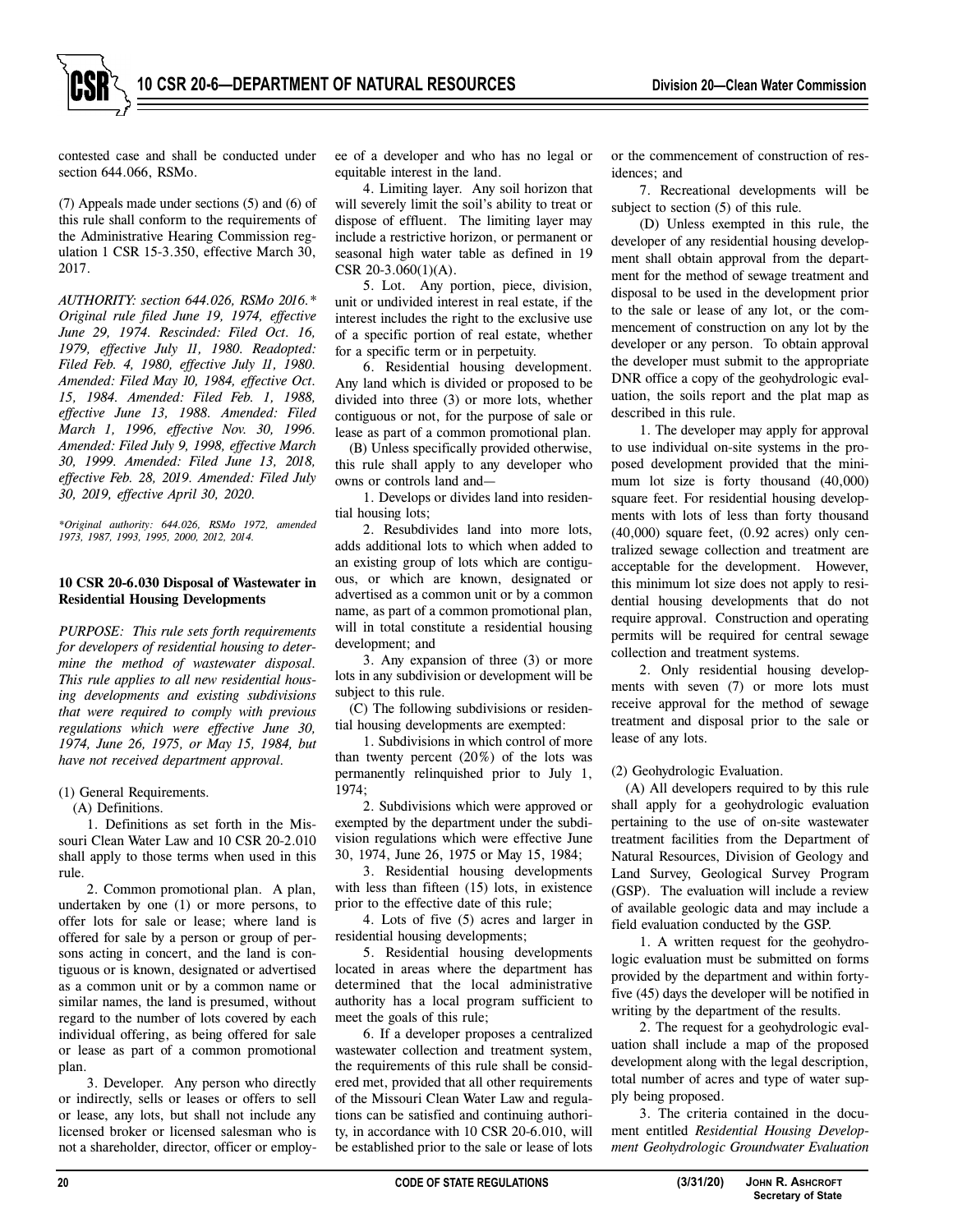

*Rating, DNR, Division of Geology and Land Survey, Geological Survey Program, October 1997* shall be used to determine the minimum lot size as related to the geology and possibility of groundwater contamination in the area.

(B) Residential housing developments may be exempted from obtaining the geohydrologic evaluation in areas where bedrock and surficial materials exhibit low overall permeability and groundwater recharge is limited, or the groundwater gradient is low and groundwater velocity is slow. A determination of whether a residential housing development meets the criteria for an exemption from obtaining a geohydrologic evaluation will be determined by GSP based on the information supplied on the request form and data on file at GSP.

#### (3) Soils Report.

(A) A soils report for each residential housing development must be prepared by a soil scientist as defined in 19 CSR 20-3.080. The report must indicate if the proposed system is a soil absorption system or other system (lagoon). The soils report can be generated only after a thorough, systematic investigation of the soil properties and landscapes in the proposed development. Soil observation pits (backhoe or hand dug) dug to a depth to reveal the major soil horizons shall be utilized. The minimum number of pits shall be one (1) every ten (10) acres, however, in developments with the majority of lots less than two (2) acres, the minimum number of pits shall be one (1) every five (5) acres. These pits may be supplemented by soil borings to help determine the extent of similar soil properties. Profile descriptions which include horizon designations, depth, color, texture, structure, consistence, coarse fragments, mottling and other pertinent features shall be submitted.

1. The soils report shall contain a topographic map delineating the proposed development into the following slope categories: 0–2%, 3–14%, 15–30% and 31% and greater.

2. A map delineating the depth of acceptable soil into the following categories: less than 18 inches, 18 to 30 inches over bedrock, 18 to 30 inches over a limiting layer, and greater than 30 inches shall also be provided.

3. Table 1 shall be used to determine the minimum lot size based on soil properties and site conditions. More than fifty percent (50%) of each lot must be in a single acreage category or more than fifty percent (50%) may be in that and smaller acreage categories in order to use that minimum sized lot.

#### **Table 1**

Minimum Lot Size (Acres) for Soil Absorption Systems Based on Soil Depth and Slope

Acceptable Soil (inches)

|              |           | >30" | $18-30"$ $18-30"$ < $18"$ |    |
|--------------|-----------|------|---------------------------|----|
|              |           |      | <b>Limiting Bedrock</b>   |    |
|              |           |      | Laver                     |    |
|              | $0 - 2$   | 0.92 |                           |    |
| slope $(\%)$ | $3 - 14$  | 0.92 |                           |    |
|              | $15 - 30$ |      |                           |    |
|              | $31 +$    |      |                           | >5 |

4. Lots with less than eighteen inches (18") of acceptable soil should be evaluated carefully to determine if a soil absorption system will function properly on the site. It must be shown that mitigation of the limiting soil condition is a feasible option. Lots with less than twelve inches (12") of acceptable soil will not be approved for soil absorption systems unless the limiting condition is a high water table and the soil scientist determines that water table lowering schemes may be effective.

(B) Acceptable soil will have the following properties:

1. Any structure except strong platy or massive;

2. Fifty percent (50%) and less coarse fragments  $(>2$  mm);

3. No limiting layer; and

4. Available area and landscape position suitable for an on-site system.

(C) Wastewater stabilization ponds (lagoons) may be allowed for the single-family residence wastewater treatment facilities if local regulations do not prohibit them.

1. Minimum lot size for lagoons is two and one-half (2.5) acres; larger lot sizes are recommended in order to provide for all wastewater to be contained on the lot and handled in a manner that there will be no violation of the Missouri Clean Water Law and regulations.

2. Report must show that the soils, available area and landscape position is suitable for lagoons. A minimum of four feet (4') of soil is required if the natural soil is to be used as the liner. Strongly sloping areas should be avoided. Areas with slopes greater than fifteen percent (15%) will not be considered suitable for lagoons.

#### (4) Plat Map.

(A) A map drawn to a scale of one inch (1") equals from fifty to two hundred feet (50–200') showing the location of the individual lots, roads, existing wells, and known easements shall be provided. The number of lots, lot sizes and type of water supply shall also be provided. A copy of the United States

Geological Survey topographic map and the soil map and legend from the United States Department of Agriculture County Soil Survey if available must be provided with the area of development clearly outlined.

#### (5) Recreational Development.

(A) A development is considered recreational when land is sold or leased for the purpose of camping in recreational vehicles. In order to be considered a recreational development, restrictive covenants must prohibit continuous year round living on the lot and no cabins or other structures will be allowed that could be used for year round residential purposes.

1. The minimum lot size for a recreational development that will use individual on-site wastewater treatment facilities is twenty thousand (20,000) square feet. No reduction will be allowed from the minimum lot size determined by the geohydrologic evaluation. A one-half  $(1/2)$  reduction in minimum lot size as indicated by the soils report may be allowed.

2. In recreational developments where sewage collection and treatment is provided by sewage dump stations, the sewage dump stations will be considered centralized sewage collection and treatment for the purposes of compliance with this rule.

3. The developer must submit a copy of the restrictive covenants along with any plans for sewage dump stations or centralized sewage collection and treatment systems.

#### (6) Multiple Family Housing Units.

(A) Residential housing developments that propose to build multiple family housing units (duplexes, quadplexes, etc.) shall submit an engineer's report in accordance with 10 CSR 20-8.020 Design of Small Sewage Works. Each housing unit shall be considered equal to a single family residence for the purposes of compliance with this rule.

#### (7) Department Review.

(A) The department shall determine if the requirements of this rule are satisfied. Minimum lot size will be the larger of the values calculated in the geohydrologic evaluation if required or the soils report. Approval under this rule does not guarantee that each lot in the residential housing development will be approved for a soil absorption system.

(B) The developer of any residential housing development required to obtain approval from the department, shall obtain written approval and comply with all conditions and requirements set forth in writing by the department as contained in the Missouri Clean Water Law and corresponding regulations, prior to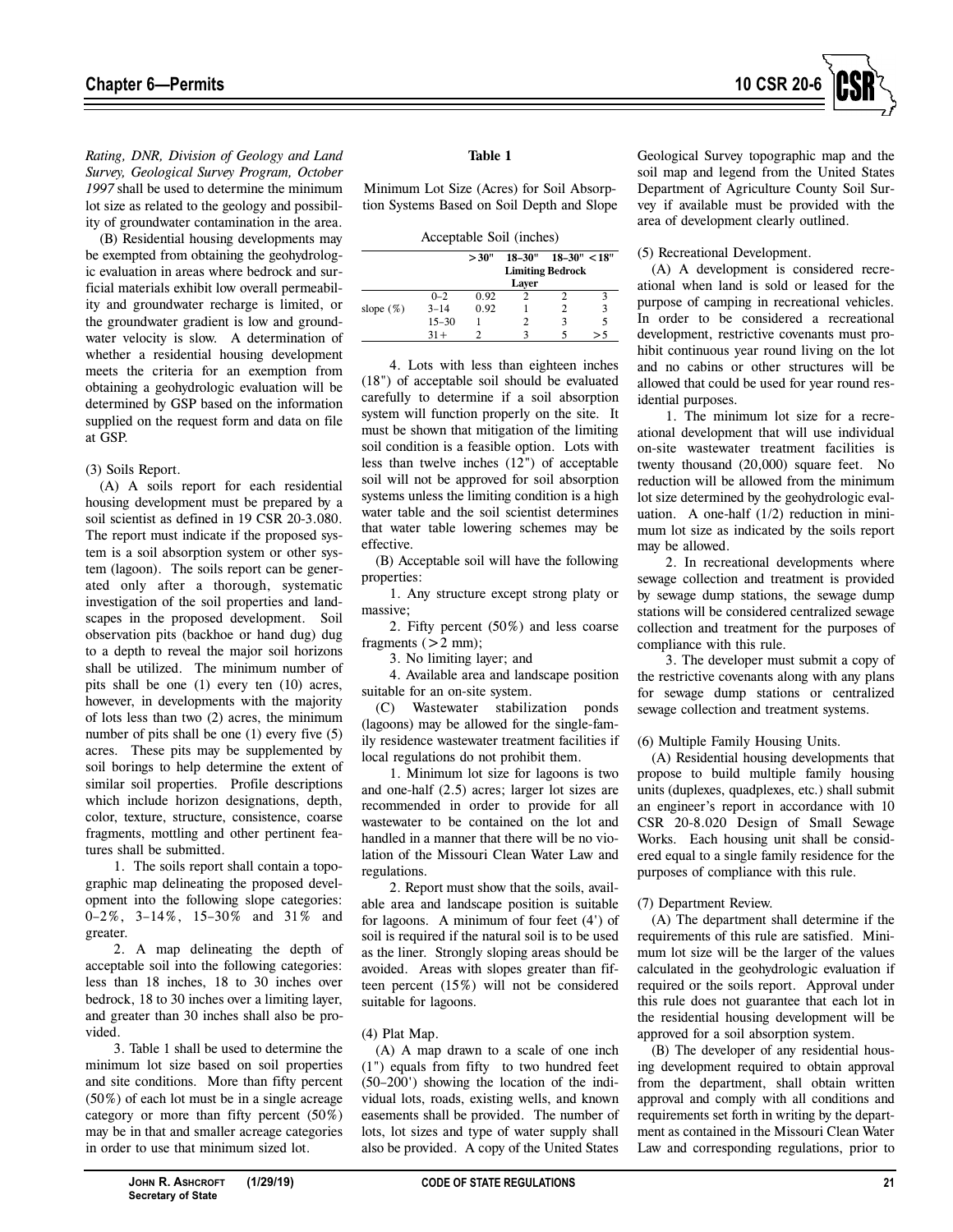the sale or lease of any lot or the commencement of construction on any lot by any developer(s) or owner(s).

(C) There shall be no deviation or change that may adversely affect the geohydrologic evaluation, lot sizes, number of lots or the proposed water supply for a residential housing development following departmental approval without first securing written approval of the proposed changes from the department.

(D) Within ninety (90) days of receipt of the completed requirements and any other documents or information required in this rule by the department, the department will approve or disapprove the wastewater disposal plans and attach any conditions to an approval which it deems necessary to protect waters of the state in accordance with the Missouri Clean Water Law and regulations.

(E) Any developer or person owning any residential housing development or lots covered by this rule who has a proposal for wastewater disposal denied, or any condition in an approval in all or in part, may appeal to the Missouri Clean Water Commission within thirty (30) days of issuance of the denial or conditioned approval.

(F) Nothing in this rule shall preclude any local, municipal, county or other lawful authority from establishing subdivision, sewer or single-family residence on-site systems regulations and ordinances equal to or more stringent than those contained in this rule.

(G) Compliance With Other Law. Nothing in this rule shall excuse any person from complying with or from liability for violations of the Missouri Clean Water Law and regulations or any other laws of Missouri.

(H) Severability. If any section, paragraph, sentence, clause or phrase of this rule, or any part of each, be declared unconstitutional or invalid for any reason, the remainder of this rule shall not be affected and shall remain in full force and effect.

*AUTHORITY: section 644.026, RSMo Supp. 1997.\* Original rule filed June 14, 1974, effective June 24, 1974. Amended: Filed June 16, 1975, effective June 26, 1975. Rescinded and readopted: Filed Oct. 12, 1983, effective May 15, 1984. Rescinded and readopted: Filed July 13, 1998, effective March 30, 1999.* 

*\*Original authority: 644.026, RSMo 1972, amended 1973, 1987, 1993, 1995.*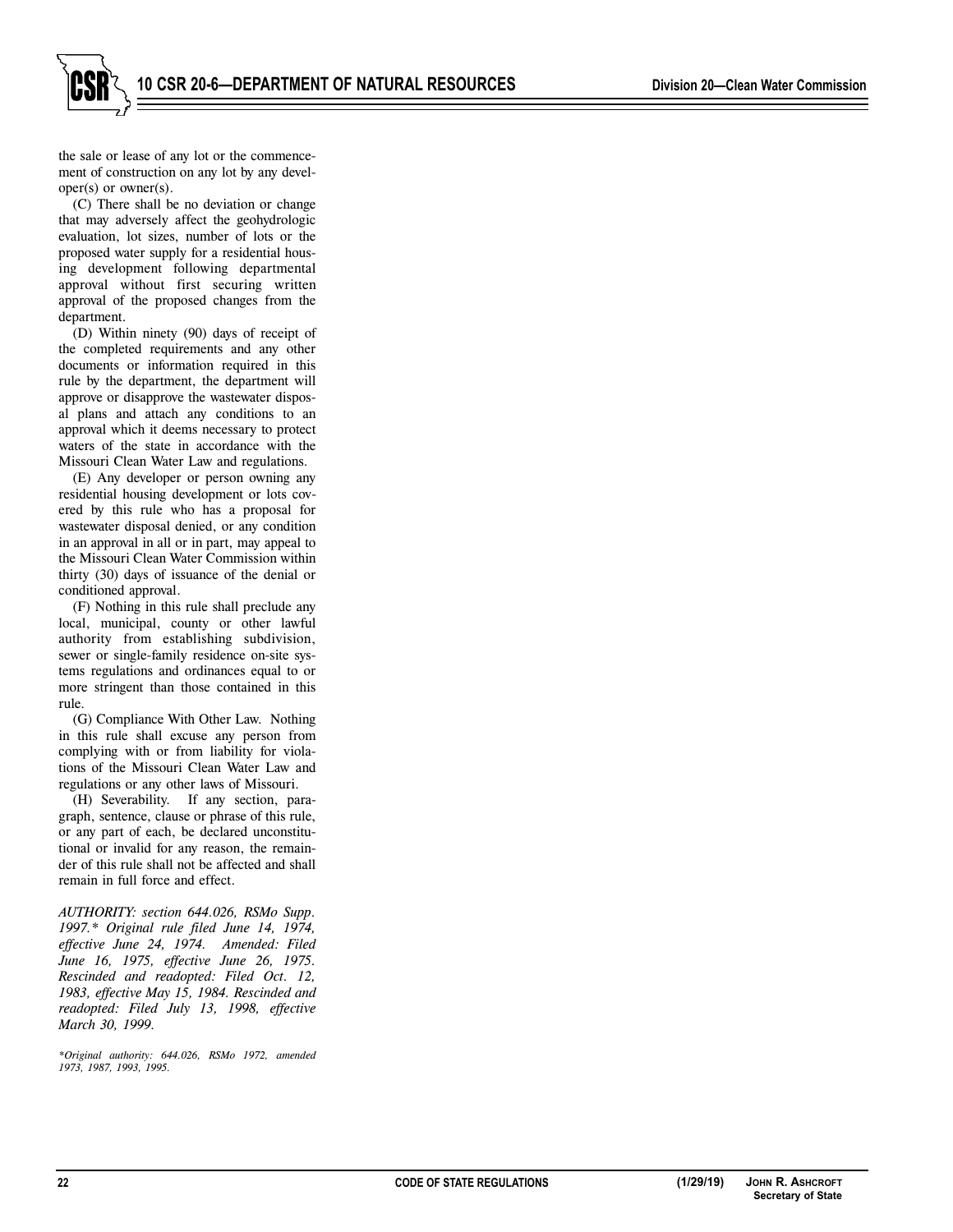**Residential Housing Development Geohydrologic Groundwater Evaluation Rating Missouri Department of Natural Resources** Division of Geology and Land Survey, Geological Survey Program Box 250, Rolla, Missouri 65402 Phone: (573) 368-2161 FAX: (573) 368-2111

| Project:                                                                                           |                                             | County: |                      |            |
|----------------------------------------------------------------------------------------------------|---------------------------------------------|---------|----------------------|------------|
| Location                                                                                           | ___, Sec. _____, T. _____, R. ____, Quad: _ |         |                      |            |
| Latitude:                                                                                          | Deg., Min., Sec., Longitude: Deg.,          |         | Min.                 | Sec.       |
| 1. Upper Bedrock                                                                                   |                                             |         | <b>Rating Number</b> |            |
| Surficial materials >20 feet thick (bedrock is not karst)                                          |                                             |         |                      | 0.0        |
| Bedrock generally displays low permeability                                                        |                                             |         |                      | 0.0        |
| Bedrock has moderate to high near-surface permeability and relatively low<br>permeability at depth |                                             |         |                      | 0.1        |
| Bedrock has persistent open fractures and/or moderate to high permeability                         |                                             |         |                      | 0.4        |
| Bedrock displaying well developed karst features                                                   |                                             |         |                      | 1.2        |
| 2. Surficial Materials Type<br>Clay: Glacial drift or residuum with low permeability               |                                             |         |                      | 0.0        |
| Silt/Sand: Loess, silty and sandy alluvium, moderate permeability residuum                         |                                             |         |                      | 0.1        |
| Gravel: Gravelly alluvium and residuum, fragipan over permeable residuum                           |                                             |         |                      | 0.4        |
| Macropore permeability, relict bedrock structure residuum                                          |                                             |         |                      | 1.2        |
| 3. Surficial Materials Thickness (above saturated zone)                                            |                                             |         |                      |            |
| $>20$ feet                                                                                         |                                             |         |                      | 0.0        |
| $>10$ but $\leq$ 20 feet                                                                           |                                             |         |                      | 0.1        |
| ≥5 but ≤10 feet                                                                                    |                                             |         |                      | 0.4        |
| <5 feet                                                                                            |                                             |         |                      | 1.2        |
| 4. Watershed Hydrology                                                                             |                                             |         |                      |            |
| <b>Limited Recharge</b>                                                                            |                                             |         |                      | 0.0        |
| <b>Local Recharge</b><br>Regional Recharge                                                         |                                             |         |                      | 0.4<br>1.2 |
|                                                                                                    |                                             |         |                      |            |
| 5. Approximate Groundwater Velocity                                                                |                                             |         |                      |            |
| Low to Moderate                                                                                    |                                             |         |                      | 0.0        |
| High                                                                                               |                                             |         |                      | 1.2        |
| 6. Water Supply<br>Public Water Supply or Community Well                                           |                                             |         |                      | 0.0        |
| <b>Noncommunity Wells</b>                                                                          |                                             |         |                      | 0.1        |
| Multi-family Wells or Domestic Wells with Full-Length Grout                                        |                                             |         |                      | 0.4        |
| <b>Individual Wells</b>                                                                            |                                             |         |                      | 1.2        |
|                                                                                                    |                                             |         |                      |            |

## **TOTAL**

Total of rating numbers for all categories above equals minimum lot size in acres.

October, 1997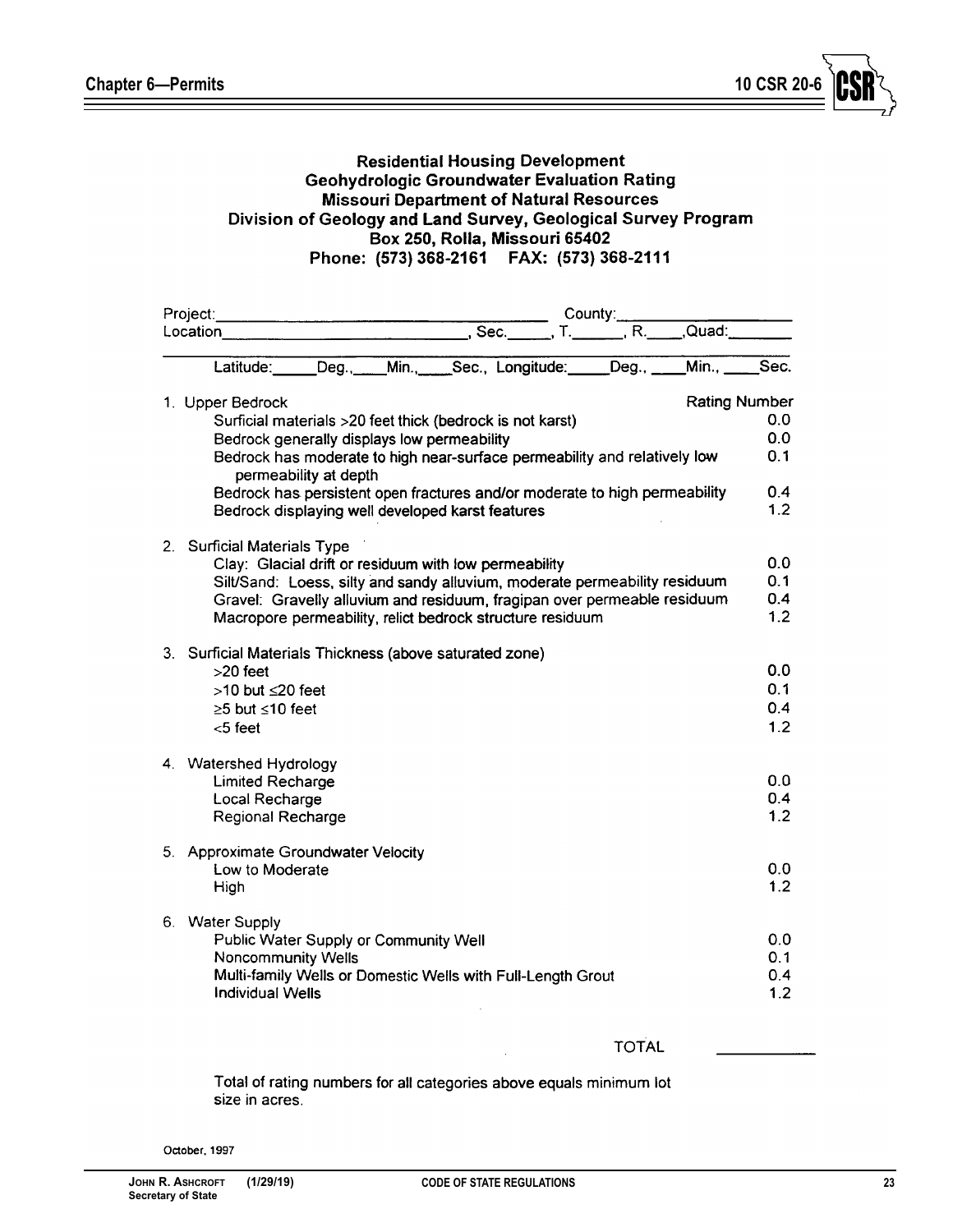

FOR OFFICE USE ONLY

**PROJECT ID#** 

**Data received** 



**Missouri Department of Natural Resources** Division of Geology and Land Survey, Geological Survey Program REQUEST FOR GEOHYDROLOGIC EVALUATION OF **RESIDENTIAL HOUSING DEVELOPMENT (SUBDIVISION)** 

|                                                                             | <b>SUBDIVISION CROEVELOPMENT LCCATIONS SOLUTIONS CONTINUES.</b>       |                  |                |                 |                  |                 |                              |                                                                                                                                                                                                                 |
|-----------------------------------------------------------------------------|-----------------------------------------------------------------------|------------------|----------------|-----------------|------------------|-----------------|------------------------------|-----------------------------------------------------------------------------------------------------------------------------------------------------------------------------------------------------------------|
|                                                                             | SUBDIVISION OR DEVELOPMENT NAME                                       |                  |                |                 |                  |                 |                              |                                                                                                                                                                                                                 |
| <b>X X X SECTION</b>                                                        | <b>X X SECTION</b>                                                    | <b>X SECTION</b> | <b>SECTION</b> | <b>TOWNSHIP</b> | <b>RANGE</b>     | QUADRANGLE NAME |                              |                                                                                                                                                                                                                 |
|                                                                             | WRITTEN LOCATION IF LEGAL DESCRIPTION IS UNAVAILABLE                  |                  |                | Ν.              | <b>EW</b>        |                 | <b>COUNTY</b>                |                                                                                                                                                                                                                 |
|                                                                             |                                                                       |                  |                |                 |                  |                 |                              |                                                                                                                                                                                                                 |
|                                                                             |                                                                       |                  |                |                 |                  |                 |                              |                                                                                                                                                                                                                 |
|                                                                             |                                                                       |                  |                |                 |                  |                 |                              |                                                                                                                                                                                                                 |
| <b>DEVELOPER NAME</b>                                                       |                                                                       |                  |                |                 | <b>TELEPHONE</b> |                 |                              | DATE                                                                                                                                                                                                            |
| DEVELOPER ADDRESS                                                           |                                                                       |                  |                |                 | CITY             |                 | <b>STATE</b>                 | ZIP CODE                                                                                                                                                                                                        |
|                                                                             |                                                                       |                  |                |                 |                  |                 |                              |                                                                                                                                                                                                                 |
| <b>"我不知道你的话,你不知道你的事,我不知道你的事,我不知道你的事,我不知道你</b> 是我的                           |                                                                       |                  |                |                 |                  |                 |                              | <u>tan sama manang</u>                                                                                                                                                                                          |
|                                                                             | NAME AND COMPANY OF REQUESTOR (If different than developer)           |                  |                |                 |                  |                 | <b>TELEPHONE</b>             |                                                                                                                                                                                                                 |
| <b>ADDRESS</b>                                                              |                                                                       |                  |                |                 | <b>CITY</b>      |                 | <b>STATE</b>                 | ZIP CODE                                                                                                                                                                                                        |
|                                                                             |                                                                       |                  |                |                 |                  |                 |                              |                                                                                                                                                                                                                 |
| devekornet en zorration.                                                    |                                                                       |                  |                |                 |                  |                 |                              | <b>The Committee of the Committee</b>                                                                                                                                                                           |
|                                                                             | TYPE OF WATER SUPPLY PROPOSED TO BE USED IN SUBDIVISION               |                  |                |                 |                  |                 |                              |                                                                                                                                                                                                                 |
|                                                                             | [ COMMUNITY PUBLIC WATER SUPPLY [ ] NON-COMMUNITY PUBLIC WATER SUPPLY |                  |                |                 |                  |                 |                              | <b>ACRES</b>                                                                                                                                                                                                    |
| <b>C INDIVIDUAL DOMESTIC WELLS</b>                                          |                                                                       |                  |                |                 |                  |                 | TOTAL ACREAGE OF DEVELOPMENT |                                                                                                                                                                                                                 |
|                                                                             | <b>ET MULTI-FAMILY OR INDIVIDUAL WELLS WITH FULL-LENGTH GROUT</b>     |                  |                |                 |                  |                 |                              |                                                                                                                                                                                                                 |
| <b>SKETCH MUST BE SUBMITTED WITH REQUEST!</b><br>map.                       |                                                                       |                  |                |                 |                  |                 |                              | A sketch map or photocopy of topographic map must contain the following: development boundaries, all<br>known wells, springs, sinkholes, caves, mines, and roads. Include a scale and north arrow on the sketch |
|                                                                             | office and Water Pollution Control Program central office.            |                  |                |                 |                  |                 |                              | Geohydrologic evaluation reports will be mailed to the developer, requesting party, DNR-DEQ regional                                                                                                            |
| <b>COMMENTS</b>                                                             |                                                                       |                  |                |                 |                  |                 |                              |                                                                                                                                                                                                                 |
|                                                                             |                                                                       |                  |                |                 |                  |                 |                              |                                                                                                                                                                                                                 |
|                                                                             |                                                                       |                  |                |                 |                  |                 |                              |                                                                                                                                                                                                                 |
|                                                                             |                                                                       |                  |                |                 |                  |                 |                              |                                                                                                                                                                                                                 |
|                                                                             |                                                                       |                  |                |                 |                  |                 |                              |                                                                                                                                                                                                                 |
| <b>REQUESTOR'S SIGNATURE</b>                                                |                                                                       |                  |                |                 |                  | TITLE           |                              | DATE                                                                                                                                                                                                            |
|                                                                             |                                                                       |                  |                |                 |                  |                 |                              |                                                                                                                                                                                                                 |
|                                                                             |                                                                       |                  |                |                 |                  |                 |                              |                                                                                                                                                                                                                 |
| <b>PROPERTY OWNER'S SIGNATURE (INDICATES PERMISSION TO ACCESS PROPERTY)</b> |                                                                       |                  |                |                 |                  |                 |                              | DATE                                                                                                                                                                                                            |
|                                                                             |                                                                       |                  |                |                 |                  |                 |                              |                                                                                                                                                                                                                 |
|                                                                             |                                                                       |                  |                |                 |                  |                 |                              |                                                                                                                                                                                                                 |
|                                                                             | P.O. BOX 260, ROLLA, MO 65402-0250                                    |                  |                |                 |                  |                 |                              | MAIL COMPLETED COPY TO: DEPARTMENT OF NATURAL RESOURCES, ENVIRONMENTAL GEOLOGY SECTION                                                                                                                          |

Phone: (573) 368-2161 Fax: (573) 368-2111 E-MAIL ADDRESS: gspeg@mail.dnr.state.mo.us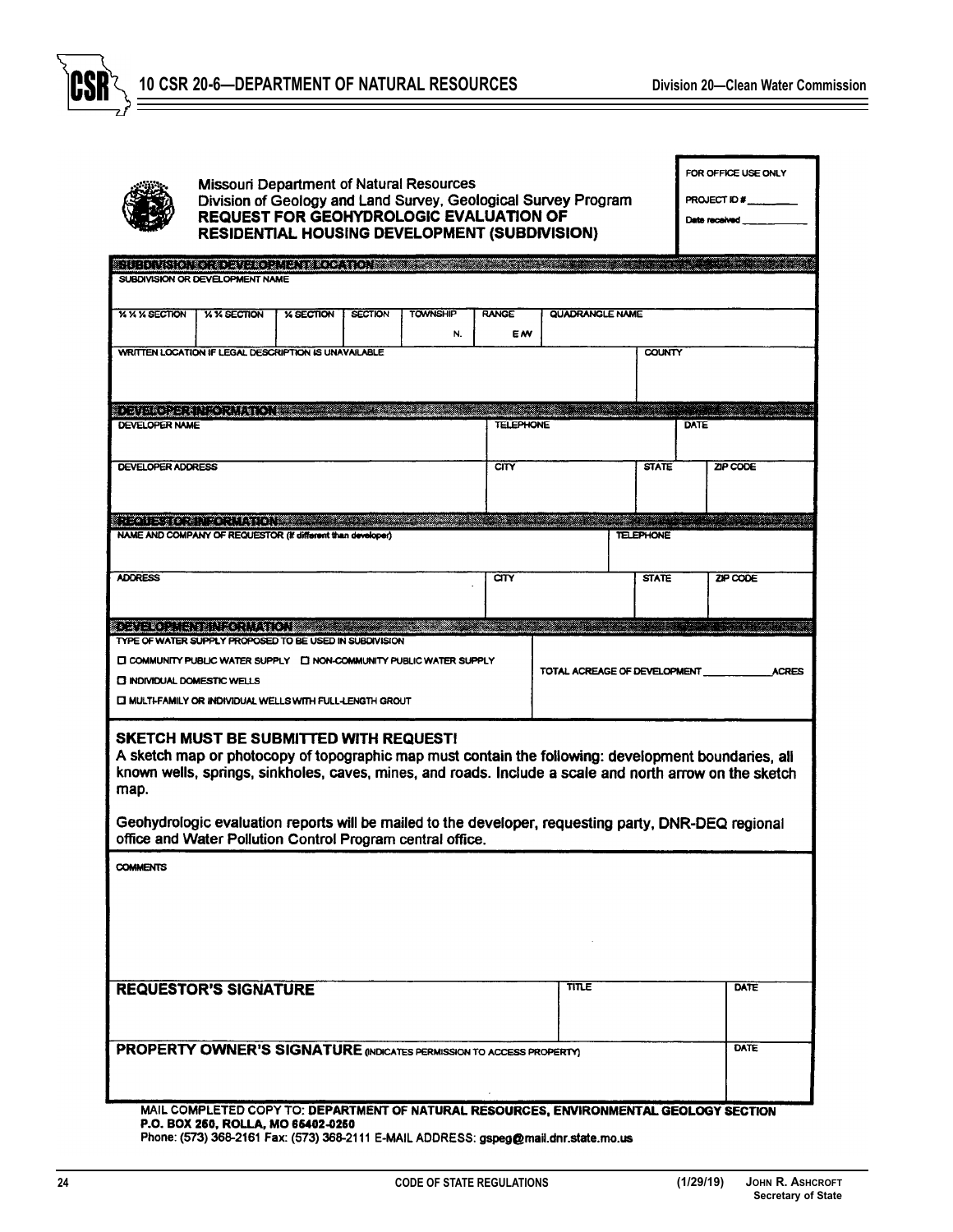

#### **10 CSR 20-6.040 Expiration of Operating Permits in Force Under Senate Bill 424**  (Rescinded July 10, 1980)

*AUTHORITY: section 204.026, RSMo 1978. Original rule filed Oct. 31, 1973, effective Nov. 9, 1973. Amended: Filed June 19, 1974, effective June 29, 1974. Rescinded: Filed Oct. 12, 1979, effective July 10, 1980.* 

#### **10 CSR 20-6.050 Self-Monitoring**  (Rescinded May 12, 1983)

*AUTHORITY: section 204.026, RSMo 1978. Original rule filed Dec. 4, 1975, effective Dec. 14, 1975. Rescinded: Filed Oct. 16, 1979, effective July 11, 1980. Readopted: Filed Feb. 4, 1980, effective July 11, 1980. Rescinded: Filed Nov. 10, 1982, effective May 12, 1983.* 

#### **10 CSR 20-6.060 Water Quality Certification**

*PURPOSE: Section 401 of Public Law 92-500 requires that any applicant for a federal license or permit to conduct any activity which may result in any discharge into the navigable waters shall provide the federal licensing or permitting agency a water quality certification from the state. This certification will contain such conditions that ensure the proposed activity will comply with the state water quality standards and other applicable standards as required by federal law. This rule establishes the procedure and time limitations the Department of Natural Re-sources will follow in issuing certifications.* 

(1) Definitions. Definitions as set forth in the Missouri Clean Water Law and 10 CSR 20- 2.010 shall apply to those terms when used in this rule, unless the context clearly requires otherwise.

(2) Requests for water quality certifications should be sent by the applicant directly to the Department of Natural Resources (DNR), Water Pollution Control Program, P.O. Box 176, Jefferson City, MO 65102. The request to the DNR should include a letter requesting the state's water quality certification for the proposed project and one (1) copy of the federal application (ENG Form 4345, FEB 94, or the latest revision) with drawings. (The federal agency requires one (1) copy of the federal application (ENG Form 4345, AUG 89) with appropriate drawings and one (1) copy of the letter to the DNR requesting certification.) If the applicant believes a project will be authorized by a general or nationwide 404 permit for which the Corps of Engineers (COE) has accepted DNR's certification, the applicant need not send an application to DNR.

(3) In order to minimize delay in construction for individually permitted projects, the federal agency issues a DNR/federal public notice on the permit application. This notice provides the public an opportunity to provide their written comments regarding the proposed permit. A reasonable comment period, normally thirty (30) days, but not fewer than fifteen (15) days, is provided. The public notice will express DNR's intent to certify the proposed project after completion of the public notice period and resolution of any adverse water quality comments received. In the event the DNR receives a request for certification that should not be issued, the DNR will advise the federal agency within ten (10) working days that the joint public notice should not be issued. Individual public notices are not used for projects authorized by general or nationwide permits. When the Corps has not requested certification for a project that would be authorized by an individual permit, and the certification deadline approaches, a contingent certification action will be issued that approves the project as it appeared in the public notice. This certification is the final certification action on the project as long as nothing in the project changes from what was included in the public notice.

(4) After the completion of the joint public notice period, comments received by the federal agency will be forwarded for review and consideration by the DNR. Consideration shall be given to both direct and indirect water quality effects before issuing or denying water quality certification. Direct effect comments pertain to a water quality problem that would result from the actual work on the proposed project such as increased turbidity, improper disposal of dredge and fill material and siltation. Indirect effects include long or short range effects that are likely to occur as a result of the proposed construction but are not anticipated to cause water quality problems or pollution at the time of initial construction activity.

(A) If no objections to the proposed project are received during the public notice period and the DNR determines that no adverse water quality problems are reasonably anticipated, the DNR will issue a certification with provisions that if adverse water quality problems develop during construction the certification may be suspended pending resolution

of the problem(s).

(B) If objections to the proposed project are raised during the public notice period, the federal agency and the DNR will attempt to resolve the objections. If sufficient public interest is expressed, a public hearing will be held.

1. If the comments are resolved during negotiations or during public hearings conducted by the federal agency, the DNR will proceed to issue its certification.

2. If the comments are not resolved during negotiations sessions or during public hearings conducted by the federal agency, the DNR shall review the comments and proceed as follows:

A. If the comments are determined to be valid comments, the DNR shall either deny certification or issue a certification that is conditioned upon the applicant meeting certain requirements or performing certain actions to prevent or minimize water quality problems; or

B. If the comments are determined to be invalid or not having substantial effects upon water quality, the DNR shall issue its certification.

(5) Applications for water quality certifications have a sixty (60)-day period in which they must be issued or denied. This period starts when an application is received by the department. Applications for water quality certification for activities requiring individually certified nationwide permits have a thirty (30)-day but no more than sixty (60)-day period in which they must be issued or denied. Either of these periods may be extended by mutual agreement of the applicant and the department. Submission of an incomplete application may result in the denial of water quality certification without prejudice. A complete application consists of the sufficient application submitted to the COE, topographical maps, location maps, engineering plans, project diagrams, and where applicable, mitigation plans. If a water quality certification action has not been taken within sixty (60) days of the date that the application has been received by the department, and the department and applicant have not agreed to extend the certification period, water quality certification will be deemed to have been waived for the activity contained in the application.

(6) Water quality certifications that are issued for general permits and are accepted by the COE become effective upon issuance. Water quality certifications that are issued for individual certifications and for certifications for general permits that have not been accepted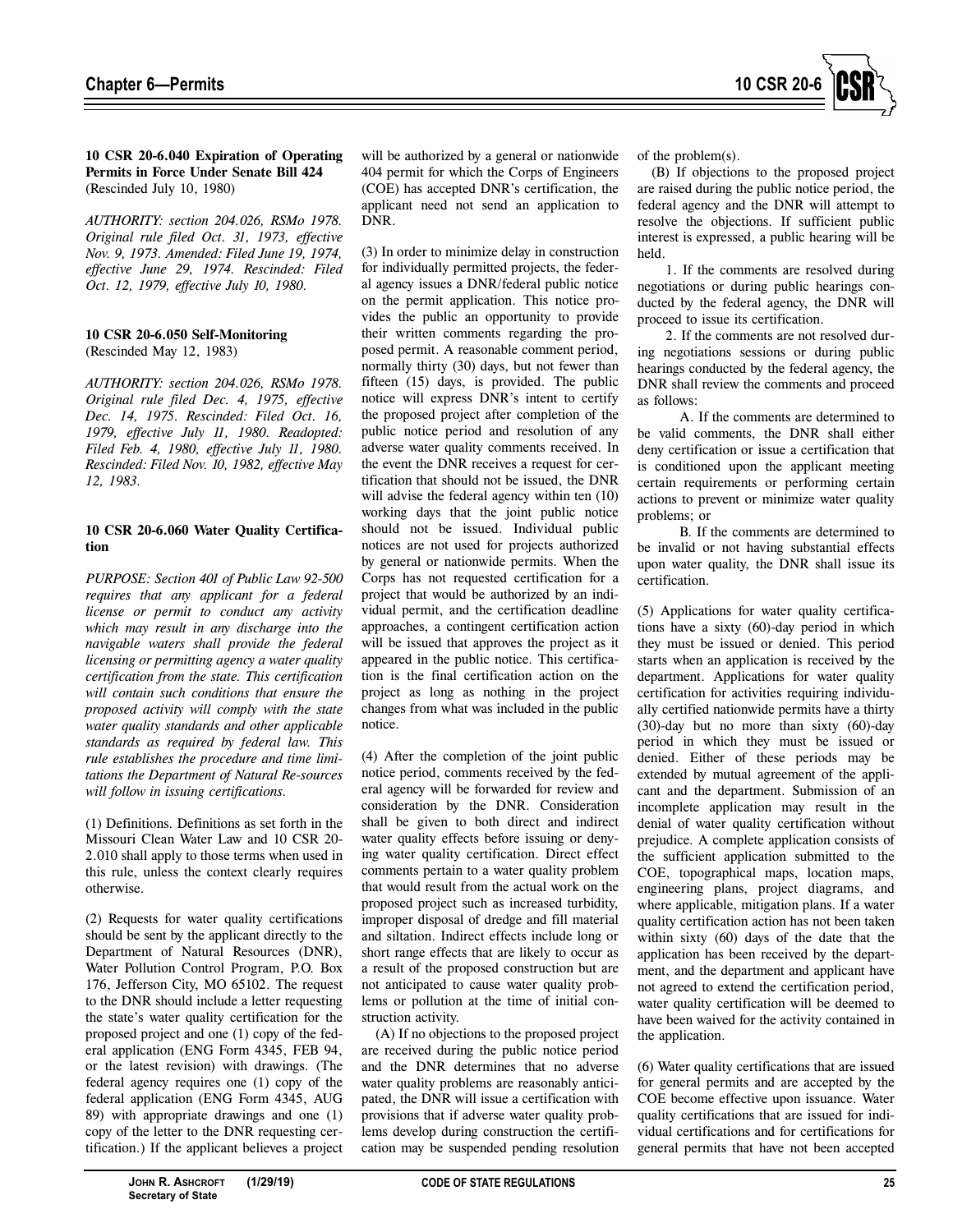by the COE shall become effective upon signature and returned with applicable fees.

(7) The issuance, conditional issuance or denial of certification under subparagraph  $(4)(B)2.A.$  or B. of this rule may be appealed to the Missouri Clean Water Commission through procedures outlined in the *Revised Statutes of Missouri*, Chapter 644. The appeal shall be a contested case and notice of the appeal shall be filed with the commission within thirty (30) days of service of notice to the applicant of denial or grant of the requested certification as specified in 10 CSR 20- 6.020(5).

(8) Effective Date. This rule becomes effective immediately upon adoption and compliance with the requirements of subsection 644.036.3 of the Missouri Clean Water Law.

*AUTHORITY: section 644.026, RSMo 2000.\* Original rule filed Feb. 10, 1978, effective July 13, 1978. Amended: Filed May 11, 1984, effective Oct. 15, 1984. Amended: Filed Nov. 9, 2000, effective July 30, 2001.* 

*\*Original authority: 644.026, RSMo 1972, amended 1973, 1987, 1993, 1995, 2000.* 

#### **10 CSR 20-6.070 Groundwater Heat Pump Operating Permits**

*PURPOSE: This rule sets forth the requirements and process of application for operating permits and the terms and conditions for the permits.* 

(1) Permits—General Information.

(A) All persons who build, erect, alter, replace, operate, use, or maintain existing or proposed groundwater heat pump injection/withdrawal wells that inject more than six hundred thousand (600,000) British thermal units (BTUs) per hour (also termed as fifty (50) tons of capacity) shall apply to the department for the permits required by Missouri Clean Water Law and these regulations.

(B) The following are exempt from permit regulations:

1. Groundwater heat pump injection wells designed for up to eight  $(8)$  single family residents where the combined injection rate is less than six hundred thousand (600,000) BTUs per hour;

2. All other groundwater heat pump injection wells that have a combined injection rate of less than six hundred thousand (600,000) BTUs per hour unless there is a potable water well, not owned by the owner of the heat pump, within one thousand feet (1000') which uses the same aquifer, strata or

depth as a source;

3. Any sampling well constructed in conjunction with any injection/withdrawal well; and

4. Heat pumps constructed in such a way so as to not utilize groundwater, such as lateral line systems.

(C) Nothing in these regulations shall prevent the department from taking action where the department finds that any activity exempted under subsection (1)(B) causes pollution of waters of the state, places, or permits to be placed, a water contaminant in a place where it is reasonably certain to cause pollution of any waters of the state or the activity otherwise violates the Missouri Clean Water Law or these regulations.

(D) Drillers of injection/withdrawal wells shall comply with 10 CSR 23-5.060 Construction Standards for Open Loop Heat Pump Systems That Use Groundwater and 10 CSR 23-3 Well Construction Code.

(E) Within ninety (90) days of notification by the department, owners or operators of injection wells exempted from the permit requirements of subsection (1)(B) are required to submit completed injection well inventory information on forms supplied by the department.

#### (2) Application.

(A) An application for an original operating permit or renewal of a former operating permit shall be made by letter for each injection/withdrawal well and shall include each of the following. The application may be supplemented with copies of information submitted for other federal or state permits.

1. Appropriate application fee as listed in 10 CSR 20-6.011;

2. Name and address of the company(s), organization(s), owner(s) or operator of the injection/withdrawal well;

3. Description of structure or process, or both, that will utilize the injection/withdrawal well;

4. Estimated depth of well, aquifer to be used (or anticipated aquifer), casing and related well construction data as recommended by the office of the state geologist;

5. Exact location of the proposed injec tion withdrawal well and any other wells that exist within two thousand feet (2000') shown on a seven and one-half  $(7 \frac{1}{2})$  minute United States Geological Survey (USGS) topographic quadrangle map;

6. The depth of each well indicated on the map;

7. Maximum, minimum and average volume of water that will be injected or withdrawn on a daily basis;

8. Maximum, minimum and average

temperature differential of injected/withdrawn water;

9. Computations showing how the temperature differentials were calculated;

10. General specifications of the installation including the heat exchange unit, pump and other structures;

11. If the injection/withdrawal well is located within one thousand feet (1000') of any potable water well, a registered professional geologist's or registered professional geologic engineer's recommendation and justification on the number and location of sampling wells if any are deemed necessary, and an estimate of the effect, in degrees Fahrenheit (F°), on all wells located within one thousand feet (1000'); and

12. A copy of the certified heat pump well drillers' report to the Department of Natural Resources' Missouri Geological Survey.

(B) All applications must be signed as follows:

1. For a corporation—by an officer of at least the level of plant manager;

2. For a partnership or sole proprietorship—by a general partner or the proprietor; or

3. For a municipal, state, federal or other public facility—by either a principal executive officer or ranking public official or his/her designee.

(C) All other reports required by the department shall be signed by a person designated in subsection  $(2)(B)$  of this rule or a duly authorized representative, where—

1. The representative so authorized is responsible for the overall operation of the facility from which the injection/withdrawal occurs; and

2. The authorization is made in writing by a person designated in subsection (2)(B) of this rule and is submitted to the director.

(D) Any changes in the written authorization which occur after the issuance of a permit shall be reported to the department by submitting a new written authorization which meets the requirements of subsection  $(2)(C)$ of this rule.

(E) If an application is incomplete or otherwise deficient, the applicant shall be notified of the deficiency and processing of the application may be discontinued until the applicant has corrected all deficiencies.

(F) Mail applications to Water Pollution Control Program, PO Box 176, Jefferson City, MO 65102.

(3) Operating Permits.

(A) In order to obtain an operating permit for groundwater heat pump injection/withdrawal wells, applications for an operating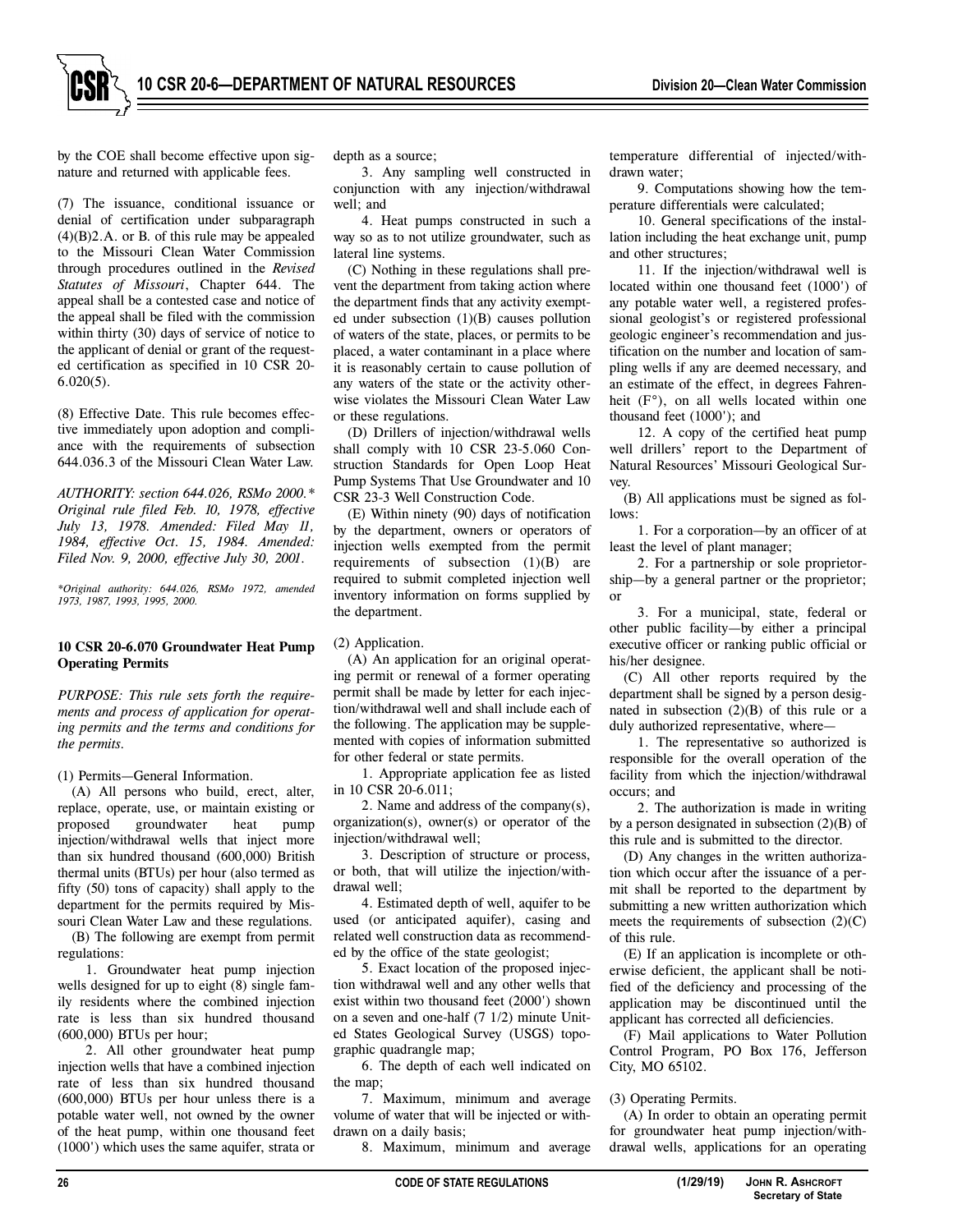

permit shall be submitted to the department in accordance with the timeframes listed in section 644.051, RSMo and 10 CSR 20- 6.010.

(B) Prior to issuance of an operating permit, the department shall fulfill the public notice requirements as outlined in 10 CSR 20-6.020.

(4) Terms and Conditions of Permit.

(A) The following shall be incorporated as terms and conditions of all permits:

1. All injection/withdrawals shall be consistent with the terms and conditions of the permit;

2. The permit may be modified or revoked after reasonable notice for causes including, but not limited to:

A. A violation of any term or condition of the permit;

B. A misrepresentation or failure to disclose fully all relevant facts in obtaining a permit;

C. A change in the operation, size or capacity of the permitted facility; or

D. An increase of more than ten degrees Fahrenheit (10°F) in any nearby potable water well that was in existence when the original operating permit was issued.

3. The injection/withdrawal permit may be issued for a period up to five (5) years, in accordance with section 644.051, RSMo and 10 CSR 20-6.010;

4. Permittees shall operate and maintain facilities to comply with the Missouri Clean Water Law, corresponding regulations and applicable permit conditions;

5. For the purpose of inspecting for compliance with the Clean Water Law and these regulations, authorized representatives of the department shall be allowed by the permittee, upon presentation of credentials and at reasonable times, to—

A. Enter upon permittee's premises in which a groundwater heat pump injection/withdrawal well is located or in which any records are kept under terms and conditions of the permit;

B. Have access to, or copy, any records kept under terms and conditions of the permit;

C. Inspect any sampling wells, monitoring equipment or method listed in the permit; and

D. Sample for permit compliance;

6. Facility expansions, production increases or process modifications which will result in a new or substantially different injection/withdrawal must be reported sixty (60) days before the facility or process modification begins. Notification may be accomplished by application for a new permit, or by

submission of notice to the department;

7. Copies of well location, driller's logs, sample logs, casing schedule, volume of water, temperature, water quality and other information developed or determined for the completed installation shall be sent to the Missouri Department of Natural Resources (DNR), Water Pollution Control Program and Missouri Geological Survey;

8. Measure and record maximum, minimum and average water temperature monthly for each injection/withdrawal well and each monitoring well;

9. Measure and record maximum, minimum and average injection/withdrawal rates monthly;

10. Measure and record total dissolved solids monthly for each injection/withdrawal well and each monitoring well; and

11. A yearly report to the Department of Natural Resources' Water Protection Program and Missouri Geological Survey, which contains the following information:

A. Volume of water withdrawn and injected;

B. Temperature records for each monitoring well; and

C. Copies of water quality analyses performed.

(5) Prohibitions.

(A) No permit shall be issued:

1. Where the terms and conditions of the permit do not comply with applicable guidelines or requirements of the Missouri Clean Water Law and corresponding regulations or the Federal Clean Water Act and federal regulations;

2. Where the permit conditions do not ensure compliance with the applicable water quality requirements of any other affected states;

3. For the discharge of any pollutant, except thermal discharges; those pollutants contained in the withdrawal water may be reinjected;

4. For the discharge of any radiological, chemical or biological warfare agent or radioactive waste; and

5. For the construction or operation of a new injection/withdrawal well which could degrade the usefulness of water withdrawn from earlier permitted wells.

(6) Permits Transferable.

(A) Subject to section (3), an operating permit may be transferred upon submission to the department of an application to transfer signed by a new owner. Until, such time as the permit is officially transferred, the original permittee remains responsible for complying with the terms and conditions of the

existing permit.

(B) The department, within thirty (30) days of receipt of the application, shall notify the new applicant of its intent to revoke and reissue or transfer the permit.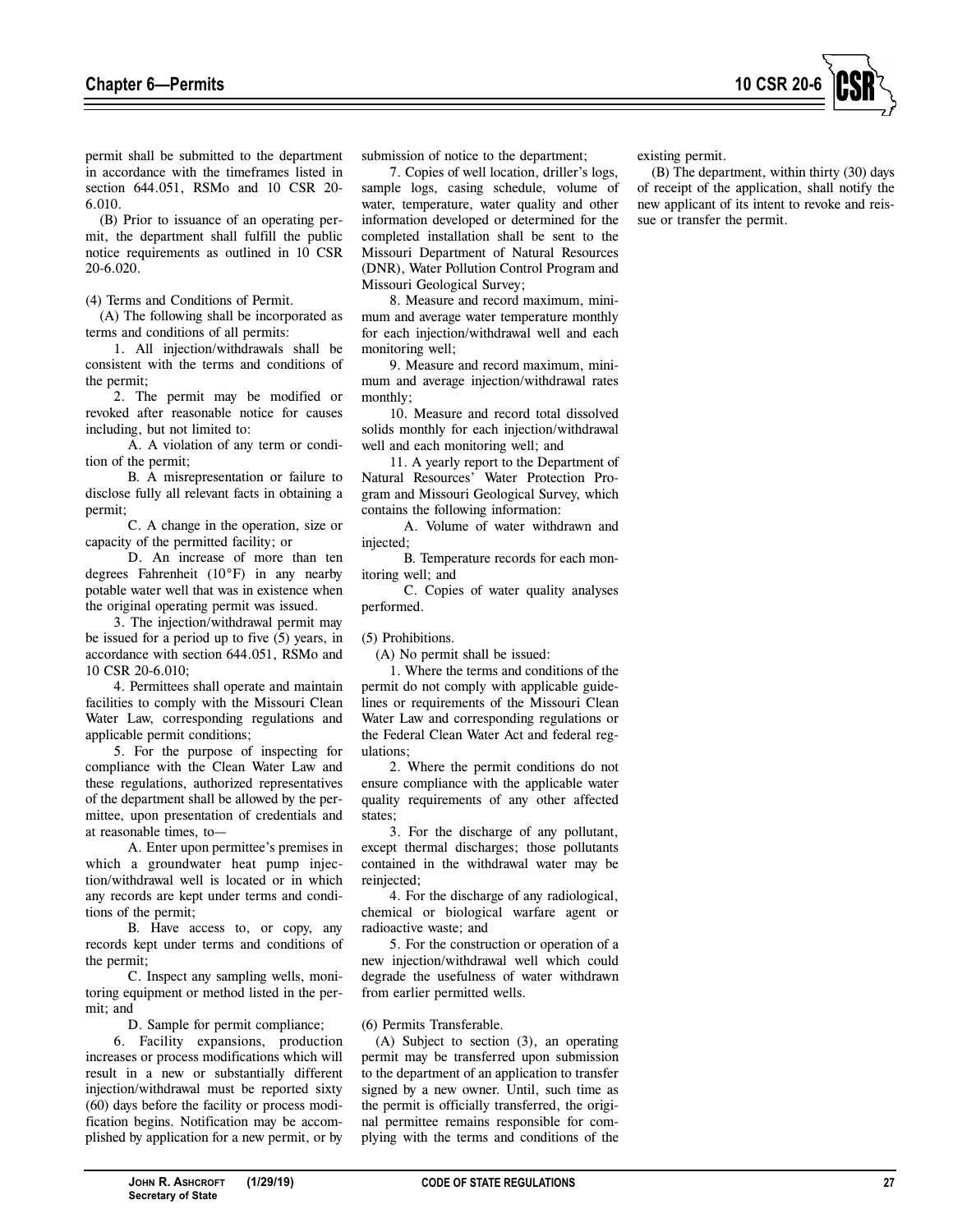

FORM OGC-9



### MISSOURI DEPARTMENT OF NATURAL RESOURCES MISSOURI OIL AND GAS COUNCIL MONTHLY WELL STATUS AND PRODUCTION REPORT

| FIELD               |                                                                                                                  |                                                                                  |                      |                                                                                                         | <b>COUNTY</b>       |                     |                                                     |             |                |                                                                                                                                        |
|---------------------|------------------------------------------------------------------------------------------------------------------|----------------------------------------------------------------------------------|----------------------|---------------------------------------------------------------------------------------------------------|---------------------|---------------------|-----------------------------------------------------|-------------|----------------|----------------------------------------------------------------------------------------------------------------------------------------|
|                     | <b>LOCATION OF FIELD</b>                                                                                         |                                                                                  |                      |                                                                                                         |                     |                     |                                                     |             |                |                                                                                                                                        |
| <b>OPERATOR</b>     |                                                                                                                  |                                                                                  |                      |                                                                                                         | <b>MONTH</b>        |                     |                                                     | <b>YEAR</b> |                |                                                                                                                                        |
|                     |                                                                                                                  |                                                                                  |                      |                                                                                                         |                     |                     |                                                     |             |                |                                                                                                                                        |
|                     |                                                                                                                  |                                                                                  |                      | TYPE AND NUMBER OF WELLS                                                                                |                     | <b>PRODUCTION</b>   |                                                     |             | <b>GRAVITY</b> | <b>AVG. PRICE</b>                                                                                                                      |
|                     | <b>LEASE</b>                                                                                                     | TYPE <sup>.</sup>                                                                | (1)<br><b>ACTIVE</b> | (2)<br><b>INACTIVE</b>                                                                                  | (3)<br><b>TOTAL</b> | OIL<br><b>BBLS.</b> | <b>WATER</b><br><b>GAS</b><br>BBLS.<br><b>MCF'S</b> |             | A.P.I.         | AT WELLHEAD<br>PER/BBL. - MCF                                                                                                          |
|                     |                                                                                                                  |                                                                                  |                      |                                                                                                         |                     |                     |                                                     |             |                |                                                                                                                                        |
|                     |                                                                                                                  |                                                                                  |                      |                                                                                                         |                     |                     |                                                     |             |                |                                                                                                                                        |
|                     |                                                                                                                  |                                                                                  |                      |                                                                                                         |                     |                     |                                                     |             |                |                                                                                                                                        |
|                     |                                                                                                                  |                                                                                  |                      |                                                                                                         |                     |                     |                                                     |             |                |                                                                                                                                        |
|                     |                                                                                                                  |                                                                                  |                      |                                                                                                         |                     |                     |                                                     |             |                |                                                                                                                                        |
|                     |                                                                                                                  |                                                                                  |                      |                                                                                                         |                     |                     |                                                     |             |                |                                                                                                                                        |
|                     |                                                                                                                  |                                                                                  |                      |                                                                                                         |                     |                     |                                                     |             |                |                                                                                                                                        |
|                     |                                                                                                                  |                                                                                  |                      |                                                                                                         |                     |                     |                                                     |             |                |                                                                                                                                        |
|                     |                                                                                                                  |                                                                                  |                      |                                                                                                         |                     |                     |                                                     |             |                |                                                                                                                                        |
|                     |                                                                                                                  |                                                                                  |                      |                                                                                                         |                     |                     |                                                     |             |                |                                                                                                                                        |
|                     |                                                                                                                  |                                                                                  |                      |                                                                                                         |                     |                     |                                                     |             |                |                                                                                                                                        |
|                     |                                                                                                                  |                                                                                  |                      |                                                                                                         |                     |                     |                                                     |             |                |                                                                                                                                        |
|                     |                                                                                                                  |                                                                                  |                      |                                                                                                         |                     |                     |                                                     |             |                |                                                                                                                                        |
|                     |                                                                                                                  |                                                                                  |                      |                                                                                                         |                     |                     |                                                     |             |                |                                                                                                                                        |
|                     |                                                                                                                  |                                                                                  |                      |                                                                                                         |                     |                     |                                                     |             |                |                                                                                                                                        |
|                     |                                                                                                                  |                                                                                  |                      |                                                                                                         |                     |                     |                                                     |             |                |                                                                                                                                        |
|                     |                                                                                                                  |                                                                                  |                      |                                                                                                         |                     |                     |                                                     |             |                |                                                                                                                                        |
|                     |                                                                                                                  |                                                                                  |                      |                                                                                                         |                     |                     |                                                     |             |                |                                                                                                                                        |
|                     |                                                                                                                  |                                                                                  |                      |                                                                                                         |                     |                     |                                                     |             |                |                                                                                                                                        |
|                     |                                                                                                                  |                                                                                  |                      |                                                                                                         |                     |                     |                                                     |             |                |                                                                                                                                        |
|                     |                                                                                                                  |                                                                                  |                      |                                                                                                         |                     |                     |                                                     |             |                |                                                                                                                                        |
|                     |                                                                                                                  |                                                                                  |                      |                                                                                                         |                     |                     |                                                     |             |                |                                                                                                                                        |
|                     | <b>CERTIFICATE</b> $\blacktriangleright$ 1, the undersigned, state that I am the $\equiv$                        |                                                                                  |                      |                                                                                                         |                     |                     | of the _                                            |             |                | (company), and<br>that I am authorized by said company to make this report; and that this report was prepared under my supervision and |
| <b>SIGNATURE</b>    |                                                                                                                  |                                                                                  |                      | direction and that the facts stated therein are true, correct and complete to the best of my knowledge. |                     |                     |                                                     |             |                |                                                                                                                                        |
|                     |                                                                                                                  |                                                                                  |                      |                                                                                                         |                     |                     |                                                     |             |                |                                                                                                                                        |
| *TYPE               | F - Flowing, P - Pumping, SI - Shut In, TA - Temporarily Abandoned, WI - Water Injection, AI - Air-Gas Injection |                                                                                  |                      |                                                                                                         |                     |                     |                                                     |             |                |                                                                                                                                        |
| NOTE >              | Total number of wells (col. 3) will equal Active wells (col. 1) plus Inactive wells (col. 2).                    |                                                                                  |                      |                                                                                                         |                     |                     |                                                     |             |                |                                                                                                                                        |
| AO 780-0219 (10-87) |                                                                                                                  | REMIT TWO COPIES TO: MISSOURI OIL AND GAS COUNCIL, P.O. BOX 250, ROLLA, MO 65401 |                      |                                                                                                         |                     |                     |                                                     |             |                |                                                                                                                                        |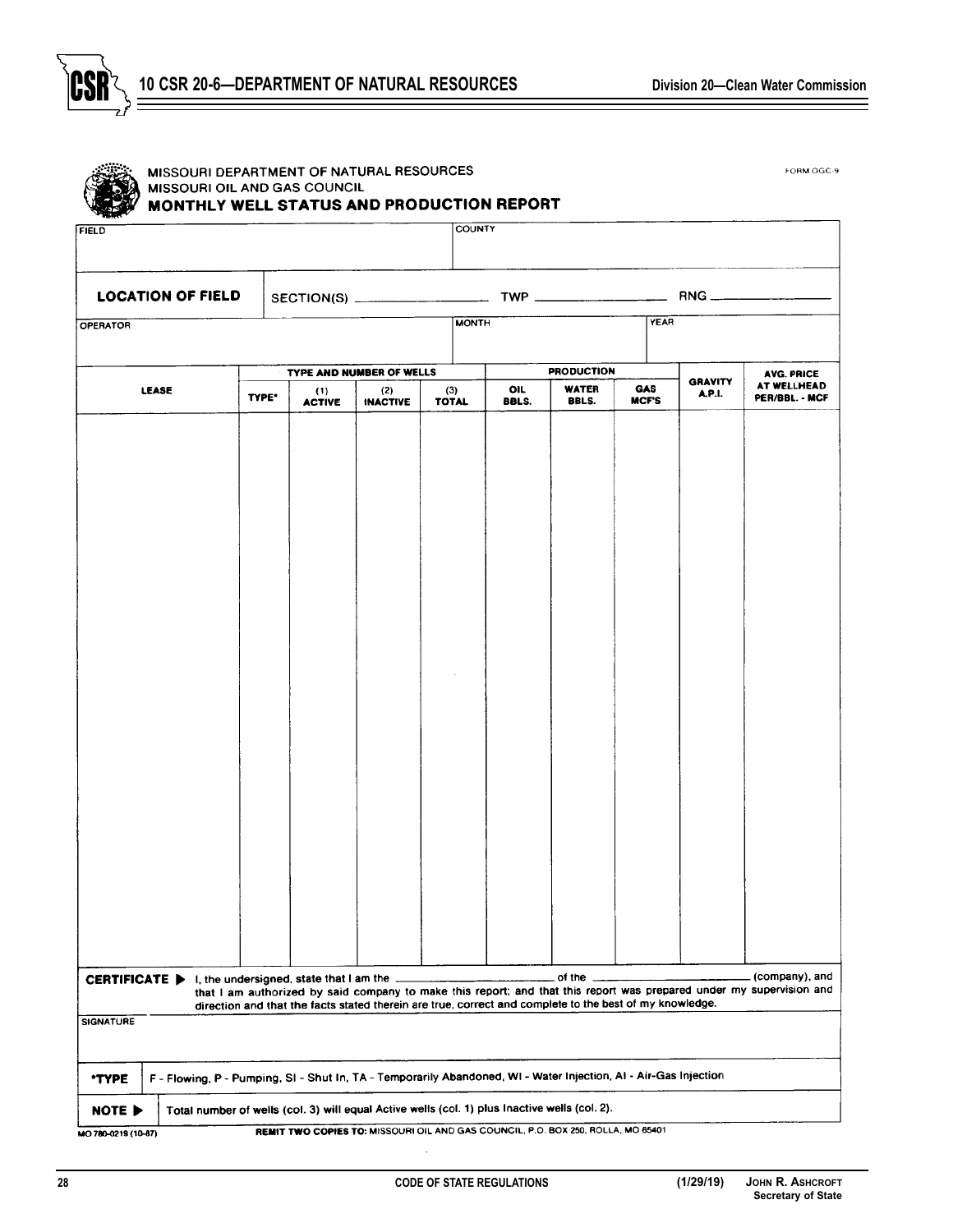

FORM OGC-10

MISSOURI DEPARTMENT OF NATURAL RESOURCES<br>MISSOURI OIL AND GAS COUNCIL<br>MONTHLY REPORT OF DISPOSAL OF PRODUCED WATER

| DATE               |                                                | OPERATOR    |                |                |                                                                                  | LEASE                                                                                                                                                                                                                                            |
|--------------------|------------------------------------------------|-------------|----------------|----------------|----------------------------------------------------------------------------------|--------------------------------------------------------------------------------------------------------------------------------------------------------------------------------------------------------------------------------------------------|
| LOCATION           | SECTION(S)                                     | $\mathsf T$ | R              |                |                                                                                  | <b>COUNTY</b>                                                                                                                                                                                                                                    |
|                    | LEASE                                          | WELL<br>NO. | WATER<br>BBLS. | WATER<br>TYPE* | DISPOSAL<br>METHOD"                                                              | REMARKS                                                                                                                                                                                                                                          |
|                    |                                                |             |                |                |                                                                                  |                                                                                                                                                                                                                                                  |
|                    |                                                |             |                |                |                                                                                  | ×                                                                                                                                                                                                                                                |
|                    |                                                |             |                |                |                                                                                  |                                                                                                                                                                                                                                                  |
|                    |                                                |             |                |                |                                                                                  |                                                                                                                                                                                                                                                  |
|                    |                                                |             |                |                |                                                                                  |                                                                                                                                                                                                                                                  |
|                    |                                                |             |                |                |                                                                                  |                                                                                                                                                                                                                                                  |
|                    |                                                |             |                |                |                                                                                  |                                                                                                                                                                                                                                                  |
|                    |                                                |             |                |                |                                                                                  |                                                                                                                                                                                                                                                  |
|                    |                                                |             |                |                |                                                                                  |                                                                                                                                                                                                                                                  |
|                    |                                                |             |                |                |                                                                                  |                                                                                                                                                                                                                                                  |
|                    |                                                |             |                |                |                                                                                  |                                                                                                                                                                                                                                                  |
|                    |                                                |             |                |                |                                                                                  |                                                                                                                                                                                                                                                  |
|                    |                                                |             |                |                |                                                                                  |                                                                                                                                                                                                                                                  |
|                    |                                                |             |                |                |                                                                                  |                                                                                                                                                                                                                                                  |
|                    |                                                |             |                |                |                                                                                  |                                                                                                                                                                                                                                                  |
|                    |                                                |             |                |                |                                                                                  |                                                                                                                                                                                                                                                  |
|                    |                                                |             |                |                |                                                                                  |                                                                                                                                                                                                                                                  |
|                    |                                                |             |                |                |                                                                                  |                                                                                                                                                                                                                                                  |
|                    |                                                |             |                |                |                                                                                  |                                                                                                                                                                                                                                                  |
|                    |                                                |             |                |                |                                                                                  |                                                                                                                                                                                                                                                  |
| CERTIFICATE:       | I, THE UNDERSIGNED, STATE THAT I AM THE _      |             |                |                | $\_$ OF THE $\_$                                                                 | COMPANY), AND THAT I AM<br>AUTHORIZED BY SAID COMPANY TO MAKE THIS REPORT; AND THAT THIS REPORT WAS PREPARED UNDER MY SUPERVISION<br>AND DIRECTION AND THAT THE FACTS STATED THEREIN ARE TRUE, CORRECT AND COMPLETE TO THE BEST OF MY KNOWLEDGE. |
|                    | "WATER TYPE. F - FRESH: M - MINERALS. S - SALT |             |                |                |                                                                                  | "DISPOSAL METHOD" E - EVAPORATION PIT. 1 - INJECTION (SAME OR ANOTHER STRATA: SPECIFY); S - SURFACE RUNOFF; R - RIVER, CREEK; O - OTHER (EXPLAIN)                                                                                                |
| MO 780-0220 (3-88) |                                                |             |                |                | REMIT TWO COPIES TO: MISSOURI OIL AND GAS COUNCIL, P.O. BOX 250, ROLLA, MO 65401 |                                                                                                                                                                                                                                                  |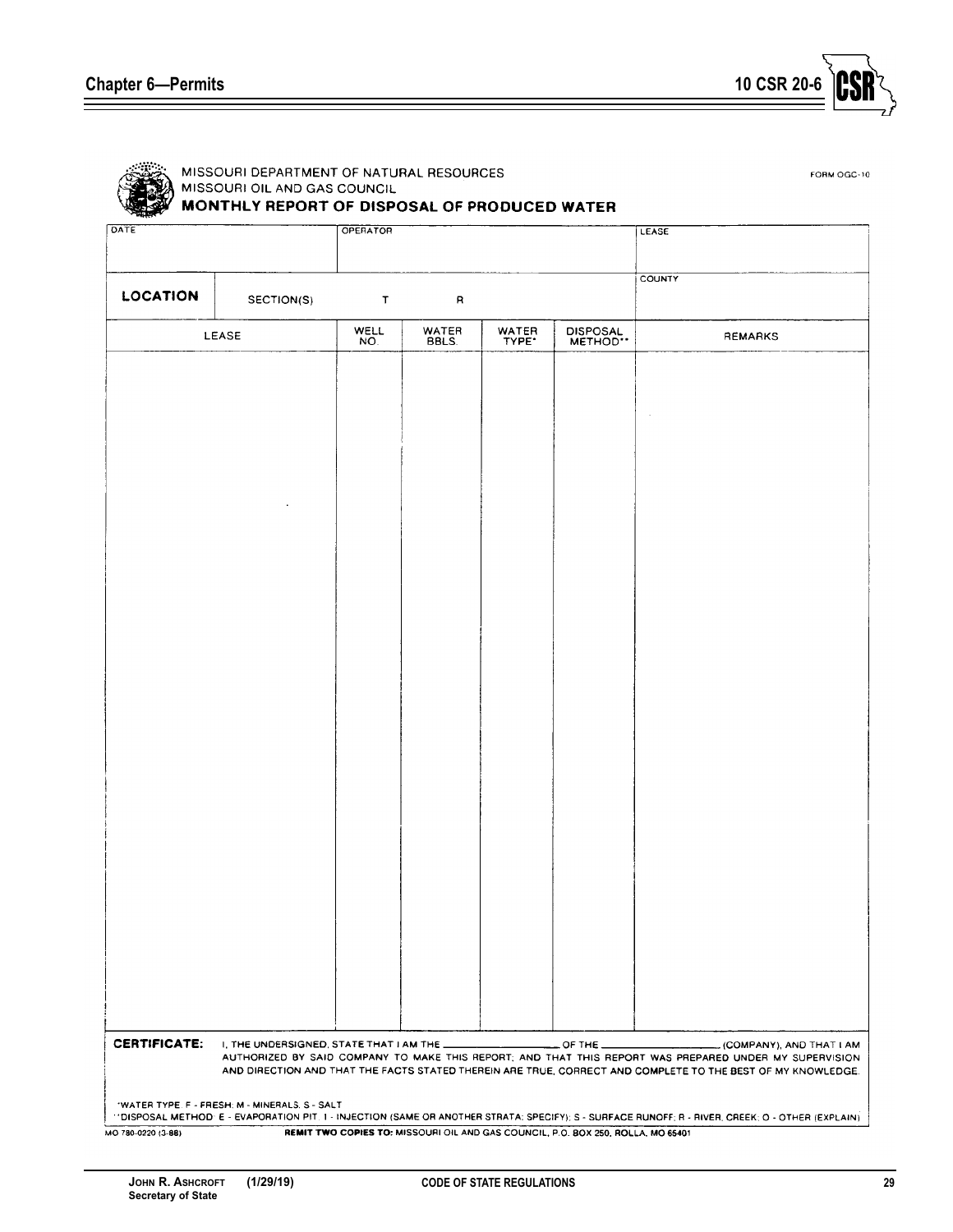*AUTHORITY: section 644.026, RSMo 2016.\* Original rule filed Nov. 10, 1980, effective April 11, 1981. Amended: Filed March 9, 1984, effective Oct. 1, 1984. Amended: Filed March 1, 1996, effective Nov. 30, 1996. Amended: Filed June 13, 2018, effective Feb. 28, 2019.* 

*\*Original authority: 644.026, RSMo 1972, amended 1973, 1987, 1993, 1995, 2000, 2012, 2014.* 

#### **10 CSR 20-6.080 Signatures for Construction Permits, Operating Permits and Groundwater Heat Pump Injection/Withdrawal Wells**

*PURPOSE: This rule sets forth the authorization for the director of the Department of Natural Resources, in his/her capacity of administering Department of Natural Resources program, to delegate the review, reevaluation and approval/denial of construction permits, operating permits and permits to withdraw/inject water from/into subsurface wells.* 

(1) It is the responsibility of the Department of Natural Resources (DNR) to issue or deny Clean Water Commission permits. Authority to issue/deny Clean Water Commission permits rests with the director of DNR acting in his/her capacity of administering DNR programs. This authority may be delegated by letter from the director of the DNR to his/her designee. Denial of a Clean Water Commission permit will be by a certified letter that states—

(A) The permit is being denied;

(B) The reason(s) that the permit is being denied;

(C) Any action that the permittee could take to mitigate the denial and eventually secure the permit; and

(D) The permittee's right to appeal the staff denial to the Clean Water Commission within thirty (30) days.

*AUTHORITY: section 644.026, RSMo Supp. 1987.\* Original rule filed Jan. 13, 1981, effective May 11, 1981.* 

*\*Original authority: 644.026, RSMo 1972, amended 1973, 1987.*

#### **10 CSR 20-6.090 Class III Mineral Resources Injection/Production Well Operating Permits**

*PURPOSE: This regulation controls the construction and operations of mineral resources injection/production wells.* 

(1) Permits—General.

(A) This rule applies to Class III injection/production wells used for the extraction of minerals including:

1. Sulfur mining by the Frasch process; 2. *In-situ* production of uranium or other metals. This category includes only *in-situ* 

production from ore bodies which have not been conventionally mined; 3. *In-situ* combustion of fossil fuel; fos -

sil fuels include coal, tar sands, oil shale, and any other fossil fuel which can be mined by this process; and

4. Solution mining of salts or potash.

(B) This rule does not apply to wells used by generators of hazardous wastes or of radioactive wastes, by owners or operators of hazardous waste management facilities or by owners or operators of radioactive waste disposal sites to dispose of hazardous waste or radioactive waste into or above any underground formation. These types of wells are expressly forbidden under section 577.155, RSMo.

(C) All persons who build, erect, alter, replace, operate, use, or maintain existing or proposed Class III injection/production wells shall apply to the department for applicable permits using application forms provided by the department.

(D) Nothing in these regulations shall prevent the department from taking action where the department finds that any activity that places, or permits to be placed, a water contaminant where it is reasonably certain to cause pollution of any waters of the state, or the activity otherwise violates Chapter 644, RSMo, the Missouri Clean Water Law, or these regulations.

(E) Any information submitted to the department pursuant to these regulations may be claimed as confidential by the applicant. Any claim must be asserted at the time of submission in the manner prescribed on the application form or instructions or, in the case of other submissions, by stamping the words confidential business information on each page containing the information. If no claim is made at the time of submission, the department may make the information available to the public without further notice. Claims of confidentiality for the following information will be denied:

1. The name and address of any permit applicant or permittee; and

2. Information which deals with the existence, absence or level of contaminants in drinking water.

(F) The permittee shall give advance notice to the director of any planned changes in the permitted facility or activity which may result in noncompliance with permit requirements.

(G) Applicants shall keep records of all data used to complete permit applications and any supplemental information submitted under these regulations for a period extending from the date the application is signed to the date the permit expires for at least three (3) years.

#### (2) Application.

(A) An application for an operating permit shall be made for each injection/production well and shall include each of the following items. The application may be supplemented with copies of information submitted for other federal or state permits.

1. All items listed in 10 CFR 144.31(e); 2. Description of the process that will be used for the mineral extractions, including injection/withdrawal procedures;

3. Estimated depth of the well, casing lengths and weights, intervals to be cemented, and related well construction data as recommended by the office of the state geologist;

4. Maximum and average volume of injected fluids and injection pressure that will be used on a daily basis;

5. Appropriate application fee as listed in 10 CSR 20-6.011;

6. Recommendation and justification on the number and location of sampling wells by a registered professional engineer or a qualified geologist as defined by sections 256.501 and 256.503, RSMo;

7. Where injection is into a formation which contains water with less than ten thousand milligrams per liter (10,000 mg/l) total dissolved solids (TDS), monitoring wells shall be:

A. Completed into the injection zone and into any underground sources of drinking water (USDW) above the injection zone which could be affected by the mining operation;

B. Located in a fashion as to detect any excursions of injection fluids, process byproducts, or formation fluids outside the mining area or zone; and

C. Located as not to be physically affected by a subsidence or catastrophic collapse;

8. Where injection is into a formation which does not contain water with less than ten thousand  $(10,000)$  mg/l TDS, no monitoring wells are necessary in the injection zone;

9. Where the injection wells penetrate an underground source of drinking water (USDW) in an area subject to subsidence or catastrophic collapse, an adequate number of monitoring wells shall be: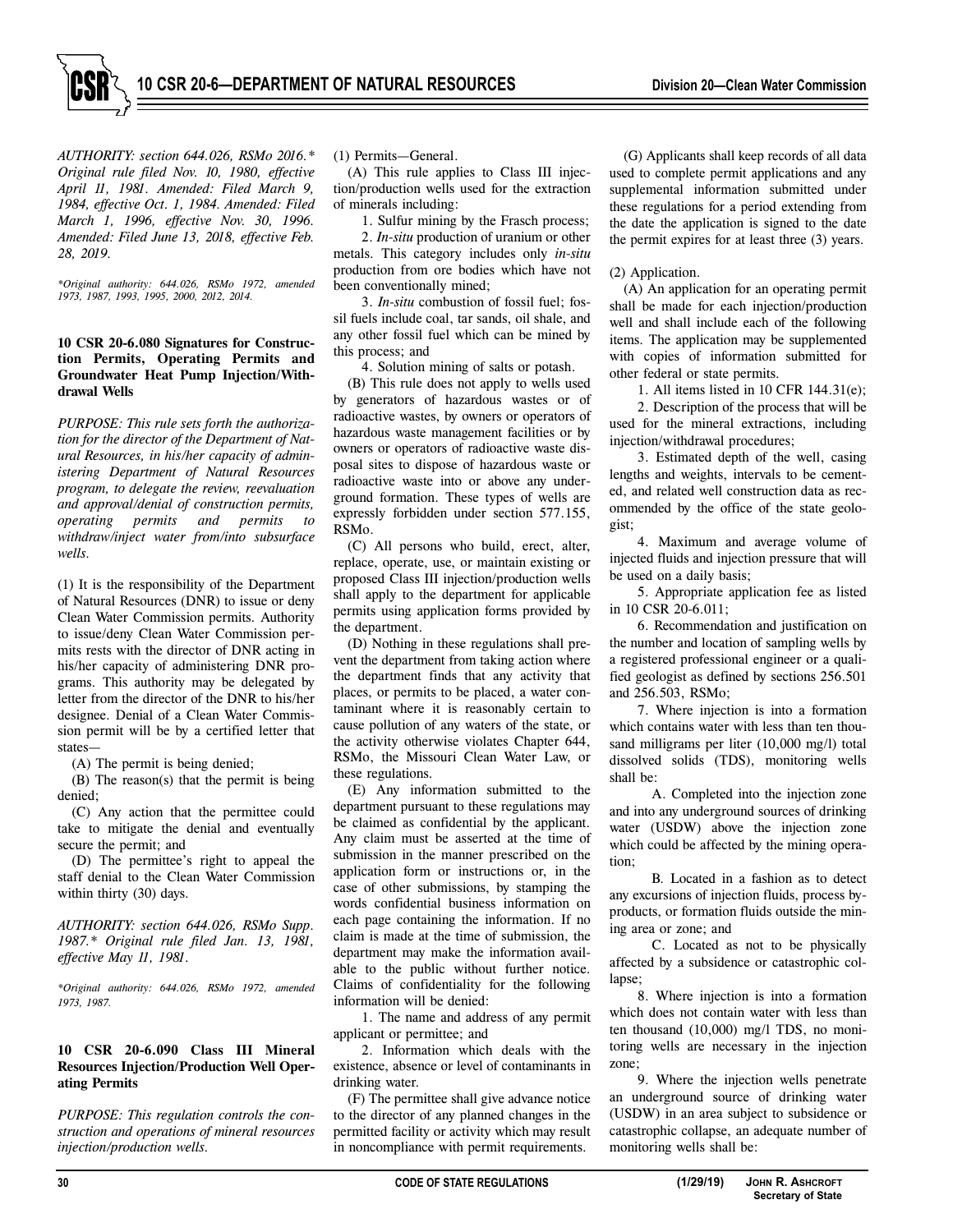

A. Completed into the USDW to detect any movement of injected fluids, process by-products, or formation fluids into a USDW; and

B. Located as not to be physically affected by a subsidence or catastrophic collapse;

10. In determining the number, location, construction and frequency of sampling of the monitoring wells, the following criteria shall be considered:

A. Population relying on the USDW affected or potentially affected by the injection operation;

B. Proximity of the injection operation to points of withdrawal of drinking water;

C. Local geology and hydrology;

D. Operating pressures and whether a negative pressure is being maintained;

E. Nature and volume of the injected fluid, the formation water, and the process by-products; and

F. Injection well density;

11. Map(s) describing an area of review for each Class III injection/production well or group of wells, as determined by a registered professional engineer or a qualified geologist as defined by sections 256.501 and 256.503, RSMo. The area of review shall be that area the radius of which is determined by the lateral distance from a Class III injection/production well or perimeter of a group of wells in which the pressure in the injection zone may cause the migration of injection or formation, or both, fluid into an USDW or into an improperly constructed, plugged, or abandoned well or test hole.

A. The radius of the area of review may be calculated using a mathematical model (for example, modified Thesis equation) and shall be calculated for an injection time period at least equal to the expected life of the well(s). The owner or operator must demonstrate to the director that the mathematical model used and the calculated area of review are appropriate for the known hydrologic properties of the underlying formations.

B. A fixed radius around the well or the perimeter of a group of wells of not less than one-half (1/2) mile may be used. In determining the fixed radius, the following factors shall be taken into consideration: chemistry of injected and formation fluids, hydrogeology, population and groundwater use and dependence, and historical practices in the area.

C. If the area of review is determined by a mathematical model pursuant to subparagraph  $(2)(B)8.A.$  the permissible radius is the result of the calculation even if it is less than one-half (1/2) mile.

D. Nothing in this section shall prevent the director from imposing alternate areas of review when geologic or hydrologic conditions render a calculated or fixed area a potential threat to an underground source of drinking water;

12. Submit with the application a mapped and tabulated inventory of all known water supply, injection/production, abandoned and test wells, including field names or numbers and locations of the wells, public water systems, within the area of review and a separate tabulation of all the wells, which penetrate the injection zone listing each well's type, construction method, date drilled, location, depth, and record of plugging or completion, or both, including a description of all corrective action(s) proposed to be performed to render wells penetrating the injection zone sealed, plugged, or otherwise impervious to the migration of fluids into or between well bores, USDWs, or different aquifers. The applicant is responsible for the inventory and corrective action requirements of this section and shall extend every reasonable effort to locate all wells within the area of review of the applicant well(s);

13. A plan for plugging and abandonment. Where the plan meets the requirements of this paragraph, the director shall incorporate it into the permit as a condition. Where the director's review of an application indicates that the permittee's plan is inadequate, the director shall require the applicant to revise the plan, prescribe conditions meeting the requirements of this paragraph or deny the application. For purposes of this paragraph, temporary intermittent cessation of injection operations is not abandonment;

14. Prior to granting approval for the plugging and abandonment of a Class III well, the director shall consider the following information:

A. The type and number of plugs to be used;

B. The placement of each plug, including the elevation of the top and bottom;

C. The type, grade, and quantity of cement to be used; and

D. The method of placement of the plugs;

15. The permittee is required to maintain financial responsibility and resources to close, plug, and abandon the underground injection operation in a manner prescribed by the director. The permittee must show evidence of financial responsibility to the director by the submission surety bond or other adequate assurance such as financial statements or other materials acceptable to the director;

16. Maps and cross-sections indicating the vertical limits of all USDWs within the area of review, their position relative to the injection formation, and the direction of water movement, where known, in every underground source of drinking water which may be affected by the proposed injection;

17. Maps and cross-sections detailing the geologic structure of the local area;

18. Generalized map and cross-sections illustrating the regional geologic setting;

19. Qualitative analysis and ranges in concentrations of all constituents of injected fluids. The applicant may request confidentiality as specified in subsection  $(1)(E)$ . If the information is proprietary, an applicant, in lieu of the ranges in concentrations, may choose to submit maximum concentrations which shall not be exceeded. In this case the applicant shall retain records of the undisclosed concentrations and provide them upon request to the director as part of any enforcement investigation;

20. Proposed formation testing program to obtain the information required by paragraph  $(2)(H)4$ .;

21. Proposed stimulation program;

22. Schematic or other appropriate drawings of the surface and subsurface construction details of the well;

23. Plans, including maps, for meeting the monitoring requirements of subsection  $(4)(D);$ 

24. Expected changes in pressure, native fluid displacement, and direction of movement of injection fluid;

25. Contingency plans to cope with all shut-ins or well failures so as to prevent the migration of contaminating fluids into the USDW;

26. A certificate that the applicant has assured, through a performance bond or other appropriate means, the resources necessary to close, plug, or abandon the well as required by paragraph  $(2)(B)19$ .;

27. The corrective action proposed to be taken under paragraph (2)(B)18.;

28. Where the injection zone is a formation which is naturally water-bearing, the following information concerning the injection zone shall be determined or calculated for new Class III wells or projects:

A. Fluid pressure;

B. Fracture pressure; and

C. Physical and chemical characteris tics of the formation fluids;

29. Where the injection formation is not a water-bearing formation, only the information in subparagraph (2)(A)28.B. must be submitted;

30. Where the permittee becomes aware that s/he failed to submit any relevant facts in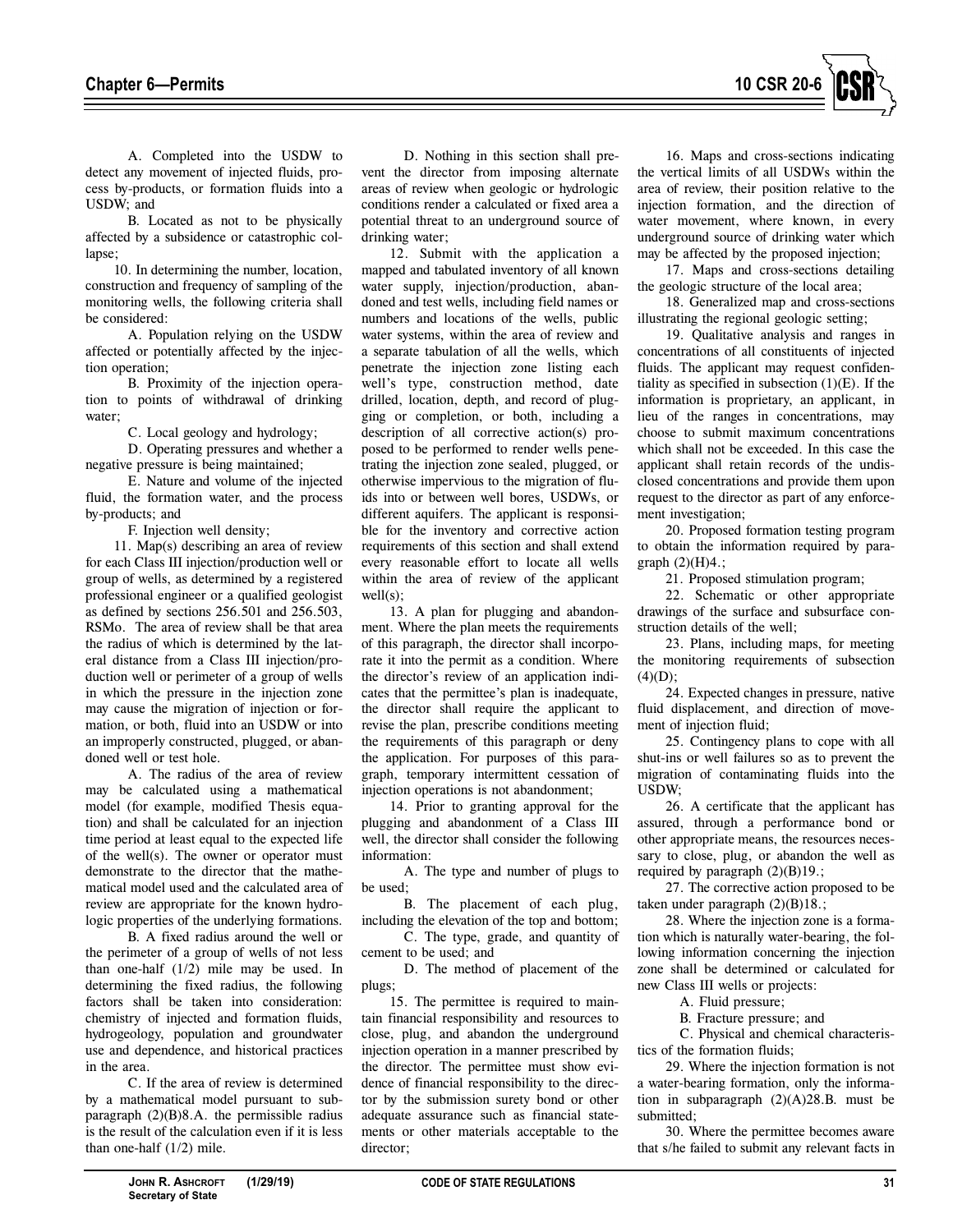a permit application, or has submitted incorrect information in a permit application or in any report to the director, the permittee shall promptly submit the facts or information; and

31. Data sufficient to allow the department to carry out aquifer exemption procedures under the Safe Drinking Water Act, UIC program. The information shall be sufficient to demonstrate that the aquifer is expected to be mineral or hydrocarbon producing. Information for the proposed project, such as a map and general description of the mining zone, general information on the mineralogy and geochemistry of the mining zone, analysis for the amenability of the mining zone to the proposed mining method, and a timetable of planned development of the mining zone shall be considered by the director.

(B) All applications must be signed as follows:

1. For a corporation—by an officer of at least the level of plant manager;

2. For a partnership or sole proprietorship—by a general partner or the proprietor; or

3. For a municipal, state, federal, or other public facility—by either a principal executive officer or ranking public official or his/her designee.

(C) All other reports required by the department shall be signed by a person designated in subsection  $(2)(B)$  of this rule or a duly authorized representative, where—

1. The representative so authorized is responsible for the overall operation of the facility from which the injection/withdrawal occurs; and

2. The authorization is made in writing by a person designated in subsection (2)(B) of this rule and is submitted to the director.

(D) Any changes in the written authorization which occur after the issuance of a permit shall be reported to the department by submitting a new written authorization which meets the requirements of subsection  $(2)(C)$ of this rule.

(E) If an application is incomplete or otherwise deficient, the applicant shall be notified of the deficiency and processing of the application may be discontinued until the applicant has corrected all deficiencies.

(F) Any person signing a document under subsection  $(2)(B)$  or  $(C)$  shall make the following certification:

I certify under penalty of law that I have personally examined and am familiar with the information submitted in this document and all attachments and that, based on my inquiry of those individuals immediately responsible for obtaining the information, I believe that the information is true, accurate, and complete. I am aware that there are significant penalties for submitting false information, including the possibility of fine and imprisonment.

(G) Mail applications to Water Pollution Control Program, PO Box 176, Jefferson City, MO 65102.

(H) Prior to granting approval for the operation of a Class III well, the director shall consider the following information:

1. All available logging and testing data on the well;

2. A satisfactory demonstration of mechanical integrity;

3. The anticipated maximum pressure and flow rate at which the permittee will operate;

4. The results of the formation testing program;

5. The actual injection procedures; and

6. The status of corrective action on defective wells in the area of review.

(3) Operating Permits.

(A) In order to obtain an operating permit for Class III injection/production wells, application for an operating permit shall be submitted to the department in accordance with the timeframes listed in section 644.051, RSMo and 10 CSR 20-6.010.

(B) The director may issue a permit on an area basis, rather than for each well individually, provided that the permit is for injection wells—

1. Described and identified by location in permit application(s) if they are existing wells, except that the director may accept a single description of wells with substantially the same characteristics;

2. Located within the same well field, facility site, reservoir, project, or similar unit in the same state;

3. Operated by a single owner or opera tor;

4. Area permits specify—

A. The area within which underground injections are authorized; and

B. The requirements for construction, monitoring, reporting, operation, and abandonment for all wells authorized by the permit.

5. Area permits may authorize the permittee to construct and operate, convert, or plug and abandon wells within the permit area provided—

A. The permittee notifies the director at a time as the permit requires;

B. The additional well satisfies the criteria in subsection (3)(B) and meets the requirements specified in the permit under paragraph (3)(B)4; and

C. The cumulative effects of drilling and operation of additional injection wells are considered by the director during evaluation of the area permit application and are acceptable to the director.

(C) If the director determines that any well constructed pursuant to paragraph (3)(B)5. does not satisfy any of the requirements of subparagraphs (3)(B)5.A. and B., the director may modify or terminate the permit or take enforcement action. If the director determines that cumulative effects are unacceptable, the permit may be modified or terminated.

(4) Terms and Conditions of Permits.

(A) The following shall be incorporated as terms and conditions of all permits:

1. All operations shall be consistent with the terms and conditions of the permit;

2. The permit may be modified or revoked after reasonable notice for causes including, but not limited to:

A. Material and substantial alterations or additions to the permitted facility or activity which occurred after permit issuance, which justify the application of permit conditions that are different or absent in the existing permit;

B. New information received by the director, including information indicating that cumulative effects on the environment are unacceptable;

C. The standards or regulations on which the permit was based have been changed by promulgation of amended standards or regulations or by judicial decision after the permit was issued;

D. Good cause, as determined by the director, exists for modification of a compliance schedule, such as an act of God, strike, flood, or materials shortage or other events over which the permittee has little or no control and for which there is no reasonably available remedy; and

E. Notification of a proposed transfer of the permit has been received by the direc tor;

3. Suitability of the facility will not be considered at the time of permit modification or revocation and reissuance unless new information or standards indicate that a threat to human health or the environment exists which was unknown at the time of permit issuance;

4. The permit may be issued for a period of up to five (5) years in accordance with section 644.051, RSMo and 10 CSR 20- 6.010. If the permittee wishes to continue an activity regulated by the permit after the expiration date of the permit, the permittee must apply for and obtain a new permit prior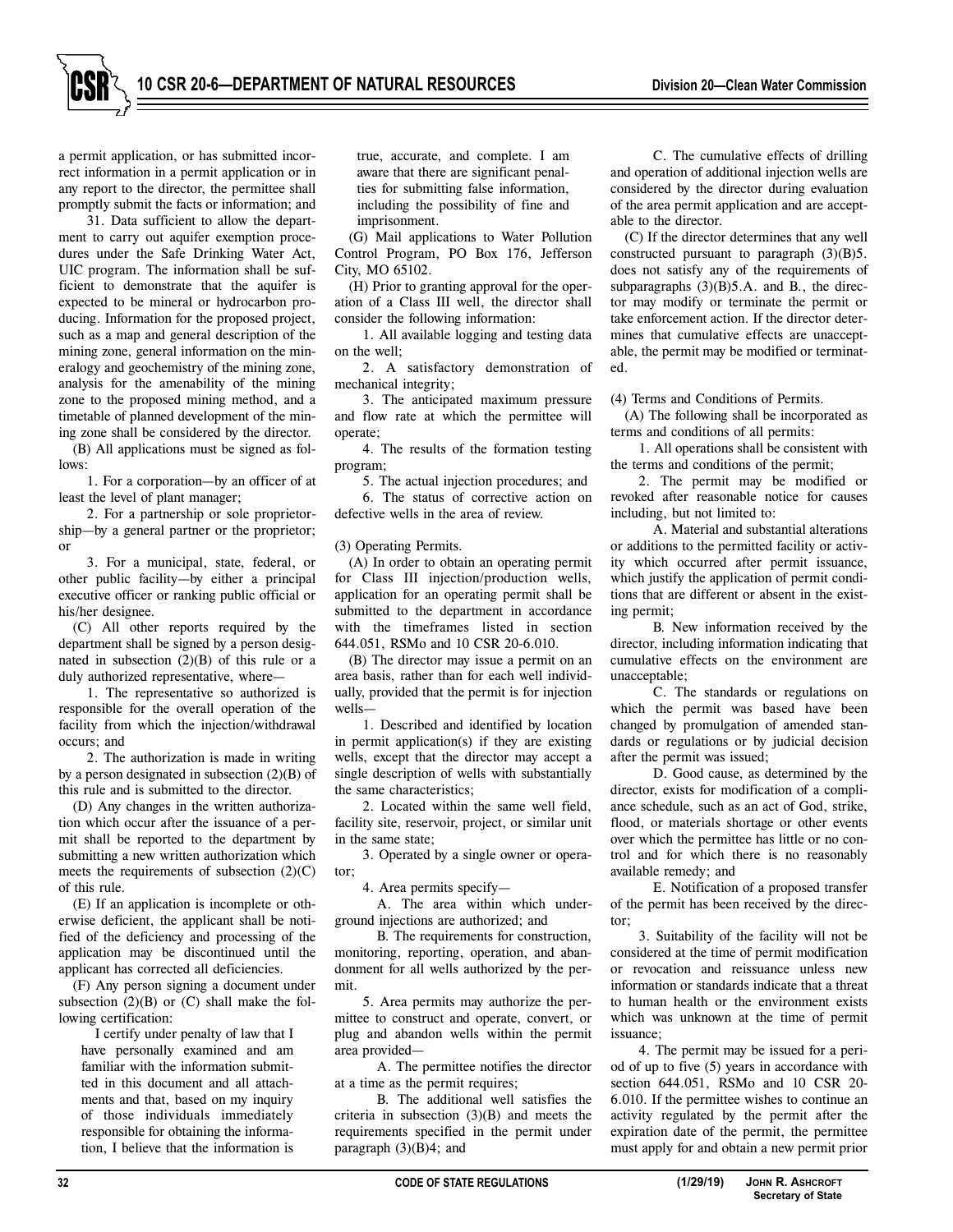

to the expiration date of the permit in effect;

5. The director may terminate a permit during its term or deny a permit renewal application for the following causes:

A. Noncompliance by the permittee with any condition of the permit;

B. The permittee's failure in the application or during the permit issuance process to disclose fully all relevant facts or the per mittee's misrepresentation of any relevant facts at any time; or

C. A determination that the permitted activity endangers human health or the environment and can only be regulated to acceptable levels by permit modification or termination;

6. For the purpose of inspecting for compliance with the Clean Water Law and these regulations, authorized representatives of the department shall be allowed by the per mittee, upon presentation of credentials and at reasonable times, to—

A. Enter upon permittee's premises in which Class III injection/production well is located or in which any records are kept under terms and conditions of the permit;

B. Have access to or copy, any records to be kept under terms and conditions of the permit;

C. Inspect any sampling wells, monitoring equipment, or method listed in the permit; and

D. Sample for permit compliance;

7. Facility expansions, production increases or process modifications which will result in a new substantially different operation must be reported sixty (60) days before the facility or process modification begins. Notification may be accomplished by applica tion for a new permit or by submission of notice to the department;

8. Copies of well location, driller's logs, sample logs, casing schedule, volume of water, temperature, water quality, cement records, and other information developed or determined for the completed installation shall be sent to the Missouri Department of Natural Resources, Water Pollution Control Program and to the Missouri Department of Natural Resources, Division of Geology and Land Survey;

9. Measure and record maximum and average injection/withdrawal volumes and pressures semi-monthly;

10. Measure and record total dissolved solids semi-monthly for each injection/production well and each monitoring well;

11. Submit a quarterly report to the agencies listed in paragraph  $(4)(A)8$ . which contains the following information:

A. Volume and pressure of fluids injected and withdrawn; and

B. Copies of water quality analyses performed; and

12. Information on compliance and noncompliance shall be submitted by the permittee as follows:

A. No later than thirty (30) days following each compliance schedule date, submit in writing compliance or noncompliance with, or any progress reports on, interim and final requirements contained in any compliance schedule pertaining to this permit.

B. Within twenty-four (24) hours of becoming aware of the circumstances, report orally any noncompliance which may endanger health or the environment, including information which indicates that any contaminant may cause an endangerment to a USDW, or noncompliance with a permit condition or malfunction of the injection system which may cause fluid migration into or between USDWs.

C. Within five (5) days of becoming aware of the circumstances, report in writing a description of the noncompliance and its cause, the period of noncompliance, including exact dates and times, and if the noncompliance has not been corrected, the anticipated time it is expected to continue, and steps taken or planned to reduce, eliminate and prevent reoccurrence of the noncompliance; and

D. With the next scheduled monitoring report, submit in writing all instances of noncompliance not reported under other sections of this rule, including the information listed in subparagraph (4)(A)12.A. through C.

(B) No owner or operator shall construct, operate, maintain, convert, plug, or abandon any Class III injection/production well or conduct any other activity in a manner that allows the movement of fluid containing any contaminant into USDWs. The applicant for a permit shall have the burden of showing that the requirements of this section are met through a demonstration of mechanical integrity by completing each of the following:

1. Demonstrate the absence of significant leaks utilizing at least one (1) of the following procedures: a pressure test with liquid or gas; monitoring of annulus pressure in wells injecting at a positive pressure following an initial pressure test; or any other test(s) that the state geologist considers effective.

2. Demonstrate the absence of significant migration of fluids in channels adjacent to the well bore utilizing at least two (2) of the following procedures: noise logs, temperature surveys, cement records demonstrating the presence of adequate cement to prevent migration (used only if the nature of casing

precludes the use of noise logs or temperature surveys); or any other test(s) approved by Environmental Protection Agency (EPA) and that the state geologist considers effective.

3. Demonstrate mechanical integrity before operations may begin by submitting documentation of successful demonstrations of mechanical integrity, or by allowing department personnel to witness the demonstrations. Scheduling of witnessed demonstrations of mechanical integrity may be at the reasonable convenience of the applicant. Nothing in this rule will prevent the director from rescheduling a test at a reasonable time convenient to the applicant when necessary to allow department personnel to witness the test(s).

(C) For Class III injection/production wells—if any water quality monitoring of any USDW indicates the movement of any contaminant into the USDW, the director shall prescribe the additional requirements for construction, corrective action, operation, monitoring or reporting (including closure of the injection/production well) as are necessary to prevent this movement. These additional requirements shall be imposed by modifying the permit in accordance with this regulation or the permit may be terminated.

(D) Monitoring requirements, at a minimum, shall specify—

1. Monitoring of the nature of injected fluids with sufficient frequency to yield representative data on its characteristics. Whenever the injection fluid is modified to the extent that the analysis completed in accordance with paragraph  $(2)(A)19$ . is incorrect or incomplete, a new analysis in accordance with paragraph  $(2)(A)19$ . shall be provided to the director;

2. Monitoring of injection pressure and either flow rate or volume semi-monthly, or metering and daily recording of injected and produced fluid volumes as appropriate;

3. Monitoring of the fluid level in the injection zone semi-monthly where appropriate and monitoring of the parameters chosen to measure water quality in the monitoring wells in accordance with paragraph  $(4)(D)1$ . semimonthly; and

4. Quarterly monitoring of wells in accordance with paragraph (4)(E)1.

(E) Reporting requirements, at a minimum, shall include:

1. Quarterly reporting to the director on required monitoring;

2. Results of mechanical integrity tests and any other periodic test required by the department reported with the first regular quarterly report after the completion of the test; and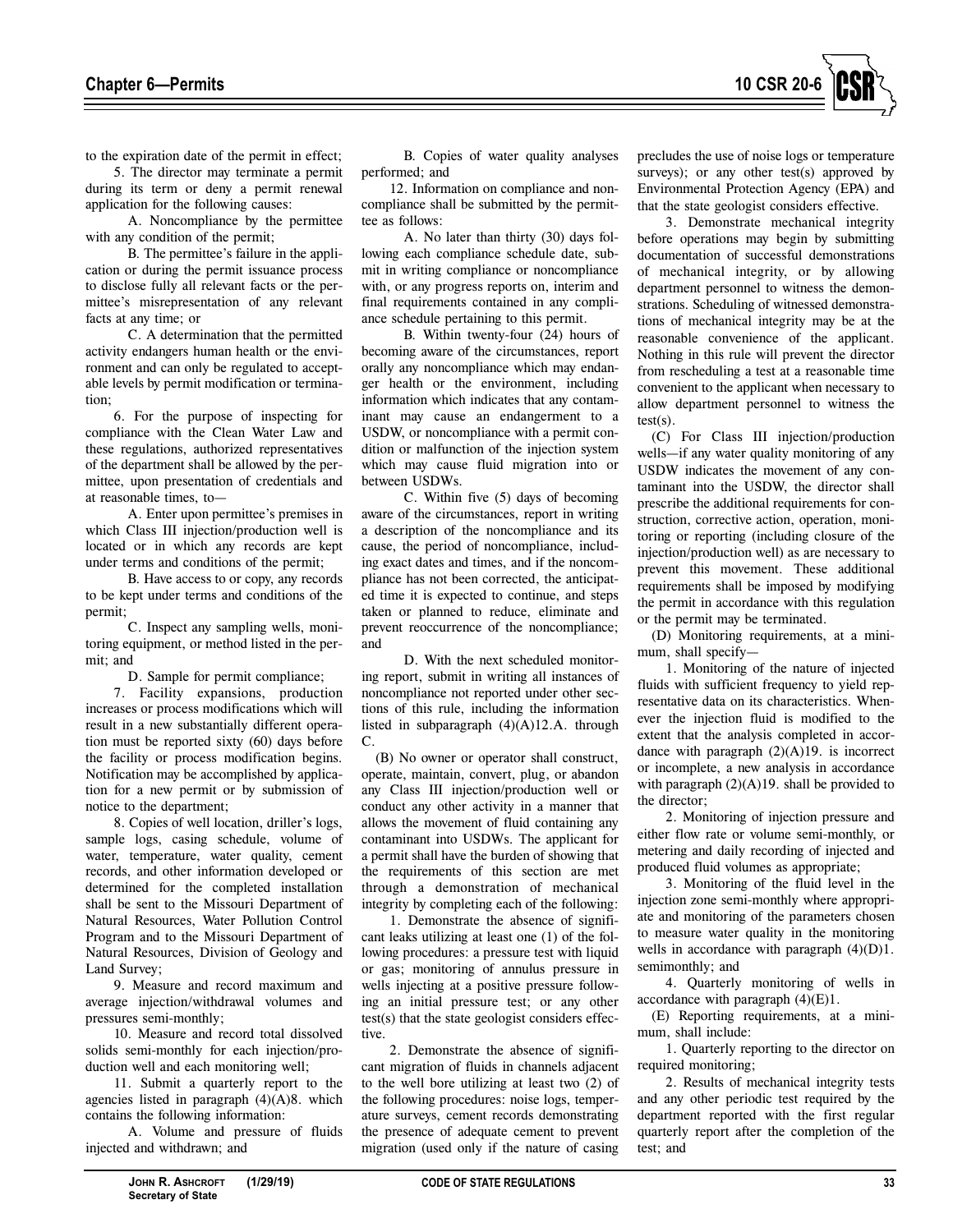

3. Monitoring may be reported on a project or field basis rather than individual well basis where manifold monitoring is used.

(5) Prohibitions.

(A) No permit shall be issued:

1. Where the terms and conditions of the permit do not comply with applicable guidelines or requirements of the Clean Water Law and corresponding regulations or relevant federal laws.

2. Where the permit conditions do not ensure compliance with the applicable water quality requirements of any other affected states.

3. For the dis charge of any pollutant not necessary to the extraction process, except thermal discharges; those produced pollutants contained in the formation water may be reinjected into a formation of the same TDS concentration.

4. For the discharge of any radiological, chemical, or biological warfare agent or radioactive waste.

5. For the construction or operation of a new injection/production well which would degrade the usefulness of water withdrawn from earlier permitted wells.

6. For a well utilizing annular injection or production.

(B) No well shall be operated so that fluid pressures in the injection zone exceed the fracture pressure calculated or known for that formation.

(C) New injection wells may not commence injection until construction is complete and—

1. The permittee has submitted notice of completion of construction to the director and—

A. The director has inspected or otherwise reviewed the new injection well and finds it is in compliance with the conditions of the permit; or

B. The permittee has not received notice from the director of the intent to inspect or otherwise review the new injection well within thirteen (13) days of the date of the notice in paragraph  $(5)(C)1$ . of this rule, in which case prior inspection or review is waived and the permittee may commence injection.

(I) No operation shall commence until corrective actions outlined in paragraph  $(2)(A)12$ . and those required by the department have been completed.

(6) Class III Injection/Production Well Construction Requirements.

(A) All new injection/production wells shall meet each of the following conditions:

1. Wells are cased and cemented to pre-

vent the migration of fluids into or between USDWs or potential sources of drinking water;

2. The casing and cement used in construction of each newly drilled well is designed for the life of the well;

3. Consider the following factors when determining and specifying casing and cementing requirements:

A. Depth to the injection/production zone;

B. Injection pressure, external pressure, internal pressure, axial loading;

C. Borehole size;

D. Size and grade of all casing strings including wall thickness, diameter, nominal weight, length, joint specification, and construction material;

E. Corrosiveness of injection/production and formation fluids or combinations;

F. Lithology of injection/production and confining zones; and

G. Type and grade of cement.

(B) Each well or group of wells utilizing a positive displacement pump shall be equipped with both high and low safety switches which will shut down the pump in case of pressure increase over the authorized pressure or sudden pressure loss.

(C) Appropriate logs and other tests shall be conducted during the drilling and construction of new injection/production wells. A descriptive report shall be prepared by a qualified log analyst and submitted to the director. The logs and test appropriate to each type of well shall be determined on the intended function, depth, construction and other characteristics of the well, availability of similar data in the area of the drilling site and the need for additional information that may arise from time-to-time as the construction of the well progresses. At a minimum, the logs and test shall include deviation checks conducted on all holes where pilot holes and reaming are used at sufficiently frequent intervals to assure that vertical avenues for fluid migration in the form of diverging holes are not created during drilling.

#### (7) Permits Transferable.

(A) Subject to section (3), an opening permit may be transferred upon submission to the department of an application to transfer signed by a new owner. Until that time as the permit is officially transferred, the original permittee remains responsible for complying with the terms and conditions of the existing permit.

(B) Within thirty (30) days of receipt of the application the department, shall notify the new applicant of the intent to revoke and reissue or transfer the permit.

(8) Plugging and Abandonment.

(A) Prior to abandoning Class III wells the well shall be plugged with cement in a manner which will not allow the movement of fluids between one (1) aquifer or formation and another. The director may allow Class III wells to use other plugging materials if s/he is satisfied that the materials will prevent movement of fluids into or between USDWs.

(B) Placement of the cement plugs shall be accomplished by one (1) of the following:

- 1. The balance method;
- 2. The dump method;
- 3. The two (2)-plug method; or

4. An alternative method approved by the director which will reliably provide a comparable level of protection.

(C) The well to be abandoned shall be in a state of static equilibrium with the mud weight equalized top to bottom, either by circulating the mud in the well at least once or by a comparable method prescribed by the director prior to the placement of the cement  $plug(s)$ .

(D) The director shall prescribe aquifer cleanup and monitoring where s/he deems it necessary and feasible to insure adequate protection of USDWs.

(E) The permittee shall notify the director at the times as the permit requires before conversion or abandonment of the well or in the case of area permits before closure of the project.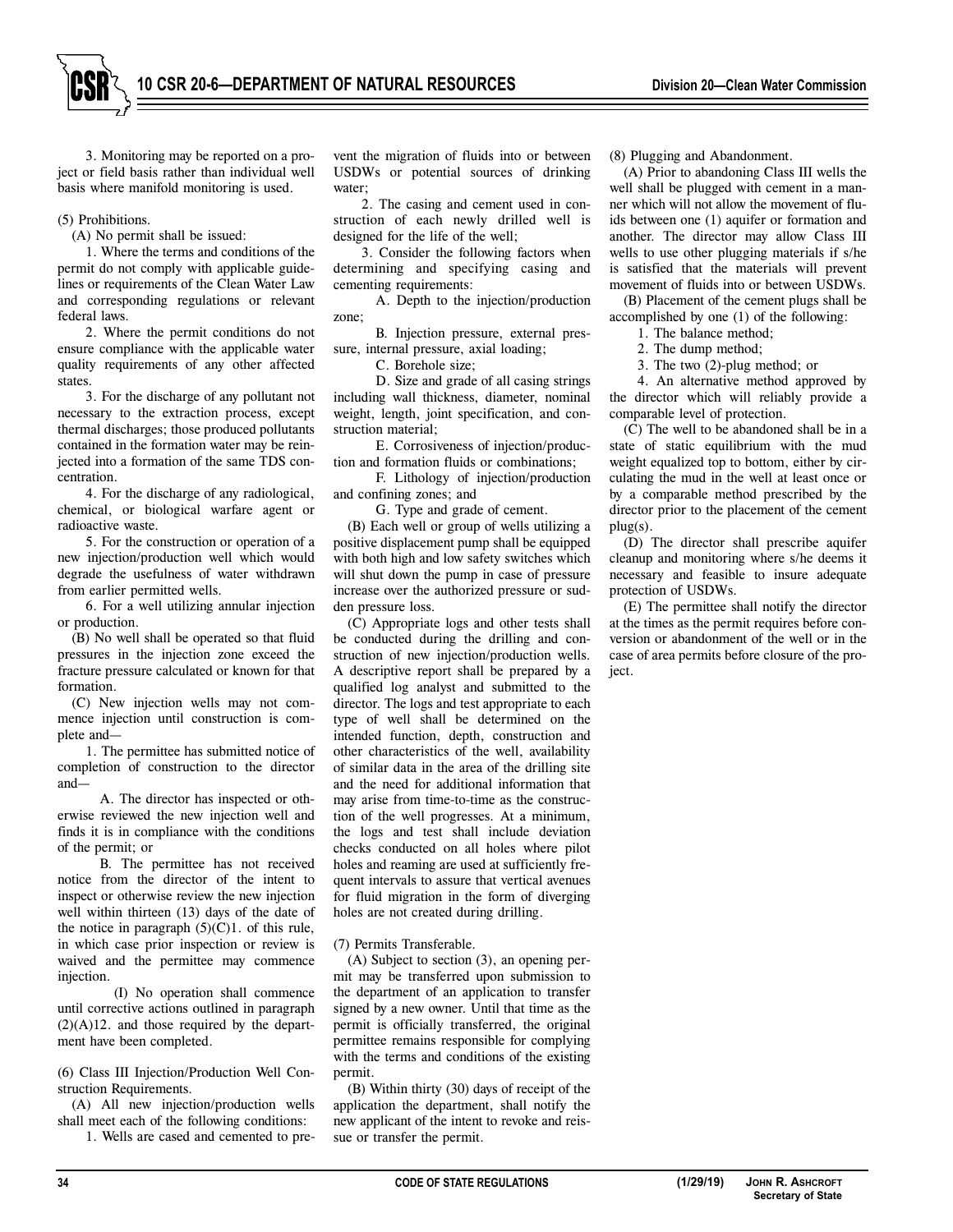

#### Instructions for Forms UIC- I & II-Application for Class V Permit

Please read these instructions carefully before completing the application. Return a signed application to the Division of Geology and Land Survey<br>at the Rolla, Missouri address on the front page of form UIC-I. Also return

#### Form UIC-I

1.10-Construction Permit Application

Check only if application is for a permit to construct an injection/recovery well system.

1.20-Operating Permit Application

Check only if application is for a permit to operate an injection/recovery well system.

Contact the Department of Natural Resources at one of the front page locations if you are uncertain which type of permit applies. Division of Geology and Land Survey injection well application (forms OGC-I) and Water Pollution Control form UIC-II must be submitted for each well (see "additional forms" below).

2.10—Name of Facility—The site specific name of the facility where the injection/recovery operation is to be conducted.

2.20-Facility Address-Site specific as in 2.10.

2.20—Tucking rights of Specific as in 2.10. V permits are presently in effect, attach a separate list.

2.40—Construction permit number—Provide the UIC construction permit number that the injection/recovery system was constructed under, if this application is for an operating permit for the same facility.<br>2.50—Owner—The name of the individual, institution, agency or corporation which owns the facility.

2.60—Operating Authority—The name of the person or organization responsible for the injection/recovery operation, including if appropriate: the owner, the facility, a consultant, a contractor, or a government agency.

2.70—Facility contact—The individual within the facility or operating authority, most able to supply information about the direct operation of the injection/recovery operation.

2.80-Additional Forms

1. DGLS Form 3-I

For well depth, casing and other completion information.

2. DGLS Form 4-I

- For survey and well location information.
- 3. DGLS Form 11

For injection system information.

2.90-Certification-Self-explanatory.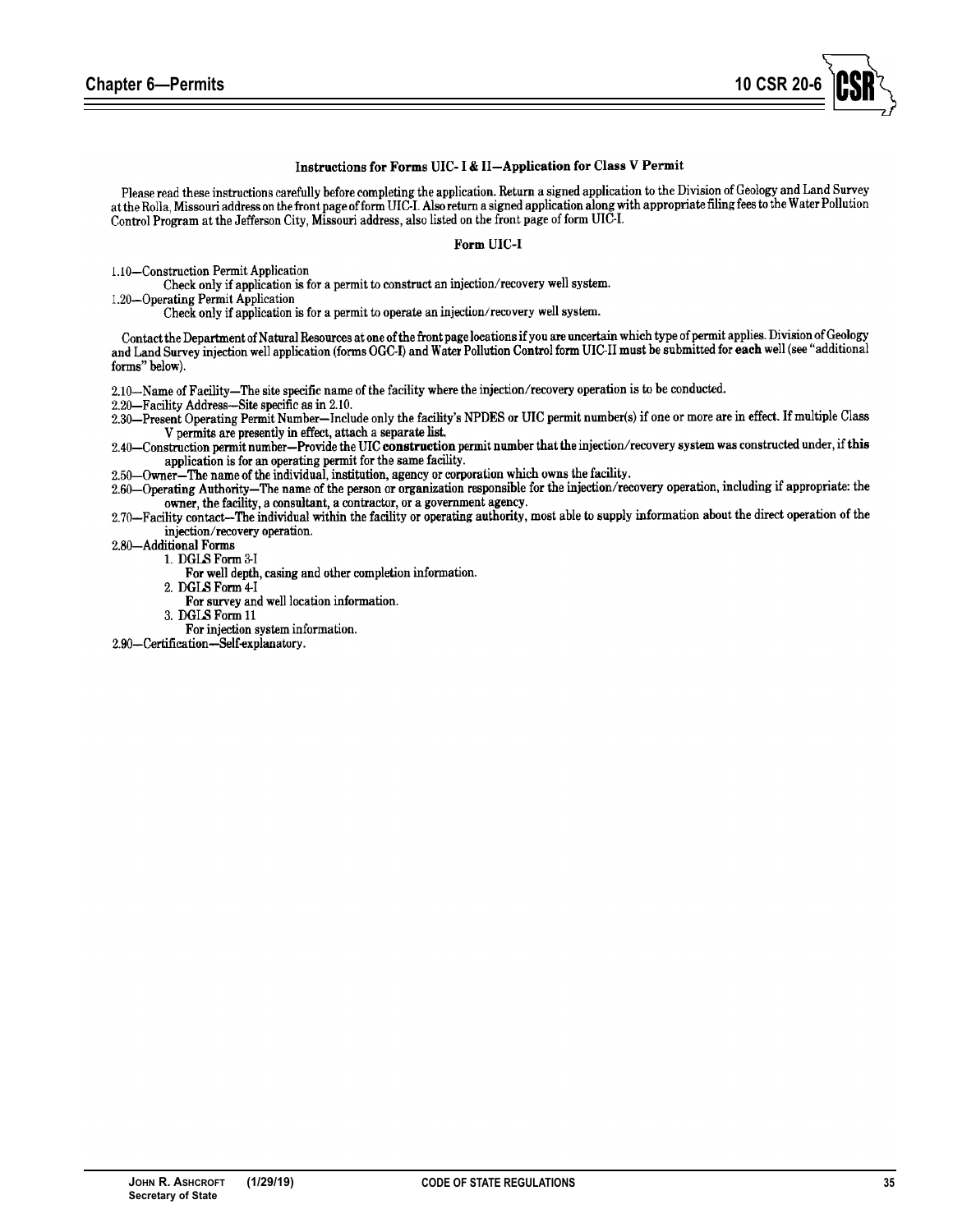**10 CSR 20-6—DEPARTMENT OF NATURAL RESOURCES Division 20—Clean Water Commission**

#### UIC Form II-Purpose, Process and Materials

1.00-Facility Name

The site specific name of the facility where the injection/recovery operation is to be conducted.

2.00-Purpose of Injection/Recovery

Attach separate pages if needed. Include all or portions of an engineering report containing information needed by the owner, operating authority, and the Department of Natural Resources to fully describe the purpose of the injection/recovery operation.

2.10-Description of Injection/Recovery Process

Attach separate pages if needed. Include all or portions of the engineering report required by 2.00 above, or submit a separate detailed description of all elements of the production, treatment and injection system required to allow the owner, operating authority or the Department of Natural Resources to adequately review the system.

The engineering report should contain, at a minimum: a description of the injection and recovery well pattern; a description of the injection zone including details of lithology, hydrology, and unique features of the injection zone and relevant formations; injection and recovery time frames; systems for transporting, storing, mixing, metering, and introducing injection materials; recovery fluid gathering systems, treatment or recycling, and disposal systems; injection pressures and volumes; production rates; emergency plans for power or hydraulic loss; detailed description of all material to be injected and the purposes they serve in the operation; and any other information required by the owner, operating authority, or the Department of Natural Resources.

#### 2.20-Biological Agents

List and describe all biological agents to be injected, including: scientific names, whether or not the agents are native to the formations involved; list of available literature relevant to the use of the agents for the injection operation; their population and nutrient dynamics under proposed operating conditions; discussion and supporting literature regarding potential health and/or environmental impacts of the agents and their metabolites in and downgradient of the injection zone, and after completion of the operation: results of laboratory tests conducted by or for the facility relevant to the injection/recovery operation. 3.00-Hazardous Waste-Will the process involve Hazardous Wastes as defined by federal and state hazardous waste laws?

# 3.10-Surface Discharge

If needed, contact the Water Pollution Control Program at the front page address for an NPDES permit application at least 180 days prior to any planned discharge.

4.00-Data Sheets for Injected Material

Provide information for each unique injection material. If materials are to be mixed prior to batch injection, provide analyses of the batch conditions. Otherwise provide analyses for each material if materials are to be injected sequentially, or manifold mixed during injection.

Certification (page 2 of UIC-II)-Self-explanatory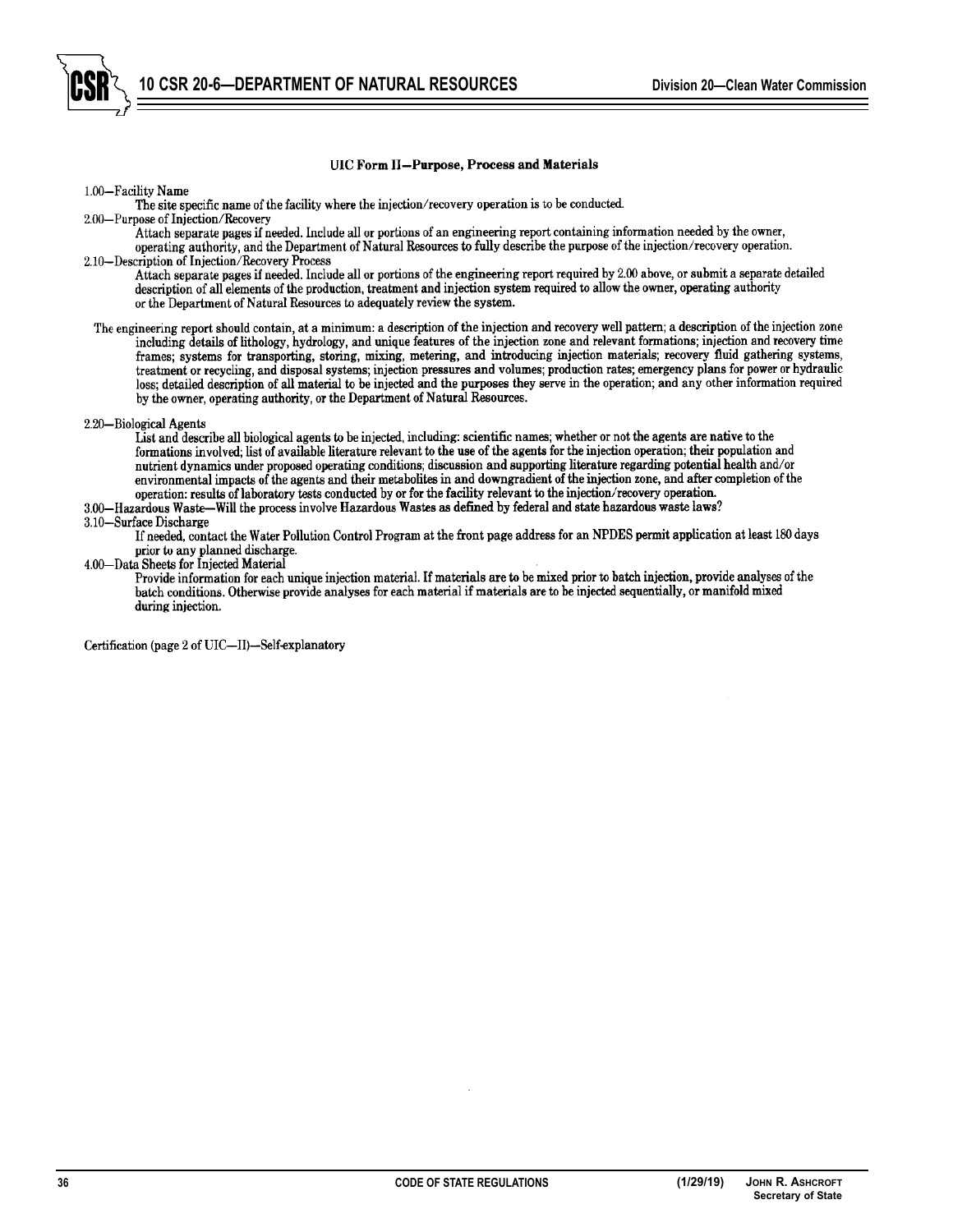

|                                                                                                                                                                                                                  |        |               | Form UIC-I-Application For Class V Permit-All Applicants                                                                                                                                                                                                                                                                                                                                                                                                                                                                                                                                    |                                                                                |          |
|------------------------------------------------------------------------------------------------------------------------------------------------------------------------------------------------------------------|--------|---------------|---------------------------------------------------------------------------------------------------------------------------------------------------------------------------------------------------------------------------------------------------------------------------------------------------------------------------------------------------------------------------------------------------------------------------------------------------------------------------------------------------------------------------------------------------------------------------------------------|--------------------------------------------------------------------------------|----------|
|                                                                                                                                                                                                                  |        |               | Do Not Attempt To Complete This Form Before Reading The Accompanying Instructions                                                                                                                                                                                                                                                                                                                                                                                                                                                                                                           |                                                                                |          |
|                                                                                                                                                                                                                  |        |               | MISSOURI DEPARTMENT OF NATURAL RESOURCES                                                                                                                                                                                                                                                                                                                                                                                                                                                                                                                                                    |                                                                                |          |
| Division of Geology and Land Survey<br>P.O. Box 250<br>Rolla, MO 65401                                                                                                                                           |        |               |                                                                                                                                                                                                                                                                                                                                                                                                                                                                                                                                                                                             | Division of Environmental Quality<br>P.O. Box 1368<br>Jefferson City, MO 65102 |          |
|                                                                                                                                                                                                                  |        |               | 1.10-Construction permit application ____________. A \$25.00 filing fee must accompany each application for a construction permit.                                                                                                                                                                                                                                                                                                                                                                                                                                                          |                                                                                |          |
|                                                                                                                                                                                                                  |        |               | 1.20-Operating permit application _____________. A \$75.00 filing fee must accompany each application for an operating permit.                                                                                                                                                                                                                                                                                                                                                                                                                                                              |                                                                                |          |
|                                                                                                                                                                                                                  |        |               | Filing fees must be in the form of check, bank draft, or money order, payable to the State of Missouri. Cash will not be accepted.                                                                                                                                                                                                                                                                                                                                                                                                                                                          |                                                                                |          |
|                                                                                                                                                                                                                  |        |               | 2.10 - Name of Facility:                                                                                                                                                                                                                                                                                                                                                                                                                                                                                                                                                                    |                                                                                |          |
|                                                                                                                                                                                                                  | Street |               | City                                                                                                                                                                                                                                                                                                                                                                                                                                                                                                                                                                                        | <b>State</b>                                                                   | Zip Code |
|                                                                                                                                                                                                                  |        |               | 2.30-This facility is now in operation under Missouri Operating Permit Number                                                                                                                                                                                                                                                                                                                                                                                                                                                                                                               |                                                                                |          |
|                                                                                                                                                                                                                  |        |               | 2.40-This is a new facility and was constructed under Missouri Construction Permit Number __________________________<br>(Complete only if this facility does not have an operating permit.)                                                                                                                                                                                                                                                                                                                                                                                                 |                                                                                |          |
| $2.50 -$ Owner                                                                                                                                                                                                   |        |               |                                                                                                                                                                                                                                                                                                                                                                                                                                                                                                                                                                                             |                                                                                |          |
|                                                                                                                                                                                                                  |        | <b>Street</b> | City                                                                                                                                                                                                                                                                                                                                                                                                                                                                                                                                                                                        | <b>State</b>                                                                   | Zip Code |
| 2.60—Operating Authority                                                                                                                                                                                         |        |               |                                                                                                                                                                                                                                                                                                                                                                                                                                                                                                                                                                                             |                                                                                |          |
|                                                                                                                                                                                                                  |        | <b>Street</b> | City                                                                                                                                                                                                                                                                                                                                                                                                                                                                                                                                                                                        | <b>State</b>                                                                   | Zip Code |
|                                                                                                                                                                                                                  |        |               |                                                                                                                                                                                                                                                                                                                                                                                                                                                                                                                                                                                             |                                                                                |          |
| 2.70-Facility Contact                                                                                                                                                                                            |        |               |                                                                                                                                                                                                                                                                                                                                                                                                                                                                                                                                                                                             |                                                                                |          |
| 2.80—Additional forms necessary to complete this application.<br>2. Well Location Plat (DGLS Form 4-I).<br>3. Injection Well Schematic (DGLS Form 11).<br>b. Water Pollution Control Form UIC-II.<br>Commission. |        |               | a. For each injection or withdrawal well, the following forms must be completed.<br>1. Injection Well Permit Application (DGLS Form 3-I).<br>2.90-I certify that I am familiar with the information contained in the application, that to the best of my knowledge and belief such information<br>is true, complete and accurate, and if granted this permit, I agree to abide by the Missouri Clean Water Law and all rules, regulations, orders<br>and decisions, subject to any legitimate appeal available to applicant under the Missouri Clean Water Law, of the Missouri Clean Water |                                                                                |          |
|                                                                                                                                                                                                                  |        |               | Applicant's Signature (see instructions)                                                                                                                                                                                                                                                                                                                                                                                                                                                                                                                                                    |                                                                                |          |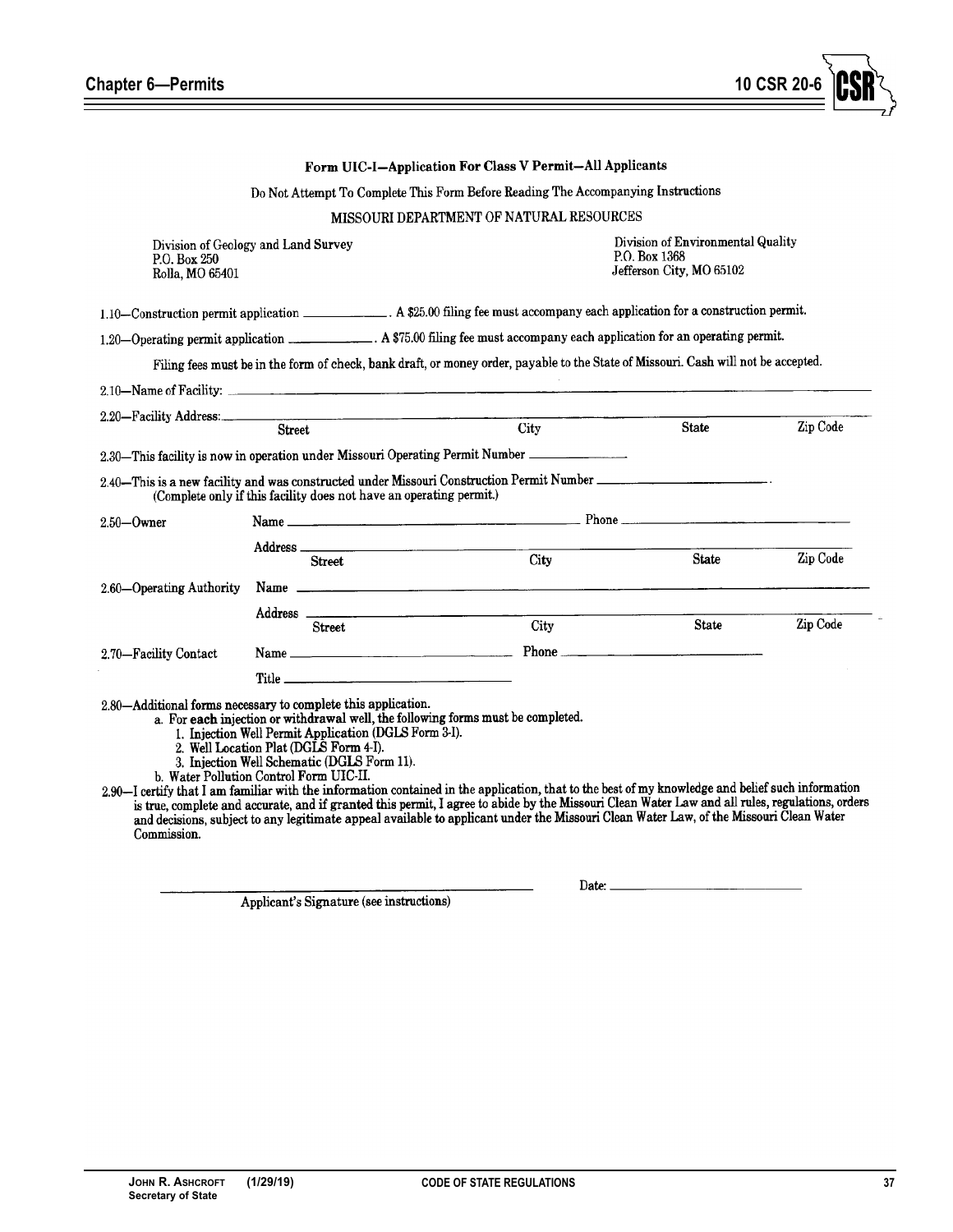

#### Form UIC-II-Application For Class V Permit (All Applicants)

Do Not Attempt To Complete This Form Before Reading The Accompanying Instructions

Division of Geology and Land Survey P.O. Box 250 Rolla, MO 65401

Division of Environmental Quality P.O. Box 176 Jefferson City, MO 65102

1.00-Name of facility

2.00-Brief description of purpose of injection. (Attach Engineering Report)

2.10-Brief description of facilities to accomplish injection. (Attach Engineering Report)

2.20 If biological agents are to be introduced in this process, a biological profile and literature research must be submitted with this application.

 $3.00\mathrm{-}$  Will this process involve a hazardous waste as defined in 10 CSR 25-4.010?  $Yes$  No

No If yes, an NPDES permit must be obtained.  $Yes$ 3.10-Will process result in discharge to surface water?

4.00—Complete data sheets (pages 3-7) for each material to be injected subsurface.

I certify that I am familiar with the information contained in the application, that to the best of my knowledge and belief such information is true, complete and accurate, and if granted this permit, I agree to abide by the Missouri Clean Water Law and all rules, regulations, orders and decisions, subject to any legitimate appeal available to applicant under the Missouri Clean Water Law, of the Missouri Clean Water Commisssion.

Applicant's Signature (see instructions)

Date:  $\_\_$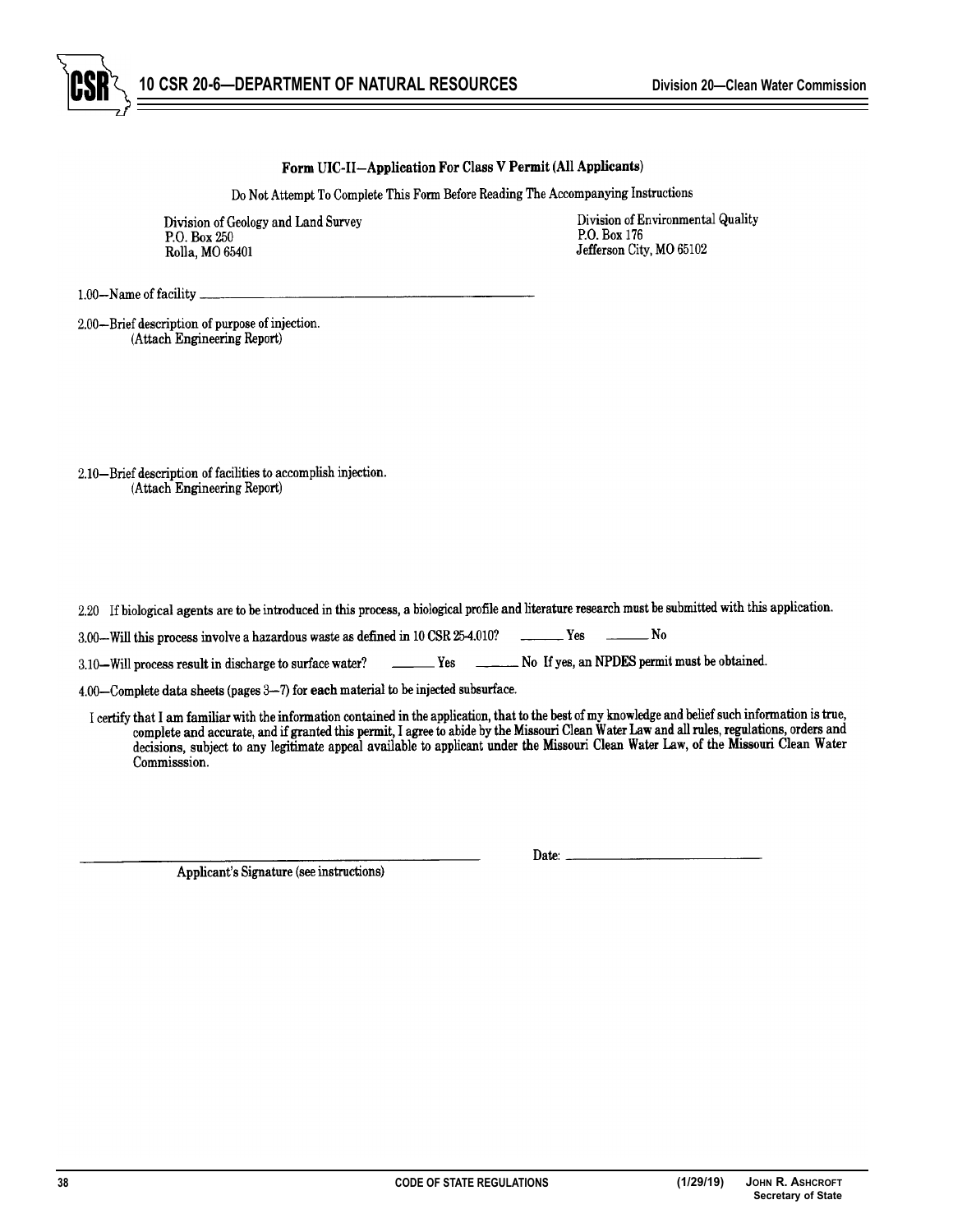

Sec. 4.00 Data sheets for \_\_\_\_\_\_\_\_\_\_\_\_ material to be injected.

Part A— You must provide the results of at least one analysis for every pollutant in this table. Complete one table for each material to be injected.

|                                              | <b>MAXIMUM DAILY VALUE</b> |                |  |  |  |  |  |
|----------------------------------------------|----------------------------|----------------|--|--|--|--|--|
| Pollutant                                    | (1) Concentration          | $(2)$ Mass     |  |  |  |  |  |
| <b>Biochemical</b><br>Oxygen Demand<br>(BOD) |                            |                |  |  |  |  |  |
| Chemical<br>Oxygen Demand<br>(COD)           |                            |                |  |  |  |  |  |
| <b>Total Organic</b><br>Carbon (TOC)         |                            |                |  |  |  |  |  |
| <b>Total Suspended</b><br>Solids (TSS)       |                            |                |  |  |  |  |  |
| Ammonia<br>(asn)                             |                            |                |  |  |  |  |  |
| Flow                                         | <b>VALUE</b>               |                |  |  |  |  |  |
| <b>Temperature</b><br>(winter)               | <b>VALUE</b>               |                |  |  |  |  |  |
| Temperature<br>(summer)                      | <b>VALUE</b>               |                |  |  |  |  |  |
| рH                                           | <b>MINIMUM</b>             | <b>MAXIMUM</b> |  |  |  |  |  |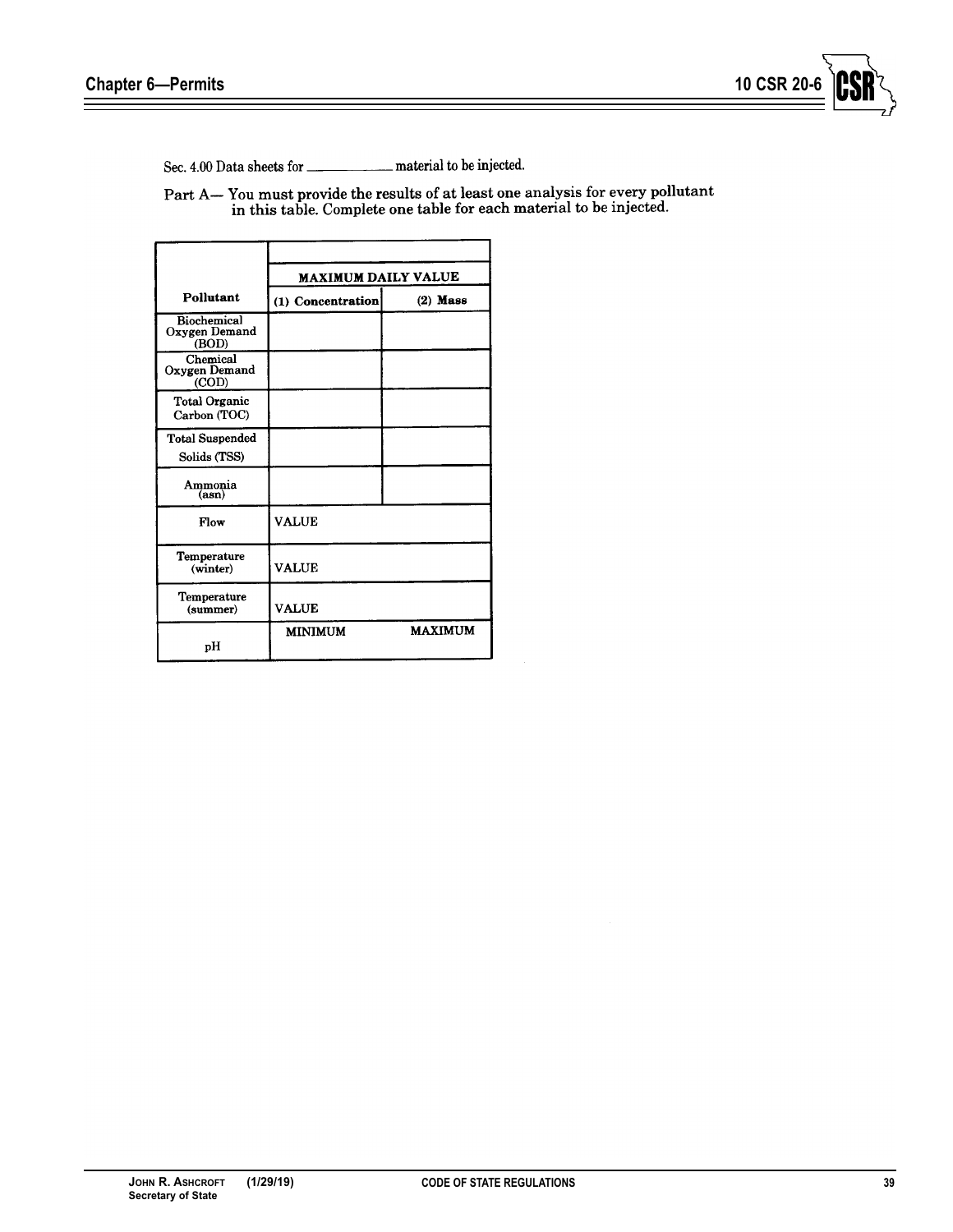

Part B— Mark "X" in column "a" for each pollutant you know or have reason to believe is present. Mark "X" in colum<br>"b" for each pollutant you believe to be absent. If you mark column "a" for any pollutant, you must provide additional details and requirements.

| $\mathbf{1}$ .                             |               | Mark 'X'                          |                                                 |            | 2.                                                  | Mark 'X'                                  |    |                                                 |            |
|--------------------------------------------|---------------|-----------------------------------|-------------------------------------------------|------------|-----------------------------------------------------|-------------------------------------------|----|-------------------------------------------------|------------|
| Pollutant<br>and Cas No.<br>(if available) | a.<br>present | b.<br>believed believed<br>absent | <b>Maximum Daily Value</b><br>(1) Concentration | $(2)$ Mass | Pollutant<br>and Cas No.<br>(if available)          | a.<br>believed believed<br>present absent | Ъ. | <b>Maximum Daily Value</b><br>(1) Concentration | $(2)$ Mass |
| <b>Bromide</b><br>$(24959-67-9)$           |               |                                   |                                                 |            | Sulfate (as SO <sup>4</sup> )<br>$(14808-79-8)$     |                                           |    |                                                 |            |
| <b>Chlorine Total</b><br>Residual          |               |                                   |                                                 |            | Sulfide (as S)                                      |                                           |    |                                                 |            |
| Color                                      |               |                                   |                                                 |            | Sulfite (as SO <sup>3</sup> )<br>$(14265 - 45 - 3)$ |                                           |    |                                                 |            |
| <b>Fecal Coliform</b>                      |               |                                   |                                                 |            | <b>Surfactants</b>                                  |                                           |    |                                                 |            |
| Fluoride<br>$(16984 - 48 - 8)$             |               |                                   |                                                 |            | Aluminum Total<br>$(7429.90-5)$                     |                                           |    |                                                 |            |
| Nitrate-<br>Nitrite (as N)                 |               |                                   |                                                 |            | Barlum Total<br>$(7440-39-3)$                       |                                           |    |                                                 |            |
| Nitrogen Total<br>Organic (as N)           |               |                                   |                                                 |            | <b>Boron Total</b><br>$(7440-48-4)$                 |                                           |    |                                                 |            |
| Oil and Grease                             |               |                                   |                                                 |            | Cobalt Total<br>$(7440-48-4)$                       |                                           |    |                                                 |            |
| Phosphorus (as P)<br>Total (7723-14-0)     |               |                                   |                                                 |            | <b>Iron Total</b><br>$(7439 - 89 - 6)$              |                                           |    |                                                 |            |
| Radioactivity                              |               |                                   |                                                 |            | <b>Magnesium Total</b><br>$(7439-95-4)$             |                                           |    |                                                 |            |
| Alpha Total                                |               |                                   |                                                 |            | Molybdenum Total<br>$(7439-98-7)$                   |                                           |    |                                                 |            |
| <b>Beta Total</b>                          |               |                                   |                                                 |            | <b>Manganese Total</b><br>$(7439-96-5)$             |                                           |    |                                                 |            |
| Radium Total                               |               |                                   |                                                 |            | <b>Tin Total</b><br>$(7440-31-5)$                   |                                           |    |                                                 |            |
|                                            |               |                                   |                                                 |            | Titanium Total<br>$(7440-32-6)$                     |                                           |    |                                                 |            |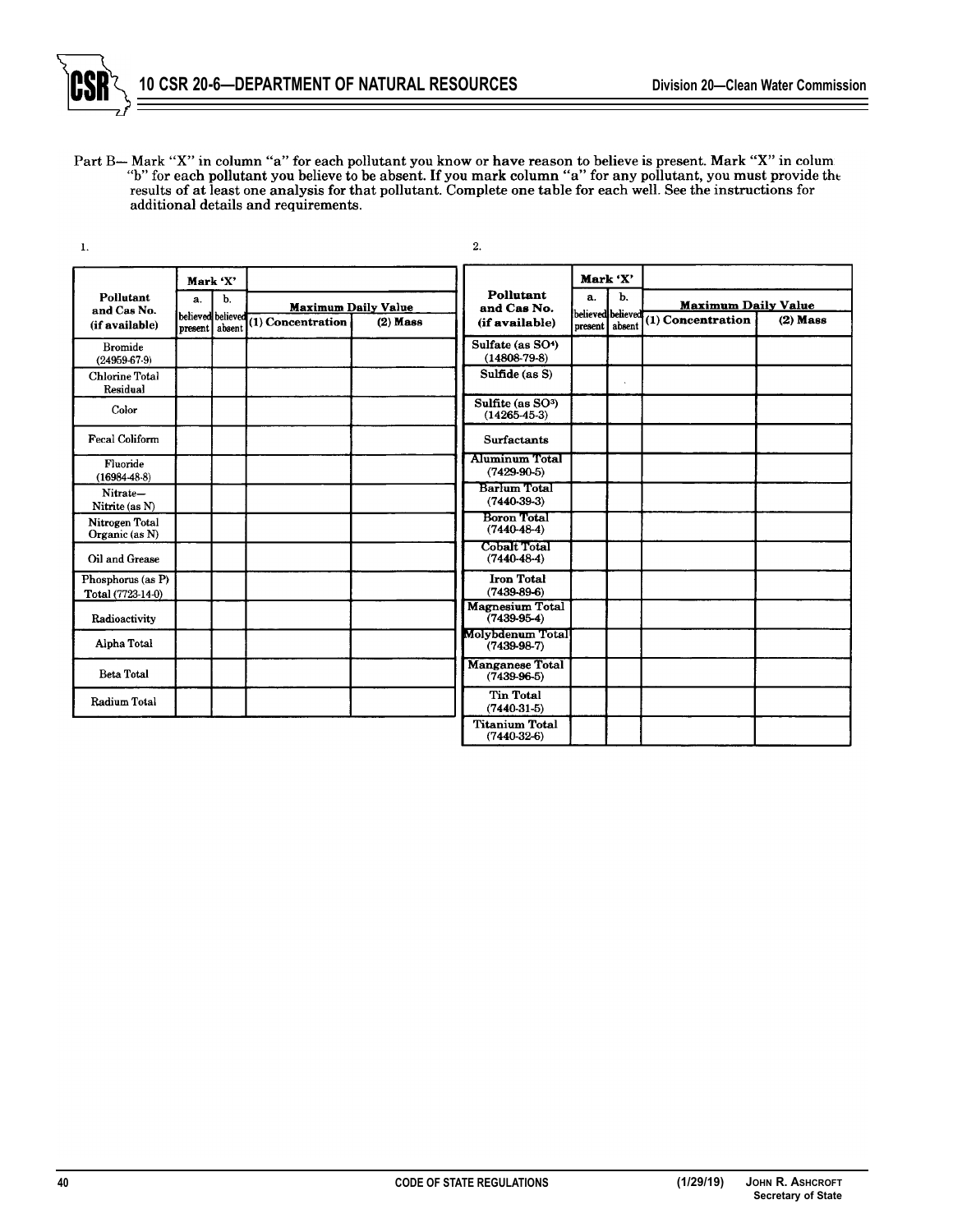

 $\overline{3}$ .

|                                     |    | Mark 'X'                            |                   |                            |  |  |
|-------------------------------------|----|-------------------------------------|-------------------|----------------------------|--|--|
| Pollutant<br>and Cas No.            | я. | Ъ.                                  |                   | <b>Maximum Daily Value</b> |  |  |
| (if available)                      |    | believed believed<br>present absent | (1) Concentration | $(2)$ Mass                 |  |  |
| METALS, CYANIDE, AND TOTAL PHENOLS  |    |                                     |                   |                            |  |  |
| 1M. Antimony.<br>Total (7440-36-0)  |    |                                     |                   |                            |  |  |
| 2M. Arsenic.<br>Total (7440-38-2)   |    |                                     |                   |                            |  |  |
| 3M. Beryllium.<br>Total (7440-41-7) |    |                                     |                   |                            |  |  |
| 4M. Cadmium.<br>Total (7440-43-9)   |    |                                     |                   |                            |  |  |
| 5M. Chromium.<br>Total (7440-47-3)  |    |                                     |                   |                            |  |  |
| 6M. Copper.<br>Total (7550-50-8)    |    |                                     |                   |                            |  |  |
| 7M. Lead.<br>Total (7439-97-6)      |    |                                     |                   |                            |  |  |
| 8M. Mercury.<br>Total (7439-97-6)   |    |                                     |                   |                            |  |  |
| 9M. Nickel.<br>Total (7440-02-0)    |    |                                     |                   |                            |  |  |
| 10M. Selenium.<br>Total (7782-49-2) |    |                                     |                   |                            |  |  |
| 11M. Silver.<br>Total (7440-22-4)   |    |                                     |                   |                            |  |  |
| 12M. Thallium.<br>Total (7440-28-0) |    |                                     |                   |                            |  |  |
| 13M. Zinc.<br>Total (7440-66-6)     |    |                                     |                   |                            |  |  |
| 14M. Cvanide.<br>Total (57-12-5)    |    |                                     |                   |                            |  |  |
| 15M. Phenois.<br>Total              |    |                                     |                   |                            |  |  |

 $\overline{4}$ .

|                                                     | Mark 'X' |        |                                          |            |
|-----------------------------------------------------|----------|--------|------------------------------------------|------------|
| Pollutant                                           | a.       | Ъ.     | <u>Maximum Daily Value</u>               |            |
| and Cas No.<br>(if available)                       | present  | absent | believed believed (1) Concentration      | $(2)$ Mass |
|                                                     |          |        |                                          |            |
|                                                     |          |        | <b>GC/MS FRACTION-VOLATILE COMPOUNDS</b> |            |
| 1V. Acrolein<br>$(107-02-8)$                        |          |        |                                          |            |
| 2V. Acrylonitrile<br>$(107-13-1)$                   |          |        |                                          |            |
| 3V. Benzene<br>$(71-43-2)$                          |          |        |                                          |            |
| 4V. Bis (Chloro-<br>methyl) Ether<br>$(542-88-1)$   |          |        |                                          |            |
| 5V. Bromoform<br>$(75-25-2)$                        |          |        |                                          |            |
| 6V. Carbon Tetra-<br>chloride (56-23-5)             |          |        |                                          |            |
| 7V. Chloroben-<br>zene (108-90-7)                   |          |        |                                          |            |
| 8V. Chlorodi<br>bromomethane<br>$(124-48-1)$        |          |        |                                          |            |
| 9V. Chloroethane<br>$(75-00-3)$                     |          |        |                                          |            |
| 10V. 2-Chloro-<br>ethylvinyl Ether<br>$(110-75-8)$  |          |        |                                          |            |
| 11V. Chloroform<br>$(67-66-3)$                      |          |        |                                          |            |
| 12V. Dichloro<br>bromomethane<br>$(75-27-4)$        |          |        |                                          |            |
| 13V. Dichlorodi-<br>fluoromethane<br>$(75-71-8)$    |          |        |                                          |            |
| 14V. 1.1-Dichloro-<br>ethane (75-34-3)              |          |        |                                          |            |
| 15V. 1.2-Dichloro<br>ethane (107-06-2)              |          |        |                                          |            |
| 16V. 1.1-Dichloro-<br>ethylene (75-35-4)            |          |        |                                          |            |
| 17V. 1.2-Dichloro-<br>propane $(78-87-5)$           |          |        |                                          |            |
| 18V. 1,2-Dichloro-<br>propylene<br>$(542 - 75 - 6)$ |          |        |                                          |            |
| 19V. Ethylben-<br>zene (100-41-4)                   |          |        |                                          |            |
| 20V. Methyl<br><b>Bromide</b> (74-83-9)             |          |        |                                          |            |
| 21V. Methyl<br>Chloride (74-87-3)                   |          |        |                                          |            |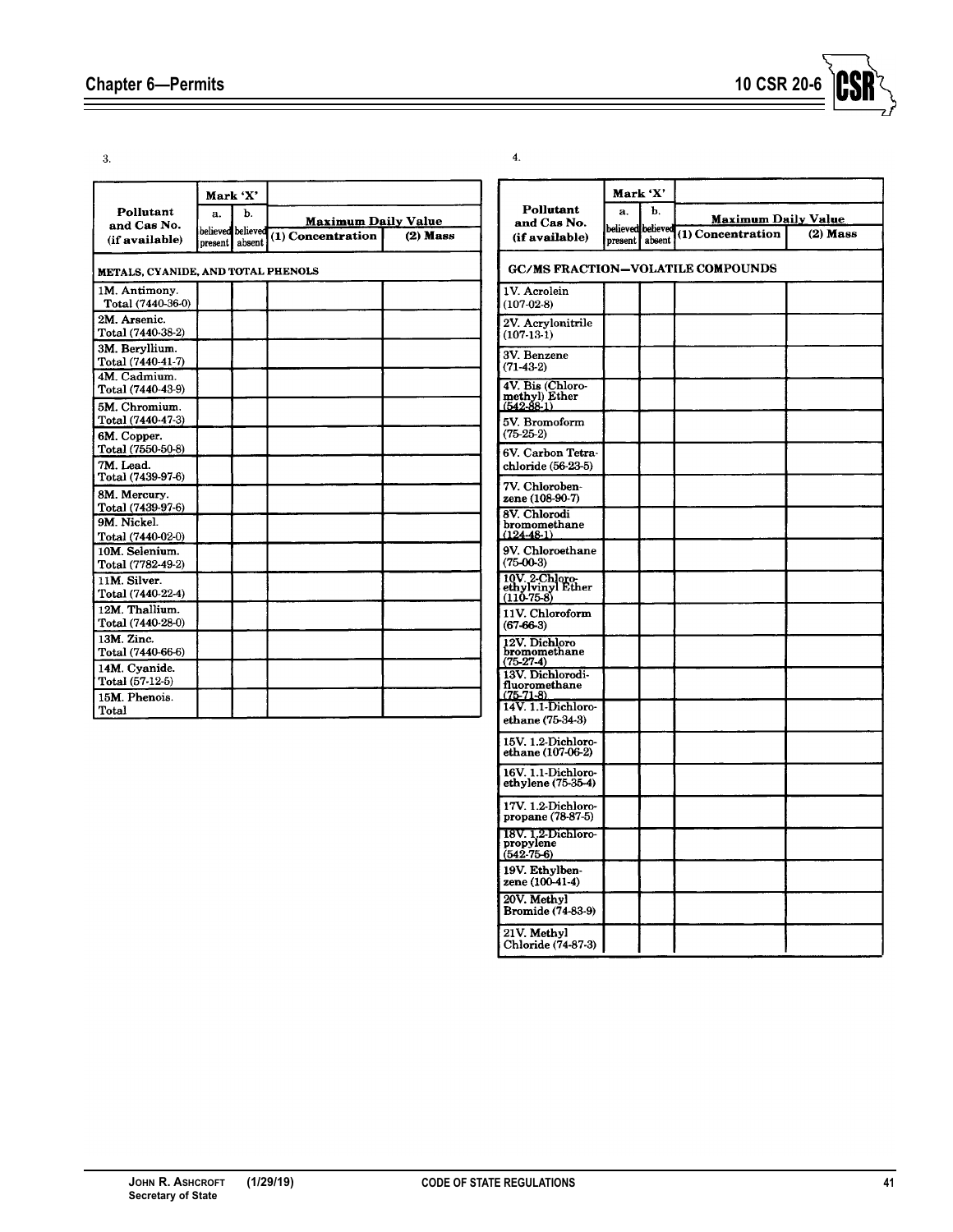

 $6.$ 

4. (continued)

|                                                    | Mark 'X' |                   |                                               |            |  |  |
|----------------------------------------------------|----------|-------------------|-----------------------------------------------|------------|--|--|
| Pollutant                                          | a.       | b.                | <b>Maximum Daily Value</b>                    |            |  |  |
| and Cas No.<br>(if available)                      |          | believed believed | (1) Concentration                             | $(2)$ Mass |  |  |
|                                                    | present  | absent            |                                               |            |  |  |
|                                                    |          |                   | GC/MS Fraction-Volatile Compounds (continued) |            |  |  |
| 22V. Methylene.                                    |          |                   |                                               |            |  |  |
| Chloride (75-09-2)                                 |          |                   |                                               |            |  |  |
| 23V. 1.1.2.2-Tetra-<br>chloroethane<br>$(79-34-5)$ |          |                   |                                               |            |  |  |
| 24V. Tetrachloro-                                  |          |                   |                                               |            |  |  |
| ethylene (127-18-4)                                |          |                   |                                               |            |  |  |
| 25V. Toluene                                       |          |                   |                                               |            |  |  |
| $(108-83-3)$                                       |          |                   |                                               |            |  |  |
| 26V. 1.2-Trans-<br>Dichloroethylene                |          |                   |                                               |            |  |  |
| (156-60-5)<br>27V. 1.1.1-Tri-<br>chloroethane      |          |                   |                                               |            |  |  |
| $(71-55-5$                                         |          |                   |                                               |            |  |  |
| 28V. 1.1.2-Tri-<br>chloroethane                    |          |                   |                                               |            |  |  |
| $(79-00-5)$                                        |          |                   |                                               |            |  |  |
| 29V. Trichloro-                                    |          |                   |                                               |            |  |  |
| ethylene (79-01-6)                                 |          |                   |                                               |            |  |  |
| 30V. Trichloro-<br>fluromethane                    |          |                   |                                               |            |  |  |
| $(75-89-4)$                                        |          |                   |                                               |            |  |  |
| 31V. Viynal                                        |          |                   |                                               |            |  |  |
| Chloride (75-01-4)                                 |          |                   |                                               |            |  |  |
| 5. GC/MS Fraction-Acid Compounds                   |          |                   |                                               |            |  |  |
| 1A 2-Chioropheno<br>$(95-57-8)$                    |          |                   |                                               |            |  |  |
| 2A. 2.4-Dichloro-                                  |          |                   |                                               |            |  |  |
| pheno (120-83-2)                                   |          |                   |                                               |            |  |  |
| 3A. 2.4-Dimethyl-<br>pheno (105-67-9)              |          |                   |                                               |            |  |  |
| 4A. 4.6 Dinitro-O-                                 |          |                   |                                               |            |  |  |
| Cresol (534-52-1)                                  |          |                   |                                               |            |  |  |
| 5A. 2.4 Dinitro-                                   |          |                   |                                               |            |  |  |
| phenal (51-28-1)                                   |          |                   |                                               |            |  |  |
| 6A. 2-witrophenol<br>$(100-02-7)$                  |          |                   |                                               |            |  |  |
| 7A. 4-witrophenol<br>$(88-75-5)$                   |          |                   |                                               |            |  |  |
| 8A.P-Chloro-M-<br>Cresal (59-50-7)                 |          |                   |                                               |            |  |  |
| 9A.Pentachloro-                                    |          |                   |                                               |            |  |  |
| phenol (87-86-5)                                   |          |                   |                                               |            |  |  |
| 10A.Phenol<br>$(108-95-2)$                         |          |                   |                                               |            |  |  |
| 11A.2.4.6-Tri-<br>chlorophenol<br>$(88-06-2)$      |          |                   |                                               |            |  |  |

|                                                            | Mark 'X' |                   |                            |            |  |  |  |
|------------------------------------------------------------|----------|-------------------|----------------------------|------------|--|--|--|
| Pollutant                                                  | b.<br>а. |                   | <u>Maximum Daily Value</u> |            |  |  |  |
| and Cas No.                                                |          | believed believed | (1) Concentration          | $(2)$ Mass |  |  |  |
| (if available)                                             | present  | absent            |                            |            |  |  |  |
| GC/MS Fraction-Base/Neutral Compounds                      |          |                   |                            |            |  |  |  |
| 1B. Acenaphthene<br>$(83-32-9)$                            |          |                   |                            |            |  |  |  |
| 2B. Acenaphtylene<br>$(208-96-8)$                          |          |                   |                            |            |  |  |  |
| 3B. Anthracene<br>$(120-12-7)$                             |          |                   |                            |            |  |  |  |
| 4B. Benzidine<br>$(542-88-1)$                              |          |                   |                            |            |  |  |  |
| 5B. Benzo (a)<br>Anthracene<br>$(56-55-3)$                 |          |                   |                            |            |  |  |  |
| 6B. Benzo (a)<br><b>Pyrene</b> (50-32-8)                   |          |                   |                            |            |  |  |  |
| 7B. 3.4-Benzo-<br>fluoranthene<br>$(205-99-2)$             |          |                   |                            |            |  |  |  |
| 8B. Benzo (ghi)<br>Perylene<br>$(191-24-2)$                |          |                   |                            |            |  |  |  |
| $9B.$ Benzo $(k)$<br>Fluoranthene<br>$(207-08-9)$          |          |                   |                            |            |  |  |  |
| 10B. Bis (2-Chlor-<br>ethoxy) Methane<br>$(111-91-1)$      |          |                   |                            |            |  |  |  |
| 11B. Bis (2-Chlor-<br><i>oethyl)</i> Ether<br>$(111-44-4)$ |          |                   |                            |            |  |  |  |
| 12B. Bis (2-Chlor-<br>0isopropyl) Ether<br>(39638-32-9)    |          |                   |                            |            |  |  |  |
| 13B. Bis $(2-Chlor -$<br>ohexyl) Phthalate<br>(117-81-7)   |          |                   |                            |            |  |  |  |
| 14B. 4-Bromo-<br>phenyl Phenyl<br>Ether (101-55-3)         |          |                   |                            |            |  |  |  |
| 15B. Butyl Benzyl<br>Phthalate (85-68-7)                   |          |                   |                            |            |  |  |  |
| 16B. 2-Chloro-<br>naphthalene<br>$(91-58-7)$               |          |                   |                            |            |  |  |  |
| 17B. 4-Chloro-<br>phenyl Phenyl<br>Ether (7005-72-3)       |          |                   |                            |            |  |  |  |
| 18B. Chrysene<br>$(218-01-9)$                              |          |                   |                            |            |  |  |  |
| 19B. Dibenzo (a.h)<br>Anthracene<br>$(53-70-3)$            |          |                   |                            |            |  |  |  |
| 20B. 1.2-Dichloro-<br>benzene (95-50-1)                    |          |                   |                            |            |  |  |  |
| 21B. 1.3-Dichloro-<br>benzene (541-73-1) l                 |          |                   |                            |            |  |  |  |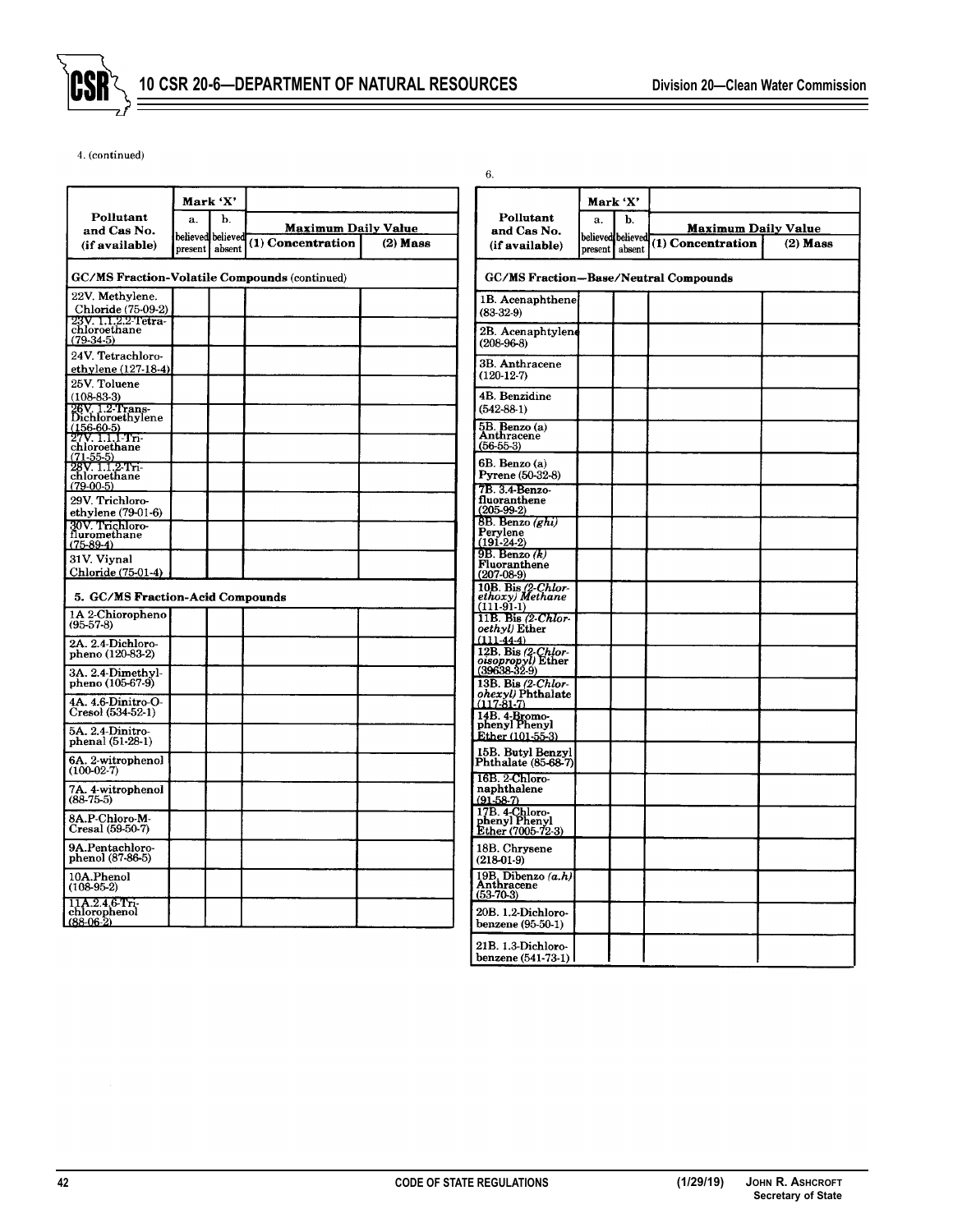

| 6. (continued)                                                                |          |                             |                                  |            | 7.                                          |         |                             |                            |            |
|-------------------------------------------------------------------------------|----------|-----------------------------|----------------------------------|------------|---------------------------------------------|---------|-----------------------------|----------------------------|------------|
|                                                                               | Mark 'X' |                             |                                  |            |                                             |         | Mark 'X'                    |                            |            |
| Pollutant                                                                     | a.       | b.                          | <b>Maximum Daily Value</b>       |            | Pollutant<br>and Cas No.                    | a.      | Ъ.                          | <b>Maximum Daily Value</b> |            |
| and Cas No.<br>(if available)                                                 | present  | believed believed<br>absent | (1) Concentration                | $(2)$ Mass | (if available)                              | present | believed believed<br>absent | (1) Concentration          | $(2)$ Mass |
| GC/MS Fraction-Base/Neutral Compounds (continued)                             |          |                             | <b>GC/MS Fraction-Pesticides</b> |            |                                             |         |                             |                            |            |
| 22B. 1.4-Dichloro-                                                            |          |                             |                                  |            | 1P. Aldrin                                  |         |                             |                            |            |
| benzene (106-94-1)                                                            |          |                             |                                  |            | $(309-00-2)$                                |         |                             |                            |            |
| 23B. 3.3-Dichloro-<br>benzidine<br>$(91-94-1)$                                |          |                             |                                  |            | 2P. a BHC<br>$(319-84-6)$                   |         |                             |                            |            |
| 24B. Diethyl-<br>Phthalate (84-66-2)                                          |          |                             |                                  |            | 3P. B-BHC<br>$(319-85-7)$                   |         |                             |                            |            |
| 25B. Dimethyl Ph-<br>thalate $(131-11-3)$                                     |          |                             |                                  |            | 4P. y-BHC<br>$(58-89-9)$                    |         |                             |                            |            |
| 26B. Di-N-Butyl-<br>Phthalate                                                 |          |                             |                                  |            | 5P. 6-BHC<br>$(319-86-8)$                   |         |                             |                            |            |
| $(84 - 74 - 2)$<br>27B. 2.4-Dinitro-<br>toluene (121-14-2)                    |          |                             |                                  |            | 6P. Chlordane<br>$(57-74-9)$                |         |                             |                            |            |
| 28B. 2.6 Dinitro-<br>toluene (606-20-2)                                       |          |                             |                                  |            | 7P. 4.4-DDT<br>$(50-29-3)$                  |         |                             |                            |            |
| 29B. Di N Octyl                                                               |          |                             |                                  |            | 8P. 4.4'-DDE<br>$(72-55-9)$                 |         |                             |                            |            |
| Phthalate(117-84-0)<br>30B. 1.2-Diphen-<br>hydrazine (as Azo-                 |          |                             |                                  |            | 9P. 4.4' DDD<br>$(72-54-8)$                 |         |                             |                            |            |
| benzene) (122-66-7)<br>31B. Fluoranthere                                      |          |                             |                                  |            | 10P. Dieldrin<br>$(60-57-1)$                |         |                             |                            |            |
| $(206-44-0)$<br>32B.Fluorene<br>$(86-73-7)$                                   |          |                             |                                  |            | 11P. a-Endosulfan<br>$(115-29-7)$           |         |                             |                            |            |
| 33B. Hexachloro-<br>benzene (118-71-1)                                        |          |                             |                                  |            | 12P. B-Endosulfan<br>$(115-29-7)$           |         |                             |                            |            |
| 34B. Hexachloro-<br>butadiene (87-68-3)                                       |          |                             |                                  |            | 13P. Endosulfan<br>Sulfate<br>(1031-07-8)   |         |                             |                            |            |
| 35B. Hexachloro-<br>cyclopentadiene<br>$(77-47-4)$                            |          |                             |                                  |            | 14P. Endrin<br>$(72-20-8)$                  |         |                             |                            |            |
| 36B. Hexachloro-<br>ethane (67-72-1)                                          |          |                             |                                  |            | 15P. Endrin<br>Aldehyde<br>$(7421.93-4)$    |         |                             |                            |            |
| 37B. Indeno (1.2.3-<br>c-d) Pyrene<br>(193-39-5)                              |          |                             |                                  |            | 16P. Heptachlor<br>$(76-44-8)$              |         |                             |                            |            |
| 38B. Isophorone<br>$(78-59-1)$                                                |          |                             |                                  |            | 17P. Heptachlor<br>Epoxide<br>$(1024-57-3)$ |         |                             |                            |            |
| 39B. Naphthalene<br>$(91-20-3)$                                               |          |                             |                                  |            | 18P. PCB-1242<br>$(53469-21-9)$             |         |                             |                            |            |
| 40B. Bitrobenzene<br>$(98-95-3)$                                              |          |                             |                                  |            | 19P. PCB-1254<br>11097-69-1                 |         |                             |                            |            |
| 41B. N-Nitrosodi-<br>sodimethylamine                                          |          |                             |                                  |            | 20P. PCB-1221<br>$(11104-28-2)$             |         |                             |                            |            |
| 42B. N-Nitrosodi-                                                             |          |                             |                                  |            | 21P. PCB-1232<br>$(1114116-5)$              |         |                             |                            |            |
| N-Propylamine<br>(621-64-7)<br>43B. N-Nitro<br>sodiphenylamine<br>$(86-30-6)$ |          |                             |                                  |            | 22P. PCB-1248<br>$(12672 - 29 - 6)$         |         |                             |                            |            |
| 44B. Phenanthrene<br>$(85-01-8)$                                              |          |                             |                                  |            | 23P. PCB-1260<br>$(11096-82.5)$             |         |                             |                            |            |
| 45B. Pyrene<br>$(129-00-0)$                                                   |          |                             |                                  |            | 24P. PCB-1016<br>$(12674-11-2)$             |         |                             |                            |            |
| 46B. 1.2.4-Tri<br>chlorobenzene<br>$(120-82-1)$                               |          |                             |                                  |            | 25P. Toxaphere<br>$(8001-35-2)$             |         |                             |                            |            |
|                                                                               |          |                             |                                  |            | 8. Dioxin                                   |         |                             |                            |            |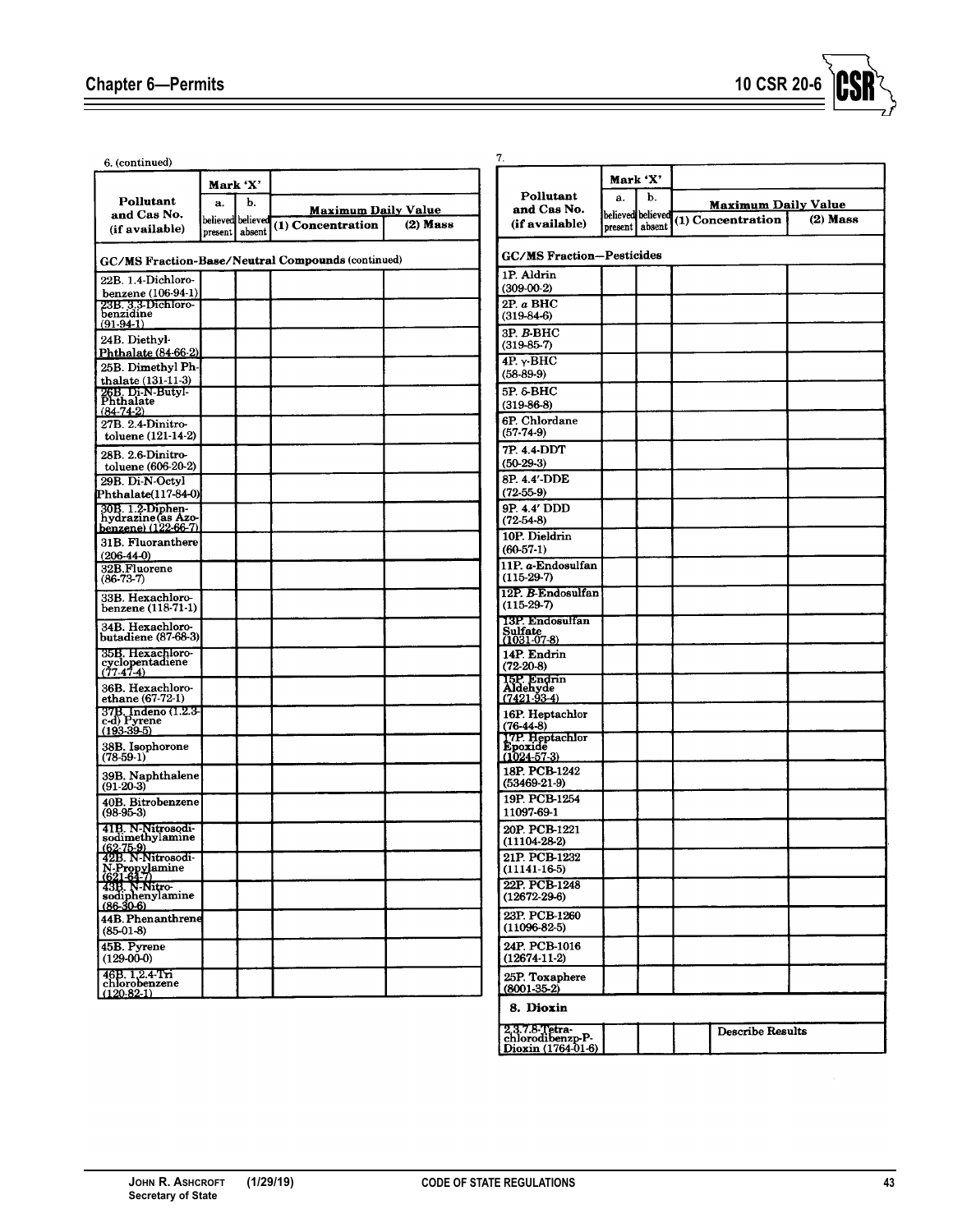*AUTHORITY: section 644.026, RSMo 2016.\* Original rule filed Nov. 9, 1983, effective June 1, 1984. Amended: Filed June 13, 2018, effective Feb. 28, 2019.* 

*\*Original authority: 644.026, RSMo 1972, amended 1973, 1987, 1993, 1995, 2000, 2012, 2014.* 

#### **10 CSR 20-6.100 General Pretreatment Regulation**

*PURPOSE: This rule sets forth procedures to prevent the introduction of pollutants into publicly-owned treatment works which will interfere with the operation of publicly-owned treatment works, including interference with its use or disposal of municipal sludge, to prevent the introduction of pollutants into publicly-owned treatment works which will pass through the treatment works or otherwise be incompatible with these works, and to improve opportunities to recycle and reclaim municipal and industrial wastewaters and sludges.* 

*PUBLISHER'S NOTE: The secretary of state has determined that the publication of the entire text of the material which is incorporated by reference as a portion of this rule would be unduly cumbersome or expensive. This material as incorporated by reference in this rule shall be maintained by the agency at its headquarters and shall be made available to the public for inspection and copying at no more than the actual cost of reproduction. This note applies only to the reference material. The entire text of the rule is printed here.*

(1) The Environmental Protection Agency federal regulations, 40 CFR Parts 403 through 471, inclusive, that are in effect as of January 1, 2011, herein incorporated by reference, are available by writing to the Office of the Federal Register and the National Archives and Records Administration, Superintendent of Documents, Pittsburgh, PA 15250-7954. This rule does not incorporate any subsequent amendments or additions. The substitution of terms set forth shall apply in this rule in addition to any other modifications set forth in this rule.

(2) Provisions Incorporated.

(A) The provisions of the *General Pretreatment Regulations for Existing and New Sources of Pollution*, 40 CFR Part 403, as in effect January 1, 2011, are hereby adopted and incorporated by reference, not including any later amendments or additions, subject to the additions, modifications, and substitutions set forth in 10 CSR 20-6.100(4) through

(13).

(B) The provisions of the following rules, as in effect January 1, 2011, are hereby adopted and incorporated by reference, not including any later amendments or additions, subject to the additions, modifications, or substitutions set forth in 10 CSR 20-6.100(4) through (13). The rules in this list refer to only the rules that contain pretreatment standards or limitations for industrial facilities that discharge to the local publicly-owned treatment works.

40 CFR Part 406 Grain Mills Point Source Category

40 CFR Part 413 Electroplating Point Source Category

40 CFR Part 414 Organic Chemicals, Plastics, and Synthetic Fibers

40 CFR Part 415 Inorganic Chemicals Manufacturing Point Source Category

40 CFR Part 417 Soap and Detergent Manufacturing Point Source Category

40 CFR Part 418 Fertilizer Manufacturing Point Source Category

40 CFR Part 419 Petroleum Refining Point Source Category

40 CFR Part 420 Iron and Steel Manufacturing Point Source Category

40 CFR Part 421 Nonferrous Metals Manufacturing Point Source Category

40 CFR Part 423 Steam Electric Power Generating Point Source Category

40 CFR Part 425 Leather Tanning and Finishing Point Source Category

40 CFR Part 426 Glass Manufacturing Point Source Category

40 CFR Part 428 Rubber Manufacturing Point Source Category

40 CFR Part 429 Timber Products Processing Point Source Category

40 CFR Part 430 Pulp, Paper, and Paperboard Point Source Category

40 CFR Part 433 Metal Finishing Point Source Category

40 CFR Part 435 Oil and Gas Extraction Point Source Category

40 CFR Part 437 Centralized Waste Treatment Point Source Category

40 CFR Part 439 Pharmaceutical Manufacturing Point Source Category

40 CFR Part 442 Transportation Equipment Cleaning Point Source Category

40 CFR Part 443 Effluent Limitations Guidelines for Existing Sources and Standards of Performance and Pretreatment Standards for New Sources for the Paving and Roofing Materials (Tars and Asphalt) Point Source Category

40 CFR Part 444 Waste Combustors Point Source Category

40 CFR Part 446 Paint Formulating Point

Source Category

40 CFR Part 447 Ink Formulating Point Source Category

40 CFR Part 455 Pesticide Chemicals

40 CFR Part 458 Carbon Black Manufacturing Point Source Category

40 CFR Part 461 Battery Manufacturing Point Source Category

40 CFR Part 464 Metal Molding and Casting Point Source Category

40 CFR Part 465 Coil Coating Point Source Category

40 CFR Part 466 Porcelain Enameling Point Source Category

40 CFR Part 467 Aluminum Forming Point Source Category

40 CFR Part 468 Copper Forming Point Source Category

40 CFR Part 469 Electrical and Electronic Components Point Source Category

40 CFR Part 471 Nonferrous Metals Forming and Metal Powders Point Source Category

Note: 40 CFR Part 412 Concentrated Animal Feeding Operations (CAFO) Point Source Category has been adopted at 10 CSR 20-  $6.300(4)(C)$ .

(3) Federal statutes and regulations that are cited in 40 CFR Parts 403 through 471 that are not specifically adopted by reference shall be used as guidelines in interpreting the federal regulations in Parts 403 through 471.

(4) The "director" as used in the provisions of the *Code of Federal Regulations* which are incorporated by reference, means the director of staff of the Missouri Clean Water Commission or that person's delegated representative.

(5) In the provisions of 40 CFR Part 403, following all occurrences of the citation to 40 CFR Part 136, add the phrase "or 10 CSR 20-7.015(9)(A)2."

(6) In lieu of 40 CFR Section 403.4, the following shall apply:

(A) Local Law. The provisions of 10 CSR 20-6.100 shall not supersede any pretreatment requirements, including any standards or prohibitions established by any local law, as long as the local requirements are not less stringent than any set forth in the pretreatment requirements of 10 CSR 20-6.100 or other requirements or prohibitions established by the state or federal government.

(7) State Enforcement Actions. In lieu of 40 CFR Section  $403.5(e)$ , the following shall apply:

(A) If, within thirty (30) days after notice of an interference or pass-through violation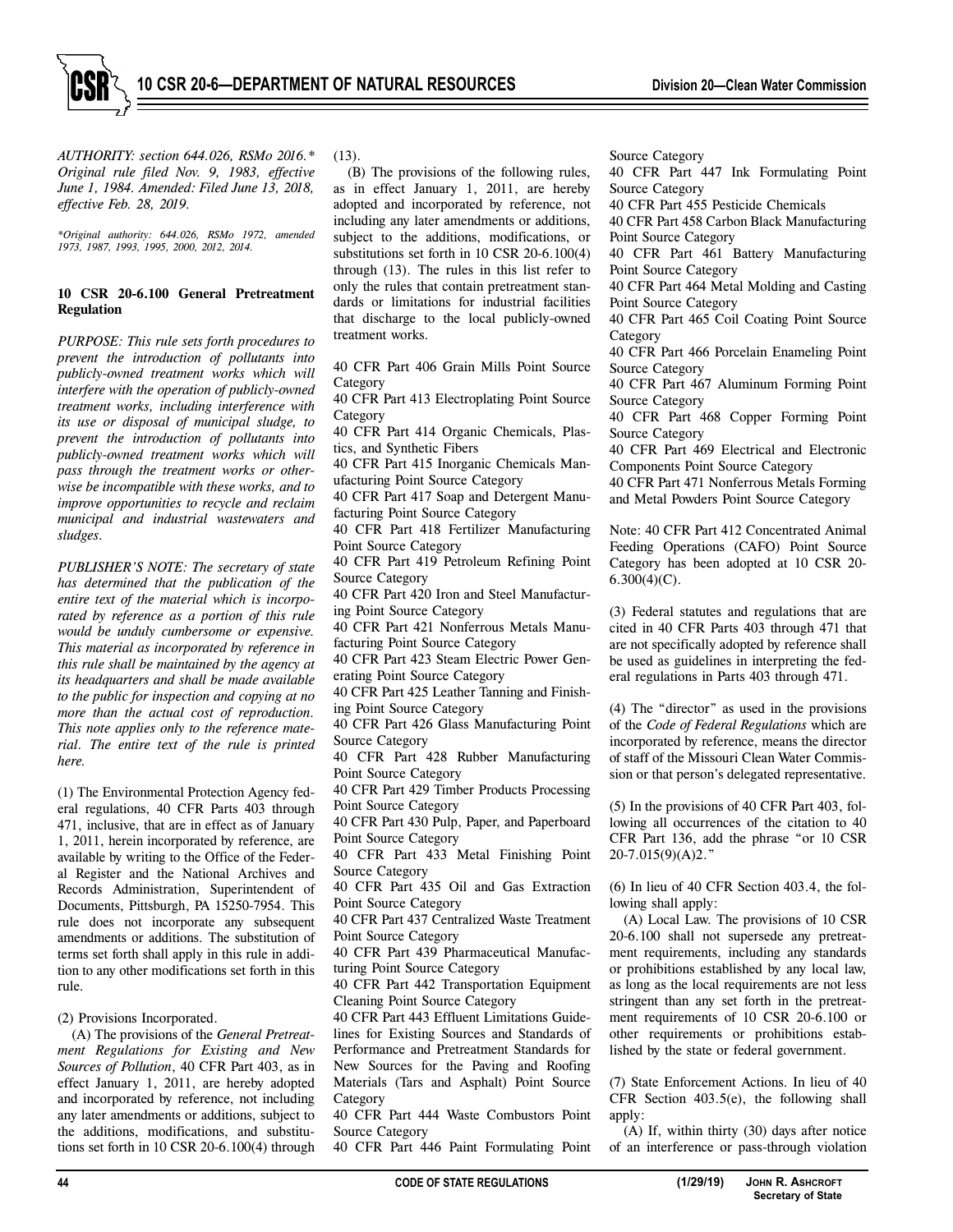

has been sent by the state to the publicallyowned treatment works (POTW) and to persons or groups who have requested the notice, the POTW fails to commence appropriate enforcement action to correct the violation, the state may take appropriate enforcement action.

(8) Substitute "Missouri Clean Water Commission" for "Regional Administrator" in 40 CFR Section 403.6(a)(5).

(9) Substitute "Missouri Clean Water Law, Chapter 644, Water Pollution, Powers and Duties of the Commission—rules, procedure. Section 644.026(13), RSMo," for "section 402(b)(1)(C) of the Act" in 40 CFR Section 403.8(e).

(10) Substitute "Missouri Department of Natural Resources" for the term "agency" in the 40 CFR Section 403.16.

#### (11) Confidentiality.

(A) In lieu of 40 CFR Section 403.14(a), the following shall apply:

1. Authorities. Any claim for confidentiality to the control authority must be in accordance with the Missouri Sunshine Law, Chapter 610, RSMo. If no claim is made at the time of submission, the control authority may make the information available to the public without further notice.

(B) The provisions of 40 CFR Section 403.14(c) are omitted.

(12) Pretreatment Authorization. Where the director is also the control authority, the director may issue a pretreatment authorization to a categorical industrial user which discharges industrial process wastewater to a POTW. This authorization will be used to set forth the conditions governing the user's discharge to the POTW, where the POTW does not have an approved pretreatment program or the POTW has not issued discharge permits that meet the requirements set forth in 10 CSR 20-6.100(2) and (3).

#### (13) Judicial Relief.

(A) The director shall have authority to seek judicial relief pursuant to Missouri Clean Water Law, Chapter 644, including section 644.076, RSMo, for noncompliance by industrial users when the POTW has failed to act or has acted to seek such relief but has sought judicial relief which the director finds to be insufficient. The procedures for notice to dischargers where the POTW is seeking ex parte temporary judicial injunctive relief will be governed by applicable state or federal law and not by this provision.

(B) The director shall have authority to

seek judicial relief pursuant to the Missouri Clean Water Law, Chapter 644, including section 644.076, RSMo, for noncompliance by industrial users where the director is the control authority.

*AUTHORITY: section 644.041, RSMo 2000.\* Original rule filed Feb. 1, 1988, effective June 13, 1988. Amended: Filed March 1, 1996, effective Nov. 30, 1996. Rescinded and readopted: Filed Nov. 9, 2011, effective Oct. 30, 2012.*

*\*Original authority: 644.041, RSMo 1972, amended 1973.* 

#### **10 CSR 20-6.200 Storm Water Regulations**

*PURPOSE: This rule sets forth the requirements and process of application for permits for storm water discharges and the terms and conditions for the permits.* 

*PUBLISHER'S NOTE: The secretary of state has determined that the publication of the entire text of the material which is incorporated by reference as a portion of this rule would be unduly cumbersome or expensive. This material as incorporated by reference in this rule shall be maintained by the agency at its headquarters and shall be made available to the public for inspection and copying at no more than the actual cost of reproduction. This note applies only to the reference material. The entire text of the rule is printed here.* 

#### (1) Storm Water Permits—General.

(A) All persons who operate, use, maintain existing storm water point sources or who disturb land that would result in a storm water point source shall apply to the department for the permits required by the Missouri Clean Water Law and these regulations. A permit must be obtained before beginning any new construction related to the above activities. The department issues these permits in order to enforce the Missouri Clean Water Law and regulations and administer the state operating permit program.

(B) Nothing shall prevent the department from taking action, including the requirement for issuance of any permits under the Missouri Clean Water Law and regulations, if any of the operations exempted should cause pollution of waters of the state or otherwise violate the Missouri Clean Water Law or these regulations. The following are exempt from storm water permit regulations:

1. Areas located on plant lands separate from the plant's industrial activities, such as office buildings and accompanying parking lots, as long as the drainage from the excluded areas is not mixed with storm water drained from permitted areas;

2. *De minimis* discharges as defined by the department in general permits or by the Clean Water Commission;

3. Recycling collection points which are covered in a manner which prevents contact with storm water, including run on;

4. Farmlands, domestic gardens, or lands used for sludge management where domestic sludge is beneficially reused and which are not physically located in the confines of the facility producing the sludge;

5. Agricultural storm water discharges and irrigation return flows;

6. Sites that disturb less than one (1) acre of total land area which are not part of a common plan or sale. Land disturbance activity on an individual residential building lot is not considered as part of the overall subdivision unless the activity is by the developer to improve the lot for sale;

7. Linear, strip, or ribbon construction or maintenance operations meeting one (1) of the following criteria:

A. Grading of existing dirt or gravel roads which does not increase the runoff coefficient and the addition of an impermeable surface over an existing dirt or gravel road;

B. Cleaning or routine maintenance of roadside ditches, sewers, waterlines, pipelines, utility lines, or similar facilities;

C. Trenches two (2) feet in width or less; or

D. Emergency repair or replacement of existing facilities as long as best management practices are employed during the emergency repair;

8. Mowing, brush hog clearing, tree cutting, or similar activities which do not grade, dig, excavate, or otherwise remove or kill the surface growth and root system of the ground cover;

9. Landfills which have received Missouri Department of Natural Resources approval to close and which are in compliance with any post-closure monitoring, management requirements, and deed restrictions, unless the department determines the facility is a significant discharger of storm water related pollutants;

10. Facilities built to control the release of only storm water are not subject to the construction permitting requirement of 10 CSR 20-6.010(4), provided that the storm water does not come in contact with process waste, process wastewater, or significant materials, and the storm water is not a significant contributor of pollutants;

11. Phase II municipal separate storm sewer systems (MS4) may request a waiver from the Department in accordance with 40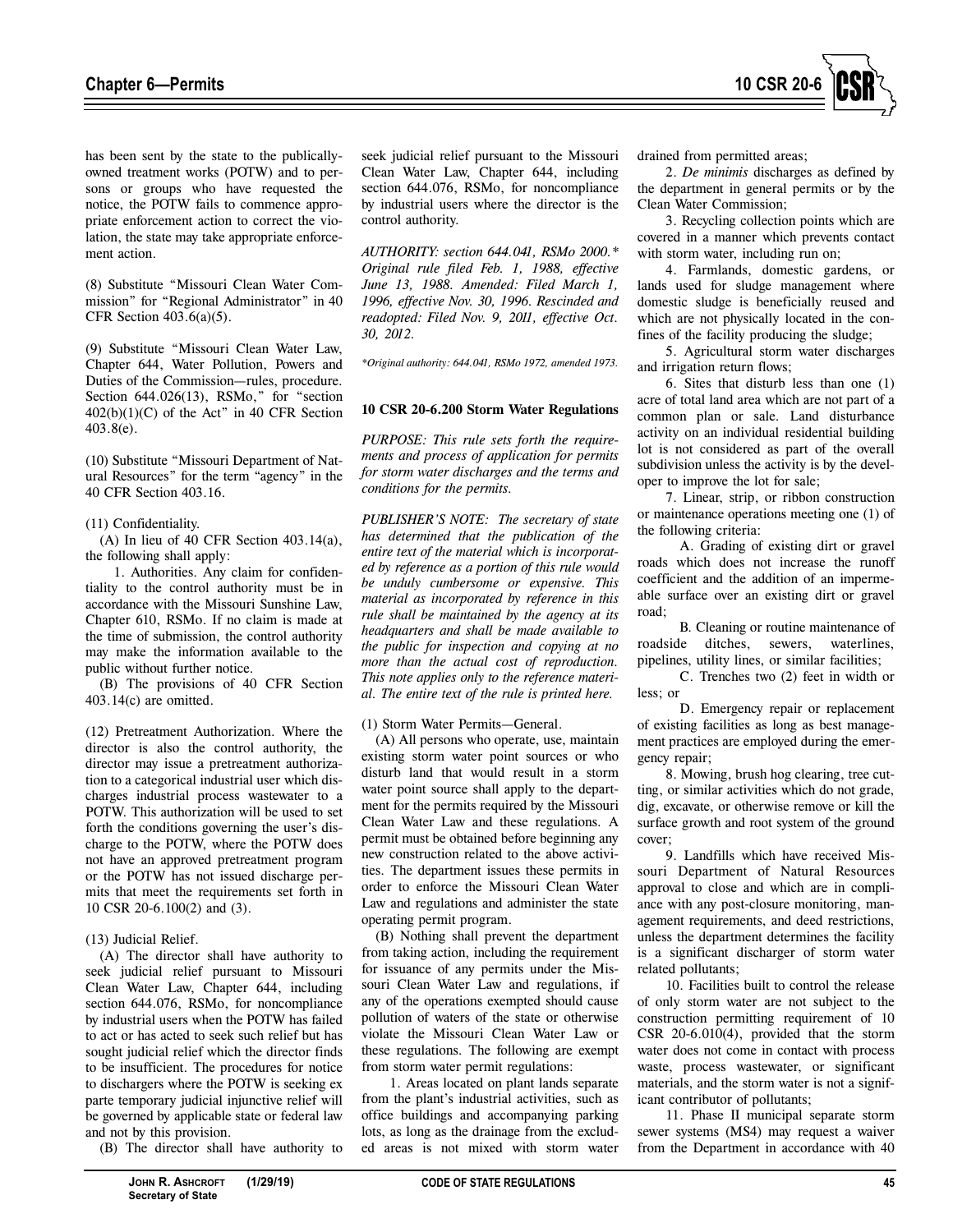CFR part 122.32(c), December 8, 1999, as published by the Environmental Protection Agency (EPA) Docket Center, EPA West 1301 Constitution Avenue NW., Washington, DC 20004, are incorporated by reference. This rule does not incorporate any subsequent amendments or addition.

12. A regulated small MS4 may share the responsibility under the following:

A. A MS4 may develop an agreement with another entity to assist with satisfying the National Pollutant Discharge Elimination System (NPDES) permit obligations or with implementing a minimum control measure if: (I) The other entity currently

implements the control measure;

(II) The particular control measure, or component thereof, is at least as stringent as the corresponding permit requirement; and

(III) A MS4 that relies on another entity to satisfy some of the permit obligations specifies the condition of the agreement, including a description of the obligations implemented by the other entity. The permitted MS4 remains ultimately responsible for compliance with the permit obligations if the other entity fails to implement the control measure (or component thereof);

B. In some cases, the department may recognize, either in an individual permit or in a general permit that another governmental entity is responsible under a permit for implementing one (1) or more of the minimum control measures for a small MS4. Where the department recognizes these dual responsibilities, the department may not require the MS4 to include such minimum control measure(s) in their program. The MS4 permit may be modified to include the requirement to implement a minimum control measure if the other entity fails to implement it;

13. The director may waive the otherwise applicable requirements in a general permit for a storm water discharge from construction activities that disturb less than five (5) acres, but more than one (1) acre, where:

A. The value of the rainfall erosivity factor R in the Revised Universal Soil Loss Equation is less than five (5) during the period of construction activity. The rainfall erosivity factor is determined in accordance with Chapter 2 of Agriculture Handbook Number 703, Predicting Universal Soil Loss Equation (RUSLE), pages 21–64, dated January 1997, which is incorporated in this rule by reference. Copies may be obtained from EPA's Water Resource Center, Mail Code RC4100, 401 M Street S.W., Washington, DC 20460. An operator must certify to the director that the construction activity will take place during a period when the value of the rainfall

erosivity factor is less than five (5); or

B. A TMDL approved or established by the department or by the EPA that addresses the pollutant(s) of concern without the need for storm water controls;

C. Waste load allocations are not needed on non-impaired waters to protect water quality based on consideration of existing in-stream concentrations, expected growth in pollutant contributions from all sources, and a margin of safety. For the purpose of paragraph (1)(B)13. and subparagraph  $(1)(B)$ 13.C. of this rule, the pollutant(s) of concern include sediment or a parameter that addresses sediment (such as total suspended solids, turbidity, or siltation) and any other pollutant that has been identified as a cause or a potential cause of impairment of any water body that will receive a discharge from the construction activity. The operator must certify to the department that the construction activity will take place, and that storm water discharges will occur, within the drainage area addressed by the TMDL or by an equivalent analysis.

(C) No Exposure Certification. A storm water permit under this rule may be excluded for industrial activities that do not expose materials to storm water. No exposure exists if the industrial materials and activities are protected from rain, snow, snowmelt, and/or runoff and the operator meets the requirements under paragraph (C)1. and subparagraph (C)2.C. of this subsection.

1. Industrial materials and activities protected by storm resistant shelter. No exposure means that all industrial materials and activities are protected by a storm resistant shelter to prevent exposure to rain, snow, snowmelt, and/or runoff. Industrial materials or activities include, but are not limited to, material handling equipment or activities, industrial machinery, raw materials, intermediate products, by-products, final products, or waste products. Material handling activities include the storage, loading and unloading, transportation, or conveyance of any raw material, intermediate product, final product, or waste product. To qualify a permit exclusion under this paragraph, the operator of the discharge must:

A. Provide a storm resistant shelter to protect industrial materials and activities from exposure to rain, snow, snowmelt, and runoff;

B. Complete and sign a certification that storm water is not contaminated by exposure to industrial materials and activities from the entire facility;

C. Re-submit the signed certification to the department once every five (5) years; D. Allow the department to inspect the facility to determine compliance with the no-exposure conditions;

E. Make the no-exposure inspection reports available to the public upon request; and

F. For facilities that discharge through a MS4, submit a copy of the certification of no-exposure to the MS4 operator, as well as allow inspection and public reporting of the inspection findings by the MS4 operator.

2. Industrial materials and activities not requiring storm resistant shelter. An industrial site may qualify for this exclusion without a storm resistant shelter if:

A. Drums, barrels, tanks, and similar containers are tightly sealed, provided those containers are not deteriorated and do not leak. Sealed means banded or otherwise secured and without operational taps or valves;

B. Adequately maintained vehicles are used in material handling; and

C. All industrial materials consist of final products, other than products that would be mobilized by storm water.

(D) Definitions.

1. Best management practices (BMPs). Schedules of activities, prohibitions of practices, maintenance procedures, and other management practices to prevent or reduce the pollution of waters of the state. BMPs also include treatment requirements, operating procedures, and practices to control plant site runoff, spillage or leaks, sludge or waste disposal, or drainage from raw material storage.

2. BMPs for land disturbance. A schedule of activities, practices, or procedures that reduces the amount of soil available for transport or a device that reduces the amount of suspended solids in runoff before discharge to waters of the state. Types of BMPs for storm water control include, but are not limited to:

A. State-approved standard specifications and permit programs;

B. Employee training in erosion control, material handling and storage, and housekeeping of maintenance areas;

C. Site preparation such as grading, surface roughening, topsoiling, tree preservation and protection, and temporary construction entrances;

D. Surface stabilization such as temporary seeding, permanent seeding, mulching, sodding, ground cover including vines and shrubs, riprap, and geotextile fabric. Mulches may be hay, straw, fiber mats, netting, wood cellulose, corn or tobacco stalks, bark, corn cobs, wood chips, or other suitable material which is reasonably clean and free of noxious weeds and deleterious materials. Grasses used for temporary seeding shall be a quick growing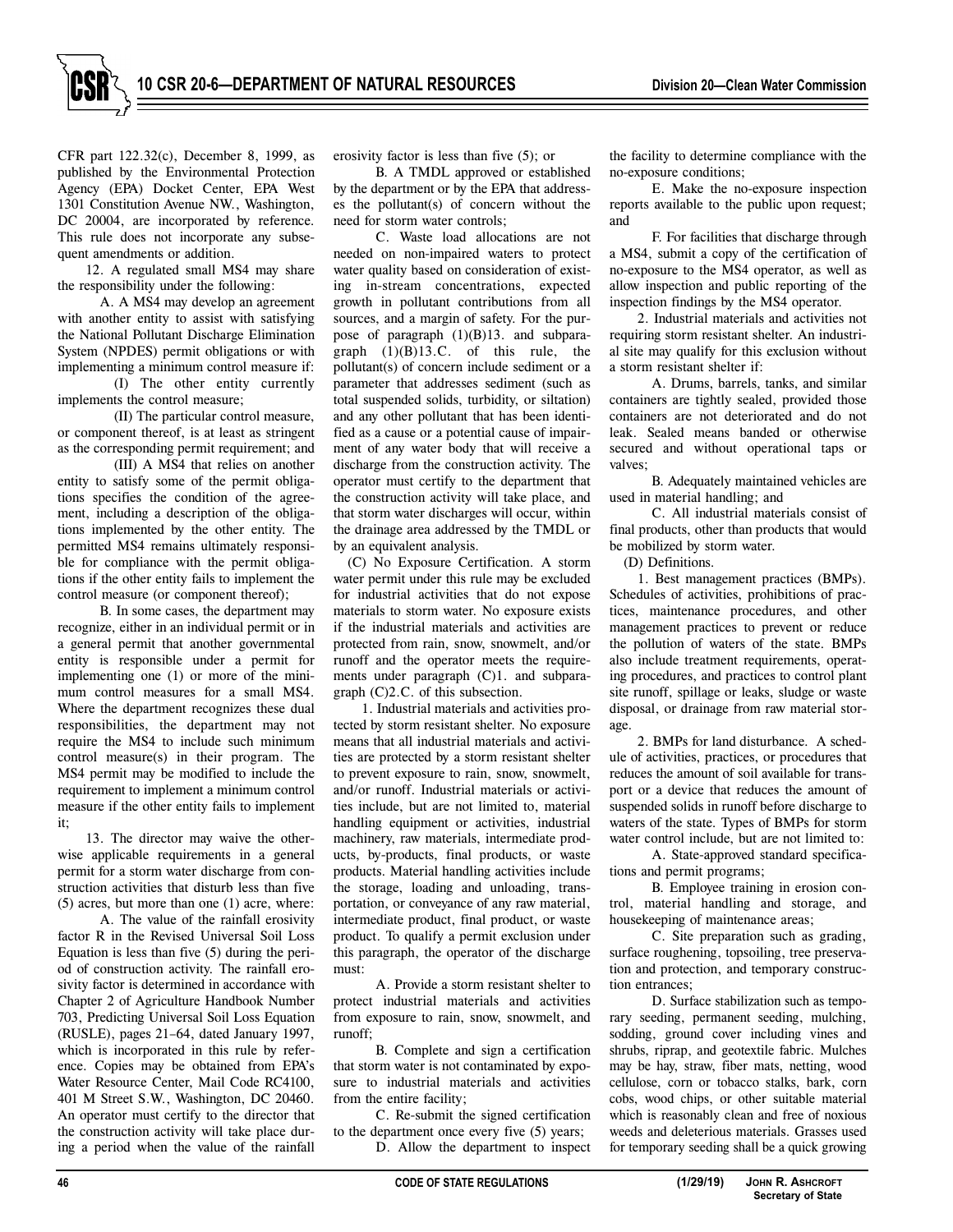

species such as rye grass, Italian rye grass, or cereal grasses suitable to the area and which will not compete with the grasses sown later for permanent cover;

E. Runoff control measures such as temporary diversion dikes or berms, permanent diversion dikes or berms, right-of-way or perimeter diversion devices, and retention and detention basins. Sediment traps and barriers, sediment basins, sediment (silt) fence, and staked straw bale barriers;

F. Runoff conveyance measures such as grass-lined channels, riprap, and paved channels, temporary slope drains, paved flumes, or chutes. Slope drains may be constructed of pipe, fiber mats, rubble, Portland cement concrete, bituminous concrete, plastic sheets, or other materials that adequately will control erosion;

G. Inlet and outlet protection;

H. Streambank protection such as a vegetative greenbelt between the land disturbance and the watercourse. Also, structural protection which stabilizes the stream channel;

I. A critical path method analysis or a schedule for performing erosion control measures; and

J. Other proven methods for controlling runoff and sedimentation;

3. Copetitioner. A person with apportioned legal, financial, and administrative responsibility based on land area under its control for filing Part 1 and Part 2 of a state operating permit for the discharge of storm water from municipal separate storm sewer systems. A copetitioner becomes a copermittee once the permit is issued.

4. Copermittee. A permittee to a state operating permit that is responsible only for permit conditions relating to the discharge for which it is owner or operator, or both.

5. *De minimis* water contaminant source. A water contaminant source, point source, or wastewater treatment facility that is determined by the department to pose a negligible potential impact on waters of the state, even in the event of the malfunction of wastewater treatment controls or material handling procedures.

6. Field screening point. A specific location which during monitoring will provide representative information to indicate the presence of illicit connections or illegal dumping and quality of water within a municipal separate storm sewer system.

7. Illicit discharge. Any discharge to a municipal separate storm sewer that is not composed entirely of storm water, except discharges pursuant to a state operating permit, other than storm water discharge permits and discharges from fire fighting activities.

9. Landfill. Location where waste materials are deposited on or buried within the soil or subsoil. Included are open dumps and landfills built or operated, or both, prior to the passage of the Missouri Solid Waste Management Law as well as those built or operated, or both, since.

10. Large municipal separate storm sewer system. All municipal separate storm sewers that are either—

A. Located in an incorporated place with a population of two hundred fifty thousand (250,000) or more;

B. Located in the counties designated by the director as unincorporated places with significant urbanization and identified systems of municipal separate storm sewers;

C Owned and operated by a municipality other than those described in subparagraph  $(1)(D)10.A.$  of this rule that are designated by the director as part of a system. In making this determination, the director may consider the following factors:

(I) Physical interconnections between the municipal separate storm sewers;

(II) The location of discharges from the designated municipal storm sewer relative to the discharges from municipal separate storm sewer described in subparagraph  $(1)(D)10.A.$  of this rule;

(III) The quantity and nature of pollutants discharged to the waters of the state;

(IV) The nature of the receiving waters; or

(V) Other relevant factors; and

D. The director, upon petition, may designate as a large municipal separate storm sewer system, municipal separate storm sewers located within the boundaries of a region defined by a storm water management regional authority based on a jurisdiction, watershed, or other appropriate basis that includes one (1) or more of the systems described in subparagraph  $(1)(D)10.A.$  of this rule.

11. MS4 means:

A. A municipal separate storm sewer system.

12. Major municipal separate storm sewer system outfall (major outfall). A municipal separate storm sewer outfall that discharges from a single pipe with an inside diameter of thirty-six inches (36") or more (or its equivalent) or for municipal separate storm sewers that receive storm waters from lands zoned for industrial activity within the municipal separate storm sewer system with an outfall that discharges from a single pipe with an inside diameter of twelve inches

(12") or more (or from its equivalent). Industrial activity areas do not include commercial areas.

13. Major outfall. A major municipal separate storm sewer outfall.

14. Major structural controls. Man-made retention basins, detention basins, major infiltration devices, or other structures designed and operated for the purpose of containing storm water discharges from an area greater than or equal to fifty (50) acres.

15. Medium municipal separate storm sewer system. All municipal separate storm sewers that are either—

A. Located in an incorporated place with a population of one hundred thousand (100,000) or more but less than two hundred fifty thousand (250,000), as determined by the latest decennial census by the Bureau of Census; or

B. Owned and operated by a municipality other than those described in subparagraph  $(1)(D)15.A$  of this rule and that are designated by the director as part of the system. In making this determination, the director may consider the following factors:

(I) Physical interconnections between the municipal separate storm sewers;

(II) The locations of discharges from the designated municipal separate storm sewer relative to discharges from the municipal separate storm sewers described in subparagraph  $(1)(D)15.A.$  of this rule;

(III) The quantity and nature of pollutants discharged to waters of the state;

(IV) The nature of the receiving waters;

(V) Other relevant factors; or

(VI) The director, upon petition, may designate as a medium municipal separate storm sewer system, municipal separate storm sewers located within the boundaries of a region defined by a storm water management regional authority based on a jurisdiction, watershed, or other appropriate basis that includes one (1) or more of the systems described in subparagraph  $(1)(D)15.A.$  of this rule.

16. Municipal separate storm sewer means a conveyance or system of conveyances including roads and highways with drainage systems, municipal streets, catch basins, curbs, gutters, ditches, paved or unpaved channels, or storm drains designated and utilized for routing of storm water which—

A. Does not include any waters of the state as defined in section 644.016, RSMo.

B. Is owned and operated by the state, city, town, village, county, district, association, or other public body created by or pursuant to the laws of Missouri having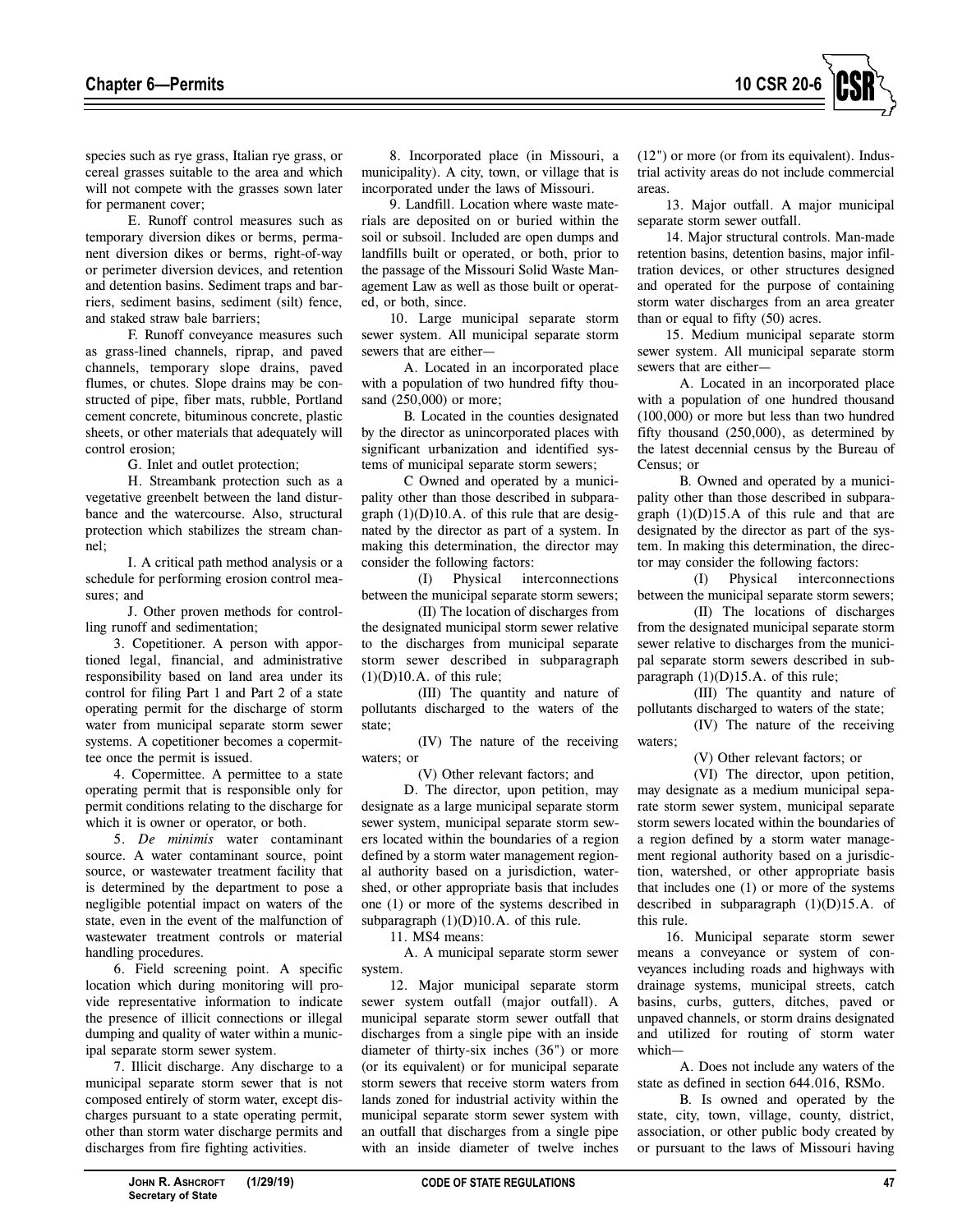jurisdiction over disposal of sewage, industrial waste, storm water, or other liquid wastes;

C. Is not a part or portion of a combined sewer system;

D. Is not a part of a publicly owned treatment works as defined in 40 CFR 122.2; and

E. Sewers that are defined as large or medium or small municipal separate storm sewer systems pursuant to paragraphs 10., 15., and 29. of this section, or designated under subsection  $(1)(B)$  of this rule.

17. Operator. The owner, or an agent of the owner, of a separate storm sewer with responsibility for operating and maintaining the effectiveness of the system.

18. Outfall. A point source as defined by 10 CSR 20-2.010 at the point where a municipal separate storm sewer discharges and does not include open conveyances connecting two (2) municipal separate storm sewers, pipes, tunnels, or other conveyances which connect segments of waters of the state and are used to convey waters of the state.

19. Overburden. Any material of any nature consolidated or unconsolidated that overlays a mineral deposit excluding topsoil or similar naturally occurring surface materials that are not disturbed by mining operations.

20. Owner. A person who owns and controls the use, operation, and maintenance of a separate storm sewer.

21. Process wastewater. Any water which, during manufacturing or processing, comes into direct contact with or results from the production or use of any raw material, intermediate product, finished product, byproduct, or waste product.

22. Receiving waters. Waters of the state as defined in this rule.

23. Recycling facilities. Locations where metals, paper, tires, glass, organic materials, used oils, spent solvents, or other materials are collected for reuse, reprocessing, or resale.

24. Regulated MS4 means:

A. A MS4 which serves a population of one thousand (1,000) or more within an urbanized area, or any MS4 located outside of an urbanized area serving a jurisdiction with a population of at least ten thousand (10,000) and a population density of one thousand (1,000) people per square mile or greater.

B. A MS4 which is designated by the department when it is determined that the discharges from the MS4 have caused or have the potential to cause an adverse impact on water quality. An application shall be submitted within one hundred eighty (180) days of the designation by the department.

25. Runoff coefficient. The fraction of total rainfall that will appear at a conveyance as runoff.

26. Significant contributor of pollutants. A person who discharges or causes the discharge of pollutants in storm water which can cause water quality standards of the waters of the state to be violated.

27. Significant material or activity associated with industrial activity.

A. For the categories of industries identified in subsections  $(2)(A)$ – $(C)$  of this rule, the term includes, but is not limited to, storm water discharged from industrial plant yards, immediate access roads and rail lines used or traveled by carriers of raw materials, manufactured products, waste material, or by-products used or created by the facility.

B. Significant materials include, but are not limited to, raw materials; fuels; materials such as solvents, detergents, and plastic pellets; finished materials such as metallic products; raw materials used in food processing or production; hazardous substances designated under Section 101(14) of the Comprehensive Environmental Response, Compensation, Liability Act of 1980 (CER-CLA); any chemical the facility is required to report pursuant to Section 313 of Title III of Superfund Amendments & Reauthorization Act of 1986 (SARA); fertilizers; pesticides; and waste products such as ashes, slag, and sludge that have the potential to be released with storm water discharges.

C. Material received in drums, totes, or other secure containers or packages which prevent contact with storm water, including run on, are exempted from the significant materials classification until the container has been opened for any reason. If the container is moved into a building or other protected area prior to opening, it will not become a significant material.

D. Empty containers which have been properly triple rinsed are not significant materials.

28. Small construction activity means:

A. Construction activities including clearing, grading, and excavating that result in land disturbance of equal to or greater than one (1) acre and less than five (5) acres. Small construction activity also includes the disturbance of less than one (1) acre of total land area that is part of a larger common plan of development or sale if the larger common plan will ultimately disturb equal to or greater than one (1) and less than five (5) acres. Small construction activity does not include routine maintenance that is performed to maintain the original line and grade, hydraulic capacity, or original purpose of the facility.

B. Any other construction activity designated by the department, based on the potential for contribution to a violation of a water quality standard or for significant contribution of pollutants to waters of the United **States** 

29. Small municipal separate storm sewer system means:

A. Owned or operated by the United States, a state, city, town, borough, county, parish, district, association, or other public body (created by or pursuant to state law) having jurisdiction over disposal of sewage, industrial wastes, storm water, or other wastes, including special districts under state law such as a sewer district, flood control district, or drainage district, or similar entity, or an Indian tribe or an authorized Indian tribal organization, or a designated and approved management agency under section 208 of the Clean Water Act (CWA) that discharges to water of the United States.

B. Not defined as large or medium municipal separate storm sewer systems pursuant to paragraphs 10. and 15. of this subsection.

C. This term includes systems similar to separate storm sewer systems in municipalities, such as systems at military bases, large hospital or prison complexes, and highways and other thoroughfares. The term does not include separate storm sewers in very discrete areas, such as around individual buildings.

30. Small MS4 means:

A. A small municipal separate storm sewer system.

31. Storm water means storm water runoff, snowmelt runoff and surface runoff, and drainage.

32. Storm water discharge associated with industrial activity means the discharge from any conveyance which is used for collecting and conveying storm water and which is directly related to manufacturing, processing, or raw material storage areas at an industrial plant.

(2) Storm water discharge associated with industrial activity. The discharge from any conveyance which is used for collecting and conveying storm water which is not under a permit issued under 10 CSR 20-6.010 and which is directly related to manufacturing, processing, or raw materials storage areas at an industrial plant.

(A) For the listed industries identified in subsection  $(2)(B)$  of this rule, the term includes, but is not limited to: storm water discharges from industrial plant yards; immediate access roads and rail lines used or traveled by carriers of raw materials, manufactured products, waste material, or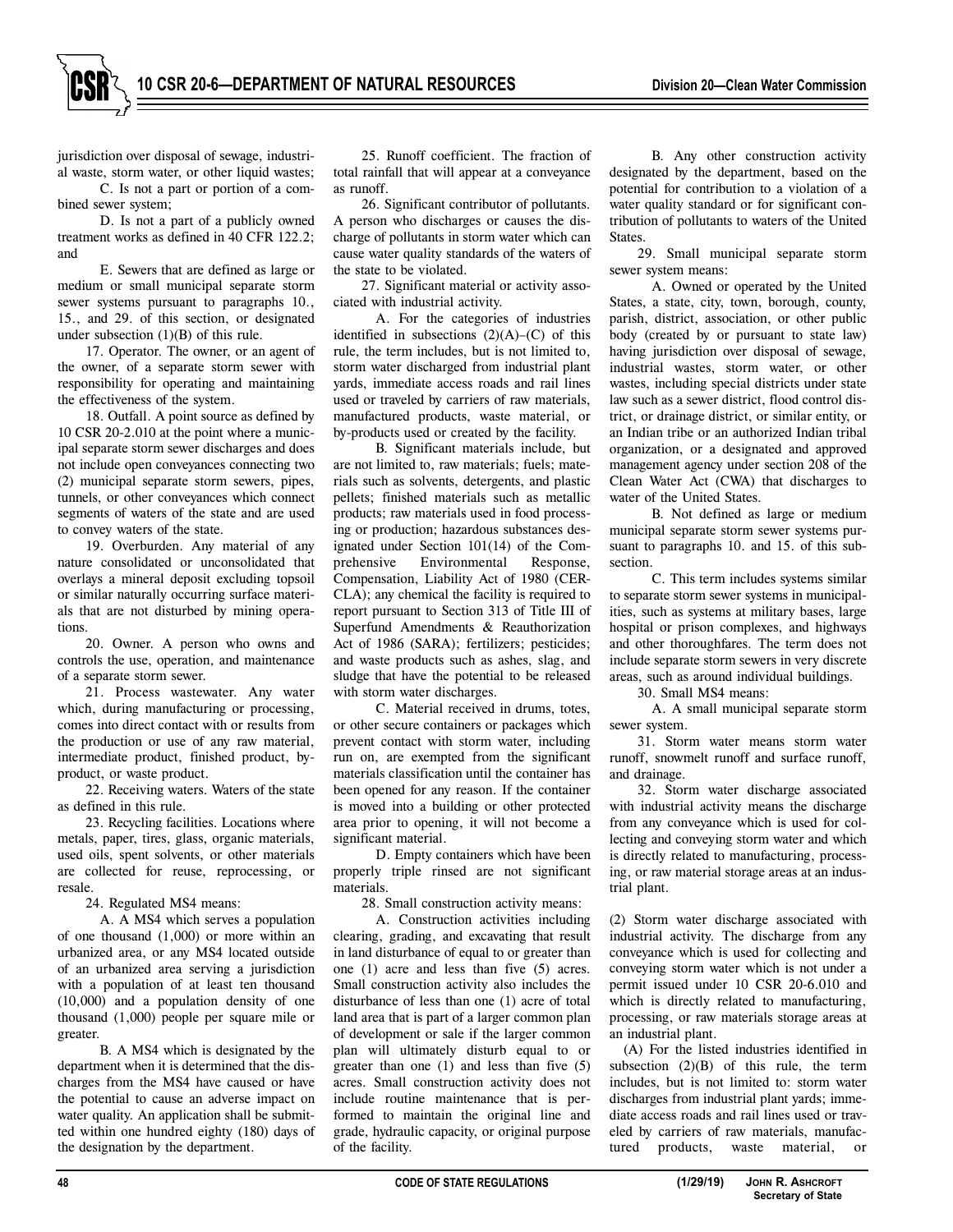

by-products used or created by the facility; material handling sites; sites used for the application or disposal of process wastewaters; sites used for the storage and maintenance of material handling equipment; sites used for residual treatment, storage, or disposal; shipping and receiving areas; manufacturing buildings; storage areas (including tank farms) for raw materials and intermediate and finished products unless material is in closed cars or trailers and the loading/unloading operation does not expose material to storm water or otherwise pose risk of storm water contamination and areas where industrial activity has taken place in the past and where significant materials remain and are exposed to storm water.

(B) Industries subject to this requirement include:

1. Facilities classified with the following primary standard industry classification (SIC) are considered to be included in this paragraph: 10, Metal Mining; 12, Coal Mining; 13, Oil and Gas Extraction; 14, Nonmetallic Minerals; 24, Lumber and Wood Products; 26, Paper and Allied Products; 28, Chemical and Allied Products; 29, Petroleum Refining; 311, Leather Tanning and Finishing; 32, Stone, Clay, Glass, Concrete; 33, Primary Metal Industries; 3441, Fabricated Structural Metal; 373, Ship and Boat Building and Repair; and industries regulated under section 644.052.4, RSMo, except for those SICs addressed in paragraph (2)(B)4. of this rule;

2. Facilities classified with the following primary SIC are considered to be included in this paragraph: 40, Railroad; 41, Local, Suburban Transit, etc.; 42, Motor Freight Transportation and Warehousing; 43, United States Postal Service; 44, Water Transportation; 45, Air Transportation; Petroleum Bulk Station, Terminal—only those portions of the facility listed under this paragraph that are either involved in vehicle maintenance (including vehicle rehabilitation, mechanical repairs, painting, fueling, and lubrication) equipment cleaning operations, airport deicing operations, or which are otherwise identified under paragraph  $(2)(B)1$ ., 3. or 4. of this rule are associated with industrial activity;

3. Facilities which meet the following definitions are considered to be included in this subsection:

A. Hazardous waste treatment, storage or disposal facilities, including those that are operating under interim status or a permit under Subtitle C of the Resource Conservation and Recovery Act (RCRA). Hazardous waste generator sites which are exempt from interim status or permitting because they accumulate wastes on-site less than ninety

(90) days are not included;

B. Landfills, land application sites, and open dumps that receive or have received any industrial wastes (waste that is received from any of the facilities described under this paragraph) including those that are subject to regulation under Subtitle D of RCRA;

C. Facilities involved in the recycling of materials including metal scrap yards, battery re-claimers, salvage yards, and automobile junk yards, including those with an SIC classification of 5015 and 5093;

D. Steam electric power generating facilities, including coal handling sites;

E. Treatment works treating domestic sewage, or any other sewage sludge or wastewater treatment device or system, used in the storage treatment, recycling, and reclamation of municipal or domestic sewage, including land dedicated to the disposal of sewage sludge that is located within the confines of the facility, with a design flow of 1.0 million gallons per day (mgd) or more or required to have an approved pretreatment program under 10 CSR 20-6.100; and

F. Industrial facilities that are federally, state or municipally owned or operated; and

4. Facilities classified with the following primary SIC are considered to be included in this paragraph: 20, Food and Kindered Products; 21, Tobacco Products; 22, Textile Mill Products; 23, Apparel and Other Finished Products; 2434, Wood Kitchen Cabinets; 25, Furniture and Fixtures; 265, Paperboard Containers and Boxes; 267, Converted Paper and Paperboard Products; 27, Printing, Publishing and Allied Industries; 283, Drugs; 285, Paints, Varnishes, Lacquers and Enamels; 30, Rubber and Miscellaneous Plastics; 31, Leather and Leather Products (except for 311); 323, Glass Products; 34, Fabricated Metal Products (except for 3441); 35, Industrial and Commercial Machinery; 36, Electronic and Other Electrical Equipment; 37, Transportation Equipment (except for 373); 38, Measuring, Analyzing and Controlling Instruments; 39, Miscellaneous Manufacturing Industries; 4221–25, Public Warehousing and Storage, only if any of the following activities and materials listed are exposed to storm water: discharges from industrial plant yards; material handling sites; sites used for the application or disposal of any water which, during manufacturing or processing, comes into direct contact with or results from the production or use of any raw material, intermediate product, finished product, byproduct, or waste product; sites used for the storage and maintenance of material handling equipment; sites used for residual treatment, storage or disposal; shipping and receiving

areas; manufacturing buildings; storage areas (including tank farms) for raw materials and intermediate and finished products; and areas where industrial activity has taken place in the past and significant materials remain and are exposed to storm water.

(C) Application Requirements for Storm Water Discharges Associated With Industrial Activity.

1. Individual application. Dischargers of storm water associated with industrial activity shall apply for an individual permit or seek coverage under a promulgated storm water general permit. Facilities that are required to obtain an individual permit, or any discharge of storm water which the director is evaluating for designation under this paragraph and is not a municipal separate storm sewer, shall submit a state operating permit application in accordance with the following requirements:

A. A site plan map showing topography or indicating the outline of drainage areas served by the outfall(s) covered in the application if a topographic map is unavailable of the facility including: facility property line, each of its drainage and discharge structures, the drainage area of each storm water outfall, paved areas and buildings within the drainage area of each storm water outfall that drain to a storm water outfall, and those that do not drain to a storm water outfall, each past or present area used for outdoor storage or disposal of significant materials, each existing structural control measure to reduce pollutants in storm water runoff, materials loading and access areas, areas where pesticides, herbicides, soil conditioners and fertilizers are applied, each of its hazardous waste treatment, storage or disposal facilities (including each area not required to have an RCRA permit which is used for accumulating hazardous waste under 10 CSR 25-5.262; each well where fluids from the facility are injected underground; springs and sink holes and other surface water bodies which receive storm water discharges from the facility;

B. An estimate of the area of impervious surfaces (including paved areas and building roofs) and the total area drained by each outfall, if known, and a narrative description of the following: significant materials that in the three (3) years prior to the submittal of this application have been treated, stored, or disposed in a manner to allow exposure to storm water; method of treatment, storage, or disposal of materials; materials management practices employed in the three (3) years prior to the submittal of this application to minimize contact by these materials with storm water runoff; materials loading and access areas; outdoor vehicle maintenance and cleaning areas; the location,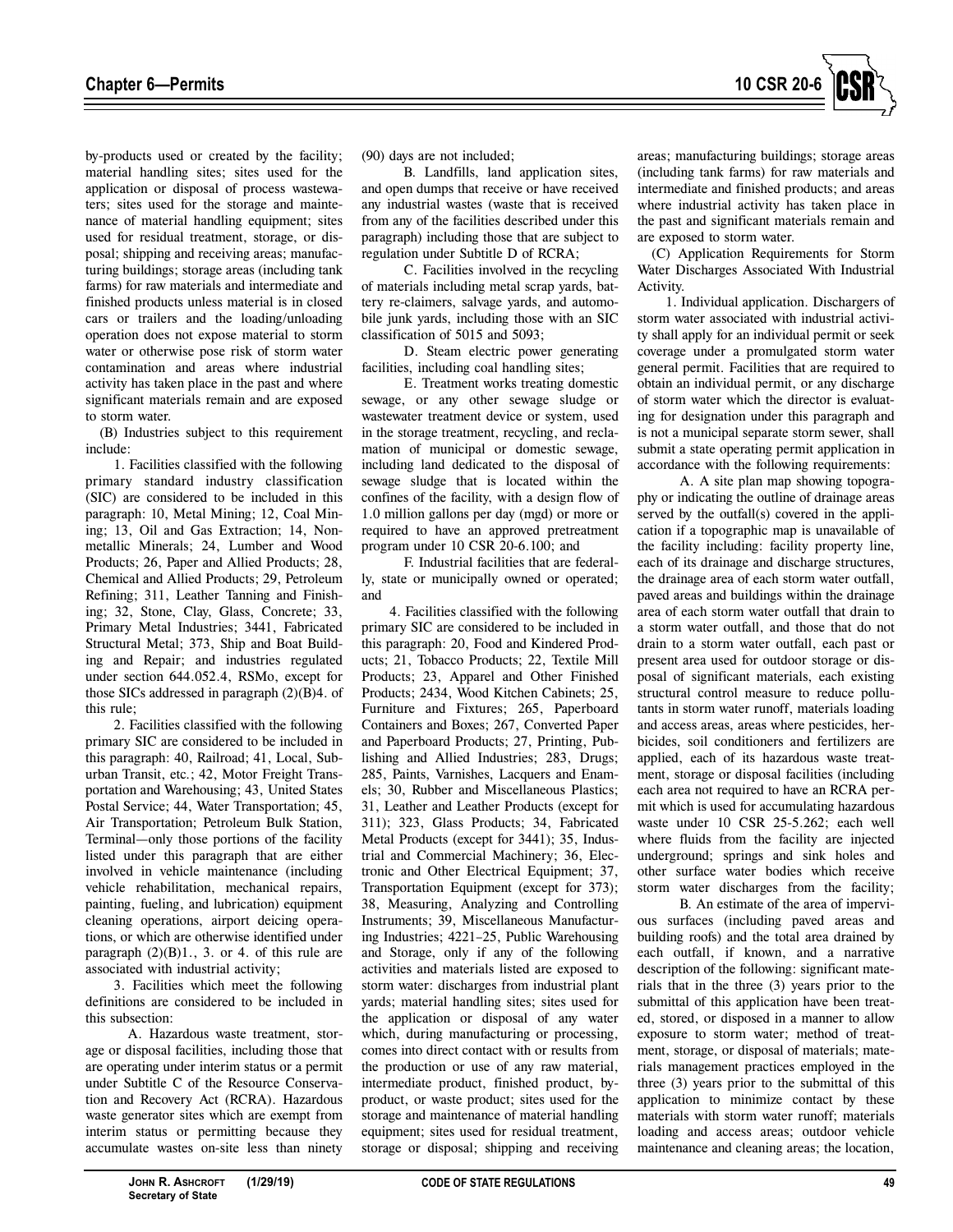

manner, and frequency in which pesticides, herbicides, soil conditioners, and fertilizers are applied; the location and a description of existing structural and nonstructural control measures to reduce pollutants in storm water runoff; and a description of the treatment the storm water receives, including the ultimate disposal of any solid or fluid waste other than by discharge;

C. A certification that all outfalls that should contain storm water discharges associated with industrial activity have been tested or evaluated for the presence of nonstorm water discharges which are not covered by a state operating permit. Tests for nonstorm water discharges may include smoke tests and dye tests as well as other appropriate tests or analysis. The certification shall include a description of the method used, the date of any testing and the on-site drainage points that directly were observed during a test;

D. Existing information regarding significant leaks or spills of toxic or hazardous pollutants at the facility that have taken place within the three (3) years prior to the submittal of this application;

E. Quantitative data based on samples collected during storm events from all outfalls containing a storm water discharge associated with industrial activity shall be submitted. When an applicant has two (2) or more outfalls that are similar in nature, an individual outfall can be designated as representative and samples only collected from the representative outfall. Quantitative data will be submitted for the following parameters:

(I) Any pollutant limited in an effluent guideline to which the facility is subject;

(II) Any pollutant listed in the facility's state operating permit for its process wastewater (if the facility is operating under an existing state operating permit);

(III) Oil and grease, pH, biochemical oxygen demands  $(BOD<sub>s</sub>)$ , chemical oxygen demands (COD), total suspended solids (TSS), conductivity, total phosphorus, total Kjeldahl nitrogen, and nitrate plus nitrite nitrogen;

(IV) Any information on the discharge required by the appropriate application form;

(V) Flow measurements or estimates of the flow rate, the total amount of discharge for the storm event(s) sampled, and the method of flow measurement or estimation; and

(VI) The date and duration (in hours) of the storm event(s) sampled, rainfall measurements of the storm event which generated the sampled runoff, and the duration between the storm event sampled and the end

of the previous measurable (greater than onetenth inch (0.1") rainfall) storm event (in hours), at least one-tenth inch (0.1") of rainfall per storm water event are required to be considered a valid storm water event. The reporting rainfall station, if possible, should be within one (1) mile of the sampled outfall and shall be capable of providing rainfall measurements in at least tenths of an inch;

F. Sampling and flow measurements or estimates shall be made to assess both the initial discharge loading and the total loading through the outfall during the measured rainfall event. A grab sample shall be taken within the first sixty (60) minutes of discharge. Sampling shall continue at the frequency of at least one (1) sample each sixty (60)-minute period. Sampling should continue for three (3) hours or until discharge ceases, whichever is first. A sample aliquot representing the initial discharge shall be analyzed separate from the event composite sample. The composite sample shall include an aliquot from the initial discharge sample. The composite sample should be flow-weighted using approved procedures. Samples shall be collected, preserved, and analyzed according to 40 CFR, Part 136 or other methods approved by the department. When analysis is required, grab samples must be used for pH, temperature, cyanide, total phenols, residual chlorine, oil and grease, fecal coliform, and fecal streptococcus;

G. Applicants shall provide other information the director reasonably may require to determine whether to issue a permit; and

H. Within one (1) year after commencement of discharge, operators of new sources or new discharges which are composed in part or entirely of storm water must include estimates for the pollutants or parameters listed in subparagraph  $(2)(C)1.E.$  of this rule, unless this data has already been reported under the monitoring requirements of the state operating permit for the discharge.

2. The operator of an existing or new discharge composed entirely of storm water from an oil or gas exploration, production, processing or treatment operation, or transmission facility is not required to submit a permit application in accordance with paragraph  $(2)(C)1$ . of this rule, unless the facility—

A. Has a discharge which is contaminated by contact with, or that has come into contact with, any overburden, raw materials, intermediate products, finished product, byproduct, or waste products located on the site of the operation;

B. Has had a discharge of storm water resulting in the discharge of a reportable

quantity for which notification is or was required at any time since November 16, 1987;

C. Contributes to a violation of a water quality standard.

3. The operator of an existing or new discharge composed entirely of storm water from a mining operation is not required to submit a permit application unless the discharge has come into contact with any overburden, raw material, intermediate products, finished product, by-product, or waste products located on the site of the operations.

(3) Land Disturbance and Small Construction Activity.

(A) The owner/operator of an existing or new storm water discharge from a land disturbance or small construction activity shall provide a narrative description of—

1. The location (including a map) and the nature of the construction activity;

2. The total area of the site and the area of the site that is expected to undergo excavation during the life of the permit;

3. The name of the receiving water; and

4. Applicable requirements under 40 CFR part 122.21(f), April 1, 1983, as published by the EPA Docket Center, EPA West 1301 Constitution Avenue NW., Washington, DC 20004, are incorporated by reference. This rule does not incorporate any subsequent amendments or additions.

(B) Land Disturbance and Small Construction Activity. Storm water permits shall be the responsibility of the owner/operator of the site. The owner/operator is responsible to see that all contractors comply with the requirements of the permit.

1. Applications for new storm water permits or the renewal of storm water permits must be received at least ninety (90) days before the date construction operations begin or the expiration date of the present operating permit.

(4) Application requirements for large, medium municipal separate storm sewer discharges.

(A) All Phase I large and medium MS4s were determined in accordance with the 1990 census. Application requirements for new Phase I large and medium MS4s based on the 1990 census were in accordance with 40 CFR 122.26(d), November 16, 1990, as published by the EPA Docket Center, EPA West 1301 Constitution Avenue NW., Washington, DC 20004, are incorporated by reference. This rule does not incorporate any subsequent amendments or additions.

(B) Reapplication minimum requirements for large and medium MS4s are as follows: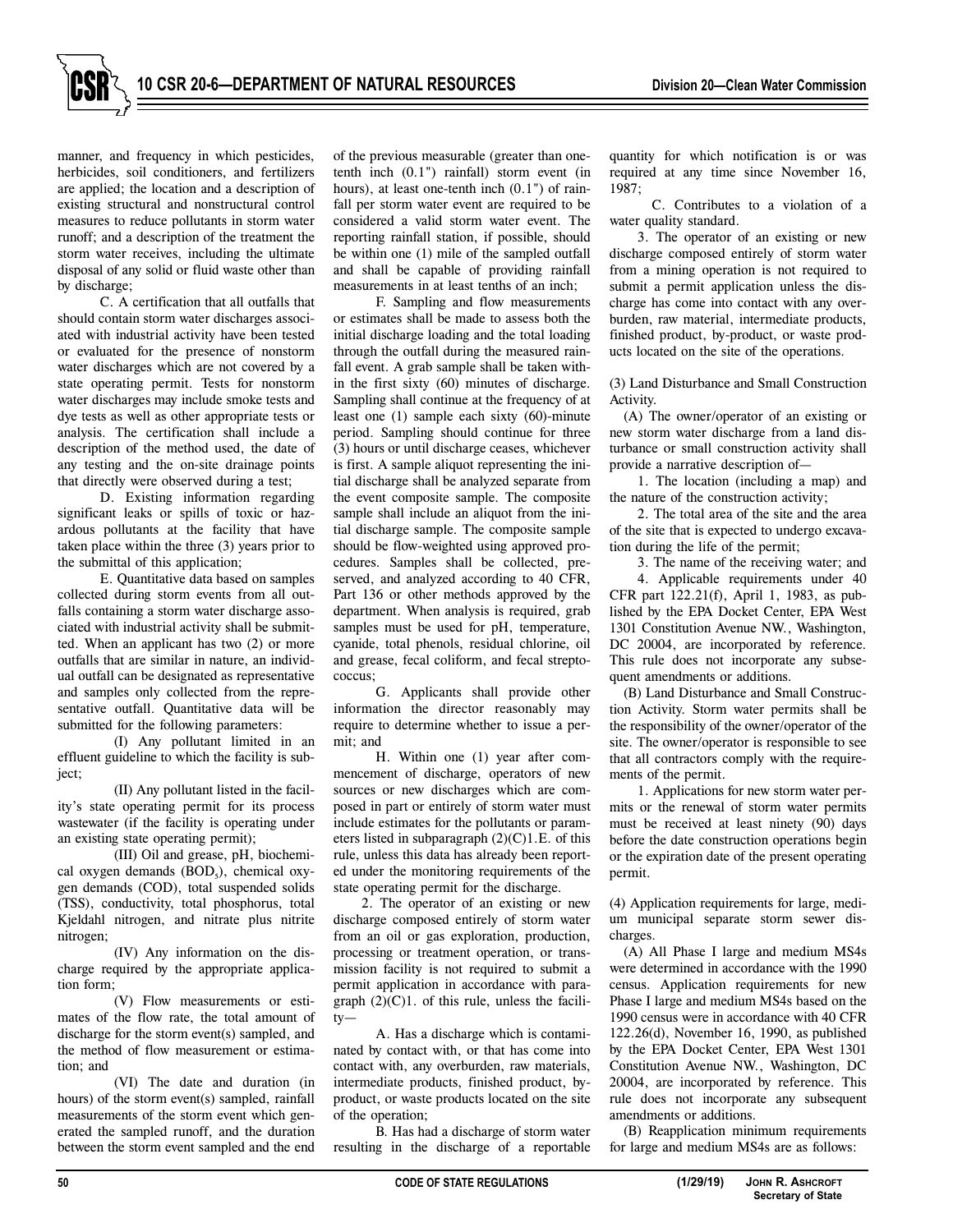

1. Name and mailing address of the permittee(s) that operate the MS4;

2. Names and titles of the primary administrative and technical contacts for the municipal permittee(s);

3. Minimum application requirements as established in 40 CFR 122.21(f), April 1, 1983, as published by the EPA Docket Center, EPA West 1301 Constitution Avenue NW., Washington, DC 20004, are incorporated by reference. This rule does not incorporate any subsequent amendments or additions;

4. Any proposed changes or improvements to the stormwater management program, including monitoring activities for the upcoming five (5) year term of the permit unless the proposed changes have already been submitted in the most recent annual report; and

5. If applicable, any changes in co-applicants/co-permittees.

(5) Application Requirements for Small Municipal Separate Storm Sewer (Small MS4) Discharges.

(A) General Permit Option. Applicants seeking coverage under a general permit for small MS4 discharges shall submit the department's most recent version of Application For General Permit Form E and must develop and submit descriptions of storm water management programs designed to reduce pollutants in storm water runoff to protect water quality of receiving waters. The application must include program descriptions for at least the following six (6) minimum control measures:

1. Public education and outreach on storm water impacts. The public education program should inform individuals and households about impacts of storm water discharges on water bodies and steps which can be taken to reduce or prevent storm water pollution.

2. Public involvement/participation process. A program must be developed which at a minimum complies with state and local public notice requirements.

3. Illicit discharge detection and elimination. Discharges to MS4s of wastewater other than those consisting entirely of storm water are considered "illicit discharges" except for discharges permitted under other state operating permits or directly from fire fighting activities. A program to detect and eliminate such discharges must be developed.

4. Construction site storm water runoff control. A program to control discharges of storm water and sediment from construction sites and activities must be developed. The program must be designed to protect receiv-

ing waters from sediment and other pollutants such as petroleum products, solid wastes, fertilizers, pesticides, and other construction related chemicals.

5. Post-construction storm water management in new development and redevelopment. A program must be developed to address storm water runoff from new development and redevelopment projects that result in land disturbance of greater than or equal to one (1) acre, including projects less than one (1) acre that are part of a larger common plan of development or sale, and discharge into the MS4.

6. Pollution prevention/good housekeeping for municipal operations. A program must be developed which addresses pollution prevention and good housekeeping from municipal operations. The program must include a training component and have the ultimate goal of preventing or reducing impacts from storm water runoff from all municipal operations including those not currently required to be permitted as storm water associated with industrial activities.

A. Implementation and enforcement of these six (6) minimum measures will be a requirement of the general permit when issued. Guidance on the content of these programs is available in the "EPA Phase II Storm Water Regulations" dated December 8, 1999.

(B) Site-Specific Option. Applicants who do not wish to be covered under a general permit for small MS4 discharges can apply for a site-specific permit by submitting the most recent version of Application for Discharge Permit Form A and by submitting program descriptions of the six (6) minimum measures as outlined in paragraphs  $(5)(A)1$ . 6. Additional information regarding issues to be addressed in the site-specific permit shall accompany the application. Implementation and enforcement of the six (6) minimum measures will be one of the requirements of any issued permit.

(C) Copermittee Option.

1. The department encourages cooperation between potential small MS4 applicants when addressing application requirements and in the development, implementation, and enforcement of the six (6) minimum measures under issued permits. Applicants within one (1) urbanized area, or within a common watershed, or in an area served in common by one (1) service provider should consider applying as coapplicants to share the financial and administrative responsibilities of the application process and to become copermittees under an issued permit.

2. Applications from copermittees shall include the requirements of either subsection  $(5)(A)$  or  $(B)$  and in addition shall contain information designating responsibilities of each coapplicant in regard to development, implementation and enforcement of the six (6) minimum measures.

(D) Operating permits for Small MS4s will contain the minimum requirements as established in 40 CFR part 122.34, December 9, 2016, as published by the EPA Docket Center, EPA West 1301 Constitution Avenue NW., Washington DC, 20004, are incorporated by reference. This rule does not incorporate any subsequent amendments or additions.

(6) Permit Requirements.

(A) The director may issue a general permit for storm water discharges in accordance with the following:

1. The general permit shall be written to cover a category of discharges described in the permit except those covered by individual permits within a geographic area. The area shall correspond to existing geographic or political boundaries, such as—

A. Designated planning areas under Sections 208 and 303 of the Federal Clean Water Act;

B. City, county, or state political boundaries or special sewer districts chartered by the state;

C. State highway systems; and

D. Any other appropriate division or combination of boundaries;

2. The general permit shall be written to regulate a category of point sources if the sources all—

A. Involve the same or substantially similar types of operations;

B. Discharge the same types of wastes;

C. Require the same operating conditions;

D. Require the same or similar monitoring; and

E. In the opinion of the director, are more appropriately controlled under a general permit than under individual permits;

3. General permits may be issued, modified, revoked, and reissued or terminated in accordance with applicable requirements of this rule and the permit. To be included under a general permit, a permittee must submit an application on forms supplied by the department;

4. The director may require any person authorized by a general permit to apply for and obtain an individual operating permit. Any interested person may petition the director to require a permittee to apply for an individual permit. Cases where an individual operating permit may be required include, but are not limited to, the following: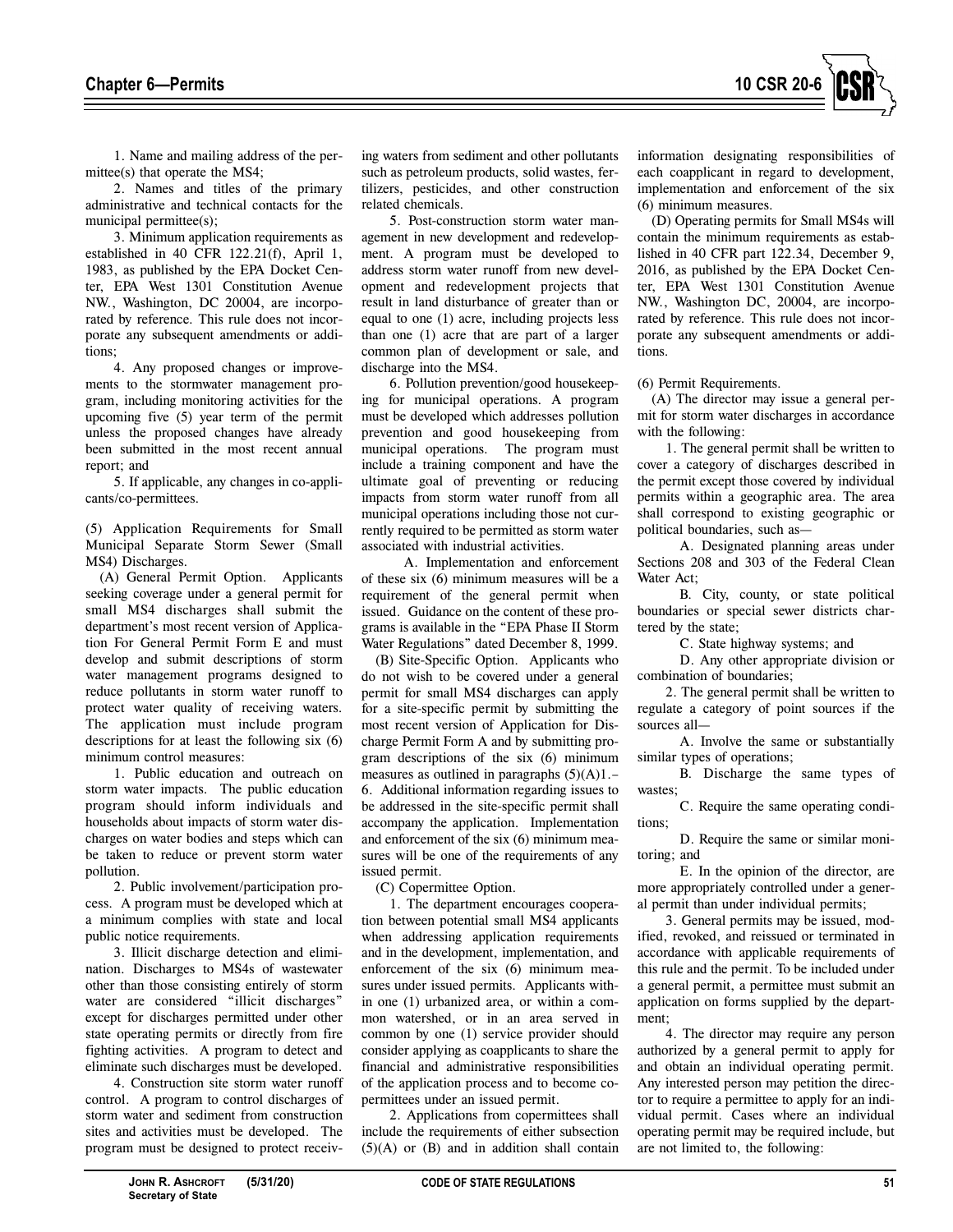A. Effluent limitation guidelines are promulgated for point sources covered by a general state operating permit;

B. The discharge(s) is a significant contributor of pollutants. In making this determination, the director may consider the following factors:

(I) The location of the discharge with respect to waters of the state;

(II) The size of the discharge;

(III) The quantity and nature of the pollutants discharged to waters of the state; and

(IV) Other relevant factors;

C. The discharge(s) is a significant contributor of pollution which impairs the beneficial uses of the receiving stream;

D. The discharger is not in compliance with the conditions of the general operating permit; or

E. A water quality management plan containing requirements applicable to point sources is approved;

5. Any owner or operator authorized by a general permit may request to be excluded from the coverage of the general permit by applying for an individual permit. The owner or operator shall submit an application with reasons supporting the request to the director. The request shall be granted by issuing an individual permit if the reasons cited by the owner or operator are adequate to support the request.

A. When an individual operating permit is issued to an owner or operator otherwise subject to a general operating permit, the applicability of the general permit to the individual operating permittee is automatically terminated on the effective date of the individual permit.

B. A source excluded from a general permit solely because it already has an individual permit may request that the individual permit be revoked and that it be issued a general permit. Upon revocation of the individual permit and issuance of the general permit to the permittee, the general permit shall apply to the source. The source shall be included under the general permit only if it meets all the requirements for coverage under the general permit;

6. Petitions may be submitted to the director requesting the development of a general permit for a group of facilities or activities meeting the criteria listed in paragraph  $(2)(B)1$ .

A. Information required in a petition must include:

(I) A full description of the group including names, addresses, and locations and the industrial activities conducted by group members;

(II) Any significant materials stored, used, loaded, unloaded, treated, or disposed outdoors at these facilities;

(III) The existence and permit status of any other wastewater discharges from the group;

(IV) Analytical data which exists for any group members' storm water runoff;

(V) A summary of the history of spills, leaks, and complaints relating to significant materials used, stored, treated, or disposed of on these facilities; and

(VI) Management practices used to prevent or minimize materials contacting storm water.

B. Within ninety (90) days of receipt of the petition, the director shall notify the applicant that—

(I) A general permit will be developed;

(II) A general permit will not be developed and reason; or

(III) Further information is re quired to make a decision; and

C. If the director has indicated that a general permit will be developed for specific facilities/activities, application for general permit as indicated in 10 CSR 20-6.010(13) may be submitted in lieu of an individual industrial storm water runoff permit application.

7. General permits shall have conditions to meet any applicable technology or water quality based standard;

8. A general permit will be issued to cover the geographical area of any city, county, or state government agency that performs or contracts for land disturbance activities. The general permit will be issued for all activities that are conducted within the geographic area under contract by, or performed by, the city, county, or state agency. The applicant will need only to secure one (1) general permit for all activities that occur during the life of the permit.

(B) Site-specific industrial permits issued pursuant to this rule shall contain the following:

1. Identification of the permit holder; and

2. Effluent limitation if necessary to protect waters of the state. The limitation shall be based on one (1) or more of the following:

A. The application and information filed by the permittee;

B. Effluent guidelines promulgated by the department or Environmental Protection Agency for the facility;

C. Best professional judgment of the permit writer;

D. A water quality determination

made by the department; or

E. BMP requirements that are proposed in city-wide management programs;

3. Monitoring and reporting requirements; and

4. A schedule of compliance and interim limitations allowing up to three (3) years from permit issuance to gain compliance with the effluent limitation.

*AUTHORITY: sections 644.026 and 644.036, RSMo 2016.\* Original rule filed July 15, 1991, effective Oct. 1, 1992. Amended: Filed Sept. 14, 2001, effective May 30, 2002. Amended: Filed Feb. 3, 2009, effective Oct. 30, 2009. Amended: Filed June 13, 2018, effective Feb. 28, 2019.* 

*\*Original authority: 644.026, RSMo 1972. amended 1973, 1987, 1993, 1995, 2000 and 644.036, RSMo 1972, amended 1973, 2000, 2002, 2006.* 

#### **10 CSR 20-6.300 Concentrated Animal Feeding Operations**

*PURPOSE: This rule sets forth the requirements and procedures for operating permits for concentrated animal feeding operations. Minimum federal requirements are incorporated, and additional state requirements are included to provide increased environmental protection of sensitive watersheds.* 

*PUBLISHER'S NOTE: The secretary of state has determined that the publication of the entire text of the material which is incorporated by reference as a portion of this rule would be unduly cumbersome or expensive. This material as incorporated by reference in this rule shall be maintained by the agency at its headquarters and shall be made available to the public for inspection and copying at no more than the actual cost of reproduction. This note applies only to the reference material. The entire text of the rule is printed here.* 

(1) Definitions.

(A) Definitions as set forth in 10 CSR 20- 2.010 and 10 CSR 20-8.300 shall apply to the terms when used in this rule unless otherwise defined in subsection (B) below.

(B) Other applicable definitions are incorporated as follows:

1. Animal—Domestic animals, fowls, or other types of livestock except for aquatic animals;

2. Animal unit—A unit of measurement to compare various animal types at an animal feeding operation. One (1) animal unit equals the following: 1.0 beef cow or feeder, cow/calf pair, veal calf, or dairy heifer; 0.5 horse; 0.7 mature dairy cow; 2.5 swine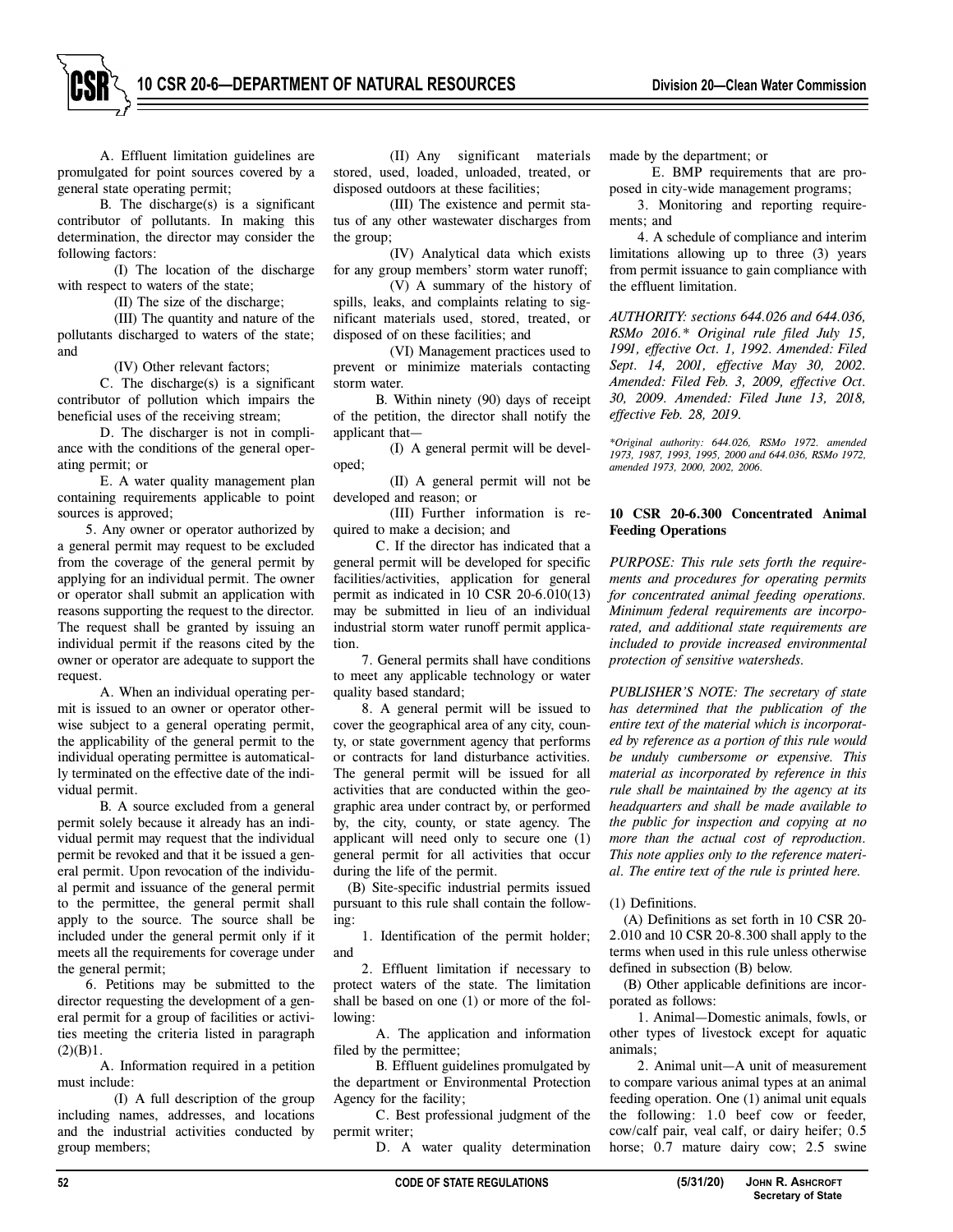

weighing over 55 pounds; 10 swine weighing less than 55 pounds; 10 sheep, lamb, or meat and dairy goats; 30 chicken laying hens or broilers with a wet handling system; 82 chicken laying hens without a wet handling system; 55 turkeys in grow-out phase; 125 chicken broilers, chicken pullets, or turkey poults in brood phase without a wet handling system;

3. Animal unit equivalent—Any unique animal type, not listed, that has a similar manure characteristic as one (1) of the listed animal unit categories. The department shall make the determination of an animal unit equivalent based upon manure characteristics that include manure volume and nutrient concentration;

4. Animal feeding operation (AFO)—A lot, building, or complex at an operating location where animals are stabled or confined and fed or maintained for a total of forty-five (45) days or more in any twelve- (12-) month period, and crops, vegetation, forage growth, or post-harvest residues cannot be sustained over at least fifty percent (50%) of the animal confinement area within the normal crop growing season;

5. Catastrophic storm event—A precipitation event of twenty-four- (24-) hour duration that exceeds the twenty-five- (25-) year, twenty-four- (24-) hour storm event as defined by the most recent publication of the National Weather Service Climate Atlas;

6. Chronic weather event—The chronic weather event will be based upon an evaluation of the ten (10) year return rainfall frequency over a ten- (10-) day, ninety- (90-) day, one hundred eighty- (180-) day, and three hundred sixty-five- (365-) day operating period. It is preferred the University of Missouri's Missouri Climate Center will determine, within a reasonable time frame, when a chronic weather event is occurring for any given county in the state;

7. Class I and Class II operation—An AFO or CAFO's class size is based on the operating level in animal units of an individual animal type at one (1) operating location. Once a CAFO becomes a Class I operation, the animal units of all confined animals at the operating location are summed to determine whether the operation is Class IA, IB, or IC. Operations that are smaller than the Class II category are considered unclassified. The class categories, sorted by animal type, are presented in the following chart: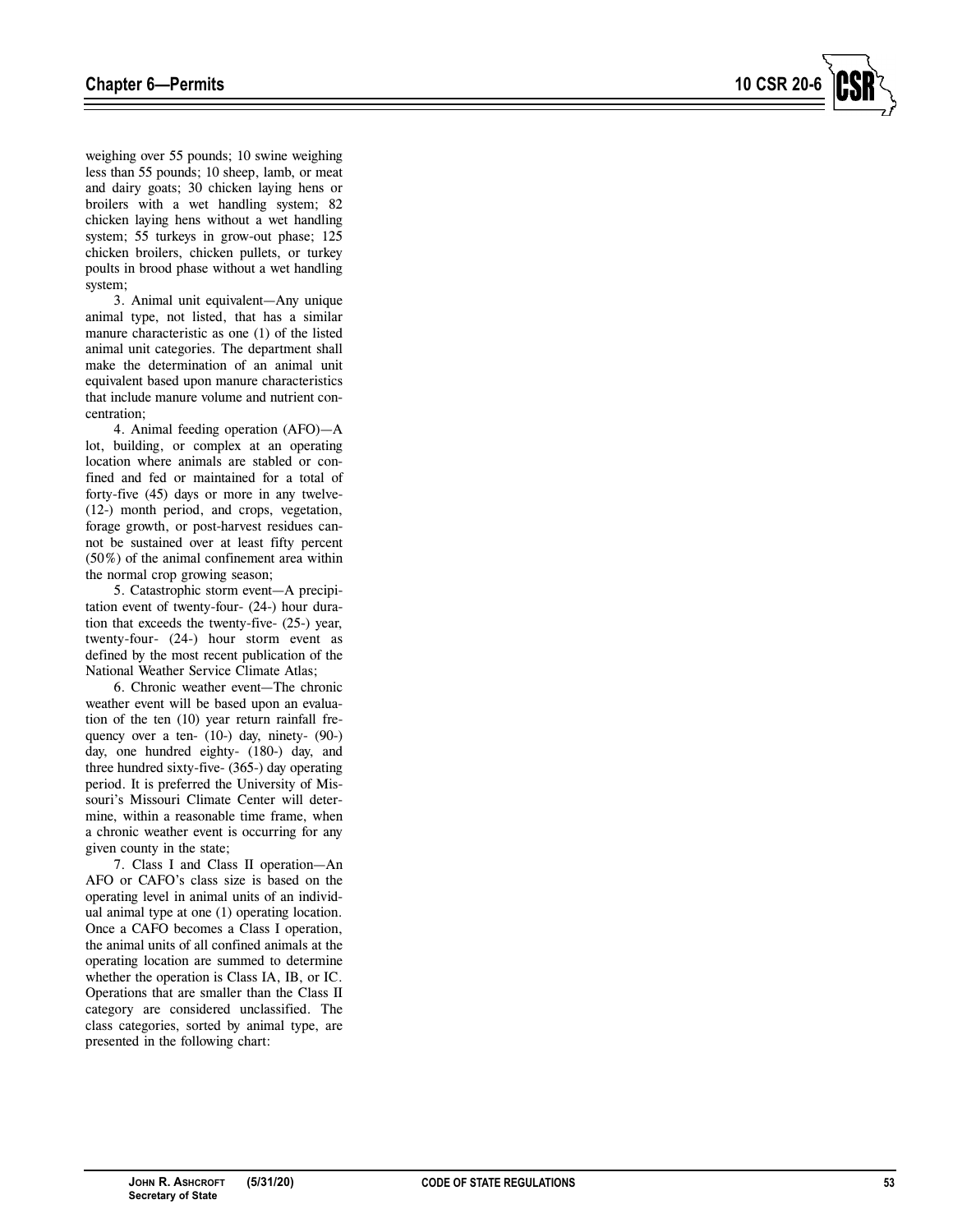

# 1 Animal Unit  $=$

| 1.0 | Beef cow, feeder, veal calf,<br>cow/calf pair, and dairy heifer | 10  | Sheep, lambs, and meat and dairy goats                                                                  |
|-----|-----------------------------------------------------------------|-----|---------------------------------------------------------------------------------------------------------|
| 0.5 | <b>Horses</b>                                                   | 30  | Chicken laying hens, pullets, and                                                                       |
| 0.7 | Mature Dairy cows                                               |     | broilers with a wet handling system                                                                     |
| 2.5 | Swine weighing over 55 pounds                                   | 55  | Turkeys in grow-out phase                                                                               |
| 10  | Swine weighing under 55 pounds                                  | 82  | Chicken laying hens without a wet<br>handling system                                                    |
|     | Ducks with a wet handling<br>system                             |     | Chicken broilers and pullets, and turkey<br>poults in brood phase, all without a wet<br>handling system |
| 300 | Ducks without a wet handling<br>system                          | 125 |                                                                                                         |

# **Animal Class Category**

| <b>Animal Class Category</b>                                                                                  | Class IA<br>7,000 | <b>Class IB</b><br>3,000 to 6,999 | Class IC<br>1,000 to 2,999 | Class II<br>300 to 999 |
|---------------------------------------------------------------------------------------------------------------|-------------------|-----------------------------------|----------------------------|------------------------|
|                                                                                                               | $AUs*$            | $AUs*$                            | $AUs*$                     | $AUs*$                 |
| Beef cows, feeder<br>cattle, veal calves,<br>cow/calf pairs, and<br>dairy heifers                             | 7,000             | 3,000 to 6,999                    | 1,000 to 2,999             | 300 to 999             |
| Horses                                                                                                        | 3,500             | 1,500 to 3,499                    | 500 to 1,499               | 150 to 499             |
| <b>Mature Dairy Cows</b>                                                                                      | 4,900             | 2,100 to 4,899                    | 700 to 2,099               | 200 to 699             |
| Swine weighing over<br>55 pounds                                                                              | 17,500            | 7,500 to<br>17,499                | 2,500 to 7,499             | 750 to 2,499           |
| Swine weighing under<br>55 pounds                                                                             | 70,000            | 30,000 to<br>69,999               | $10,000$ to<br>29,999      | 3,000 to 9,999         |
| Sheep, lambs, and meat<br>and dairy goats                                                                     | 70,000            | 30,000 to<br>69,999               | 10,000 to<br>29,999        | 3,000 to 9,999         |
| Chicken laying hens,<br>pullets, and broilers<br>with a wet handling<br>system                                | 210,000           | 90,000 to<br>209,999              | 30,000 to<br>89,999        | 9,000 to<br>29,999     |
| Chicken laying hens<br>without a wet handling<br>system                                                       | 574,000           | 246,000 to<br>573,999             | 82,000 to<br>245,999       | 24,500 to<br>81,999    |
| Turkeys in grow-out<br>phase                                                                                  | 385,000           | 165,000 to<br>384,999             | 55,000 to<br>164,999       | 16,500 to<br>54,999    |
| Chicken broilers and<br>pullets, and turkey<br>poults in brood phase,<br>all without a wet<br>handling system | 875,000           | 375,000 to<br>874,999             | 125,000 to<br>374,999      | 37,500 to<br>124,999   |
| Ducks without a wet<br>handling system                                                                        | 210,000           | 90,000 to<br>209,999              | 30,000 to<br>89,999        | 10,000 to<br>29,999    |
| Ducks with a wet<br>handling system                                                                           | 35,000            | 15,000 to<br>34,999               | 5,000 to 14,999            | 1,500 to 4,999         |

\*Animal Units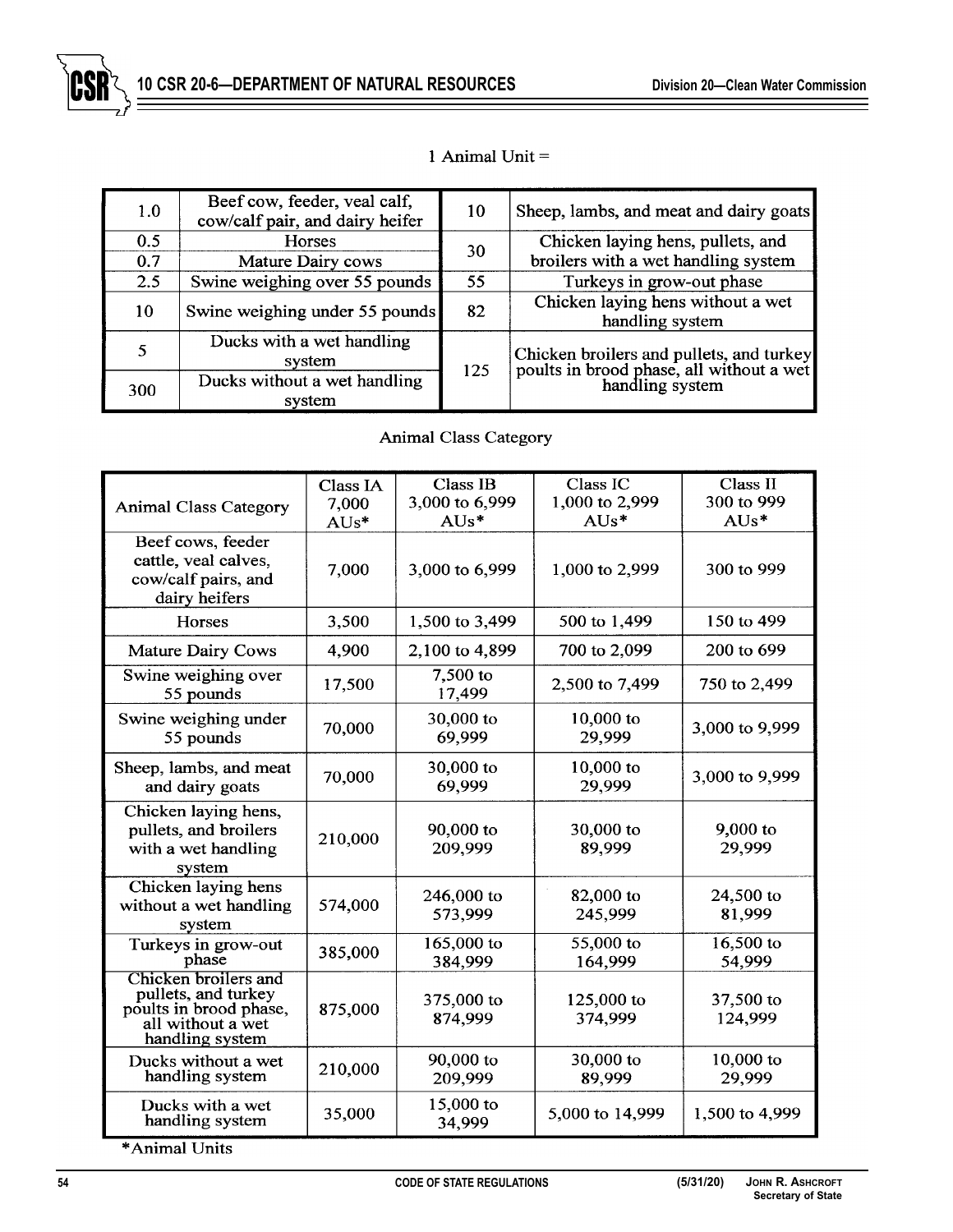

8. Concentrated animal feeding operation (CAFO)—An AFO that meets one (1) of the following criteria:

A. Class I operation;

B. Class II operation where either one (1) of the following conditions are met:

(I) Pollutants are discharged into waters of the state through a manmade ditch, flush system, or other similar man-made device; or

(II) Pollutants are discharged directly into waters of the state which originate outside of and pass over, across, or through the production area or otherwise come into contact with the animals confined in the operation; or

C. An unclassified operation that is designated as a CAFO in accordance with subsection  $(2)(D)$  of this rule;

9. Critical watersheds—defined as the following:

A. Watersheds for public drinking water lakes (L1 lakes defined in 10 CSR 20- 7.031 and identified in Table G);

B. Watersheds located upstream away from the dam from all drinking water intake structures on lakes including the watershed of Table Rock Lake;

C. Areas in the watershed and within five (5) miles upstream of any stream or river drinking water intake structure, other than those intake structures on the Missouri and Mississippi Rivers; and

D. Watersheds of the Current (headwaters to Northern Ripley County Line), Eleven Point (headwaters to Hwy. 142), and Jacks Fork (headwaters to mouth) Rivers;

10. Discharge—A CAFO is said to discharge when it is designed, constructed, operated, or maintained such that a discharge of process waste to surface waters of the state will occur. A CAFO that discharges could include one (1) that continuously discharges process wastewater to surface waters of the state, as well as one that may only have an intermittent and sporadic discharge. Discharges of agricultural storm water is a nonpoint source and therefore not included within this definition;

11. Dry process waste—A process waste mixture which may include manure, litter, or compost (including bedding, compost, mortality by-products, or other raw materials which is commingled with manure) and has less than seventy-five percent (75%) moisture content and does not contain any free draining liquids;

12. Flush system—Any animal waste moving or removing system utilizing the force of periodic liquid flushing as the primary mechanism for removing manure from animal containment buildings, as opposed to a primarily mechanical or automatic device. This definition does not include confinement buildings that utilize deep or shallow underfloor pits with pull plug devices;

13. Land application area—Agricultural land which is under the operational control of the CAFO owner or operator, whether it is owned, rented, or leased, to which manure, litter, or process wastewater from the production area is or may be applied;

14. Multi-year phosphorus application— Phosphorus applied to a field in excess of the crop needs for that year. When multi-year phosphorus applications are followed, no additional manure, litter, or process wastewater is applied to the same land in subsequent years until the applied phosphorus has been removed from the field via harvest and crop removal or until subsequent soil testing allows for nitrogen-based rates;

15. No-discharge operation—A CAFO is considered no-discharge if the operation is designed, constructed, operated, and maintained in a manner such that the CAFO will not discharge to waters of the state. A discharge of agricultural storm water is a nonpoint source and therefore not included within this definition;

16. Occupied residence—A residential dwelling which is inhabited at least fifty percent (50%) of the year;

17. Operating location—For purposes of determining CAFO classification, an operating location includes all contiguous lands owned, operated, or controlled by one (1) person or by two (2) or more persons jointly or as tenants in common or noncontiguous lands if they use a common area for the land application of wastes. State and county roads are not considered property boundaries for purposes of this rule. Two (2) or more animal feeding operations under a common ownership are considered to be a single animal feeding operation if they adjoin each other or if they use a common area for the land application of wastes;

18. Overflow—The discharge of process wastewater resulting from the filling of wastewater or manure storage structures beyond the point at which no more manure, process wastewater, or stormwater can be contained by the structure;

19. Process wastewater—Water which carries or contains manure, including manure commingled with litter, compost, or other animal production waste materials used in the operation of the CAFO. Also includes water directly or indirectly used in the operation of the CAFO for any or all of the following: spillage or overflow from confined animal or poultry watering systems; washing, cleaning, or flushing pens, barns, manure pits, or other CAFO facilities; and water resulting from the washing, or spray cooling of confined animals. Process wastewater also includes any water which comes into contact with any raw materials, products, or by-products feed, milk, eggs, or bedding;

20. Production area—The non-vegetated portions of an operation where manure, litter, or process wastewater from the AFO is generated, stored, and/or managed. The production area includes the animal confinement area, the manure storage area, the raw materials storage area, and the waste containment areas. The animal confinement area includes, but is not limited to, open lots, housed lots, feedlots, confinement houses, stall barns, free stall barns, milkrooms, milking centers, cowyards, barnyards, medication pens, walkers, animal walkways, and stables. The manure storage area includes, but is not limited to, lagoons, runoff ponds, storage sheds, stockpiles, under house or pit storages, liquid impoundments, static piles, and composting piles. The raw materials storage area includes, but is not limited to, feed and silage, silos, pads, and bunkers, and bedding materials. The waste containment area includes, but is not limited to, settling basins and areas within berms and diversions which separate uncontaminated storm water. Also included in the definition of production area is any egg washing or egg processing operation and any area used in the storage, treatment, or disposal of animal mortalities;

21. Public building—A building open to and used routinely by the public for public purposes;

22. Vegetated buffer—A narrow, permanent strip of dense perennial vegetation established parallel to the contours of and perpendicular to the dominant slope of the field for the purposes of slowing water runoff, enhancing water infiltration, and minimizing the risk of any potential nutrients or pollutants from leaving the field and reaching surface waters;

23. Waste management system— Includes all structures and equipment, used to collect, store, transfer, or treat manure, litter, and/or process waste water. A waste management system will be considered in operation when animals are placed in confinement; and

24. Wet handling system—Wet handling system is the handling of process wastewater that contains more than seventy five percent (75%) moisture content or has free draining liquids. A wet handling system includes, but is not limited to, lagoons, pits, tanks, all gravity outfall lines, recycle pump stations, recycle force mains, and appurtenances.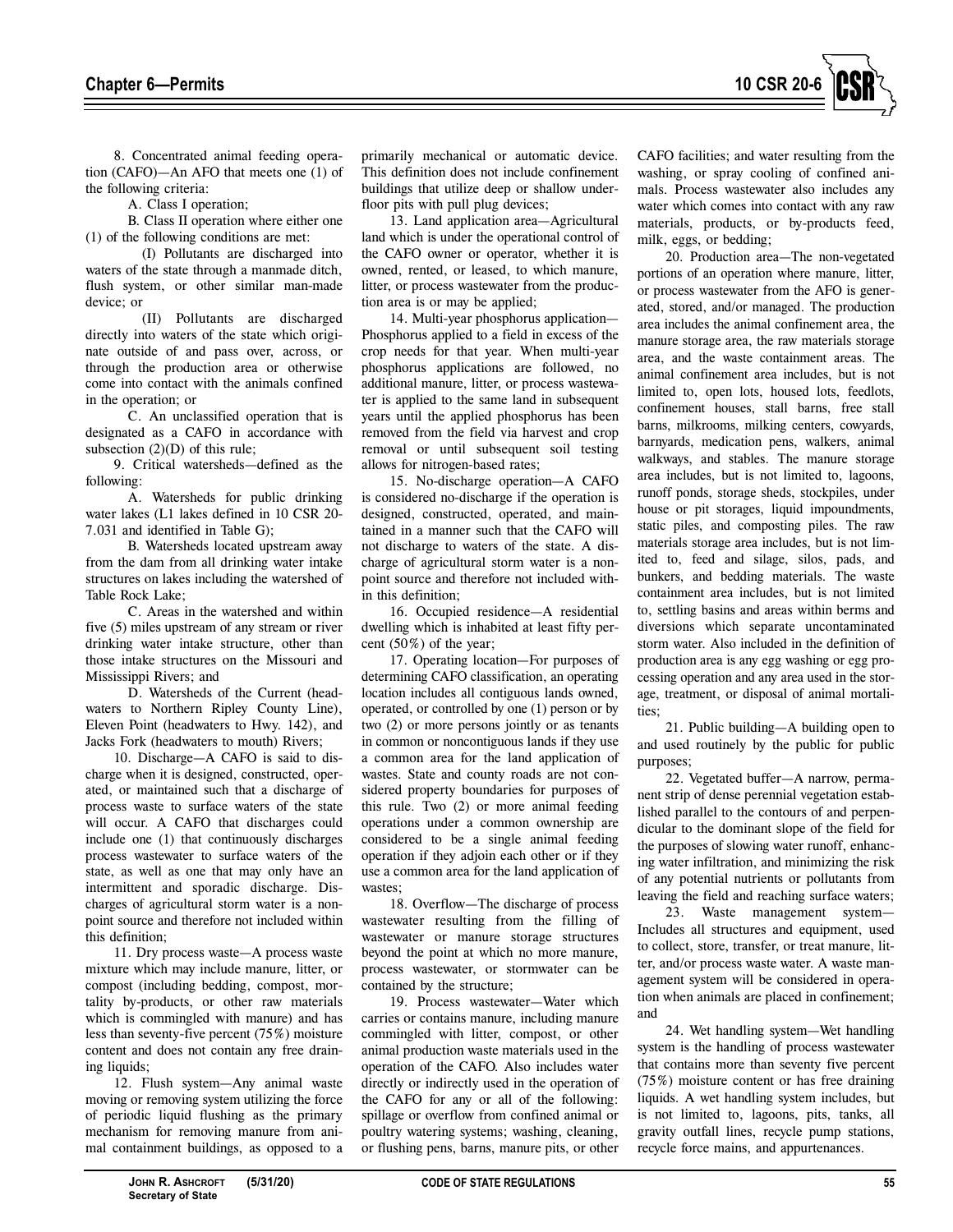(2) Applicability and Application for Coverage.

(A) Scope of Rule. This rule applies solely to manure, litter, and/or process wastewater management systems at concentrated animal feeding operations (CAFOs). CAFOs are point sources and are subject to both state and federal National Pollutant Discharge Elimination System (NPDES) regulations in accordance with sections 640.710 and 644.026, RSMo.

(B) Permit Coverage Required—Any CAFO owner or operator shall obtain one (1) of the operating permits listed below prior to operating a waste management system at a concentrated animal feeding operation unless otherwise exempted under subsection (2)(E) of this rule:

1. NPDES general or site-specific operating permits—Owners or operators of Class I CAFOs that discharge and Class II AFOs that are defined or designated as a CAFO, must obtain an NPDES operating permit. Class I CAFOs that do not discharge may also apply for coverage under an NPDES operating permit;

2. State no-discharge operating permit— Owners or operators of Class I CAFOs that do not discharge and do not apply for coverage under an NPDES operating permit shall obtain and maintain coverage under a state no-discharge operating permit.

(C) CAFO Designation at Class II Size AFOs.

1. The department may designate an AFO as a concentrated animal feeding operation upon determining that it is a significant contributor of pollutants to waters of the state. In making such designation, the department shall consider the following factors:

A. The size of the AFO and the amount of wastes reaching waters of the state;

B. The location of the AFO relative to waters of the state;

C. The means of conveyance of animal wastes and process waste into waters of the state;

D. The slope, vegetation, rainfall, and other factors affecting the likelihood or frequency of discharge of animal wastes manure and process waste into waters of the state; and

E. Other relevant factors.

2. No AFO shall be designated under this section unless the department has conducted an on-site inspection of the operation and determined that the operation should and could be regulated as a concentrated animal feeding operation. In addition, no AFO with number of animals below a Class II size operation may be designated as a CAFO unless—

A. Pollutants are discharged into waters of the state through a manmade ditch, flushing system, or other similar manmade

device; or

B. Pollutants are discharged directly into the waters of the state which originate outside of the AFO and pass over, across, or through the AFO, or otherwise come into direct contact with the animals confined in the operation.

(D) Exemptions.

1. In accordance with section 640.758, RSMo, livestock markets and auctions are exempt from the provisions of 10 CSR 20- 6.300(3)(B)–(C), 10 CSR 20-6.300(3)(H), and 10 CSR 20-6.300(7).

2. Permits are not required for nonpoint source discharges, agricultural stormwater discharges, and return flows from irrigated agriculture. A precipitation related discharge of manure, litter, or process wastewater from land application areas under the control of a CAFO is considered an agricultural stormwater discharge when manure, litter, or process wastewater is applied in accordance with sitespecific nutrient management practices that ensure appropriate agricultural utilization of the nutrients in the manure, litter, or process wastewater.

(E) Operating Permit Applications. This section describes the application process and requirements for CAFO operating permits. A separate application for each operating location must be submitted to the department.

1. The department will not examine the adequacy or efficiency of the structural, mechanical, or electrical components of the waste management systems, only adherence to rules and regulations. The issuance of permits will not include approval of such features.

2. The application shall include at a minimum the following documents:

A. Title page of engineering report or similar document sealed by a professional engineer including name of the operation, date the report was prepared, name and address of firm preparing the report, seal and signature of the engineer, and a statement indicating the project was designed in accordance with 10 CSR 20-8.300;

B. Narrative project summary. This shall describe the existing and any proposed modifications to operating conditions including the number of confinement buildings or areas, the total design capacity in animal units and actual animal numbers for each type of animal, and an explanation of the existing and/or proposed modifications to the waste management system;

C. Include the amount of manure generated annually, storage volume, and days of storage of all manure storage structures, including mortality composter;

D. A recent aerial or topographic

map showing the extent of the production area including;

(I) All existing and proposed confinement buildings, open lots, manure storage structures;

(II) Surface waters and areas subject to a one hundred (100) year flood event within or adjacent to the production area; and

(III) Production area setback distances in accordance with 10 CSR 20-  $8.300(5)(B);$ 

E. Nutrient Management Plan—

(I) NPDES permit – applications shall include the operations' nutrient management plan; or

(II) State no-discharge permit – applications for a new permit shall include the operations' nutrient management plan;

F. Applications for Class I CAFOs shall also include:

(I) An aerial or topographic map that meets the requirement of 10 CSR 20-  $6.300(3)(C)4.$ ;

(II) Proof of neighbor notice to all parties listed in 10 CSR 20-6.300(3)(C)2.

3. When an application is submitted incomplete or any of the required permit documents are deficient, or if additional information is needed including, but not limited to, engineering design plans, the department will act in one  $(1)$  of the following ways:

A. The department may return the entire permit application back to the applicant for re-submittal; or

B. The applicant and/or the applicant's engineer will be notified of the deficiency and will be provided time to address department comments and submit corrections. Processing of the application may be placed on hold until the applicant has corrected identified deficiencies.

4. Applicants who fail to correct deficiencies and/or fail to satisfy all department comments after two (2) certified department comment letters shall have the application returned as incomplete and the permit fee(s) shall be forfeited. The department will grant reasonable time extensions when the applicant requests additional time to respond to department comments, however, such requests must be in writing and must occur within the time frame set by the department.

5. When the department has received all documents and information necessary for a properly completed operating permit application, including appropriate permit fees, the department will, review the application and said documents for compliance with this regulation and 10 CSR 20-8.300 and, if met, act in one (1) of the following ways:

A. For an operation seeking coverage under the state no-discharge general operating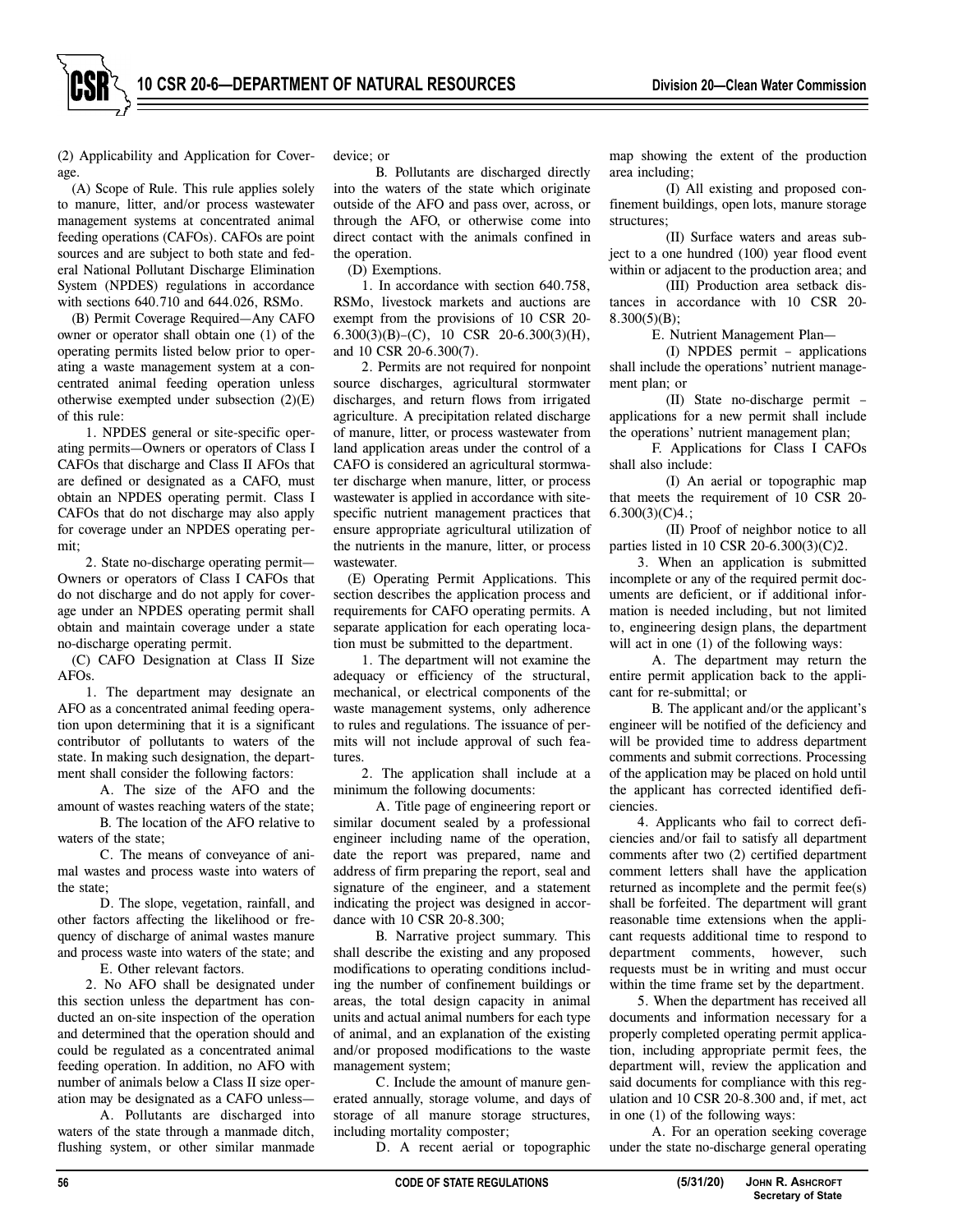

permit the department will issue the state nodischarge general operating permit; or

B. For an operation seeking coverage under the NPDES operating permit the department will post for fifteen (15) days on the department's webpage a notice of the pending CAFO NPDES permit. The notice will include an announcement of the opportunity for public review and comment on the CAFO's nutrient management plan and draft NPDES permit. The department will consider all comments before issuing the operating permit.

(3) Operating Permit Requirements. These requirements apply to all operating permits unless otherwise specified.

(A) General Requirements.

1. All operating permits required by this rule shall be issued in accordance with applicable provisions of 10 CSR 20-6.010, 10 CSR 20-6.011, 10 CSR 20-6.020, and 10 CSR 20-8.300. When the state regulations referenced within these rules are found to be incompatible with the requirements of 10 CSR 20-6.300, the provisions of 10 CSR 20- 6.300 will take precedence.

2. In addition to the state requirements found in this rule, all CAFO NPDES permits shall be issued in compliance with applicable federal regulation as set forth in 40 CFR 122.42(e), and 40 CFR 412, Subpart A through Subpart D, July 30, 2012, incorporated by reference, without any later amendments or additions, as published by the Office of the Federal Register, National Archives and Records Administration, Superintendent of Documents, Pittsburgh, PA 15250-7954.

3. Permits shall allow the CAFO to operate at a level of animal units not to exceed its respective class size (i.e., Class IC or IB). When determining the appropriate classification, a rolling twelve- (12-) month average method will be used. The rolling twelve- (12-) month average shall at no time exceed the upper threshold limit of the CAFO's designated class size. CAFOs may change animal numbers and weights within its respective class size; however, such changes must not subsequently violate applicable effluent limitations found in section (4) of this rule or adversely impact the storage and handling capacities of the waste management system and may be subject to other appropriate conditions or limitations. If a Class I CAFO has reduced animal numbers and is operating as a Class II or smaller AFO, the operation may request termination of their operating permit. The rolling twelve- (12-) month average for the last twelve (12) months shall be submitted with the termination request. The department will then conduct an inspection to determine if the permit can be terminated. If the operation increases animal numbers to the Class I operating size, the owner or operator of the CAFO shall apply for an operating permit.

4. Permits shall require the CAFO operator to provide the recipient of any manure, litter, or process wastewater transfer, a current manure nutrient analysis.

5. Mortalities must not be disposed of in any liquid manure or process wastewater system, unless specifically designed to handle them. Mortalities must be handled in such a way as to prevent the discharge of pollutants to surface waters and prevent the creation of a public health hazard.

(B) Buffer Distances. Buffer distances shall be in accordance with section 640.710, RSMo unless exempted below:

1. When a CAFO proposes an expansion or modification but does not increase to a larger classification size, the buffer distance requirements shall be applicable only to the proposed confinement buildings and wastewater storage structures unless exempted by paragraph 2. of this subsection. Neighbor notice requirements of subsection (C) of this section shall apply to all existing and proposed confinement buildings and wastewater storage structures. If the proposed expansion or modification results in an increase to a larger classification size, the buffer distance and neighbor notice requirement of the larger classification size will apply to all existing and proposed confinement buildings and wastewater storage structures unless exempted by paragraph 4. of this subsection.

2. A concentrated animal feeding operation and any future modification or expansion of a CAFO is exempt from buffer distance requirements, but not neighbor notice requirements, when it meets all of the following criteria:

A. The CAFO was in existence prior to June 25, 1996; and

B. The CAFO does not expand to a larger classification size.

3. When existing animal feeding operations or concentrated animal feeding operations expand to a larger class size, the buffer distances shall not apply to the portion of the operation in existence as of June 25, 1996.

4. Buffer distances are not applicable to residences owned by the concentrated animal feeding operation or a residence from which a written agreement for operation is obtained from the owner of that residence. When shorter buffer distances are proposed by the operation and allowed by the department, the written agreement for a shorter buffer distance shall be recorded with the county recorder and filed in the chain of title for the property of the land owner agreeing to the shorter buffer distance.

(C) Neighbor Notice Requirements. Neighbor notice shall be conducted in accordance with section 640.715, RSMo.

1. Acceptable forms of proof for submittal that neighbor notice was sent include copies of mail delivery confirmation receipts, return receipts, or other similar documentation.

2. All concentrated animal feeding operations shall submit, as part of the operating permit application, an aerial or topographic map of the production area. The maps shall show the operation layout, buffer distances, property lines, and property owners within one and one-half (1 1/2) times the buffer distance.

3. The neighbor notice will expire if an operating permit application has not been received by the department within twelve (12) months of initiating the neighbor notice requirements.

(D) Inspections.

1. Permits shall require the following minimum visual inspections at the production area:

A. Weekly inspections of all storm water diversion devices, runoff diversion structures, and devices channeling contaminated storm water to the process wastewater storage;

B. Daily inspection of water lines, including wastewater, drinking water, and cooling water lines that can be visually observed within the production area. The inspection of the drinking water and cooling water lines shall be limited to the lines that possess the ability to leak or drain to wastewater storage structures or may come in contact with any process waste;

C. Weekly inspections of the manure, litter, and process wastewater impoundments. The inspection will note the level in liquid impoundments as indicated by the depth marker; and

D. Once per day when in use conduct leak inspections on equipment used for land application of manure or process wastewater.

2. Permits shall require the following minimum visual inspections at the land application area:

A. Monitoring of the perimeter of the application fields once per day during land application to ensure that applied wastewater does not run off the fields where applied;

B. Monitor for drifting from spray irrigation; and

C. Hourly inspections of aboveground irrigation pipelines when in use.

3. Permits shall require that any deficiencies found as a result of inspections be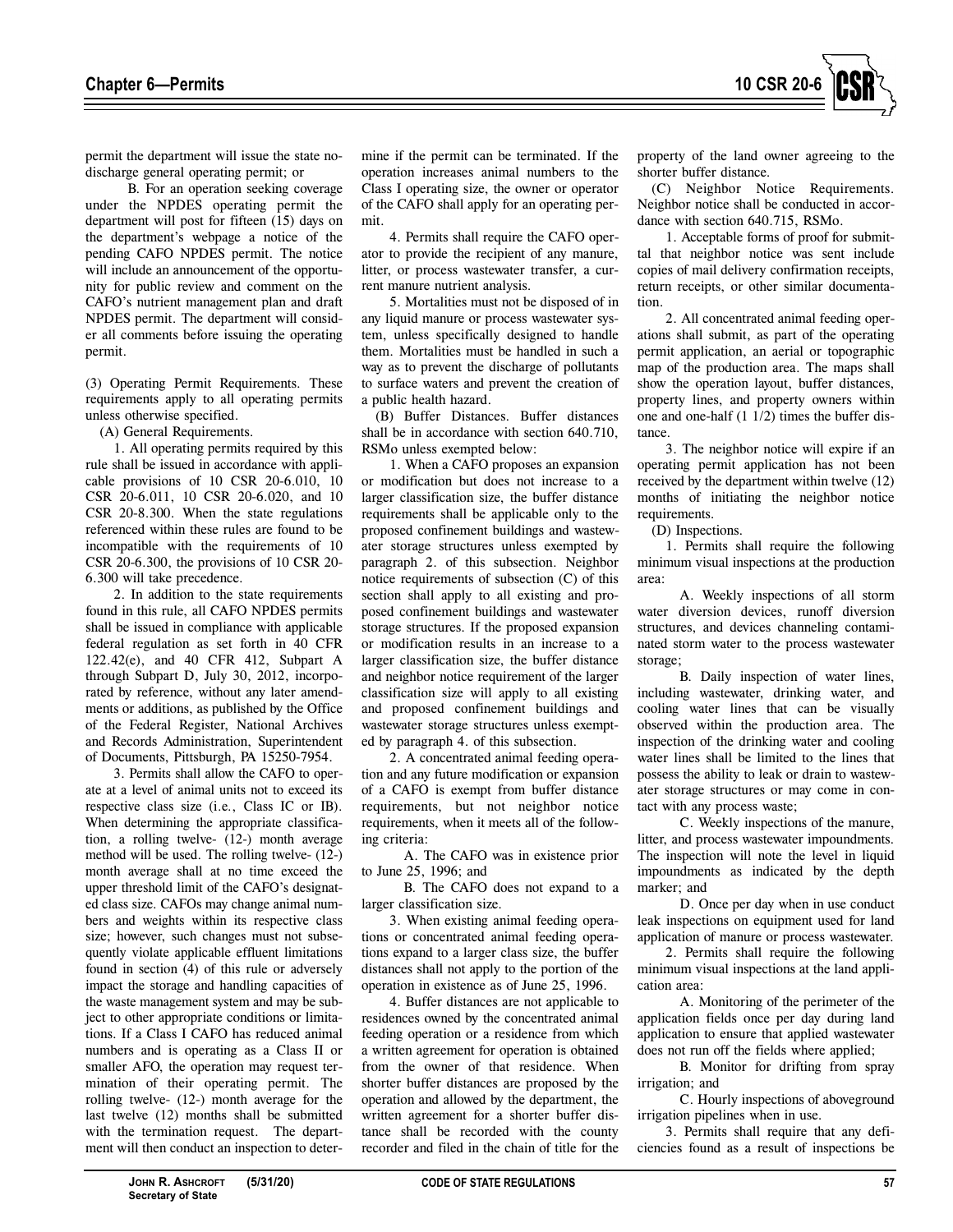corrected as soon as possible.

(E) Record Keeping. This section pertains to all CAFO operating permits. All records required by this section shall be made available to the department upon request.

1. Permits shall require that the permittee maintain the following records for the production area for a period of five (5) years from the date they are created:

A. A copy of construction and operating permits, permit applications, and the nutrient management plan;

B. A once-per-week record documenting the daily visual inspections performed as required in 10 CSR 20- 6.300(3)(D) above;

C. Weekly records of the depth of the manure and process wastewater in the liquid impoundments as indicated by the depth marker;

D. Records documenting any actions taken to correct deficiencies. Deficiencies not corrected within thirty (30) days shall be accompanied by an explanation of the factors preventing immediate correction;

E. Records of mortalities management and practices used by the operation which verify compliance with 10 CSR 20- 6.300(3)(A)5. above;

F. Records of the date, time, and estimated volume of any overflow; and

G. Records of the date, recipient name and address, and approximate amount of manure, litter, or process wastewater transferred to another person.

2. Permits shall require that the permittee maintain the following records for the land application area for a period of five (5) years from the date they are created:

A. Expected crop yields;

B. The date(s) manure, litter, or process wastewater is applied to each field;

C. Weather conditions at time of application and for twenty-four (24) hours prior to and following application;

D. Test methods used to sample and analyze manure, litter, process wastewater, and soil;

E. Results from manure, litter, process wastewater, and soil sampling;

F. Explanation of the basis for determining manure application rates, as provided in the technical standards;

G. Calculations showing the total nitrogen and phosphorus to be applied to each field, including sources other than manure, litter, or process wastewater;

H. Total amount of nitrogen and phosphorus actually applied to each field, including documentation of calculations for the total amount applied;

I. The method used to apply the

manure, litter, or process wastewater; and

J. Date(s) of manure application equipment inspection.

(F) Annual Reports. This section is required for NPDES operating permits only. Annual reports shall comply with the federal regulation 40 CFR 122.42(e)(4), "Annual reporting requirements for CAFOs," Jan. 8, 2018, as published by the Office of the Federal Register, National Archives and Records Administration, Superintendent of Documents, Pittsburgh, PA 15250-7954, which is hereby incorporated by reference and does not include later amendments or additions.

(G) Best Management Practices (BMPs)— Each CAFO subject to 10 CSR 20-6.300, that land applies manure, litter, or process wastewater must do so in accordance with the following practices:

1. Nutrient management plan. Operating permits shall require a nutrient management plan be developed and implemented according to the requirements of 10 CSR 20- 6.300(5). The plan must also incorporate the requirements of paragraph (3)(G)2. below. The CAFO must begin implementation of the plan upon the date of operating permit coverage;

2. Manure, litter, and process wastewater applied to the land application area must minimize phosphorus and nitrogen transport from the field to surface waters in compliance with the *Missouri Concentrated Animal Feeding Operation Nutrient Management Technical Standard* (NMTS) approved by the Clean Water Commission on March 4, 2009, in accordance with 40 CFR 123.36, as published by the Missouri Department of Natural Resources, Division of Environmental Quality, Water Protection Program, PO Box 176, Jefferson City, MO 65102-0176, which is hereby incorporated by reference into this rule without any later amendments or additions, or an alternative but equally protective standard subsequently approved by the department that includes, but is not limited to, the following:

A. Include a field-specific assessment of the potential for phosphorus transport from the field to surface waters and address the form, source, amount, timing, and method of application of nutrients on each field to achieve realistic production goals, while minimizing nitrogen and phosphorus movement to surface waters;

B. Include appropriate flexibilities for any CAFO to implement nutrient management practices to comply with the technical standards, including consideration of multiyear phosphorus application on fields that do not have a high potential for phosphorus runoff to surface water, phased implementa-

tion of phosphorus-based nutrient management, and other components, as determined appropriate by the department;

C. Require that manure be analyzed a minimum of once annually for nitrogen and phosphorus content, and soil be analyzed a minimum of once every five (5) years for phosphorus content. The results of these analyses are to be used in determining application rates for manure, litter, and other process wastewater;

D. Include conditions that will ensure manure, litter, and process wastewater applications are conducted in a manner that prevents surface runoff of process wastewater beyond the edge of the field. Such measures will include, but not be limited to, restricting the timing, soil conditions, and placement of manure during land application; and

E. Include appropriate land application setbacks that at a minimum require manure, litter, and process wastewater be land applied not closer than one hundred feet (100') from any down-gradient surface waters, open tile line intake structures, sinkholes, agricultural well heads, or other conduits to surface waters unless the operation complies with one (1) of the following compliance alternatives:

(I) For surface and subsurface applications, a setback consisting of a thirtyfive foot- (35'-) wide vegetated buffer where applications of manure, litter, or process wastewater are prohibited; or

(II) The CAFO demonstrates that a setback or buffer is not necessary because implementation of alternative conservation practices or field-specific conditions will provide pollutant reductions equivalent or better than the reductions that would be achieved by the one hundred foot (100') setback;

3. Land application shall occur during daylight hours only. Night time applications shall only occur when the department has approved the night time land application plan.

(H) Additional Requirements for Class IA CAFOs only. Secondary containments shall be installed in accordance with section 640.730, RSMo. Inspections shall be conducted in accordance with Section 640.725, RSMo, in addition to the following:

1. Inspections shall also include the structural integrity of the collection system and containment structures along with any unauthorized discharges from the flush and wet handling systems. Records shall be maintained by the facility for a minimum of three (3) years on forms approved by the department.

2. Secondary containment structure(s) or earthen dam(s) shall be sized to contain a minimum volume equal to the maximum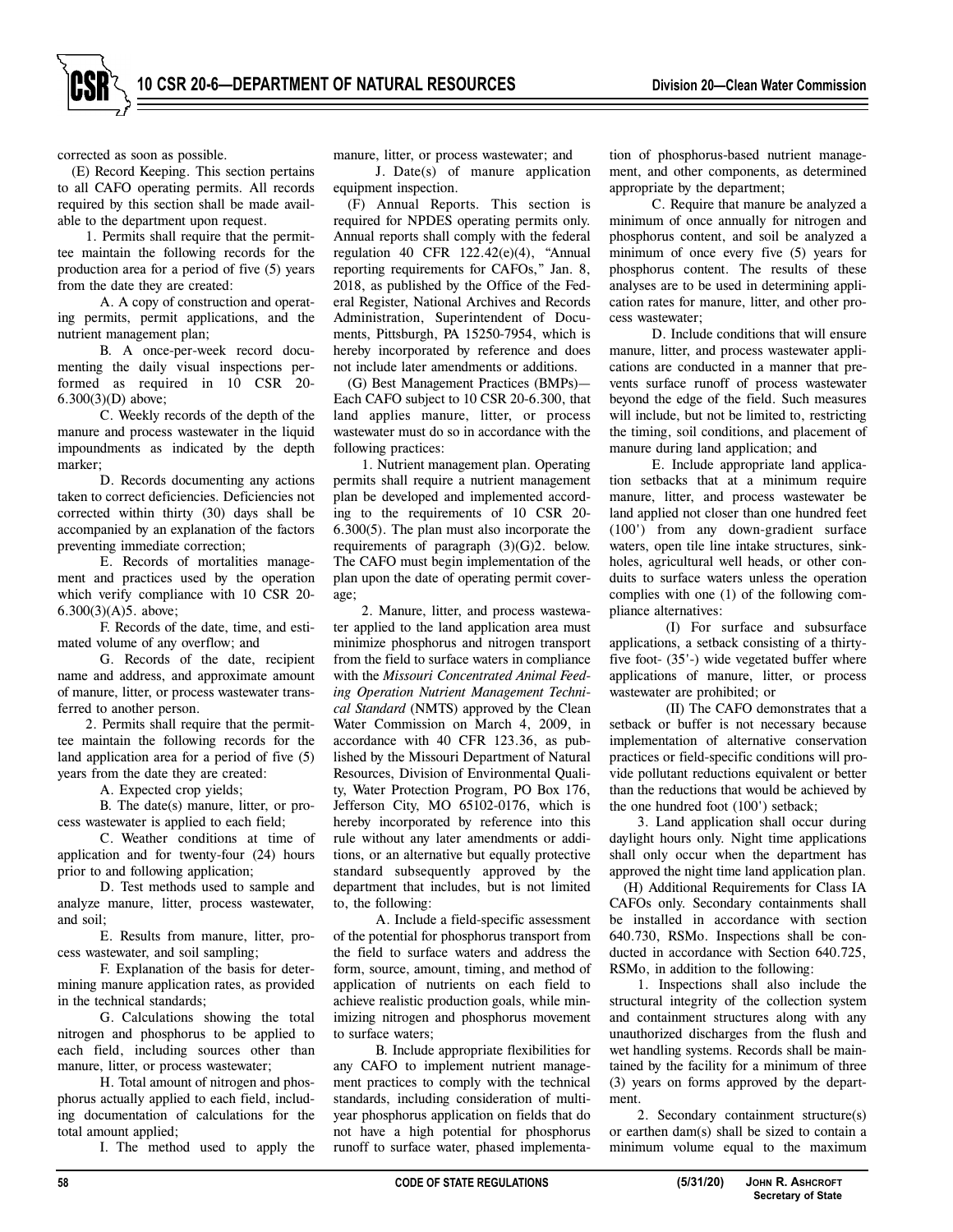

capacity of flushing in any twenty-four- (24-) hour period from all gravity outfall lines, recycle pump stations, and recycle force mains.

3. Class IA concentrated animal feeding operations (both new and those operations that wish to expand to Class IA size) are prohibited from the watersheds of the Current, Jacks Fork, and Eleven Point Rivers as described in 10 CSR 20-6.300(1)(B)9.D.

4. A record of inspections when the water level is less than twelve inches (12") from the emergency spillway shall be included with the operations annual report.

(4) Design Standards and Effluent Limitations.

(A) Effluent Limitations Applicable to All Class I CAFOs.

1. New and expanding CAFOs shall be designed and constructed in accordance with 10 CSR 20-8.300.

2. Effluent limits for subsurface waters shall be in accordance with 10 CSR 20- 7.015(7)(E).

3. NPDES operating permits shall also comply with effluent limitations as set forth in 40 CFR Part 412, Subpart A through Subpart D, July 30, 2012, without any later amendments or additions, as published by the Office of the Federal Register, National Archives and Records Administration, Superintendent of Documents, Pittsburgh, PA 15250-7954, which are hereby incorporated by reference.

4. There shall be no discharge of manure, litter, or process wastewater to waters of the state from a CAFO as a result of the land application of manure, litter, or process wastewater to land application areas under the operational control of the CAFO, except where it is an agricultural storm water discharge. When manure, litter, or process wastewater has been land applied in accordance with subsection  $(3)(G)$  of this rule, a precipitation-related discharge of manure, litter, or process wastewater from land areas under the control of the CAFO is considered to be an agricultural storm water discharge.

5. A chronic weather event is a series of wet weather events and conditions that can delay planting, harvesting, and prevent land application and dewatering practices at wastewater storage structures. When wastewater storage structures are in danger of an overflow due to a chronic weather event, CAFO owners shall take reasonable steps to lower the liquid level in the structure through land application, or other suitable means, to prevent overflow from the storage structure. Reasonable steps may include, but are not limited to, following the department's current

guidance on "Wet Weather Management Practices for CAFOs." These practices shall be designed specifically to protect water quality during wet weather periods. A discharge resulting from a land application conducted during wet weather conditions is not considered an agricultural stormwater discharge and is subject to permit requirements. The department will determine, within a reasonable time frame, when a chronic weather event is occurring for any given county in Missouri. The determination will be based upon an evaluation of the one-in-ten (1- in-10) year return rainfall frequency over a ten- (10-) day, ninety- (90-) day, one hundred eighty- (180-) day, and three hundred sixty five- (365-) day operating period.

(B) Additional Limitations for State No-Discharge Operating Permits.

1. There shall be no discharge of manure, litter, or process wastewater into surface waters of the state from the production area.

2. If at any time a CAFO's waste management system is found to be discharging, the department may revoke the CAFO's nodischarge permit and require the CAFO to seek coverage under an NPDES permit.

3. If a discharge occurs at a CAFO with a state no-discharge permit, the owner or operator must submit to the department for review and approval the following documentation: a description of the discharge, including the date, time, cause, duration, and approximate volume of the discharge, and a detailed explanation of the steps taken by the CAFO to permanently address the cause of the discharge that will ensure that a discharge from this cause does not occur in the future.

4. When a discharge occurs at a CAFO, the CAFO will be allowed to maintain coverage under the no-discharge permit when the following two (2) conditions are met:

A. The department determines that the specific cause has been appropriately corrected so that the CAFO does not discharge; and

B. The CAFO has not had two (2) discharges at a given site for the same cause in any five- (5-) year period.

5. If a CAFO has two (2) separate discharge events brought about by the same cause, the department may terminate the nodischarge permit in which case the CAFO will be required to seek coverage under a NPDES permit.

(C) Effluent Limitations Applicable to Class II and Smaller Sized AFOs. When a Class II or smaller sized AFO is designated as a CAFO by the department, the specific effluent limitations will be based upon the department's best professional judgment. The specific effluent limits shall not be more stringent than those for Class I CAFOs.

(5) Nutrient Management Plans (NMP)—In accordance with paragraph  $(3)(G)1$ . of this rule, operating permits shall require the development and implementation of a nutrient management plan. A portion of a CAFO's nutrient management plan includes the documents within a CAFO's operating permit application and annual reports. The plan must comply with the requirements found within the Nutrient Management Technical Standard which will satisfy the criteria in subsections (G), (H), and (I) below. The NMP shall be maintained according to the requirements of paragraph (3)(G)2. of this rule. For NPDES permits only, any revisions to the NMP must be submitted to the department for review with the changes from the previous version identified. Substantial changes to the terms of the NMP incorporated into the NPDES operating will require a permit modification and a fifteen- (15-) day public notice period. The plan must, at a minimum, address the following areas:

(A) Ensure adequate storage of manure, litter, and process wastewater, including procedures to ensure proper operation and maintenance of the storage facilities;

(B) Ensure proper management of mortalities (i.e., dead animals) to ensure that they are not disposed of in a liquid manure, storm water, or process wastewater storage or treatment system that is not specifically designed to treat animal mortalities;

(C) Ensure that clean water is diverted, as appropriate, from the production area. NMPs shall include, as necessary, controls, measures, or BMPs to properly manage storm water runoff at the operation. This would apply only to activities in or around the land application or production area that is under the control of the CAFO owner or operator, whether it is owned, rented, or leased. Examples of such activities could include winter feeding areas, stockpiling of manure and raw materials, or any other regulated CAFO activity that will contribute pollutants to waters of the state;

(D) Prevent direct contact of confined animals with waters of the state;

(E) Ensure that chemicals and other contaminants handled within animal production facilities are not disposed of in any manure, litter, process wastewater, or storm water storage or treatment system unless specifically designed to treat such chemicals and other contaminants;

(F) Identify appropriate site-specific conservation practices to be implemented, including as appropriate buffers or equivalent